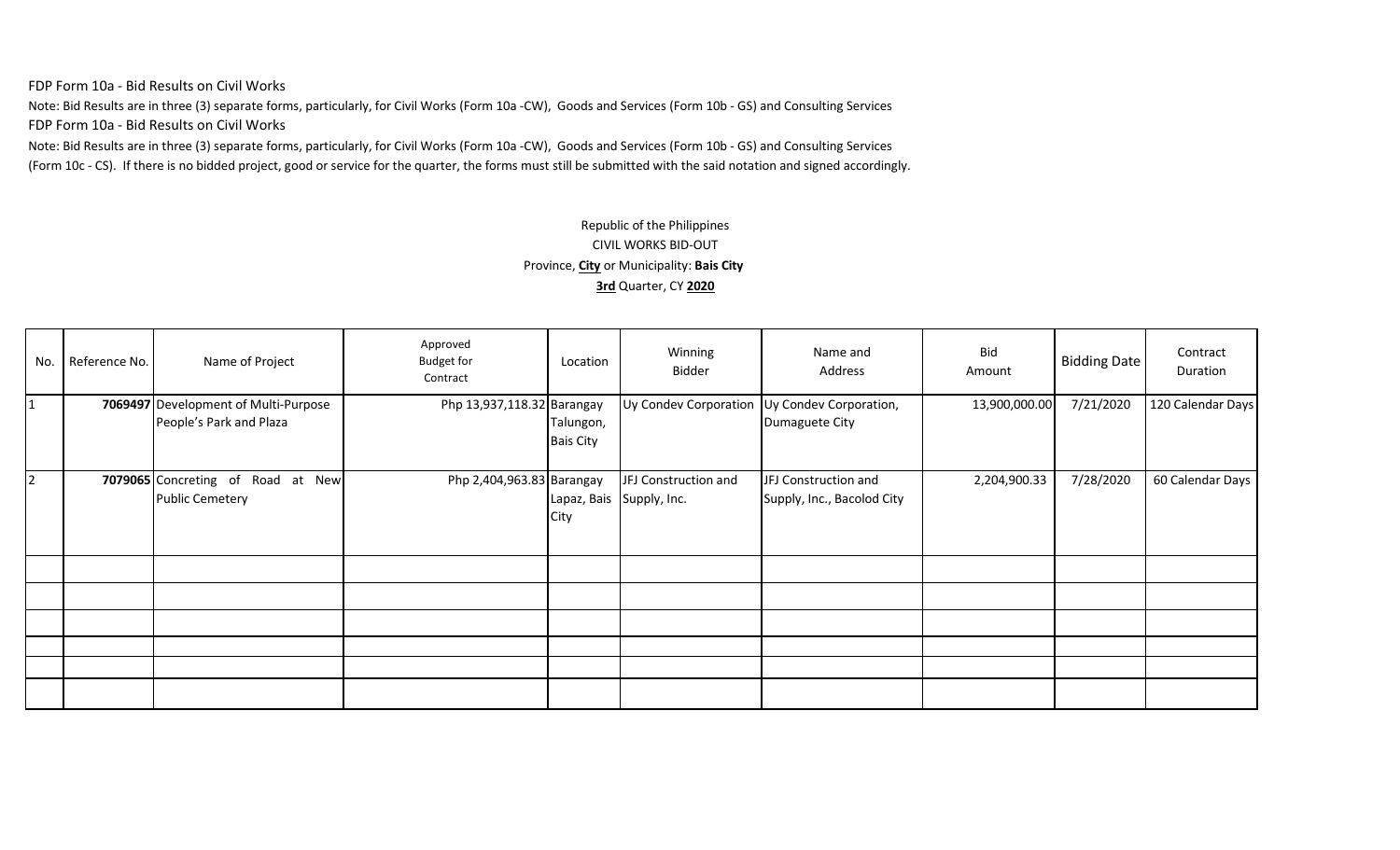| No. | Reference No. | Name of Project | Approved<br><b>Budget for</b><br>Contract | Location | Winning<br>Bidder | Name and<br>Address | <b>Bid</b><br>Amount | <b>Bidding Date</b> | Contract<br>Duration |
|-----|---------------|-----------------|-------------------------------------------|----------|-------------------|---------------------|----------------------|---------------------|----------------------|
|-----|---------------|-----------------|-------------------------------------------|----------|-------------------|---------------------|----------------------|---------------------|----------------------|

**We hereby certify that we have reviewed the contents and hereby attest to the veracity and correctness of the data or information contained in this document.**

Prepared by:

Member- BAC Secretariat BAC Secretariat Head

## **CHAVELLE F. ALONSO RONILO N. CABLAO MA. ANGELES SOCORRO A. A. BANOGON, CE, EnP, CSEE**

BAC Chairperson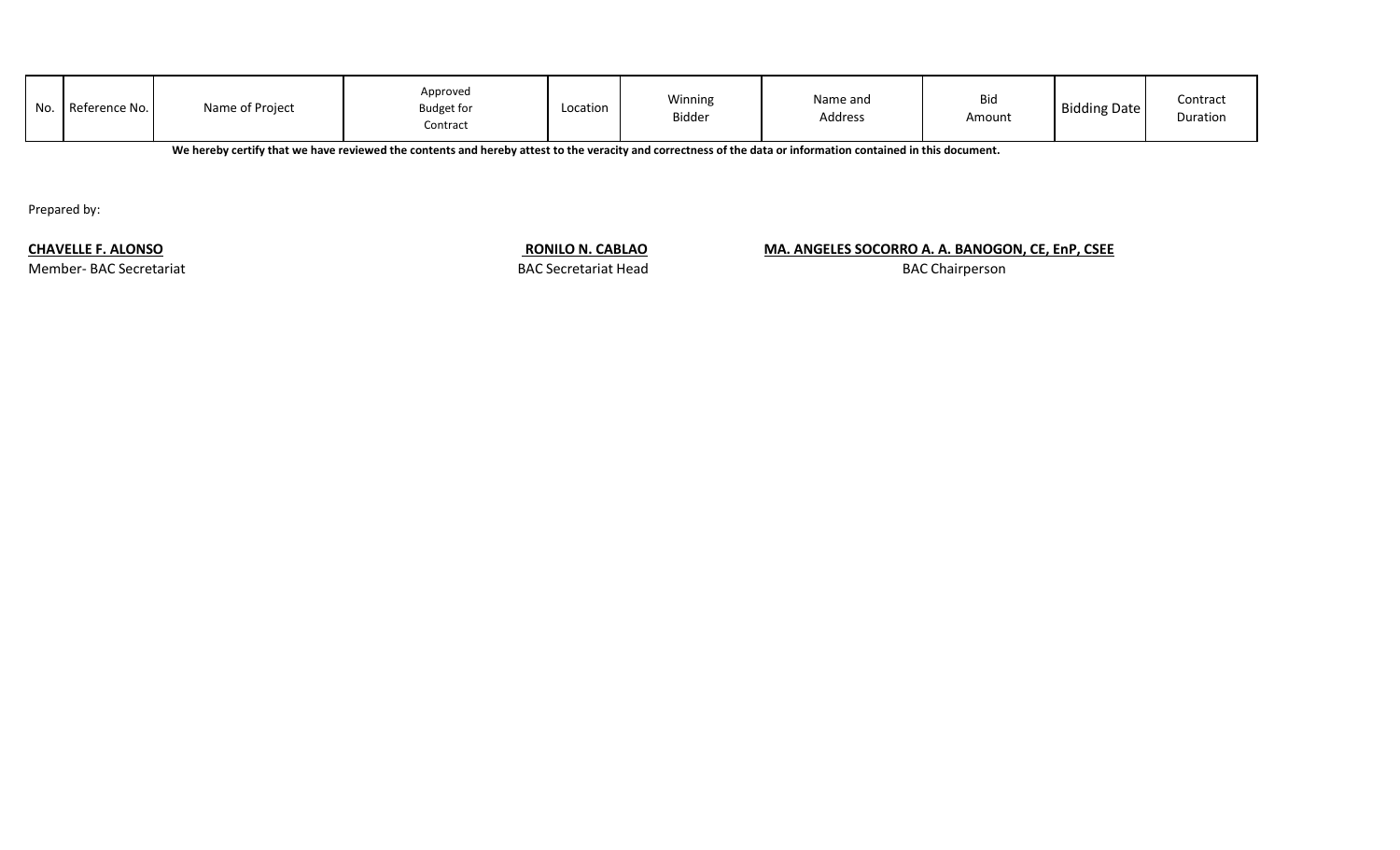FDP Form 10b - Bid Results on Goods and Services

Note: Bid Results are in three (3) separate forms, particularly, for Civil Works (Form 10a -CW), Goods and Services (Form 10b - GS) and Consulting Services (Form 10c - CS). If there is no bidded project, good or service for the quarter, the forms must still be submitted with the said notation and signed accordingly.

## Republic of Philippines GOODS AND SERVICES BID-OUT

## Province, City or Municipality: Bais City 3rd Quarter, CY 2020

|     | Reference<br>No. |       | <b>Item Description</b>                                                                                                                 | <b>Approved Budget for</b><br>Contract | <b>Winning Bidder</b>                               | <b>Name and Address Of</b><br><b>Bidder</b>         | <b>Bid Amount</b> | Date of Bidding |
|-----|------------------|-------|-----------------------------------------------------------------------------------------------------------------------------------------|----------------------------------------|-----------------------------------------------------|-----------------------------------------------------|-------------------|-----------------|
|     | 7059063          |       |                                                                                                                                         |                                        |                                                     |                                                     |                   | 7-Jul-20        |
| 8.  | 30               | Sht   | 5mm x 1.2m x 2.4m Marine Plywood, Std.<br>China                                                                                         |                                        | 450.00 AC/DC Enterprises                            | AC/DC Enterprises,<br>Dumaguete City                | 448.00            |                 |
|     | 7059109          |       |                                                                                                                                         |                                        |                                                     |                                                     |                   |                 |
|     | 35               | pcs.  | 2" x 2" x 10' G.melina                                                                                                                  |                                        | 200.00 AC/DC Enterprises                            | AC/DC Enterprises,<br>Dumaguete City                | 180.00            |                 |
| 13. | 140              | pcs.  | 4 x 8 x 16" CHB                                                                                                                         | 14.00                                  | Above the Approved Budget for<br>the Contract (ABC) | Above the Approved Budget<br>for the Contract (ABC) | 18.00             |                 |
| 14. | 8                | Igth. | Pre-fab Gutter x 8'                                                                                                                     | 290.00                                 | Above the Approved Budget for<br>the Contract (ABC) | Above the Approved Budget<br>for the Contract (ABC) | 450.00            |                 |
| 19. |                  | unit  | 1/4" thick clear glass (6' x 12') (fix fix glass)<br>(including Installation)                                                           | 18,000.00                              | No bid.                                             | No bid.                                             | None              |                 |
| 20. |                  | set   | Panel Board, moulded circuit, breaker,<br>center main, 1000A main, 10 branches,<br>metal enclosure with lock 2 - 30A, 4 - 20A, 4<br>15A | 6,000.00 No bid.                       |                                                     | No bid.                                             | None              |                 |
| 22. |                  | Igth. | RSC pipe 1 1/4"Ø x 10ft.                                                                                                                | 250.00                                 | Above the Approved Budget for<br>the Contract (ABC) | Above the Approved Budget<br>for the Contract (ABC) | 450.00            |                 |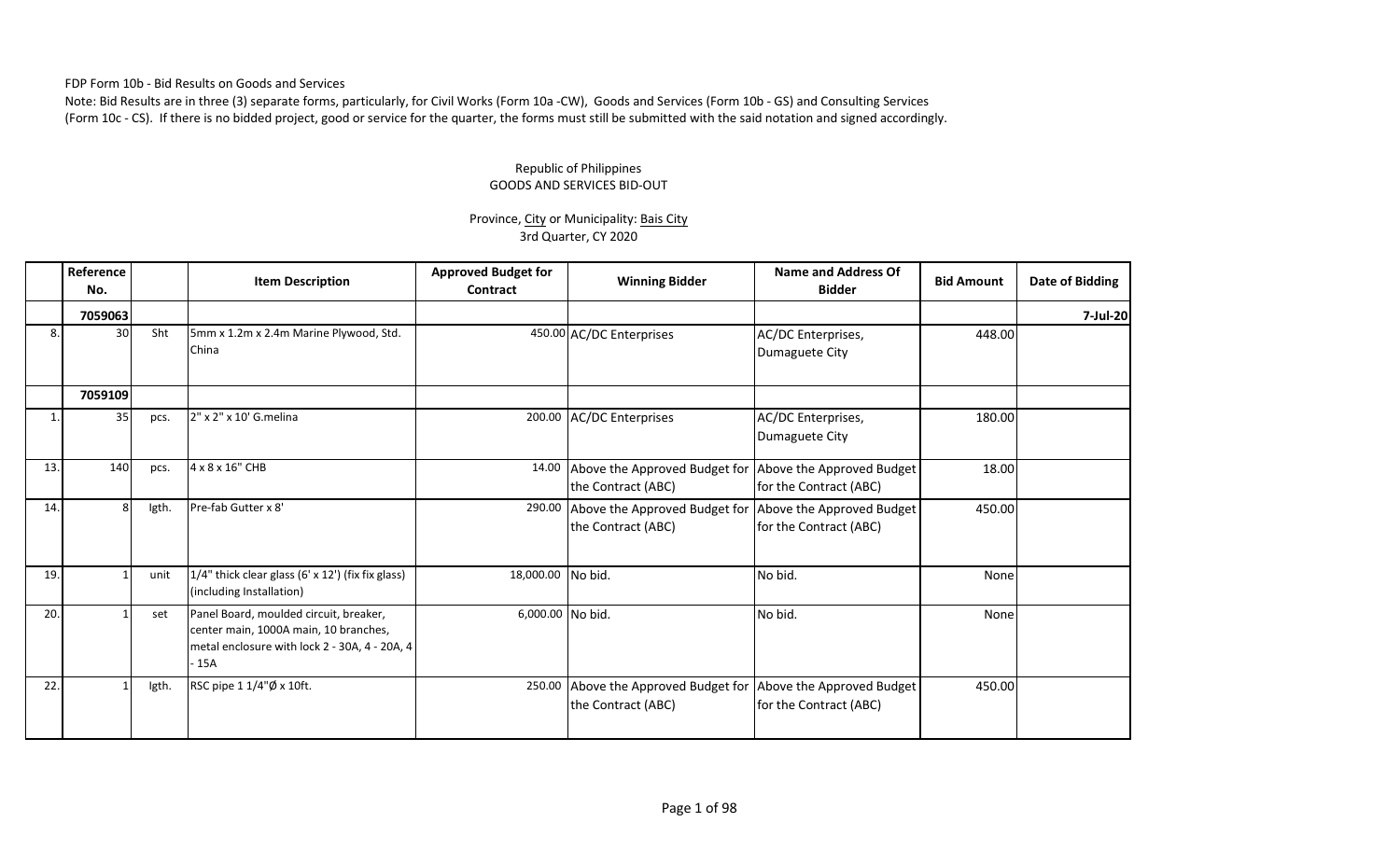|     | Reference<br>No. |      | <b>Item Description</b>                                                                                      | <b>Approved Budget for</b><br><b>Contract</b> | <b>Winning Bidder</b>                                       | <b>Name and Address Of</b><br><b>Bidder</b>                       | <b>Bid Amount</b> | <b>Date of Bidding</b> |
|-----|------------------|------|--------------------------------------------------------------------------------------------------------------|-----------------------------------------------|-------------------------------------------------------------|-------------------------------------------------------------------|-------------------|------------------------|
| 30. | $\mathbf{8}$     | pcs. | LED Ceiling Lamp, Circular, 220 - 240V, 26<br>watts, switching color 25000 burning<br>hours, 3000/4000/6500K | 1,200.00 No bid.                              |                                                             | No bid.                                                           | None              |                        |
| 37. |                  | pc.  | Plastic Pull box, 12 x 12                                                                                    |                                               | 0.60 Above the Approved Budget for<br>the Contract (ABC)    | Above the Approved Budget<br>for the Contract (ABC)               | 890.00            |                        |
|     | 7059133          |      |                                                                                                              |                                               |                                                             |                                                                   |                   |                        |
| -1  | 40               | Pc   | 2" x 2" x 10', G.melina                                                                                      |                                               | 240.00 AC/DC Enterprises                                    | AC/DC Enterprises,<br>Dumaguete City                              | 239.00            |                        |
| 5.  | $\overline{2}$   | Lt   | <b>Roofing Sealant</b>                                                                                       |                                               | 390.00 AC/DC Enterprises                                    | AC/DC Enterprises,<br>Dumaguete City                              | 388.00            |                        |
|     | 7059187          |      |                                                                                                              |                                               |                                                             |                                                                   |                   |                        |
|     | 128              | Drum | Asphalt Cement Penetration 60-70                                                                             | 11,000.00                                     | <b>AC/DC Enterprises</b>                                    | AC/DC Enterprises,<br>Dumaguete City                              | 9,960.00          |                        |
| 2.  | 120              | CuM  | Choker Aggregate, crushed stone, 1/2" dia                                                                    |                                               | 1,100.00 Above the Approve Budget for<br>the Contract (ABC) | Above the Approve Budget<br>for the Contract (ABC)                | 1,500.00          |                        |
| 3.  | 100              | CuM  | Sand, Washed, Tanjay Source                                                                                  |                                               | 550.00 Mighty Hok Summit Const. &<br>Dev't. Corporation     | Mighty Hok Summit Const.<br>& Dev't. Corporation,<br>Bayawan City | 528.00            |                        |
| 4   | 110              | CuM  | Sand, Tanjay Source                                                                                          | 600.00                                        | Mighty Hok Summit Const. &<br>Dev't. Corporation            | Mighty Hok Summit Const.<br>& Dev't. Corporation,<br>Bayawan City | 563.00            |                        |
|     | 7059216          |      |                                                                                                              |                                               |                                                             |                                                                   |                   |                        |
|     | 200              | Bag  | Portland Cement, 40 kg./bag                                                                                  |                                               | 270.00 AC/DC Enterprises                                    | AC/DC Enterprises,<br>Dumaguete City                              | 229.32            |                        |
| 2.  | 100              | Bag  | Water Proofing Compound, Sahara                                                                              |                                               | 50.00 AC/DC Enterprises                                     | AC/DC Enterprises,<br>Dumaguete City                              | 38.00             |                        |
| 3.  | 50               | Kg   | G.l. Tie Wire, No. 16, TW                                                                                    | 70.00                                         | <b>AC/DC Enterprises</b>                                    | AC/DC Enterprises,<br>Dumaguete City                              | 45.00             |                        |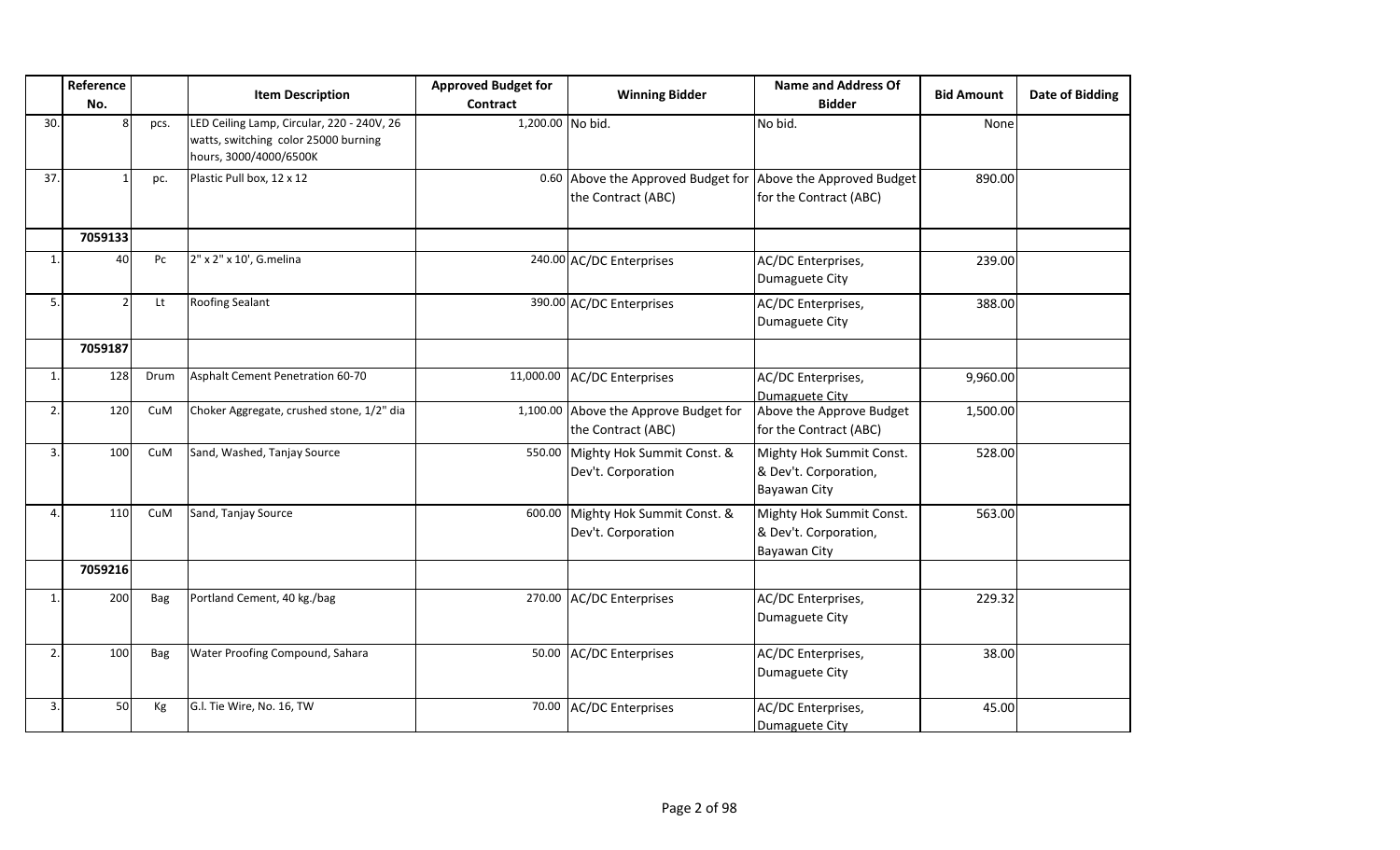|     | Reference<br>No. |      | <b>Item Description</b>                                | <b>Approved Budget for</b><br><b>Contract</b> | <b>Winning Bidder</b>         | <b>Name and Address Of</b><br><b>Bidder</b> | <b>Bid Amount</b> | Date of Bidding |
|-----|------------------|------|--------------------------------------------------------|-----------------------------------------------|-------------------------------|---------------------------------------------|-------------------|-----------------|
| 4.  | 36               | Pc   | Hacksaw Blade 18T, Lenox                               | 100.00                                        | <b>AC/DC Enterprises</b>      | AC/DC Enterprises,<br>Dumaguete City        | 35.00             |                 |
| 5.  | 200              | Pc   | 10mm dia Def. Bars, Steel Corp.                        |                                               | 170.00 AC/DC Enterprises      | AC/DC Enterprises,<br>Dumaguete City        | 145.77            |                 |
| 6.  | 10               | Lgth | 2 1/2" Ø x 20' G.I. Pipe (S-40) Supreme                | 10,000.00                                     | <b>AC/DC Enterprises</b>      | AC/DC Enterprises,<br>Dumaguete City        | 4,495.00          |                 |
| 7.  | 10               | Lgth | 2" Ø x 20' G.l. Pipe (S-40) Supreme                    | 8,000.00                                      | <b>AC/DC</b> Enterprises      | AC/DC Enterprises,<br>Dumaguete City        | 2,725.00          |                 |
| 8.  | 30               | Lgth | 1¼" Ø x20', G.I. Pipe (S-40), Tri-R                    |                                               | 1,300.00 AC/DC Enterprises    | AC/DC Enterprises,<br>Dumaguete City        | 995.00            |                 |
| 9.  | 16               | Lgth | 1"Ø x 20', G.I. Pipe (S-40), Tri-R                     |                                               | 1,100.00 AC/DC Enterprises    | AC/DC Enterprises,<br>Dumaguete City        | 680.00            |                 |
| 10. | 15               | Lgth | %"Ø x 20', G.I. Pipe (S-40), Tri-R                     | 900.00                                        | <b>AC/DC Enterprises</b>      | AC/DC Enterprises,<br>Dumaguete City        | 445.00            |                 |
| 11. | 20               | Lgth | 1/2"Ø x 20', G.I. Pipe (S-40), Tri-R                   | 600.00                                        | <b>AC/DC Enterprises</b>      | AC/DC Enterprises,<br>Dumaguete City        | 375.00            |                 |
| 12. | F                | Drum | Chlorine, 40kls./Drum, all<br>purpose(Granules)        |                                               | 5,500.00 Verlyn's Enterprises | Verlyn's Enterprises,<br>Dumaguete City     | 4,248.00          |                 |
| 13. | 30               | Pc   | Leather Cap, 1 13/16"Ø                                 | 400.00                                        | Verlyn's Enterprises          | Verlyn's Enterprises,<br>Dumaguete City     | 399.00            |                 |
| 14. | 40               | Pc   | Rubber Cap(Jetmatic)                                   | 50.00                                         | <b>AC/DC Enterprises</b>      | AC/DC Enterprises,<br>Dumaguete City        | 40.00             |                 |
| 15. | 10               | Pc   | Foot Valve 1 1/4"Ø                                     | 800.00                                        | <b>AC/DC</b> Enterprises      | AC/DC Enterprises,<br>Dumaguete City        | 290.00            |                 |
| 16. | 10               | Pc   | Foot Valve 1"Ø                                         | 300.00                                        | Verlyn's Enterprises          | Verlyn's Enterprises,<br>Dumaguete City     | 222.00            |                 |
| 17. | 12               | Roll | 1/2" Ø x 300mPolyethelene Pipe (SDR 11),<br><b>CTS</b> |                                               | 5,200.00 Verlyn's Enterprises | Verlyn's Enterprises,<br>Dumaguete City     | 3,894.00          |                 |
| 18. | 24               | Pc   | G.I. Coupling, 11/4"Ø (Heavy Duty)france               |                                               | 500.00 Verlyn's Enterprises   | Verlyn's Enterprises,<br>Dumaguete City     | 84.00             |                 |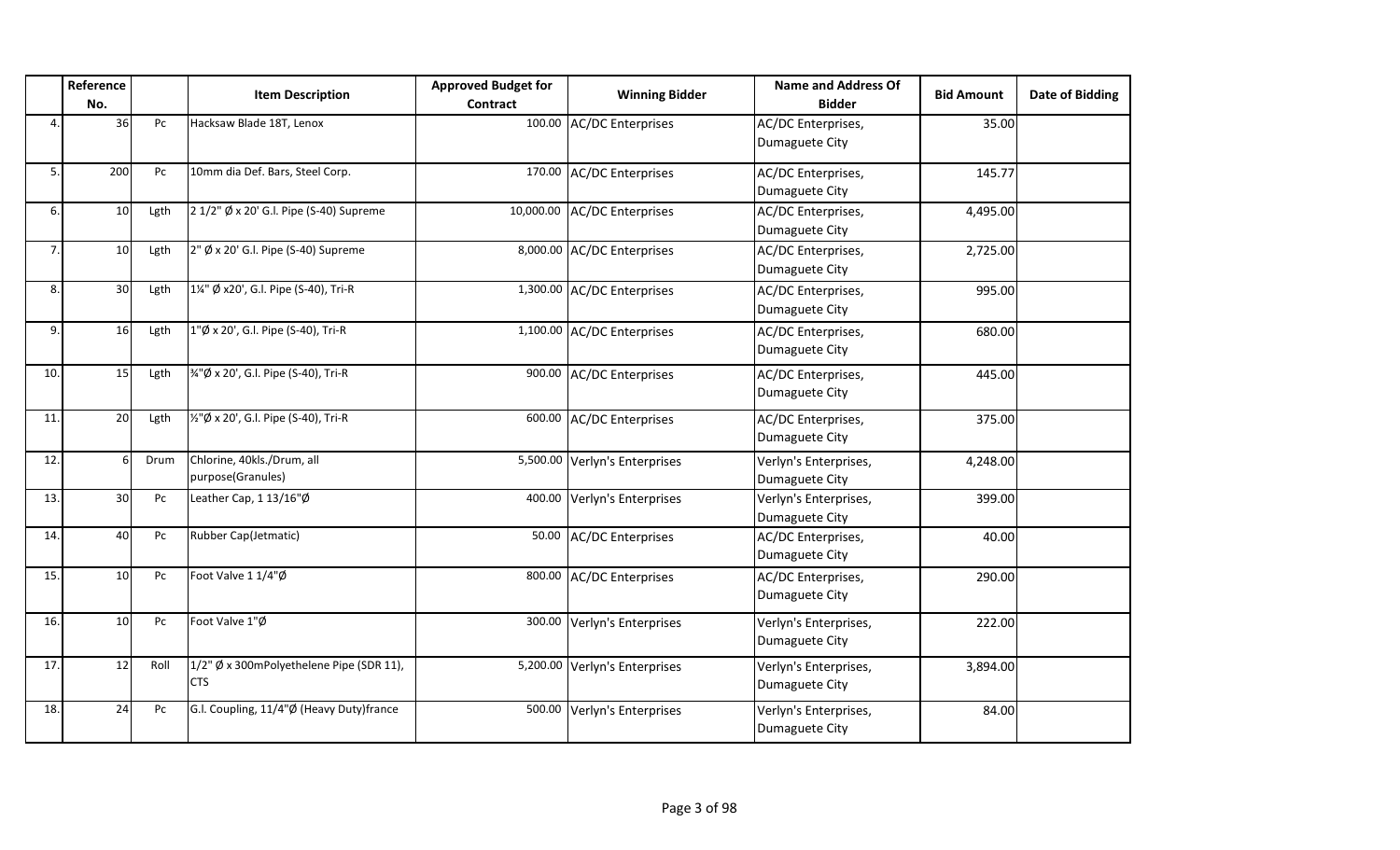|     | Reference<br>No. |      | <b>Item Description</b>                                  | <b>Approved Budget for</b><br><b>Contract</b> | <b>Winning Bidder</b>                                                         | <b>Name and Address Of</b><br><b>Bidder</b>         | <b>Bid Amount</b> | <b>Date of Bidding</b> |
|-----|------------------|------|----------------------------------------------------------|-----------------------------------------------|-------------------------------------------------------------------------------|-----------------------------------------------------|-------------------|------------------------|
| 19. | 6                | Roll | 2" Ø x 60mPolyethelene Pipe (SDR 11), ISO                | 12,000.00                                     | <b>AC/DC Enterprises</b>                                                      | AC/DC Enterprises,<br>Dumaguete City                | 8,720.00          |                        |
| 20. | 8                | Roll | 11/4" Ø x 60m Polyethelene Pipe (SDR 11),<br><b>ISO</b>  | 10,000.00                                     | <b>AC/DC Enterprises</b>                                                      | AC/DC Enterprises,<br>Dumaguete City                | 3,675.00          |                        |
| 21. | 12               | Pc   | G.I. Coupling, 1"Ø (Heavy Duty)france                    | 300.00                                        | Verlyn's Enterprises                                                          | Verlyn's Enterprises,<br>Dumaguete City             | 59.00             |                        |
| 22. | 12               | Pc   | G.I. Coupling, 1/2"Ø (Heavy Duty)france                  | 100.00                                        | Verlyn's Enterprises                                                          | Verlyn's Enterprises,<br>Dumaguete City             | 38.49             |                        |
| 23. | 6                | Gal  | <b>Cementitious Water Proofing</b>                       | 900.00                                        | Verlyn's Enterprises                                                          | Verlyn's Enterprises,<br>Dumaguete City             | 889.00            |                        |
| 24. |                  | Box  | Welding Rod, 1/8" Ø E 6013, 20kls./box,<br>Golden Bridge |                                               | 2,500.00 AC/DC Enterprises                                                    | AC/DC Enterprises,<br>Dumaguete City                | 1,350.00          |                        |
| 25. |                  | Box  | Welding Rod, 7018                                        |                                               | 4,000.00 Verlyn's Enterprises                                                 | Verlyn's Enterprises,<br>Dumaguete City             | 2,599.00          |                        |
| 26. |                  | Tank | Oxygen(Contents Only)                                    | 900.00                                        | Above the Approved Budget for<br>the Contract (ABC)                           | Above the Approved Budget<br>for the Contract (ABC) | 3,000.00          |                        |
| 27. |                  | Tank | Acetylene(Contents Only)                                 | 2,000.00                                      | Above the Approved Budget for Above the Approved Budget<br>the Contract (ABC) | for the Contract (ABC)                              | 4,000.00          |                        |
| 28. | 10               | Pc   | G.I Gate Valve, 1/2"Ø (good quajjty)                     | 650.00                                        | Verlyn's Enterprises                                                          | Verlyn's Enterprises,<br>Dumaguete City             | 264.00            |                        |
| 29. | 10               | Pc   | G.I Gate Valve, 3/4"Ø (good quality)                     | 750.00                                        | Verlyn's Enterprises                                                          | Verlyn's Enterprises,<br>Dumaguete City             | 385.00            |                        |
| 30. | 10               | Pc   | G.I Gate Valve, 1"Ø (good quality)                       | 850.00                                        | Verlyn's Enterprises                                                          | Verlyn's Enterprises,<br>Dumaguete City             | 515.00            |                        |
| 31. | q                | Pc   | G.I Gate Valve, 1 1/4"Ø (good quality)                   |                                               | 4,500.00 Verlyn's Enterprises                                                 | Verlyn's Enterprises,<br>Dumaguete City             | 766.00            |                        |
| 32. | 120              | Pc   | Thread Seal Tape, 1"Ø                                    | 35.00                                         | <b>AC/DC Enterprises</b>                                                      | AC/DC Enterprises,<br>Dumaguete City                | 35.00             |                        |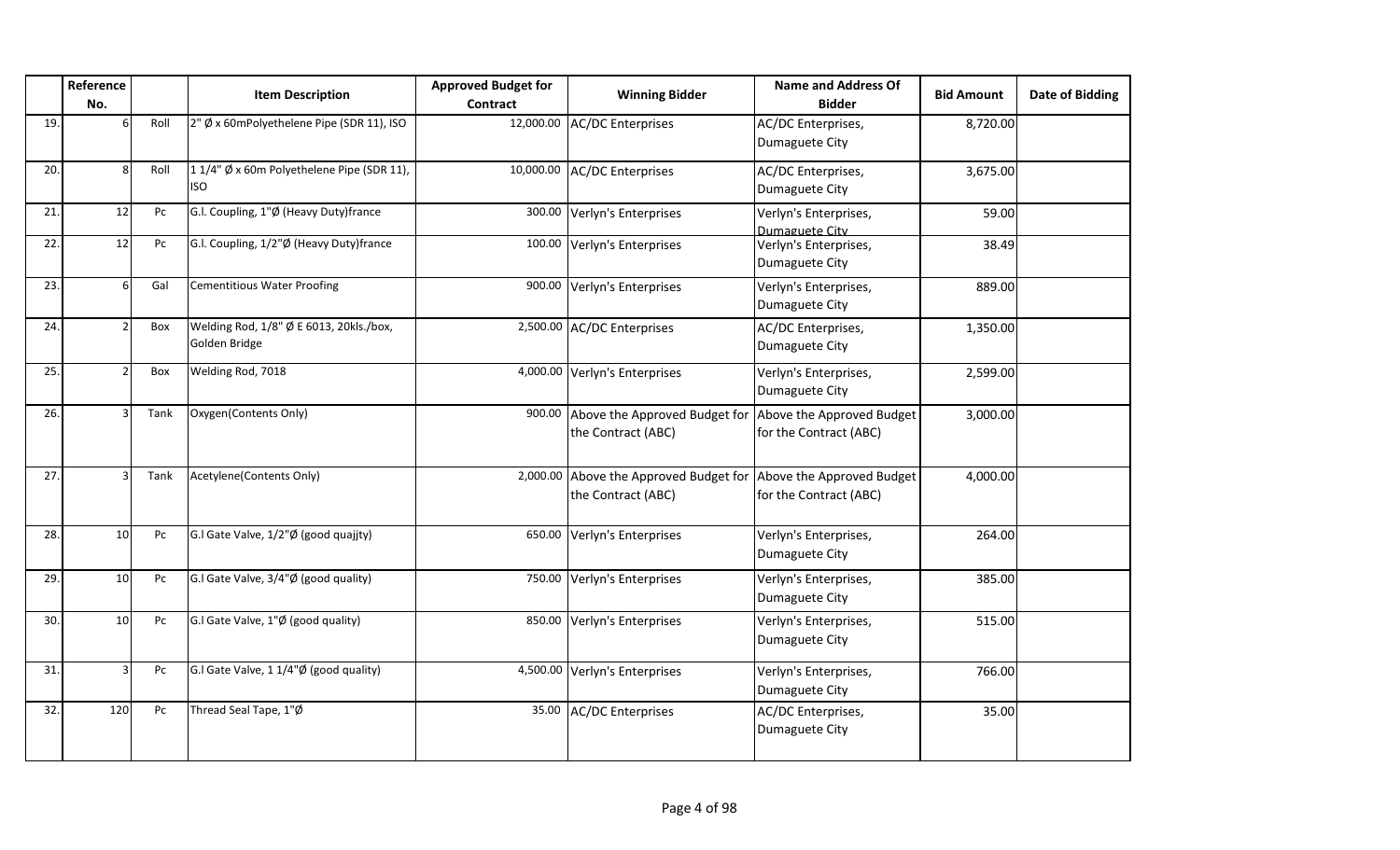|     | Reference<br>No. |                        | <b>Item Description</b>      | <b>Approved Budget for</b><br>Contract | <b>Winning Bidder</b>         | Name and Address Of<br><b>Bidder</b>    | <b>Bid Amount</b> | <b>Date of Bidding</b> |
|-----|------------------|------------------------|------------------------------|----------------------------------------|-------------------------------|-----------------------------------------|-------------------|------------------------|
| 33. | 10 <sup>1</sup>  | ${\sf P}{\sf C}$       | Check Valve, 1 1/4"ØG.I.     |                                        | 380.00 Verlyn's Enterprises   | Verlyn's Enterprises,<br>Dumaguete City | 321.00            |                        |
| 34. | 10 <sup>1</sup>  | Pc                     | PE Adaptor, 1/2"Ø            |                                        | 200.00 Verlyn's Enterprises   | Verlyn's Enterprises,<br>Dumaguete City | 48.00             |                        |
| 35. | 8                | Pc                     | PE Adaptor, 1"Ø              |                                        | 300.00 Verlyn's Enterprises   | Verlyn's Enterprises,<br>Dumaguete City | 57.00             |                        |
| 36. |                  | $\mathsf{P}\mathsf{C}$ | PE Adaptor, 3/4"Ø            |                                        | 250.00 Verlyn's Enterprises   | Verlyn's Enterprises,<br>Dumaguete City | 48.00             |                        |
| 37. | 10 <sup>1</sup>  | Kg                     | Common Wire Nails, #4"       |                                        | 65.00 Verlyn's Enterprises    | Verlyn's Enterprises,<br>Dumaguete City | 49.75             |                        |
| 38. | 15               | Кg                     | Common Wire Nails, #3"       |                                        | 65.00 Verlyn's Enterprises    | Verlyn's Enterprises,<br>Dumaguete City | 51.75             |                        |
| 39. | 15               | Кg                     | Common Wire Nails, #2"       |                                        | 65.00 AC/DC Enterprises       | AC/DC Enterprises,<br>Dumaguete City    | 54.00             |                        |
| 40. | 17               | Kg                     | Common Wire Nails, #1"       |                                        | 70.00 Verlyn's Enterprises    | Verlyn's Enterprises,<br>Dumaguete City | 57.99             |                        |
| 41. | $\Delta$         | Pc                     | Pump Ejector                 | 4,500.00 No bid.                       |                               | No bid.                                 | None              |                        |
| 42. |                  | $\mathsf{P}\mathsf{C}$ | Gate Valve 4"Ø (Brass)       | 16,000.00                              | Verlyn's Enterprises          | Verlyn's Enterprises,<br>Dumaguete City | 7,615.00          |                        |
| 43. | 10               | Кg                     | Concrete Nails, #4"          |                                        | 130.00 Verlyn's Enterprises   | Verlyn's Enterprises,<br>Dumaguete City | 85.00             |                        |
| 44. | 10 <sup>1</sup>  | Kg                     | Concrete Nails, #3"          |                                        | 130.00 Verlyn's Enterprises   | Verlyn's Enterprises,<br>Dumaguete City | 84.99             |                        |
| 45. | 10               | Kg                     | Concrete Nails, #2"          |                                        | 130.00 Verlyn's Enterprises   | Verlyn's Enterprises,<br>Dumaguete City | 84.99             |                        |
| 46. | 10               | Kg                     | Concrete Nails, #11/2"       |                                        | 140.00 Verlyn's Enterprises   | Verlyn's Enterprises,<br>Dumaguete City | 84.99             |                        |
| 47. | 100              | M                      | Abaca Rope, 11/4"Ø           |                                        | 200.00 No bid.                | No bid.                                 | None              |                        |
| 48. | 12               | $\mathsf{P}\mathsf{C}$ | Jetmatic Pump (good quality) |                                        | 3,800.00 Verlyn's Enterprises | Verlyn's Enterprises,<br>Dumaguete City | 3,099.00          |                        |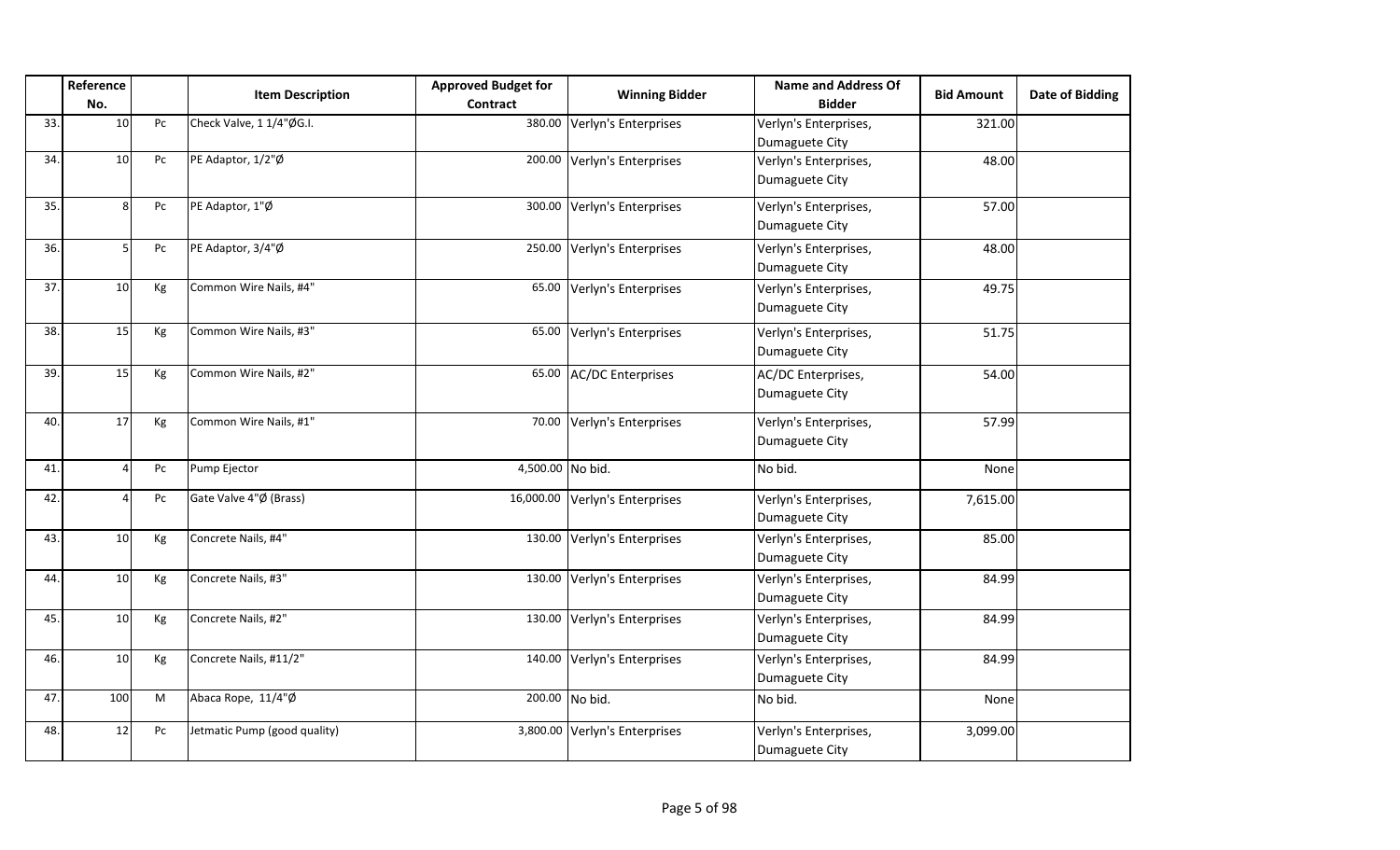|     | Reference<br>No. |     | <b>Item Description</b>                             | <b>Approved Budget for</b><br><b>Contract</b> | <b>Winning Bidder</b>                               | <b>Name and Address Of</b><br><b>Bidder</b>         | <b>Bid Amount</b> | <b>Date of Bidding</b> |
|-----|------------------|-----|-----------------------------------------------------|-----------------------------------------------|-----------------------------------------------------|-----------------------------------------------------|-------------------|------------------------|
| 49. | 12               | Pc  | <b>PVC Solvent</b>                                  | 300.00                                        | Above the Approved Budget for<br>the Contract (ABC) | Above the Approved Budget<br>for the Contract (ABC) | 350.00            |                        |
| 50. | 10               | Gal | Gloss Latex, White, Class A                         |                                               | 670.00 AC/DC Enterprises                            | AC/DC Enterprises,<br>Dumaguete City                | 595.00            |                        |
| 51. | 10               | Gal | Flat Latex, White, Class A                          | 680.00                                        | Verlyn's Enterprises                                | Verlyn's Enterprises,<br>Dumaguete City             | 507.99            |                        |
| 52. | 30               | Pc  | G.l. Tee 1¼"Ø HD                                    | 150.00                                        | <b>AC/DC Enterprises</b>                            | AC/DC Enterprises,<br>Dumaguete City                | 140.00            |                        |
| 53. | 30               | Pc  | G.I. Tee 1"Ø good quality                           | 90.00                                         | Above the Approved Budget for<br>the Contract (ABC) | Above the Approved Budget<br>for the Contract (ABC) | 100.00            |                        |
| 54. | 10               | Gal | Semi Gloss Latex, White, Class A                    | 650.00                                        | Verlyn's Enterprises                                | Verlyn's Enterprises,<br>Dumaguete City             | 596.00            |                        |
| 55. | 10               | Gal | Quick Dry Enamel, White, Class A                    | 650.00                                        | Verlyn's Enterprises                                | Verlyn's Enterprises,<br>Dumaguete City             | 614.00            |                        |
| 56. | 12               | Pc  | Cylinder Pump Line, 1 13/16"(32mmØ)<br><b>Brass</b> | 6,000.00 No bid.                              |                                                     | No bid.                                             | None              |                        |
| 57. | 8                | Gal | <b>Tero Seal</b>                                    | 900.00                                        | Verlyn's Enterprises                                | Verlyn's Enterprises,<br>Dumaguete City             | 890.00            |                        |
| 58. | 20               | Pc  | G.I. Coupling, 1¼"Ø (Heavy Duty)                    |                                               | 150.00 AC/DC Enterprises                            | AC/DC Enterprises,<br>Dumaguete City                | 80.00             |                        |
| 59. | 24               | Pc  | Leather Cap, 2½"Ø                                   |                                               | 600.00 No bid.                                      | No bid.                                             | None              |                        |
| 60. | 24               | Pc  | Leather Cap, 2"Ø                                    |                                               | 550.00 No bid.                                      | No bid.                                             | None              |                        |
| 61  | 20               | Pc  | G.I Tee, 1/2"Ø HD                                   | 80.00                                         | <b>AC/DC</b> Enterprises                            | AC/DC Enterprises,<br>Dumaguete City                | 40.00             |                        |
| 62. | 4                | Pc  | Well Head Adaptor                                   | 4,500.00 No bid.                              |                                                     | No bid.                                             | None              |                        |
| 63. | 40               | Pc  | Leather Cap 1 1/4" (32mmØ)                          | 300.00                                        | No bid.                                             | No bid.                                             | None              |                        |
|     | 7059250          |     |                                                     |                                               |                                                     |                                                     |                   |                        |
| 1.  | 67               | Sht | 5mm x 1.2m x 2.4m Marine Plywood, Std.,<br>China    |                                               | 450.00 AC/DC Enterprises                            | AC/DC Enterprises,<br>Dumaguete City                | 445.00            |                        |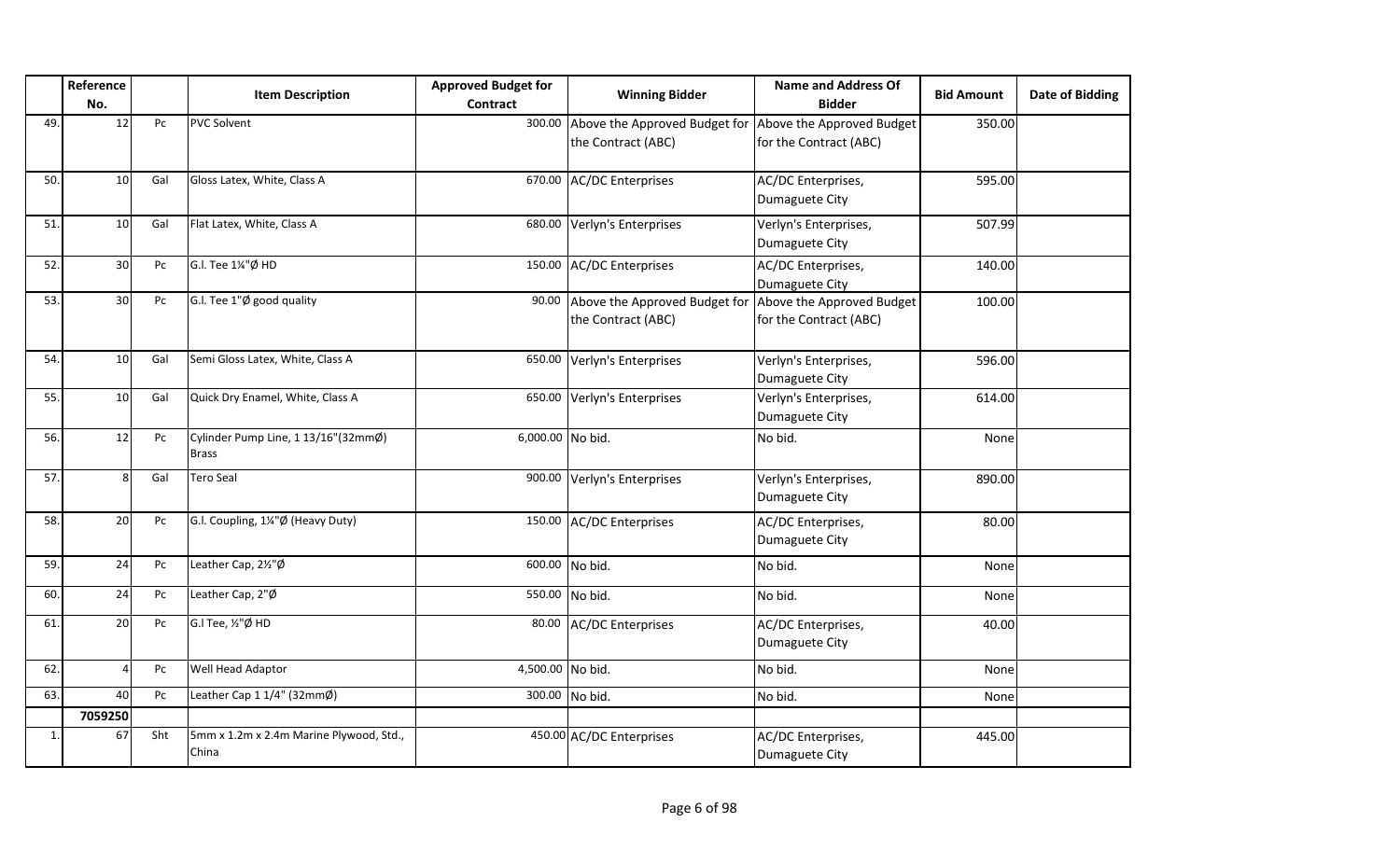|                | Reference<br>No. |                        | <b>Item Description</b>                                           | <b>Approved Budget for</b><br><b>Contract</b> | <b>Winning Bidder</b>                                     | <b>Name and Address Of</b><br><b>Bidder</b>                       | <b>Bid Amount</b> | Date of Bidding |
|----------------|------------------|------------------------|-------------------------------------------------------------------|-----------------------------------------------|-----------------------------------------------------------|-------------------------------------------------------------------|-------------------|-----------------|
| $\mathfrak{p}$ | 200              | Pc                     | 2" x 2" x 12 G. Melina                                            |                                               | 280.00 AC/DC Enterprises                                  | AC/DC Enterprises,<br>Dumaguete City                              | 220.00            |                 |
| 3.             | 100              | Pc                     | 2" x 4" x 12' G. Melina                                           |                                               | 560.00 AC/DC Enterprises                                  | AC/DC Enterprises,<br>Dumaguete City                              | 480.00            |                 |
| Δ              | 20               | Kg                     | 4" CWN                                                            |                                               | 60.00 AC/DC Enterprises                                   | AC/DC Enterprises,<br>Dumaguete City                              | 44.00             |                 |
| 5.             | 22               | Kg                     | 3" CWN                                                            |                                               | 60.00 AC/DC Enterprises                                   | AC/DC Enterprises,<br>Dumaguete City                              | 46.00             |                 |
| 6.             | 20               | Kg                     | 2 1/2" CWN                                                        |                                               | 60.00 AC/DC Enterprises                                   | AC/DC Enterprises,<br>Dumaguete City                              | 48.00             |                 |
| 7.             | $\overline{7}$   | Kg                     | 1 1/2" CWN                                                        |                                               | 60.00 AC/DC Enterprises                                   | AC/DC Enterprises,<br>Dumaguete City                              | 50.00             |                 |
| 8.             | 1550             | Bag                    | Portland Cement, 40 kg/bag, type 1                                |                                               | 260.00 AC/DC Enterprises                                  | AC/DC Enterprises,<br>Dumaguete City                              | 229.32            |                 |
| 9.             | 240              | CuM                    | Sand (fine aggregate, 4.75mm Ø max size),<br><b>Tanjay Source</b> |                                               | 600.00 Mighty Hok Summit Const. &<br>Dev't. Corp.         | Mighty Hok Summit Const.<br>& Dev't. Corporation,<br>Bayawan City | 532.00            |                 |
| 10.            | 33               | CuM                    | Gravel (coarse aggregates, 37 mmØ max<br>size), Tanjay Source     |                                               | 660.00 Verlyn' Enterprises                                | Verlyn's Enterprises,<br>Dumaguete City                           | 572.00            |                 |
| 11             | 680              | Lgth                   | 12mm Ø x 6.0m Def. Steel bar (.88kg/m)                            |                                               | 225.00 AC/DC Enterprises                                  | AC/DC Enterprises,<br>Dumaguete City                              | 210.14            |                 |
| 12.            | 830              | Lgth                   | 10mm Ø x 6.0m Def. Steel bar (.88kg/m)                            |                                               | 170.00 AC/DC Enterprises                                  | AC/DC Enterprises,<br>Dumaguete City                              | 145.77            |                 |
| 13.            | 130              | Kg                     | #16 G.I. Tiewire                                                  |                                               | 65.00 AC/DC Enterprises                                   | AC/DC Enterprises,<br>Dumaguete City                              | 50.00             |                 |
| 14.            | 33               | $\mathsf{P}\mathsf{C}$ | Hacksaw Blade, 12" x 18 TPI, HSS all Hard,<br>Lenox               |                                               | 50.00 Verlyn' Enterprises                                 | Verlyn's Enterprises,<br>Dumaguete City                           | 37.99             |                 |
| 15.            | 12250            | Pc                     | CHB 4" thick                                                      |                                               | 13.00 Above the Approved Budget for<br>the Contract (ABC) | Above the Approved Budget<br>for the Contract (ABC)               | 16.00             |                 |
|                | 7059278          |                        |                                                                   |                                               |                                                           |                                                                   |                   |                 |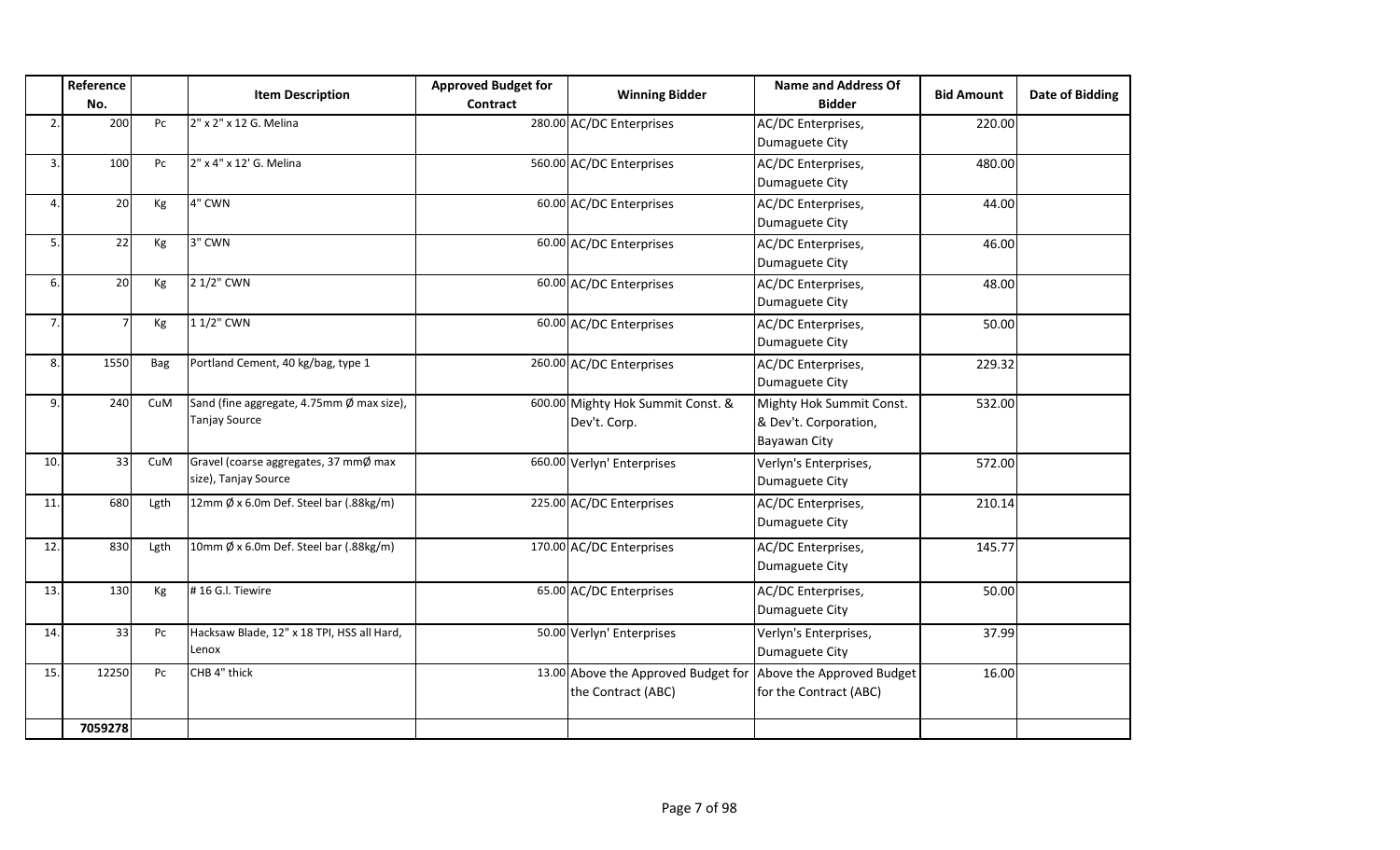|     | Reference<br>No. |      | <b>Item Description</b>                               | <b>Approved Budget for</b><br>Contract | <b>Winning Bidder</b>                                                                | <b>Name and Address Of</b><br><b>Bidder</b>         | <b>Bid Amount</b> | <b>Date of Bidding</b> |
|-----|------------------|------|-------------------------------------------------------|----------------------------------------|--------------------------------------------------------------------------------------|-----------------------------------------------------|-------------------|------------------------|
| 1   |                  | Pc   | Silicon gun                                           |                                        | 150.00 Above the Approved Budget for<br>the Contract (ABC)                           | Above the Approved Budget<br>for the Contract (ABC) | 201.50            |                        |
| 2.  | 12 <sup>1</sup>  | Tube | Silicon sealant, Posil                                |                                        | 200.00 Up-Town Industrial Sales, Inc.                                                | Up-Town Industrial Sales,<br>Inc., Mandaluyong City | 140.50            |                        |
| 3.  | 30               | Sht  | Corr. G.i Sht. GA# 24x10'                             |                                        | 390.00 AC/DC Enterprises                                                             | AC/DC Enterprises,<br>Dumaguete City                | 360.00            |                        |
| 4   | 15               | Кg   | Umbrella Head Nails #2 1/2'                           |                                        | 130.00 Up-Town Industrial Sales, Inc.                                                | Up-Town Industrial Sales,<br>Inc., Mandaluyong City | 78.00             |                        |
| 5.  | 80               | Pc   | 2" x 3" x 12' G.melina                                |                                        | 300.00 Above the Approved Budget for Above the Approved Budget<br>the Contract (ABC) | for the Contract (ABC)                              | 360.00            |                        |
| 6.  | 150              | Pc   | 2" x 2" x 12' G.melina                                |                                        | 200.00 Above the Approved Budget for Above the Approved Budget<br>the Contract (ABC) | for the Contract (ABC)                              | 240.00            |                        |
| 7   | 50               | Sht  | 5mm x 1.20m x 2.40m Mar. Plywood Class<br>A/A         |                                        | 430.00 Above the Approved Budget for Above the Approved Budget<br>the Contract (ABC) | for the Contract (ABC)                              | 450.00            |                        |
| 8.  | 15               | Sht  | 12mm x 1.20m x 2.40m Mar. Plywood Class<br>A/A, Local |                                        | 800.00 AC/DC Enterprises                                                             | AC/DC Enterprises,<br>Dumaguete City                | 795.00            |                        |
| 9.  | 30 <sup>1</sup>  | Kg   | Common Wire Nails #4"                                 |                                        | 65.00 AC/DC Enterprises                                                              | AC/DC Enterprises,<br>Dumaguete City                | 44.00             |                        |
| 10. | 20               | Kg   | Common Wire Nails #3"                                 |                                        | 65.00 AC/DC Enterprises                                                              | AC/DC Enterprises,<br>Dumaguete City                | 46.00             |                        |
| 11. | 15               | Kg   | Common Wire Nails # 2"                                |                                        | 65.00 AC/DC Enterprises                                                              | AC/DC Enterprises,<br>Dumaguete City                | 48.00             |                        |
| 12. | 20               | Кg   | Common Wire Nails # 2 1/2"                            |                                        | 65.00 AC/DC Enterprises                                                              | AC/DC Enterprises,<br>Dumaguete City                | 48.00             |                        |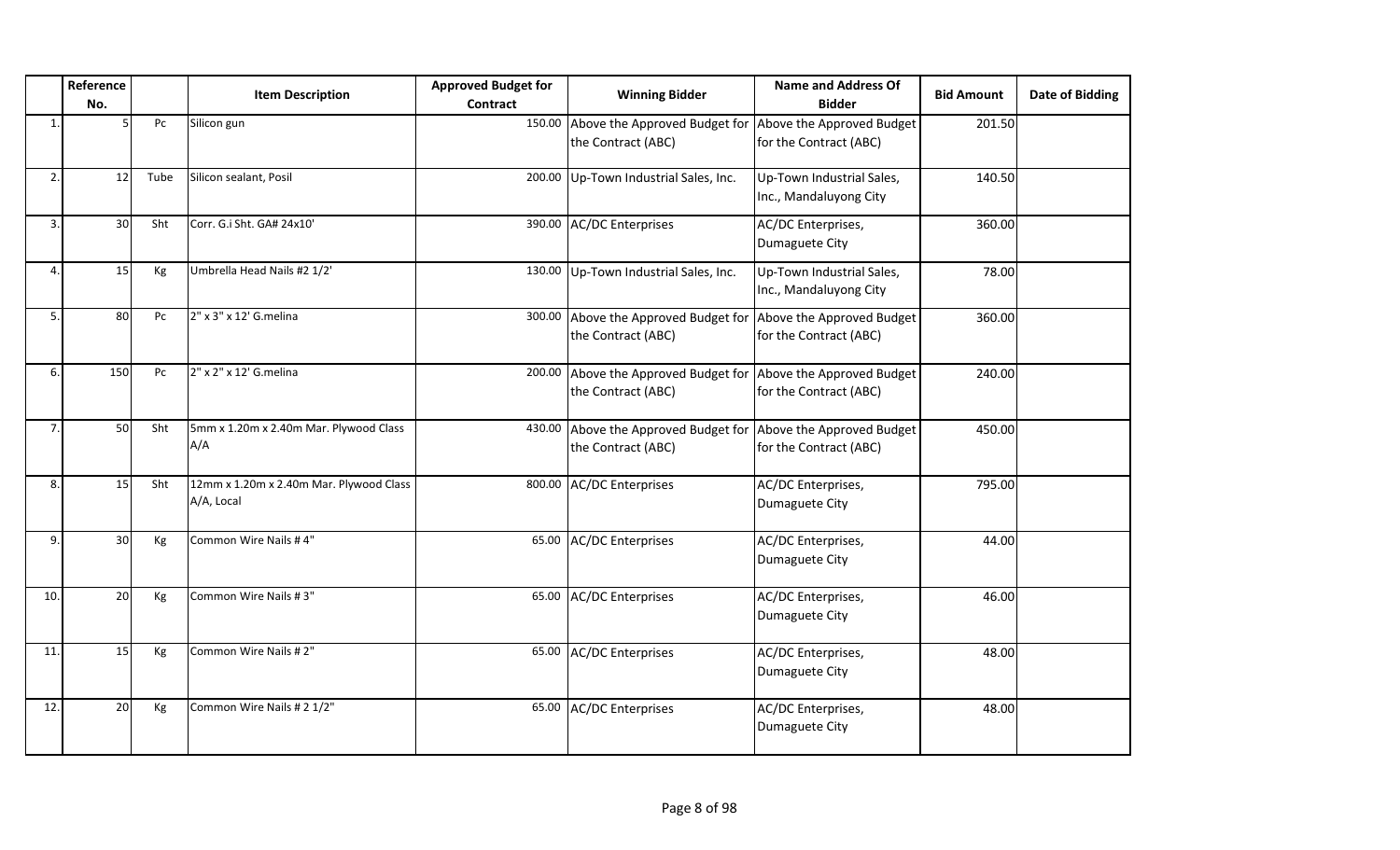|     | Reference<br>No. |      | <b>Item Description</b>                       | <b>Approved Budget for</b><br><b>Contract</b> | <b>Winning Bidder</b>                                                         | <b>Name and Address Of</b><br><b>Bidder</b>                       | <b>Bid Amount</b> | <b>Date of Bidding</b> |
|-----|------------------|------|-----------------------------------------------|-----------------------------------------------|-------------------------------------------------------------------------------|-------------------------------------------------------------------|-------------------|------------------------|
| 13. | 30               | Kg   | Common Wire Nails #1"                         | 65.00                                         | <b>AC/DC Enterprises</b>                                                      | AC/DC Enterprises,<br>Dumaguete City                              | 52.00             |                        |
| 14. | 10               | Kg   | Finishing Nails#1"                            | 87.50                                         | Up-Town Industrial Sales, Inc.                                                | Up-Town Industrial Sales,<br>Inc., Mandaluyong City               | 56.75             |                        |
| 15. | 10               | Pair | Loose Pin Butt Hinges (4" x 4"), Brass Plated | 130.00                                        | Up-Town Industrial Sales, Inc.                                                | Up-Town Industrial Sales,<br>Inc., Mandaluyong City               | 48.00             |                        |
| 16. | 6                | Gal  | Rubber Cement (good quality)                  | 600.00                                        | Above the Approved Budget for Above the Approved Budget<br>the Contract (ABC) | for the Contract (ABC)                                            | 625.00            |                        |
| 17. | 5                | Pc   | Cutting Wheel 14" (good quality), Bosch       |                                               | 1,600.00 AC/DC Enterprises                                                    | AC/DC Enterprises,<br>Dumaguete City                              | 230.00            |                        |
| 18. |                  | Pc   | Cutting Wheel 4" (good quality), Bosch        |                                               | 950.00 AC/DC Enterprises                                                      | AC/DC Enterprises,<br>Dumaguete City                              | 40.00             |                        |
| 19. | 8                | Pc   | Water closet(Pail Flush), American Classic    | 900.00                                        | Up-Town Industrial Sales, Inc.                                                | Up-Town Industrial Sales,<br>Inc., Mandaluyong City               | 660.00            |                        |
| 20. | 20               | Pc   | Door Knob, Yale #OA5127US32D                  | 900.00                                        | Up-Town Industrial Sales, Inc.                                                | Up-Town Industrial Sales,<br>Inc., Mandaluyong City               | 591.50            |                        |
| 21. | 60               | Bag  | <b>Portland Cement</b>                        | 260.00                                        | <b>AC/DC Enterprises</b>                                                      | AC/DC Enterprises,<br>Dumaguete City                              | 260.00            |                        |
| 22. | 20               | CuM  | Sand, Tanjay Source                           | 600.00                                        | Mighty Hok Summit Const. &<br>Dev't. Corp.                                    | Mighty Hok Summit Const.<br>& Dev't. Corporation,<br>Bayawan City | 558.00            |                        |
| 23. | 40               | Lgth | 8mm $\emptyset$ x 6.0m def. bar               | 105.00                                        | Up-Town Industrial Sales, Inc.                                                | Up-Town Industrial Sales,<br>Inc., Mandaluyong City               | 92.50             |                        |
| 24. | 120              | Lgth | 10mm Ø x 6.0m def. bar, Gr. 33                | 170.00                                        | Up-Town Industrial Sales, Inc.                                                | Up-Town Industrial Sales,<br>Inc., Mandaluyong City               | 142.00            |                        |
| 25. | 60               | Lgth | 6mm x 25mm x 6.0m Angle Bar                   | 550.00                                        | <b>AC/DC Enterprises</b>                                                      | AC/DC Enterprises,<br>Dumaguete City                              | 500.00            |                        |
| 26. | 20               | Lgth | 6mm x 50mm x 6.0m Angle Bar                   |                                               | 1,050.00 Above the Approved Budget for<br>the Contract (ABC)                  | Above the Approved Budget<br>for the Contract (ABC)               | 1,189.25          |                        |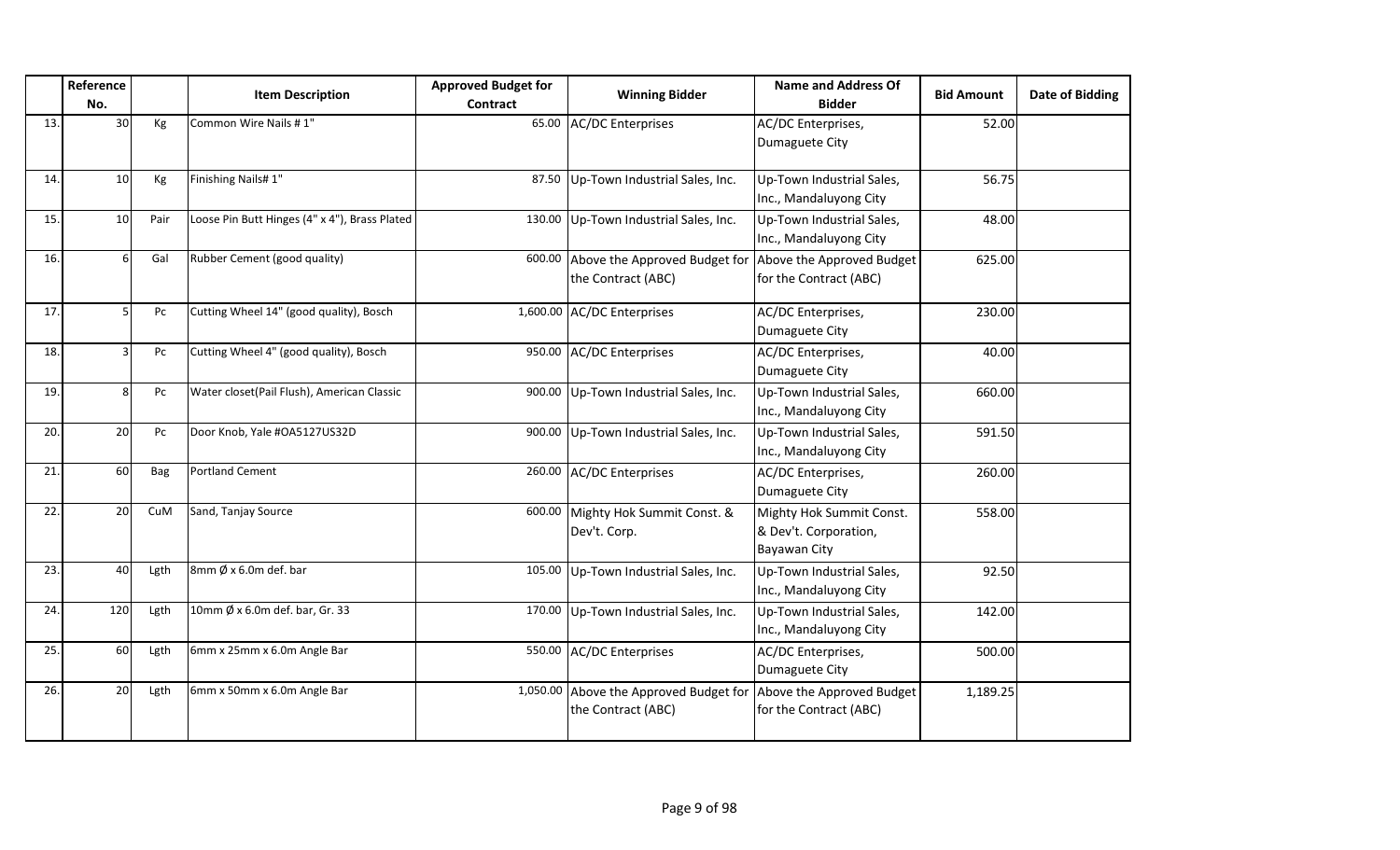|     | Reference       |      | <b>Item Description</b>                                    | <b>Approved Budget for</b> | <b>Winning Bidder</b>                                                                  | Name and Address Of                                 | <b>Bid Amount</b> | <b>Date of Bidding</b> |
|-----|-----------------|------|------------------------------------------------------------|----------------------------|----------------------------------------------------------------------------------------|-----------------------------------------------------|-------------------|------------------------|
|     | No.             |      |                                                            | Contract                   |                                                                                        | <b>Bidder</b>                                       |                   |                        |
| 27. |                 | Roll | G.I. Tie Wire # 16, 35kgs/roll                             |                            | 2,100.00 AC/DC Enterprises                                                             | AC/DC Enterprises,<br>Dumaguete City                | 1,750.00          |                        |
| 28. |                 | Roll | G.I. Tie Wire #10, 35kgs/roll                              |                            | 2,700.00 Up-Town Industrial Sales, Inc.                                                | Up-Town Industrial Sales,<br>Inc., Mandaluyong City | 2,226.00          |                        |
| 29. | 5               | Box  | Welding Electrodes 1/8"Ø 6013 20kls/box,<br>Golden Bridge  |                            | 2,400.00 AC/DC Enterprises                                                             | AC/DC Enterprises,<br>Dumaguete City                | 1,300.00          |                        |
| 30. |                 | Tank | Acetylene (Contents Only)                                  |                            | 1,700.00 Above the Approved Budget for Above the Approved Budget<br>the Contract (ABC) | for the Contract (ABC)                              | 4,000.00          |                        |
| 31. | 6               | Tank | Oxygen (Contents Only)                                     | 900.00                     | Above the Approved Budget for<br>the Contract (ABC)                                    | Above the Approved Budget<br>for the Contract (ABC) | 5,000.00          |                        |
| 32. | 30 <sup>1</sup> | Pc   | Hacksaw Blade, Sandflex 1/2" x 1/2" x 18T                  |                            | 50.00 Up-Town Industrial Sales, Inc.                                                   | Up-Town Industrial Sales,<br>Inc., Mandaluyong City | 36.00             |                        |
| 33. | 30              | Gal  | Flat Wall Enamel (White), Davies                           |                            | 680.00 AC/DC Enterprises                                                               | AC/DC Enterprises,<br>Dumaguete City                | 605.00            |                        |
| 34. | 50              | Gal  | Quick Dry Enamel (White), Davies                           | 680.00                     | <b>AC/DC Enterprises</b>                                                               | AC/DC Enterprises,<br>Dumaguete City                | 660.00            |                        |
| 35. | 40              | Gal  | Flat Latex (White), Davies                                 |                            | 650.00 AC/DC Enterprises                                                               | AC/DC Enterprises,<br>Dumaguete City                | 540.00            |                        |
| 36. | 50              | Gal  | Gloss Latex (White), Davies                                |                            | 650.00 AC/DC Enterprises                                                               | AC/DC Enterprises,<br>Dumaguete City                | 630.00            |                        |
| 37. | 15              | Gal  | Paint Thinner, G.I.                                        |                            | 420.00 AC/DC Enterprises                                                               | AC/DC Enterprises,<br>Dumaguete City                | 280.00            |                        |
| 38. | 50              | Gal  | Rubberized Paint (Green), Davies                           |                            | 1,200.00 AC/DC Enterprises                                                             | AC/DC Enterprises,<br>Dumaguete City                | 1,200.00          |                        |
| 39. | 10              | Gal  | Rubberized Paint (White)                                   |                            | 1,000.00 Above the Approved Budget for<br>the Contract (ABC)                           | Above the Approved Budget<br>for the Contract (ABC) | 1,300.00          |                        |
| 40. | 6               | Gal  | Aluminum Paint, Triton                                     | 750.00                     | <b>AC/DC Enterprises</b>                                                               | AC/DC Enterprises,<br>Dumaguete City                | 595.00            |                        |
| 41. | 40              | Gal  | Roofgard Gloss Acrtlic Roof Paint (Spanish<br>Red), Boysen |                            | 850.00 Up-Town Industrial Sales, Inc.                                                  | Up-Town Industrial Sales,<br>Inc., Mandaluyong City | 572.50            |                        |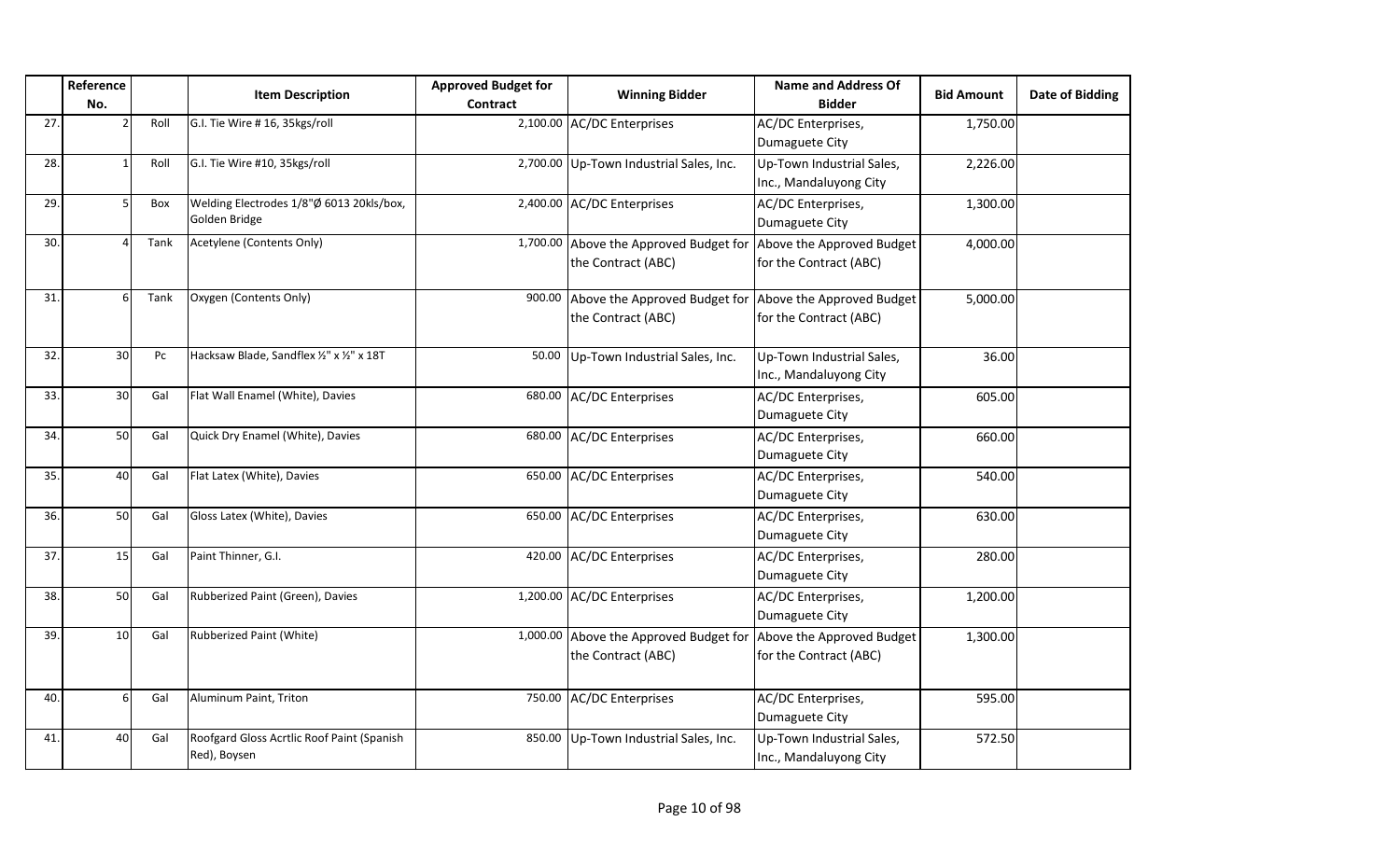|     | Reference       |      | <b>Item Description</b>                      | <b>Approved Budget for</b> | <b>Winning Bidder</b>                                      | <b>Name and Address Of</b>                          | <b>Bid Amount</b> | Date of Bidding |
|-----|-----------------|------|----------------------------------------------|----------------------------|------------------------------------------------------------|-----------------------------------------------------|-------------------|-----------------|
|     | No.             |      |                                              | Contract                   |                                                            | <b>Bidder</b>                                       |                   |                 |
| 42. | 15              | Gal  | Traffic Paint (White), Boysen, Reflectorized |                            | 900.00 Up-Town Industrial Sales, Inc.                      | Up-Town Industrial Sales,<br>Inc., Mandaluyong City | 847.25            |                 |
| 43. | 15              | Gal  | Traffic Paint (Yellow)                       |                            | 900.00 Above the Approved Budget for<br>the Contract (ABC) | Above the Approved Budget<br>for the Contract (ABC) | 983.00            |                 |
| 44. |                 | Roll | Reflectorized Sticker (Green)                | 4,500.00 No bid.           |                                                            | No bid.                                             | None              |                 |
| 45. |                 | Roll | Reflectorized Sticker (White)                | 4,500.00 No bid.           |                                                            | No bid.                                             | None              |                 |
| 46. |                 | Lt   | <b>Roof Sealant</b>                          |                            | 390.00 Above the Approved Budget for<br>the Contract (ABC) | Above the Approved Budget<br>for the Contract (ABC) | 490.00            |                 |
| 47. | 10 <sup>1</sup> | Pc   | Cotton Gloves with Rubberized Palm<br>Orange |                            | 75.00 Up-Town Industrial Sales, Inc.                       | Up-Town Industrial Sales,<br>Inc., Mandaluyong City | 11.00             |                 |
| 48. | 30              | Pc   | Paint Brush 4", Globe                        |                            | 120.00 Up-Town Industrial Sales, Inc.                      | Up-Town Industrial Sales,<br>Inc., Mandaluyong City | 44.00             |                 |
| 49. | 30 <sup>1</sup> | Pc   | Paint Brush 3", Globe                        | 95.00                      | Up-Town Industrial Sales, Inc.                             | Up-Town Industrial Sales,<br>Inc., Mandaluyong City | 31.75             |                 |
| 50. | 30              | Pc   | Paint Brush 2", Globe                        |                            | 70.00 Up-Town Industrial Sales, Inc.                       | Up-Town Industrial Sales,<br>Inc., Mandaluyong City | 11.75             |                 |
| 51. | 30 <sup>1</sup> | Pc   | Paint Brush 1", Globe                        |                            | 45.00 Up-Town Industrial Sales, Inc.                       | Up-Town Industrial Sales,<br>Inc., Mandaluyong City | 5.25              |                 |
| 52. | 20              | Set  | Paint Roller 4" w/ pan, Hi-Tech              | 60.00                      | Up-Town Industrial Sales, Inc.                             | Up-Town Industrial Sales,<br>Inc., Mandaluyong City | 42.00             |                 |
| 53. | 20 <sup>1</sup> | Set  | Paint Roller 6" w/ pan, Hi-Tech              |                            | 95.00 Up-Town Industrial Sales, Inc.                       | Up-Town Industrial Sales,<br>Inc., Mandaluyong City | 46.25             |                 |
| 54. | 20              | Set  | Paint Roller 8" w/ pan, Hi-Tech              | 140.00                     | Up-Town Industrial Sales, Inc.                             | Up-Town Industrial Sales,<br>Inc., Mandaluyong City | 50.50             |                 |
|     | 7059306         |      |                                              |                            |                                                            |                                                     |                   |                 |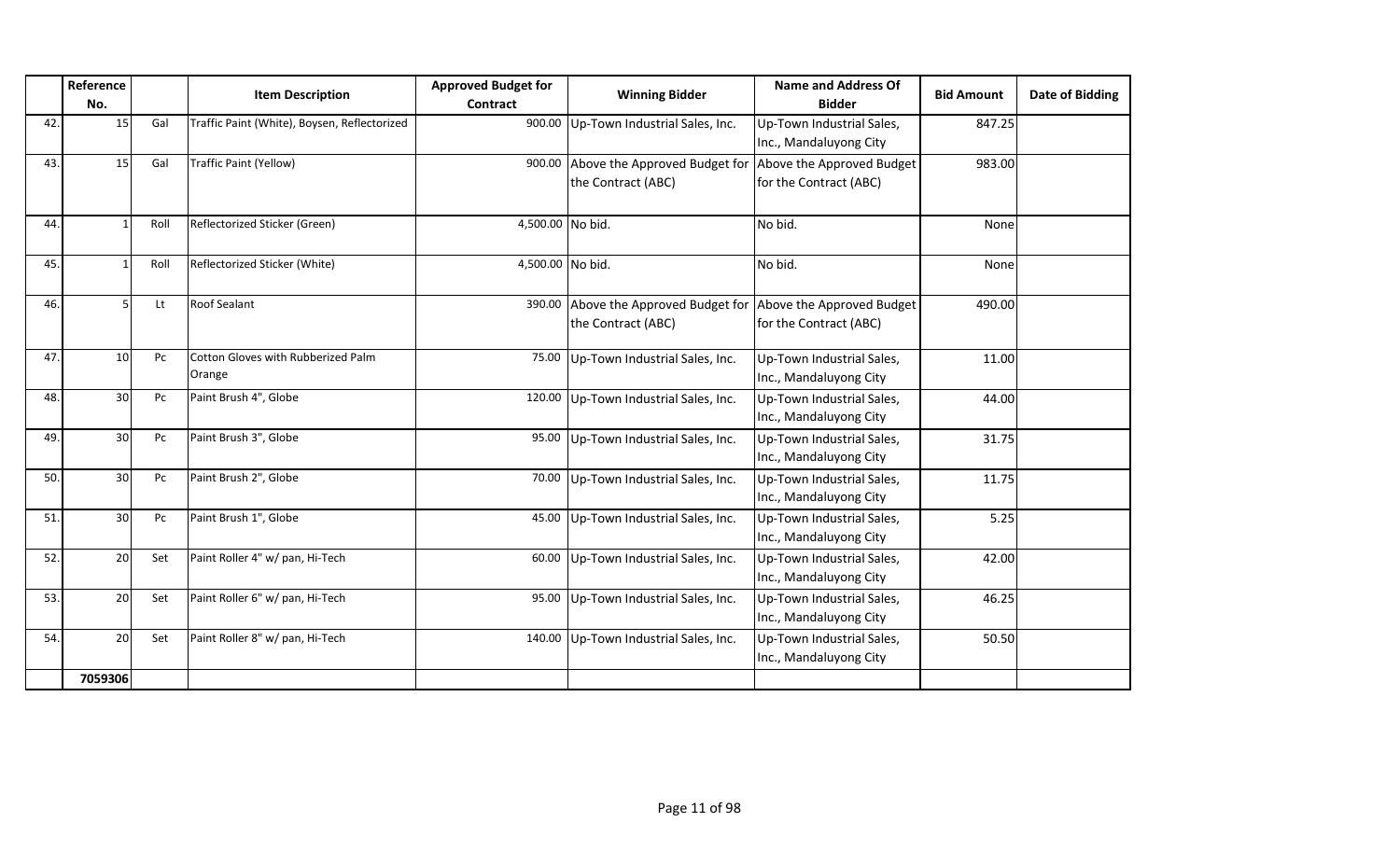|                | Reference<br>No. |     | <b>Item Description</b>                                                                                                                                                  | <b>Approved Budget for</b><br><b>Contract</b> | <b>Winning Bidder</b>                         | <b>Name and Address Of</b><br><b>Bidder</b>                      | <b>Bid Amount</b> | Date of Bidding |
|----------------|------------------|-----|--------------------------------------------------------------------------------------------------------------------------------------------------------------------------|-----------------------------------------------|-----------------------------------------------|------------------------------------------------------------------|-------------------|-----------------|
| $\mathbf{1}$   | 120              | Set | LED, Street Lighting Luminaire, daylight, 90<br>watts, 9450 lumens 90 - 305 volts, 30000<br>life hours, 80 x 145 degree beam angle, 80<br>CRI, FSL with 2 years warranty | 12,000.00                                     | 8 Stars Electrical and Construction<br>Supply | 8 Stars Electrical and<br>Construction Supply,<br>Dumaguete City | 8,500.00          |                 |
| 2.             | 200              | Pc  | Compact Fluorescent Bulb, 55 watts,<br>daylight, Firefly                                                                                                                 | 400.00                                        | 8 Stars Electrical and Construction<br>Supply | 8 Stars Electrical and<br>Construction Supply,<br>Dumaguete City | 350.00            |                 |
| 3.             | 500              | Pc  | LED bulbs, 11watts, 220 volts, daylight,<br>Ecolum                                                                                                                       | 130.00                                        | 8 Stars Electrical and Construction<br>Supply | 8 Stars Electrical and<br>Construction Supply,<br>Dumaguete City | 110.00            |                 |
| $\overline{4}$ | 50               | Pc  | Clevis, secondary swinging w/o spool                                                                                                                                     | 150.00                                        | 8 Stars Electrical and Construction<br>Supply | 8 Stars Electrical and<br>Construction Supply,<br>Dumaguete City | 140.00            |                 |
| 5.             | 200              | Pc  | Fluorescent Lamp tube, 40 watts                                                                                                                                          | 70.00                                         | 8 Stars Electrical and Construction<br>Supply | 8 Stars Electrical and<br>Construction Supply,<br>Dumaguete City | 70.00             |                 |
| 6.             | 100              | Pc  | Fluorescent Lamp starter, 40 watts                                                                                                                                       | 10.00                                         | 8 Stars Electrical and Construction<br>Supply | 8 Stars Electrical and<br>Construction Supply,<br>Dumaguete City | 10.00             |                 |
| $\overline{7}$ | 50               | Pc  | Electrical Rubber Tape, superior quality, 3M                                                                                                                             | 120.00                                        | <b>AC/DC Enterprises</b>                      | AC/DC Enterprises,<br>Dumaguete City                             | 37.00             |                 |
| 8.             | 200              | Pc  | Plastic Lamp socket, 3 inches diameter base<br>with wood screws, Omni                                                                                                    | 25.00                                         | 8 Stars Electrical and Construction<br>Supply | 8 Stars Electrical and<br>Construction Supply,<br>Dumaguete City | 25.00             |                 |
| 9.             | 100              | Pc  | Wall Switch, single, surface type with wood<br>screws, superior quality, Royu                                                                                            |                                               | 70.00 AC/DC Enterprises                       | AC/DC Enterprises,<br>Dumaguete City                             | 38.00             |                 |
| 10.            | 200              | Pc  | Convenience Outlet, 2 gang, surface type<br>with wood screws, good quality                                                                                               | 80.00                                         | 8 Stars Electrical and Construction<br>Supply | 8 Stars Electrical and<br>Construction Supply,<br>Dumaguete City | 48.00             |                 |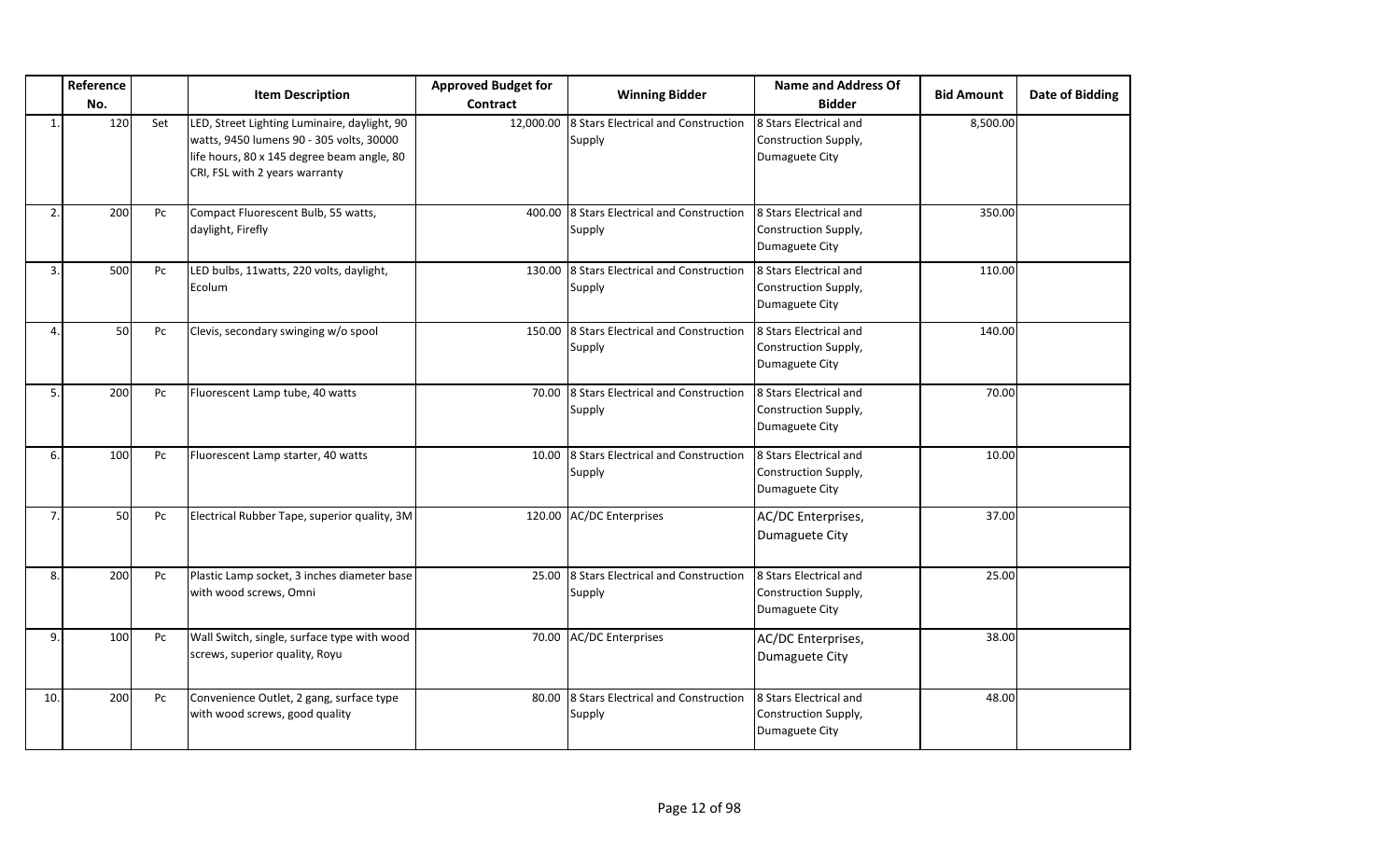|     | Reference<br>No. |      | <b>Item Description</b>                                                       | <b>Approved Budget for</b><br>Contract | <b>Winning Bidder</b>                                  | Name and Address Of<br><b>Bidder</b>                                    | <b>Bid Amount</b> | <b>Date of Bidding</b> |
|-----|------------------|------|-------------------------------------------------------------------------------|----------------------------------------|--------------------------------------------------------|-------------------------------------------------------------------------|-------------------|------------------------|
| 11. | 200              | M    | 14.0 mm <sup>2</sup> TW AWG Copper Conductor,<br>Stranded, PD                 |                                        | 85.00 AC/DC Enterprises                                | AC/DC Enterprises,<br>Dumaguete City                                    | 27.75             |                        |
| 12. |                  | Roll | 8.0 mm <sup>2</sup> TW AWG Copper Conductor,<br>Stranded, 150 meters/roll, PD |                                        | 7,000.00 AC/DC Enterprises                             | AC/DC Enterprises,<br>Dumaguete City                                    | 6,595.00          |                        |
| 13. |                  | Roll | 1.6 mm <sup>2</sup> /No. 14 PDX Wire, 75 Meters/roll                          |                                        | 2,500.00 8 Stars Electrical and Construction<br>Supply | 8 Stars Electrical and<br>Construction Supply,<br>Dumaguete City        | 2,400.00          |                        |
| 14. |                  | Roll | 2.0 mm <sup>2</sup> /No. 12 PDX Wire, 75 meters/roll                          |                                        | 3,500.00 8 Stars Electrical and Construction<br>Supply | 8 Stars Electrical and<br>Construction Supply,<br>Dumaguete City        | 3,300.00          |                        |
| 15. |                  | Roll | 2.5 mm <sup>2</sup> /No. 10 PDX Wire, 75 meters/roll                          |                                        | 5,000.00 8 Stars Electrical and Construction<br>Supply | 8 Stars Electrical and<br>Construction Supply,<br>Dumaguete City        | 4,900.00          |                        |
| 16. |                  | Roll | No. 16 Flat Cord, Copper Wire,<br>150meters/roll                              |                                        | 3,000.00 8 Stars Electrical and Construction<br>Supply | <b>8 Stars Electrical and</b><br>Construction Supply,<br>Dumaguete City | 2,675.00          |                        |
| 17. | 10 <sup>1</sup>  | Pc   | 30A, Circuit Breaker, surface type with<br>plastic enclosure, Koten           |                                        | 500.00 8 Stars Electrical and Construction<br>Supply   | 8 Stars Electrical and<br>Construction Supply,<br>Dumaguete City        | 446.00            |                        |
| 18. | 10 <sup>1</sup>  | Pc   | 60A, Circuit Breaker, surface type with<br>plastic enclosure, Koten           |                                        | 600.00 AC/DC Enterprises                               | AC/DC Enterprises,<br>Dumaguete City                                    | 537.00            |                        |
| 19. | 10               | Pc   | 100A, Circuit Breaker, surface type with<br>plastic enclosure, Koten          |                                        | 1,100.00 AC/DC Enterprises                             | AC/DC Enterprises,<br>Dumaguete City                                    | 1,020.00          |                        |
| 20. | 5                | Pc   | 15A, Circuit Breaker, plug-in type, 2 pole,<br>Koten                          |                                        | 350.00 8 Stars Electrical and Construction<br>Supply   | 8 Stars Electrical and<br>Construction Supply,<br>Dumaguete City        | 275.00            |                        |
| 21. |                  | Pc   | 20A, Circuit Breaker, plug-in type, 2 pole,<br>Koten                          |                                        | 350.00 8 Stars Electrical and Construction<br>Supply   | 8 Stars Electrical and<br>Construction Supply,<br>Dumaguete City        | 275.00            |                        |
| 22. | 10 <sup>1</sup>  | Pc   | 40A, Circuit Breaker, plug-in type, 2 pole,<br>Koten                          |                                        | 350.00 8 Stars Electrical and Construction<br>Supply   | 8 Stars Electrical and<br>Construction Supply,<br>Dumaguete City        | 275.00            |                        |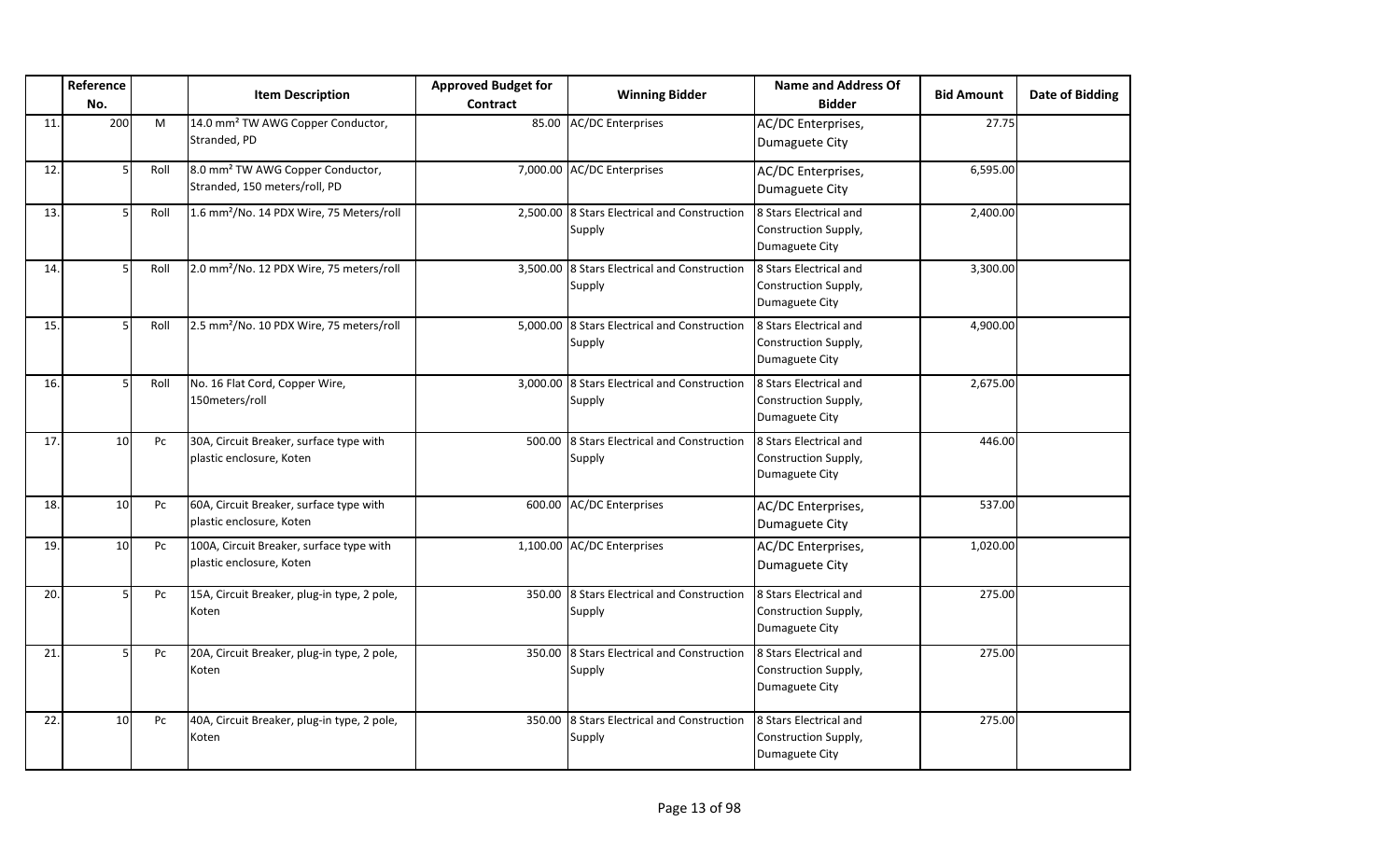|     | Reference<br>No. |      | <b>Item Description</b>                                      | <b>Approved Budget for</b><br><b>Contract</b> | <b>Winning Bidder</b>                                                         | <b>Name and Address Of</b><br><b>Bidder</b>                             | <b>Bid Amount</b> | <b>Date of Bidding</b> |
|-----|------------------|------|--------------------------------------------------------------|-----------------------------------------------|-------------------------------------------------------------------------------|-------------------------------------------------------------------------|-------------------|------------------------|
| 23. | 10               | Pc   | 70A, Circuit Breaker, plug-in type, 2 pole,<br>Koten         | 800.00                                        | 8 Stars Electrical and Construction<br>Supply                                 | 8 Stars Electrical and<br>Construction Supply,<br>Dumaguete City        | 800.00            |                        |
| 24. | 5                | Pc   | 100A, Circuit Breaker, plug-in type, 2 pole,<br>Koten        |                                               | 1,100.00 AC/DC Enterprises                                                    | AC/DC Enterprises,<br>Dumaguete City                                    | 835.00            |                        |
| 25. | 5                | Pc   | 3 Phase Circuit Breaker, 60 Amp., 220V,<br>Bolt-on Type, GE  |                                               | 1,790.00 8 Stars Electrical and Construction<br>Supply                        | 8 Stars Electrical and<br>Construction Supply,<br>Dumaguete City        | 1,790.00          |                        |
| 26. | 100              | Box  | Electrical Insulated Staple Wire, No.1 KS                    | 40.00                                         | 8 Stars Electrical and Construction<br>Supply                                 | 8 Stars Electrical and<br>Construction Supply,<br>Dumaguete City        | 40.00             |                        |
| 27. | 100              | Pc   | uPVC Square Box, 8"x8", with cover and<br>screws, Poly       | 75.00                                         | 8 Stars Electrical and Construction<br>Supply                                 | 8 Stars Electrical and<br>Construction Supply,<br>Dumaguete City        | 68.00             |                        |
| 28. | 50               | Pc   | Secondary Pack w/ 2 spool Insulator, heavy<br>duty, Arc      |                                               | 375.00 8 Stars Electrical and Construction<br>Supply                          | <b>8 Stars Electrical and</b><br>Construction Supply,<br>Dumaguete City | 320.00            |                        |
| 29. | 100              | Pc   | Male Plug, Plastic with screw, heavy duty                    | 15.00                                         | 8 Stars Electrical and Construction<br>Supply                                 | 8 Stars Electrical and<br>Construction Supply,<br>Dumaguete City        | 15.00             |                        |
| 30. | 500              | Pc   | Compression Connector, #5/8                                  | 15.00                                         | Above the Approved Budget for the Above the Approved Budget<br>Contract (ABC) | for the Contract (ABC)                                                  | 30.00             |                        |
| 31. | 10               | Pc   | Service Entrance Cap, 1 1/4"Ø                                | 100.00                                        | Above the Approved Budget for the Above the Approved Budget<br>Contract (ABC) | for the Contract (ABC)                                                  | 125.00            |                        |
| 32. | 10               | Pc   | Service Entrance Cap, 1"Ø                                    |                                               | 125.00 8 Stars Electrical and Construction<br>Supply                          | 8 Stars Electrical and<br>Construction Supply,<br>Dumaguete City        | 90.00             |                        |
| 33. | -5               | Roll | Electrical Flexible Pipe, 1/2Ø diameter,<br>100m/roll, Royal |                                               | 900.00 AC/DC Enterprises                                                      | AC/DC Enterprises,<br>Dumaguete City                                    | 770.00            |                        |
| 34. | 5                | Roll | Electrical Flexible Pipe, 3/4Ø diameter,<br>100m/roll, Poly  |                                               | 1,100.00 8 Stars Electrical and Construction<br>Supply                        | 8 Stars Electrical and<br>Construction Supply,<br>Dumaguete City        | 1,100.00          |                        |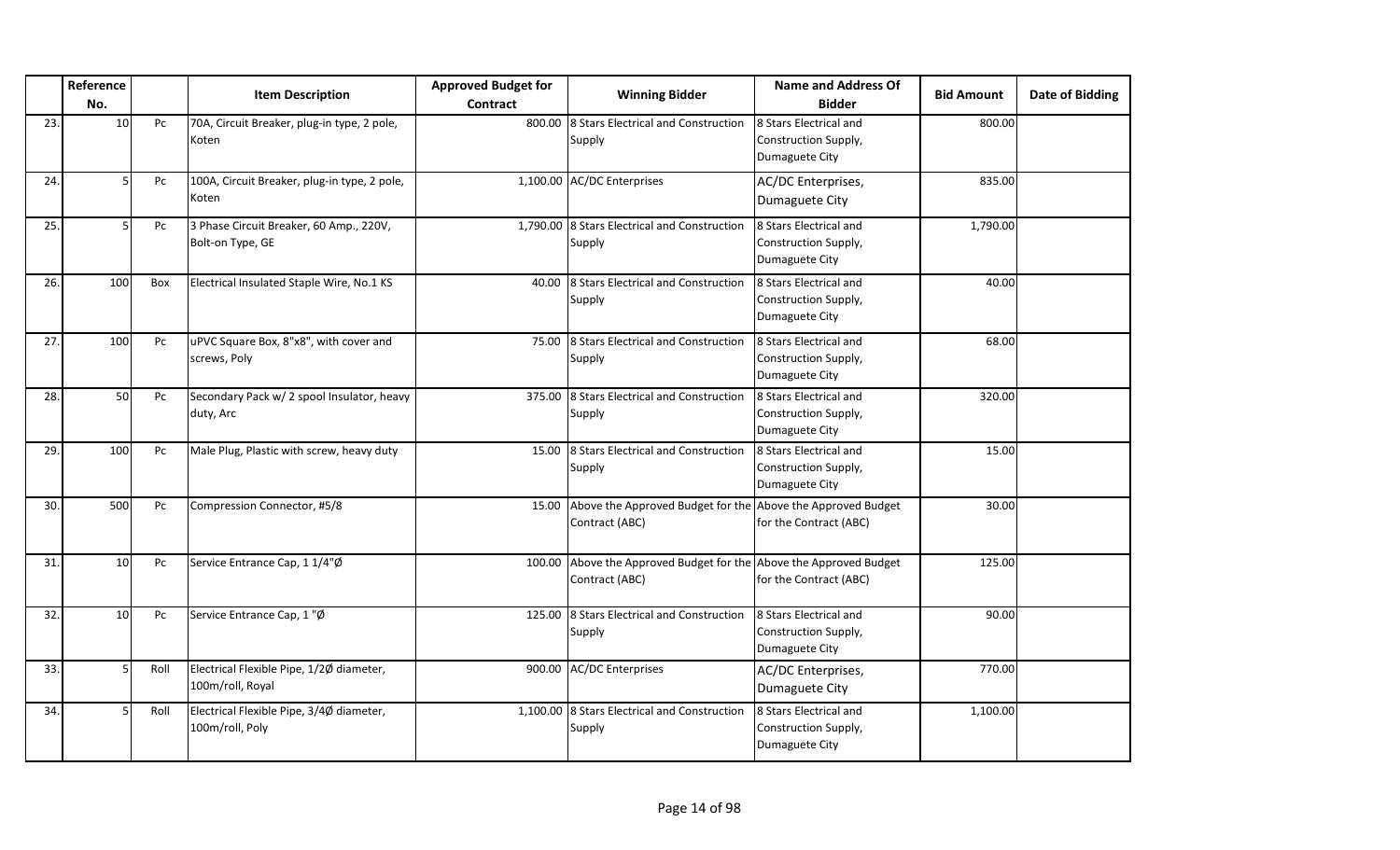|     | Reference       |      | <b>Item Description</b>                                              | <b>Approved Budget for</b> | <b>Winning Bidder</b>                                                         | <b>Name and Address Of</b>                                       | <b>Bid Amount</b> | Date of Bidding |
|-----|-----------------|------|----------------------------------------------------------------------|----------------------------|-------------------------------------------------------------------------------|------------------------------------------------------------------|-------------------|-----------------|
|     | No.             |      |                                                                      | Contract                   |                                                                               | <b>Bidder</b>                                                    |                   |                 |
| 35. | 1000            | Pc   | Square Cable Clip for No. 10 PDX Wire                                |                            | 2.00 AC/DC Enterprises                                                        | AC/DC Enterprises,<br>Dumaguete City                             | 0.50              |                 |
| 36. | 1000            | Pc   | Square Cable Clip for No. 14 PDX Wire                                |                            | 2.00 AC/DC Enterprises                                                        | AC/DC Enterprises,<br>Dumaguete City                             | 0.75              |                 |
| 37. | 10              | Sht  | Marine Plywood, 1/2" 4 ft x 8 ft, A/A,<br>Standard size              |                            | 1,200.00 AC/DC Enterprises                                                    | AC/DC Enterprises,<br>Dumaguete City                             | 845.00            |                 |
| 38. | 20              | Kg   | Common Wire Nails, #1, World Wide Steel                              |                            | 55.00 AC/DC Enterprises                                                       | AC/DC Enterprises,<br>Dumaguete City                             | 48.00             |                 |
| 39. | 20              | Kg   | Common Wire Nails, #1½, World Wide Steel                             |                            | 55.00 AC/DC Enterprises                                                       | AC/DC Enterprises,<br>Dumaguete City                             | 46.00             |                 |
| 40. | 20              | Kg   | Common Wire Nails, #2, World Wide Steel                              |                            | 55.00 AC/DC Enterprises                                                       | AC/DC Enterprises,<br>Dumaguete City                             | 44.00             |                 |
| 41. | 20              | Кg   | Common Wire Nails, #21/2, World Wide<br>Steel                        | 55.00                      | <b>AC/DC Enterprises</b>                                                      | AC/DC Enterprises,<br>Dumaguete City                             | 44.00             |                 |
| 42. | 30 <sup>1</sup> | Kg   | Common Wire Nails, #3, World Wide Steel                              |                            | 55.00 AC/DC Enterprises                                                       | AC/DC Enterprises,<br>Dumaguete City                             | 42.00             |                 |
| 43. | 30              | Kg   | Common Wire Nails, #4, World Wide Steel                              |                            | 55.00 AC/DC Enterprises                                                       | AC/DC Enterprises,<br>Dumaguete City                             | 40.00             |                 |
| 44. | 30 <sup>1</sup> | Kg   | Concrete Nails, #3                                                   | 85.00                      | 8 Stars Electrical and Construction<br>Supply                                 | 8 Stars Electrical and<br>Construction Supply,<br>Dumaguete City | 80.00             |                 |
| 45. | 30 <sup>1</sup> | Kg   | Concrete Nails, #4                                                   | 85.00                      | 8 Stars Electrical and Construction<br>Supply                                 | 8 Stars Electrical and<br>Construction Supply,<br>Dumaguete City | 80.00             |                 |
| 46. | 10              | Lgth | Flat bar, 25mm(1") x 6.0m x 6mm                                      | 150.00                     | Above the Approved Budget for the Above the Approved Budget<br>Contract (ABC) | for the Contract (ABC)                                           | 360.00            |                 |
| 47. | 1000            | Pc   | Wood Screw, 3/4", #7, for surface type<br>outlet and switch          |                            | 1.00 AC/DC Enterprises                                                        | AC/DC Enterprises,<br>Dumaguete City                             | 0.50              |                 |
| 48. | 500             | Set  | Stove bolt, 1/4"Ø x 1" with 2 pcs. Flat<br>washer and 1 pc. Nut, Hex |                            | 10.00 AC/DC Enterprises                                                       | AC/DC Enterprises,<br>Dumaguete City                             | 4.75              |                 |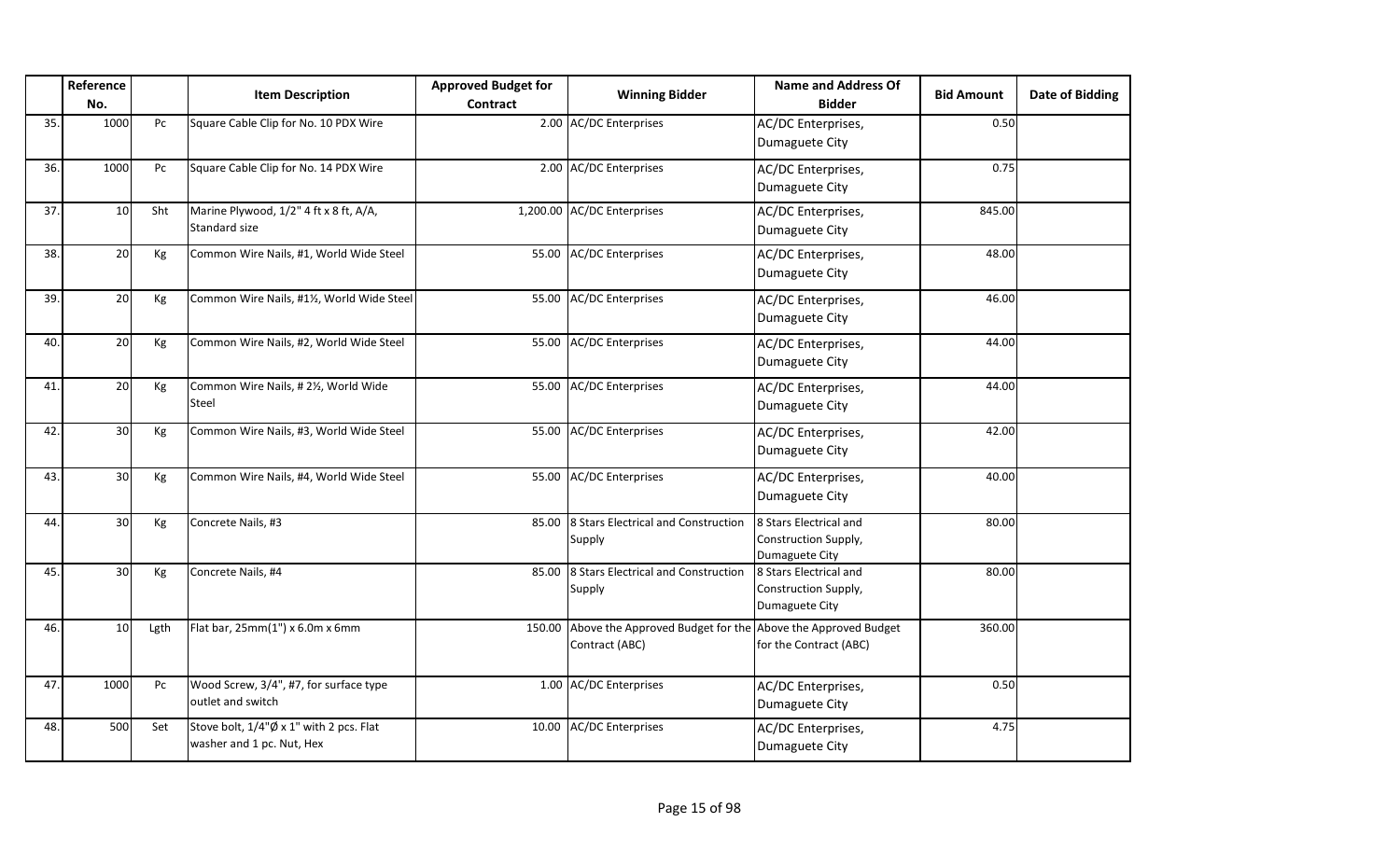|     | Reference<br>No. |     | <b>Item Description</b>                                   | <b>Approved Budget for</b><br><b>Contract</b> | <b>Winning Bidder</b>                                                         | <b>Name and Address Of</b><br><b>Bidder</b> | <b>Bid Amount</b> | <b>Date of Bidding</b> |
|-----|------------------|-----|-----------------------------------------------------------|-----------------------------------------------|-------------------------------------------------------------------------------|---------------------------------------------|-------------------|------------------------|
| 49. | 50               | Pc  | Paint brush, 2 inches, superior quality                   | 20.00                                         | Above the Approved Budget for the Above the Approved Budget<br>Contract (ABC) | for the Contract (ABC)                      | 40.00             |                        |
| 50. | 50               | Pc  | Paint brush, 1 inch, superior quality                     | 10.00                                         | Above the Approved Budget for the Above the Approved Budget<br>Contract (ABC) | for the Contract (ABC)                      | 20.00             |                        |
| 51. | 10 <sup>1</sup>  | Gal | Quick Dry Enamel Paint, Black, Triton                     | 600.00                                        | <b>AC/DC Enterprises</b>                                                      | AC/DC Enterprises,<br>Dumaguete City        | 495.00            |                        |
| 52. | 10               | Can | Rubber Sealant, 1 liter/can, Vulcaseal                    |                                               | 500.00 AC/DC Enterprises                                                      | AC/DC Enterprises,<br>Dumaguete City        | 460.00            |                        |
| 53. | 100              | Pc  | Hacksaw Blade 18T HSS, Genuine and Good<br>Quality, Lenox |                                               | 55.00 AC/DC Enterprises                                                       | AC/DC Enterprises,<br>Dumaguete City        | 32.00             |                        |
| 54. | 1000             | Pc  | Tek Screw with neoprene washer, 21/2",<br>Ordinary        |                                               | 2.50 AC/DC Enterprises                                                        | AC/DC Enterprises,<br>Dumaguete City        | 1.10              |                        |
| 55. | 100              | Bag | Portland Cement, Grand                                    |                                               | 260.00 AC/DC Enterprises                                                      | AC/DC Enterprises,<br>Dumaguete City        | 229.98            |                        |
| 56. | 50               | Bot | Paint Thinner, G.I.                                       | 50.00                                         | <b>AC/DC Enterprises</b>                                                      | AC/DC Enterprises,<br>Dumaguete City        | 42.00             |                        |
| 57. | 100              | Pc  | Sand Paper, Metal, #200, 3M                               | 25.00                                         | <b>AC/DC Enterprises</b>                                                      | AC/DC Enterprises,<br>Dumaguete City        | 18.00             |                        |
|     | 7059332          |     |                                                           |                                               |                                                                               |                                             |                   |                        |
| 1.  | 235              | Pc  | 2" x 2" x 10', Coco Lumber                                |                                               | 106.67 AC/DC Enterprises                                                      | AC/DC Enterprises,<br>Dumaguete City        | 93.90             |                        |
| 2.  | 53               | Кg  | 4" CWN                                                    |                                               | 65.00 Verlyn's Enterprises                                                    | Verlyn's Enterprises,<br>Dumaguete City     | 49.00             |                        |
| 3.  | 2.5              | Kg  | 2" CWN                                                    |                                               | 55.98 AC/DC Enterprises                                                       | AC/DC Enterprises,<br>Dumaguete City        | 53.00             |                        |
| 4.  | 40               | Kg  | 2 1/2" CWN                                                |                                               | 69.75 Verlyn's Enterprises                                                    | Verlyn's Enterprises,<br>Dumaguete City     | 56.90             |                        |
| 5.  | 125              | Pc  | 2" x 3" x 12', Coco Lumber                                |                                               | 192.00 AC/DC Enterprises                                                      | AC/DC Enterprises,<br>Dumaguete City        | 168.00            |                        |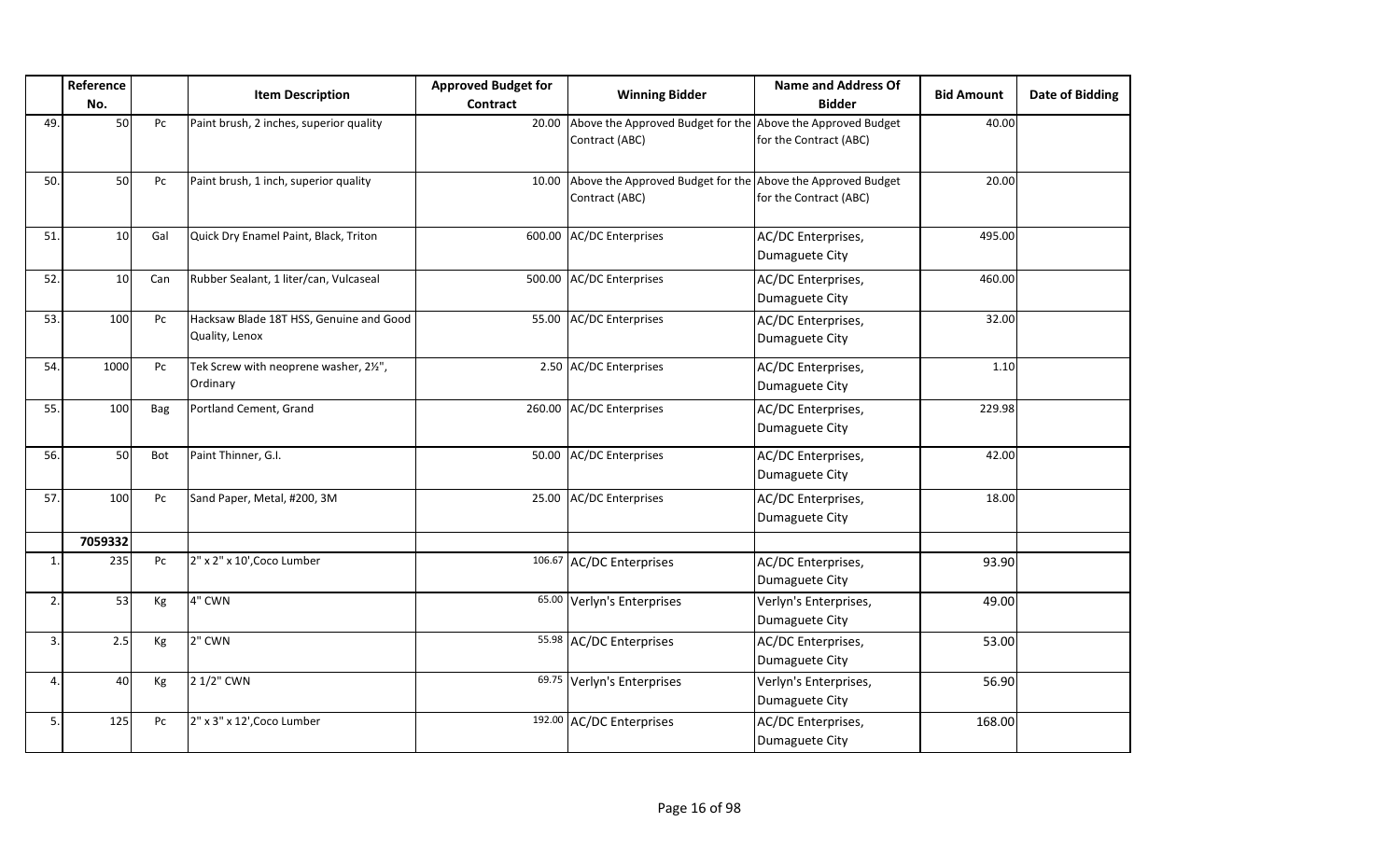|     | Reference<br>No.  |      | <b>Item Description</b>              | <b>Approved Budget for</b><br><b>Contract</b> | <b>Winning Bidder</b>       | <b>Name and Address Of</b><br><b>Bidder</b> | <b>Bid Amount</b> | <b>Date of Bidding</b> |
|-----|-------------------|------|--------------------------------------|-----------------------------------------------|-----------------------------|---------------------------------------------|-------------------|------------------------|
| 6.  | 44                | Pc   | 2" x 4" x 8', Coco Lumber            |                                               | 170.67 AC/DC Enterprises    | AC/DC Enterprises,<br>Dumaguete City        | 149.75            |                        |
| 7.  | 44                | Pc   | 2" x 4" x 12', Coco Lumber           |                                               | 256.00 AC/DC Enterprises    | AC/DC Enterprises,<br>Dumaguete City        | 247.00            |                        |
| 8.  | 24                | Sht  | 5mm x 1.20m x 2.40m Ordinary Plywood |                                               | 450.00 Verlyn's Enterprises | Verlyn's Enterprises,<br>Dumaguete City     | 399.00            |                        |
| 9.  | $\lvert 8 \rvert$ | Kg   | 1 1/2" CWN                           |                                               | 71.00 Verlyn's Enterprises  | Verlyn's Enterprises,<br>Dumaguete City     | 58.00             |                        |
| 10. | 0.5               | Kg   | 1" CWN                               |                                               | 82.24 Verlyn's Enterprises  | Verlyn's Enterprises,<br>Dumaguete City     | 58.00             |                        |
| 11. | 115               | Bag  | Portland Cement, Grand Premium       |                                               | 265.00 Verlyn's Enterprises | Verlyn's Enterprises,<br>Dumaguete City     | 229.98            |                        |
| 12. | 12                | CuM  | Sand (Washed), Tanjay Source         |                                               | 650.00 Verlyn's Enterprises | Verlyn's Enterprises,<br>Dumaguete City     | 562.00            |                        |
| 13. | $\overline{7}$    | CuM  | Gravel (1 1/2"Ø), Tanjay Source      |                                               | 750.00 Verlyn's Enterprises | Verlyn's Enterprises,<br>Dumaguete City     | 672.00            |                        |
| 14. | 105               | Lgth | 10mmØx 6.00m Def. Bar                |                                               | 165.00 Verlyn's Enterprises | Verlyn's Enterprises,<br>Dumaguete City     | 149.98            |                        |
| 15. | 129               | Lgth | 12mmØ x 6.00m Def. Bar               |                                               | 181.50 AC/DC Enterprises    | AC/DC Enterprises,<br>Dumaguete City        | 180.00            |                        |
| 16. | 54                | Lgth | 16mmØ x 6.00m Def. Bar               |                                               | 350.00 AC/DC Enterprises    | AC/DC Enterprises,<br>Dumaguete City        | 345.00            |                        |
| 17. | 14                | Lgth | 20mmØ x 6.00m Def. Bar               |                                               | 605.00 AC/DC Enterprises    | AC/DC Enterprises,<br>Dumaguete City        | 603.00            |                        |
| 18. | 10                | Pc   | Hacksaw Blade, Lenox                 |                                               | 65.00 Verlyn's Enterprises  | Verlyn's Enterprises,<br>Dumaguete City     | 37.99             |                        |
| 19. | 50                | Кg   | #16 G.I. Tie wire                    | 70.00                                         | Verlyn's Enterprises        | Verlyn's Enterprises,<br>Dumaguete City     | 55.60             |                        |
| 20. | 18                | Lgth | 37.5mmØ x 6.00m G.I Pipe, Sch.20     |                                               | 850.00 Verlyn's Enterprises | Verlyn's Enterprises,<br>Dumaguete City     | 689.00            |                        |
| 21. | 18                | Kg   | Welding Electrodes, 1/8"Ø            |                                               | 150.00 Verlyn's Enterprises | Verlyn's Enterprises,<br>Dumaguete City     | 73.90             |                        |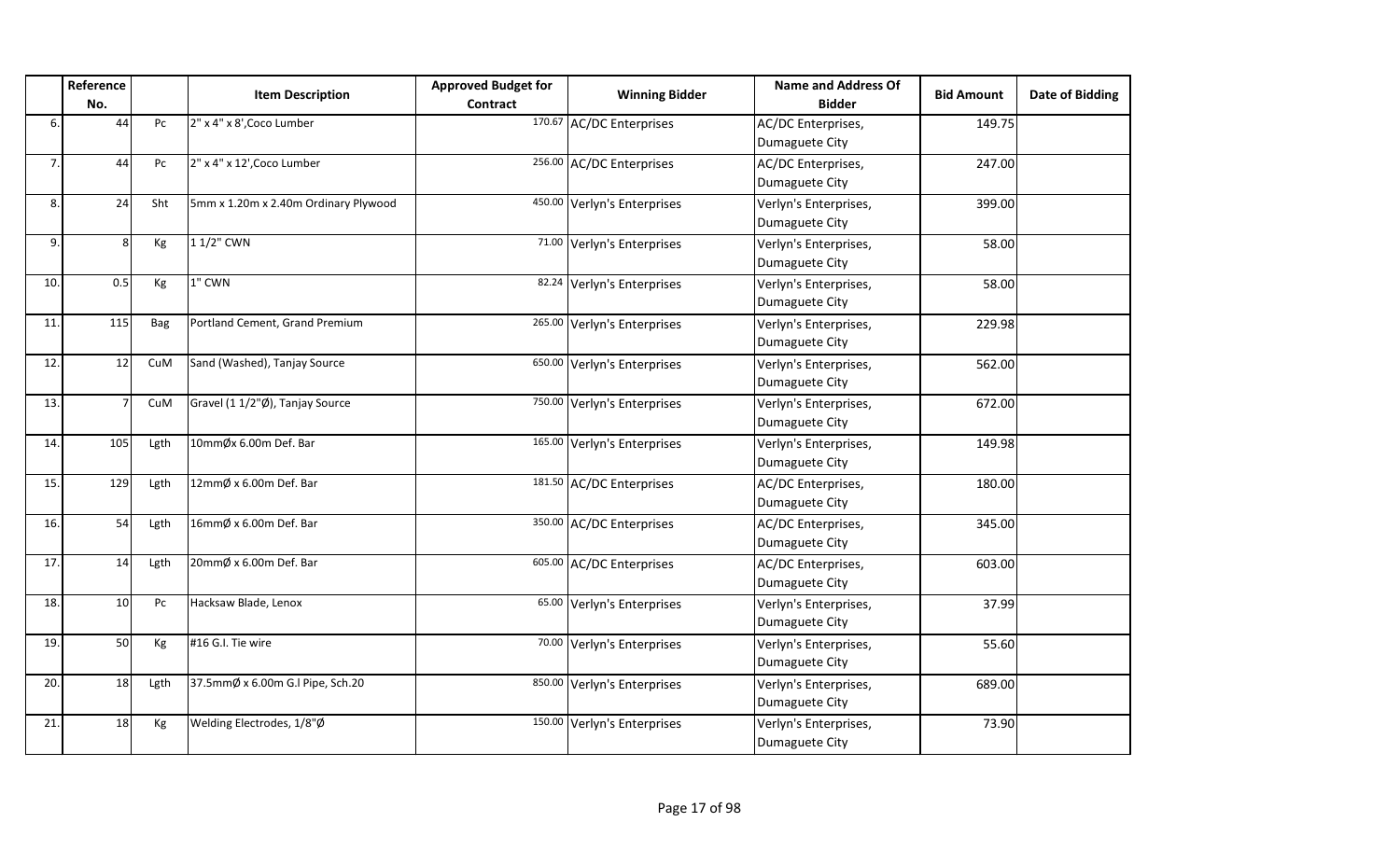|                       | Reference |      | <b>Item Description</b>               | <b>Approved Budget for</b> | <b>Winning Bidder</b>                                   | <b>Name and Address Of</b>                          | <b>Bid Amount</b> | Date of Bidding |
|-----------------------|-----------|------|---------------------------------------|----------------------------|---------------------------------------------------------|-----------------------------------------------------|-------------------|-----------------|
|                       | No.       |      |                                       | Contract                   |                                                         | <b>Bidder</b>                                       |                   |                 |
| 22                    |           | Lt   | Metalic Paint(Aluminum)               |                            | 200.00 Verlyn's Enterprises                             | Verlyn's Enterprises,                               | 185.00            |                 |
|                       |           |      |                                       |                            |                                                         | Dumaguete City                                      |                   |                 |
| 23                    |           | Pc   | Paint Brush 2"                        |                            | 30.00 Verlyn's Enterprises                              | Verlyn's Enterprises,                               | 16.00             |                 |
|                       |           |      |                                       |                            |                                                         | Dumaguete City                                      |                   |                 |
|                       | 7059348   |      |                                       |                            |                                                         |                                                     |                   |                 |
| $\mathbf{1}$          | 300       | Pc   | 2" x 4" x 12' Coco Lumber             |                            | 240.00 No bid.                                          | No bid.                                             | None              |                 |
| $\overline{z}$        | 400       | Pc   | 2" x 2" x 12' Coco Lumber             |                            | 120.00 No bid.                                          | No bid.                                             | None              |                 |
| 3                     | 30        | Sht  | 1.2m x 2.4m x 6mm thk. Marine Plywood | 460.00                     | Above the Approved Budget for Above the Approved Budget |                                                     | 479.98            |                 |
|                       |           |      |                                       |                            | the Contract (ABC)                                      | for the Contract (ABC)                              |                   |                 |
|                       |           |      |                                       |                            |                                                         |                                                     |                   |                 |
| $\boldsymbol{\Delta}$ |           | Kg   | CW Nails, 1 1/2"                      |                            | 60.00 Up-Town Industrial Sales, Inc.                    | Up-Town Industrial Sales,<br>Inc., Mandaluyong City | 51.50             |                 |
| 5                     | 10        | Kg   | CW Nails, 4"                          |                            | 60.00 Up-Town Industrial Sales, Inc.                    | Up-Town Industrial Sales,                           | 45.50             |                 |
|                       |           |      |                                       |                            |                                                         | Inc., Mandaluyong City                              |                   |                 |
| 6                     | 15        | Кg   | CW Nails, 3"                          |                            | 60.00 Up-Town Industrial Sales, Inc.                    | Up-Town Industrial Sales,                           | 46.50             |                 |
|                       |           |      |                                       |                            |                                                         | Inc., Mandaluyong City                              |                   |                 |
| $\overline{7}$        | 916       | Bag  | Portland Cement, Grand Premium        |                            | 260.00 Verlyn's Enterprises                             | Verlyn's Enterprises,                               | 229.99            |                 |
|                       |           |      |                                       |                            |                                                         | Dumaguete City                                      |                   |                 |
| 8                     | 102       | CuM  | Washed Sand, Tanjay                   |                            | 560.00 Mighty Hok Summit Const. &                       | Mighty Hok Summit Const.                            | 532.00            |                 |
|                       |           |      |                                       |                            | Dev't. Corp.                                            | & Dev't. Corporation,                               |                   |                 |
| 9                     | 393       | Lgth | 10mmØ x 6m deformed bar, Gr. 33       |                            | 210.00 Up-Town Industrial Sales, Inc.                   | Up-Town Industrial Sales,                           | 142.00            |                 |
|                       |           |      |                                       |                            |                                                         | Inc., Mandaluyong City                              |                   |                 |
| 10                    | 191       | Lgth | 12mmØ x 6m deformed bar, Gr. 33       |                            | 230.00 Up-Town Industrial Sales, Inc.                   | Up-Town Industrial Sales,                           | 204.50            |                 |
|                       |           |      |                                       |                            |                                                         | Inc., Mandaluyong City                              |                   |                 |
| 11                    | 142       | Lgth | 16mmØ x 6m deformed bar, Gr. 33       |                            | 500.00 Up-Town Industrial Sales, Inc.                   | Up-Town Industrial Sales,                           | 363.50            |                 |
|                       |           |      |                                       |                            |                                                         | Inc., Mandaluyong City                              |                   |                 |
| 12                    | 149       | Lgth | 20mmØ x 6m deformed bar, Gr. 33       |                            | 1,050.00 Up-Town Industrial Sales, Inc.                 | Up-Town Industrial Sales,                           | 611.50            |                 |
|                       |           |      |                                       |                            |                                                         | Inc., Mandaluyong City                              |                   |                 |
| 13                    | 6         | Pc   | Steel Iron Cutting Disc, Tyrolit 4"   |                            | 210.00 Up-Town Industrial Sales, Inc.                   | Up-Town Industrial Sales,                           | 57.50             |                 |
|                       |           |      |                                       |                            |                                                         | Inc., Mandaluyong City                              |                   |                 |
| 14                    | 80        | Kg   | #16 G.I. Tie Wire                     |                            | 80.00 Verlyn's Enterprises                              | Verlyn's Enterprises,                               | 55.60             |                 |
|                       |           |      |                                       |                            |                                                         | Dumaguete City                                      |                   |                 |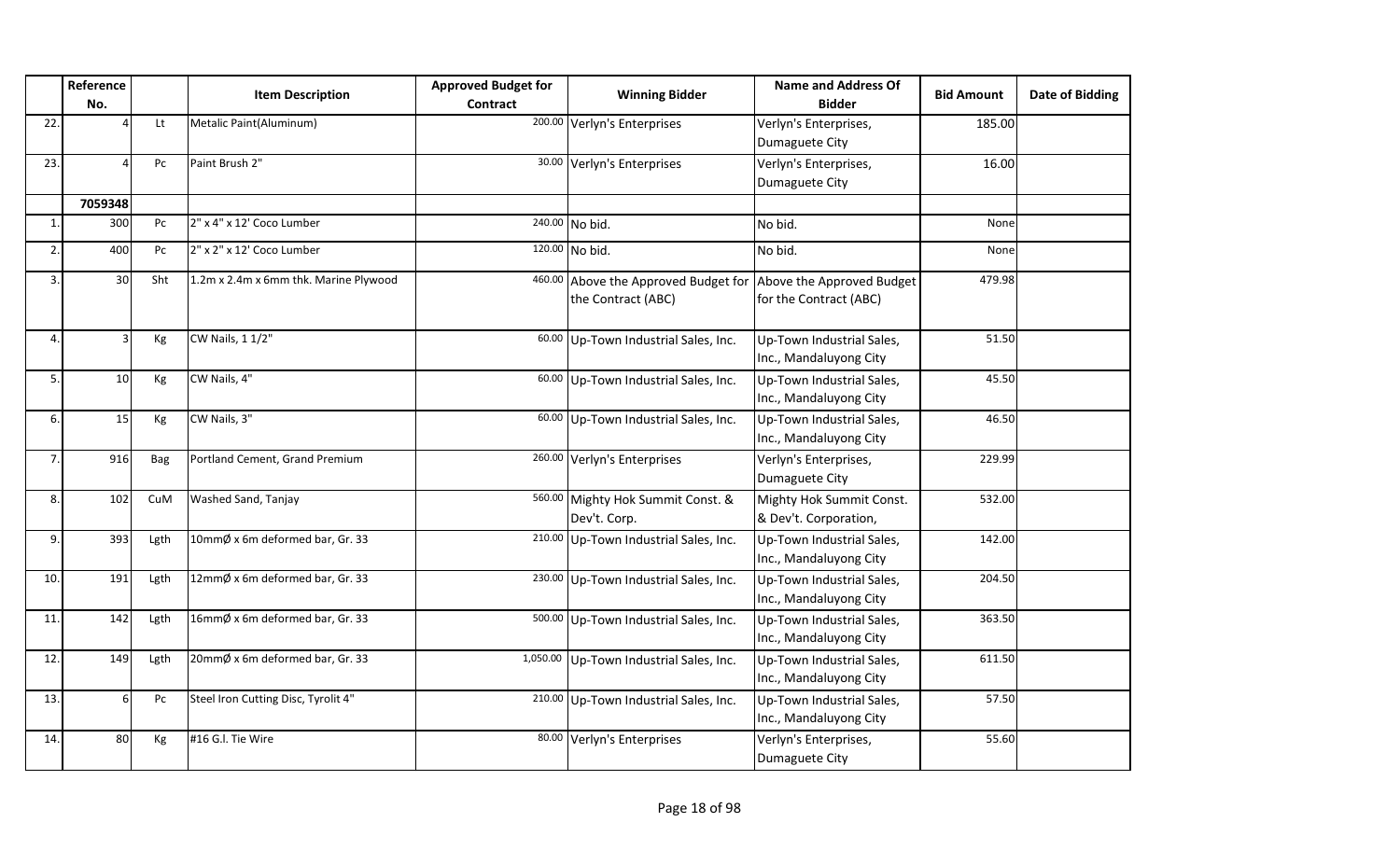|     | Reference       |      | <b>Item Description</b>                                                                       | <b>Approved Budget for</b> | <b>Winning Bidder</b>                                                                | <b>Name and Address Of</b>                          | <b>Bid Amount</b> | <b>Date of Bidding</b> |
|-----|-----------------|------|-----------------------------------------------------------------------------------------------|----------------------------|--------------------------------------------------------------------------------------|-----------------------------------------------------|-------------------|------------------------|
|     | No.             |      |                                                                                               | Contract                   |                                                                                      | <b>Bidder</b>                                       |                   |                        |
| 15. | 12              | Sht  | 8' Gauge No 24 plain G.l. Sheet                                                               |                            | 450.00 Verlyn's Enterprises                                                          | Verlyn's Enterprises,<br>Dumaguete City             | 380.00            |                        |
| 16. | 10 <sup>1</sup> | Lt   | Roof sealant                                                                                  |                            | 550.00 Verlyn's Enterprises                                                          | Verlyn's Enterprises,<br>Dumaguete City             | 463.00            |                        |
| 17. | 104             | Sht  | 0.4mm x 1.070m width x 14 Ft' Long, Pre-<br>formed pre-painted rib type G.I. roofing<br>(red) |                            | 1,921.50 Up-Town Industrial Sales, Inc.                                              | Up-Town Industrial Sales,<br>Inc., Mandaluyong City | 1,440.00          |                        |
| 18. | 34              | Pc   | 300mm x 12mm thick fiber cement fascia<br>board                                               |                            | 450.00 Verlyn's Enterprises                                                          | Verlyn's Enterprises,<br>Dumaguete City             | 420.00            |                        |
| 19. | 82              | Lgth | 3mm Thick x 1" x 1" x 6m Angular bar                                                          |                            | 1,100.00 Up-Town Industrial Sales, Inc.                                              | Up-Town Industrial Sales,<br>Inc., Mandaluyong City | 341.00            |                        |
| 20. | 10 <sup>1</sup> | Lgth | 4.5mm x 65mm x 65mm x 6.00m Angular<br>bar (Top/Web Member)                                   |                            | 2,200.00 Verlyn's Enterprises                                                        | Verlyn's Enterprises,<br>Dumaguete City             | 1,159.00          |                        |
| 21. | 60              | Lgth | 4mm x 2" x 2" x 6.00m Angular Bar (F-<br>Truss)                                               |                            | 1,500.00 Up-Town Industrial Sales, Inc.                                              | Up-Town Industrial Sales,<br>Inc., Mandaluyong City | 812.50            |                        |
| 22. | 117             | Lgth | 100mm x 50mm x 15mm x 2m LC Purlins                                                           |                            | 1,400.00 Verlyn's Enterprises                                                        | Verlyn's Enterprises,<br>Dumaguete City             | 966.00            |                        |
| 23. | $\mathfrak{p}$  | Sht  | 16mm thk. Gusset Plate                                                                        | 14,000.00                  | Above the Approved Budget for Above the Approved Budget<br>the Contract (ABC)        | for the Contract (ABC)                              | 15,458.50         |                        |
| 24. | 16              | Lgth | 12mmØ x 6.00 Def. Bar (sag rods), Gr. 33                                                      |                            | 230.00 Up-Town Industrial Sales, Inc.                                                | Up-Town Industrial Sales,<br>Inc., Mandaluyong City | 204.50            |                        |
| 25. | 18              | Pc   | %"Ø x 10" Hook and Eye Type Turn Buckle                                                       |                            | 280.00 Up-Town Industrial Sales, Inc.                                                | Up-Town Industrial Sales,<br>Inc., Mandaluyong City | 101.00            |                        |
| 26. | 32              | Lgth | 12mmØ x 6m Plain round bar                                                                    |                            | 290.00 Up-Town Industrial Sales, Inc.                                                | Up-Town Industrial Sales,<br>Inc., Mandaluyong City | 289.25            |                        |
| 27. | 52              | Pc   | 25mm dia x 600mm Long Bent Anchor Bolt<br>w/ Nuts and Washers                                 |                            | 125.00 Above the Approved Budget for Above the Approved Budget<br>the Contract (ABC) | for the Contract (ABC)                              | 317.00            |                        |
| 28. | 35              | Kg   | Welding Electrodes 6013, Soudoweld %"                                                         |                            | 80.00 Up-Town Industrial Sales, Inc.                                                 | Up-Town Industrial Sales,<br>Inc., Mandaluyong City | 68.00             |                        |
| 29. | 20              | Gal  | Red Oxide Primer                                                                              |                            | 810.00 Verlyn's Enterprises                                                          | Verlyn's Enterprises,<br>Dumaguete City             | 369.00            |                        |
| 30. | 1456            | Pc   | Teckscrew #12 x 75mm                                                                          |                            | 3.50 Up-Town Industrial Sales, Inc.                                                  | Up-Town Industrial Sales,<br>Inc., Mandaluyong City | 1.50              |                        |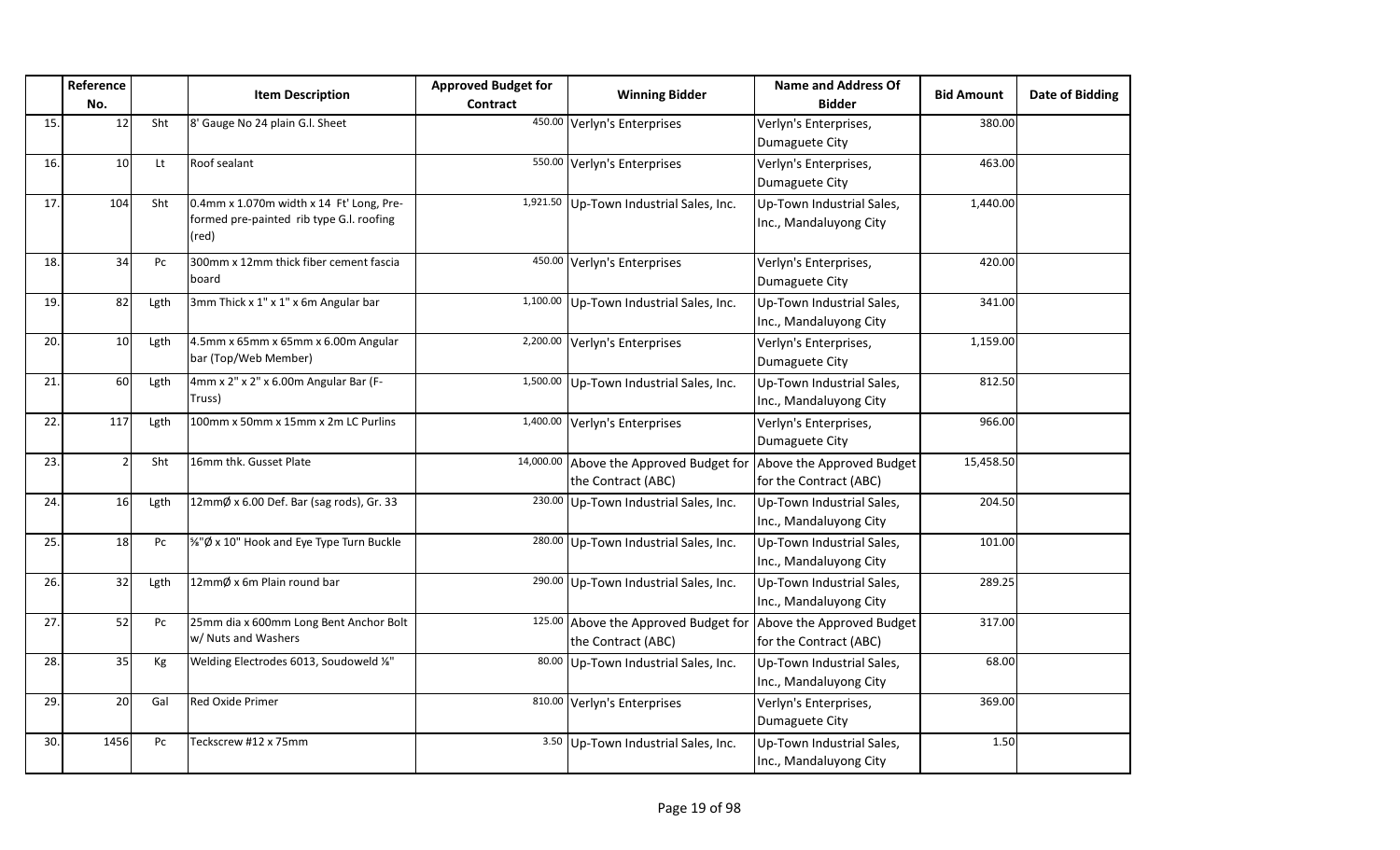|              | Reference<br>No. |      | <b>Item Description</b>                                      | <b>Approved Budget for</b><br>Contract | <b>Winning Bidder</b>                                | <b>Name and Address Of</b><br><b>Bidder</b>                      | <b>Bid Amount</b> | <b>Date of Bidding</b> |
|--------------|------------------|------|--------------------------------------------------------------|----------------------------------------|------------------------------------------------------|------------------------------------------------------------------|-------------------|------------------------|
|              | 7059372          |      |                                                              |                                        |                                                      |                                                                  |                   |                        |
| $\mathbf{1}$ | 370              | Pc   | 11 W, LED lamp, day light, Ecolum                            | 185.00                                 | 8 Stars Electrical and<br><b>Construction Supply</b> | 8 Stars Electrical and<br>Construction Supply,<br>Dumaguete City | 115.00            |                        |
| 2.           | 185              | Pc   | Lamp Socket, Plastic with broad base, 3"Ø<br>base, Omni      | 35.00                                  | 8 Stars Electrical and<br><b>Construction Supply</b> | 8 Stars Electrical and<br>Construction Supply,<br>Dumaguete City | 25.00             |                        |
| 3.           | 21               | Roll | Electrical Plastic tape, big, fire retardant                 | 35.00                                  | Verlyn's Enterprises                                 | Verlyn's Enterprises,<br>Dumaguete City                          | 32.49             |                        |
| 4.           | 5750             | M    | Insulated Aluminum Conductor, No. 6<br>(14mm <sup>2</sup> )  | 25.00                                  | <b>AC/DC Enterprises</b>                             | AC/DC Enterprises,<br>Dumaguete City                             | 18.43             |                        |
| 5.           | 800              | Pc   | Connector, Compression Parallel #5/8                         | 15.00                                  | <b>AC/DC Enterprises</b>                             | AC/DC Enterprises,<br>Dumaguete City                             | 14.33             |                        |
| 6.           | 70               | Set  | Secondary rack w/ two spool insulators,<br>heavy duty        | 450.00                                 | Verlyn's Enterprises                                 | Verlyn's Enterprises,<br>Dumaguete City                          | 262.00            |                        |
| 7.           | 18               | Sht  | G.I. Plain sheet, Superlum, 4mm thickness,<br>3'x8' standard | 450.00                                 | Verlyn's Enterprises                                 | Verlyn's Enterprises,<br>Dumaguete City                          | 388.00            |                        |
| 8.           | 90               | Lgth | G.I Pipe, 2 1/2"Ø x 20 ft. sched 40                          | 2,850.00                               | Verlyn's Enterprises                                 | Verlyn's Enterprises,<br>Dumaguete City                          | 2,305.00          |                        |
| 9.           | 17               | Lgth | 5mm x 1" x 1" Angle Bar                                      | 500.00                                 | <b>AC/DC Enterprises</b>                             | AC/DC Enterprises,<br>Dumaguete City                             | 490.00            |                        |
| 10.          | 14               | Lgth | 2mm x 1" Flat Bar                                            | 150.00                                 | <b>AC/DC Enterprises</b>                             | AC/DC Enterprises,<br>Dumaguete City                             | 145.00            |                        |
| 11.          | 100              | Bag  | Portland Cement, Grand Premium                               | 265.00                                 | Verlyn's Enterprises                                 | Verlyn's Enterprises,<br>Dumaguete City                          | 229.98            |                        |
| 12.          | 20               | Lt   | Red Oxide Paint, Triton                                      | 150.00                                 | <b>AC/DC Enterprises</b>                             | AC/DC Enterprises,<br>Dumaguete City                             | 150.00            |                        |
| 13.          | 20               | Lt   | QDE Paint, Black                                             | 150.00                                 | Verlyn's Enterprises                                 | Verlyn's Enterprises,<br>Dumaguete City                          | 144.00            |                        |
| 14.          | 12               | Lt   | QDE Paint, White, G.I.                                       | 150.00                                 | <b>AC/DC Enterprises</b>                             | AC/DC Enterprises,<br>Dumaguete City                             | 150.00            |                        |
| 15.          | 17               | Bot  | <b>Paint Thinner</b>                                         | 50.00                                  | <b>AC/DC Enterprises</b>                             | AC/DC Enterprises,<br>Dumaguete City                             | 48.00             |                        |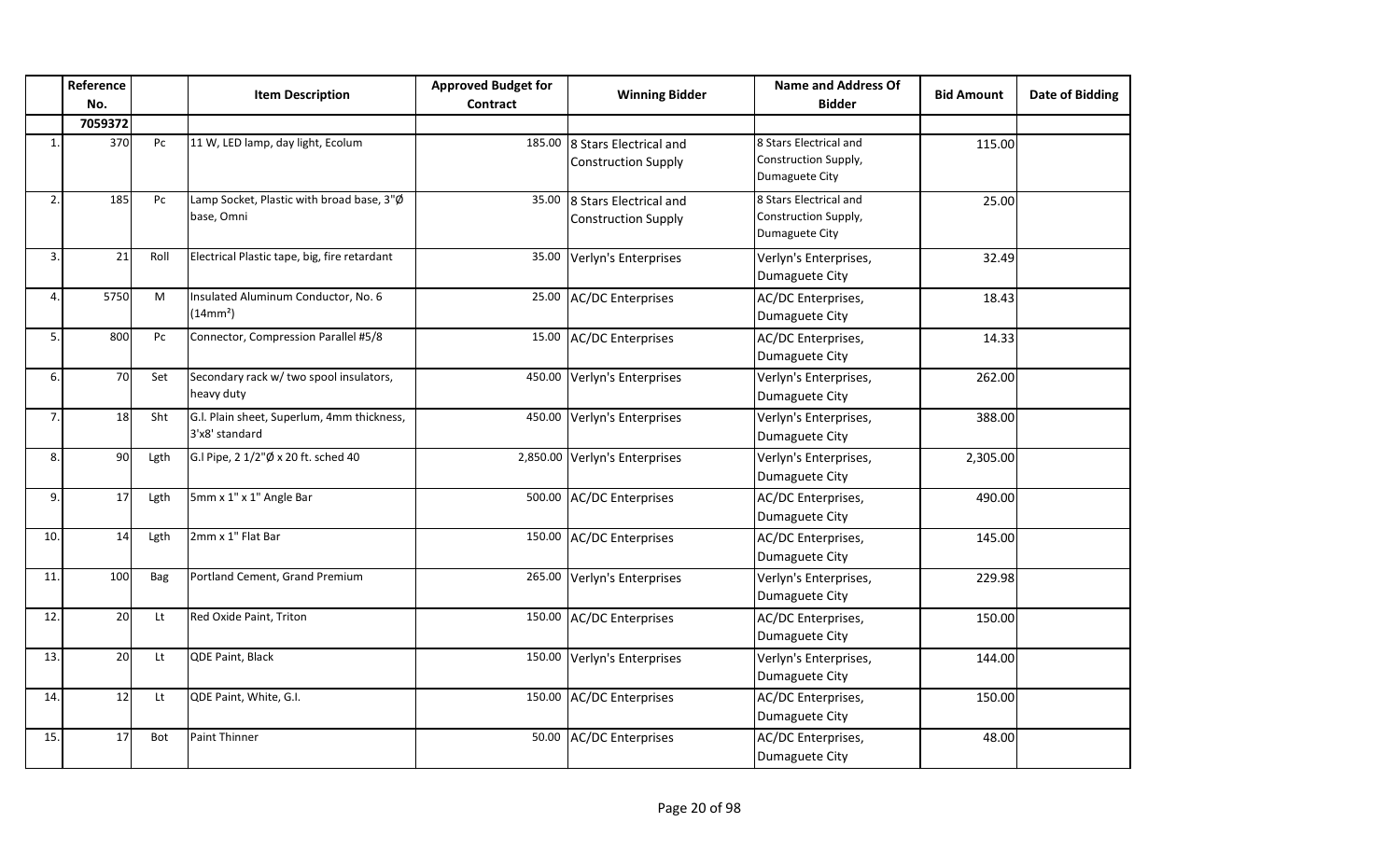|              | Reference<br>No. |            | <b>Item Description</b>                                    | <b>Approved Budget for</b><br><b>Contract</b> | <b>Winning Bidder</b>                                         | <b>Name and Address Of</b><br><b>Bidder</b>                      | <b>Bid Amount</b> | Date of Bidding |
|--------------|------------------|------------|------------------------------------------------------------|-----------------------------------------------|---------------------------------------------------------------|------------------------------------------------------------------|-------------------|-----------------|
| 16.          | 800              | Set        | $1/4''$ Ø x 1" Stove Bolt with nut and 2<br>washers        | 10.00                                         | Verlyn's Enterprises                                          | Verlyn's Enterprises,<br>Dumaguete City                          | 8.49              |                 |
| 17.          | 250              | Set        | 3/8"Ø x 2" Stove bolt with nut and 2pcs flat<br>washer     | 20.00                                         | <b>AC/DC Enterprises</b>                                      | AC/DC Enterprises,<br>Dumaguete City                             | 18.00             |                 |
| 18.          | 15               | Sht        | Marine Plywood, 12mm(1/2") thick<br>standard               |                                               | 900.00 Verlyn's Enterprises                                   | Verlyn's Enterprises,<br>Dumaguete City                          | 898.00            |                 |
| 19.          | 22               | Lgth       | Deformed Bar, 10mm $\emptyset$ x 6.0m                      |                                               | 250.00 Verlyn's Enterprises                                   | Verlyn's Enterprises,<br>Dumaguete City                          | 148.98            |                 |
| 20.          | 13               | CuM        | Sand, Tanjay Source                                        |                                               | 650.00 Verlyn's Enterprises                                   | Verlyn's Enterprises,<br>Dumaguete City                          | 562.00            |                 |
| 21.          | 18               | CuM        | Gravel, Tanjay Source                                      |                                               | 750.00 Verlyn's Enterprises                                   | Verlyn's Enterprises,<br>Dumaguete City                          | 672.00            |                 |
| 22.          |                  | Roll       | Copper Conductor, No. 12 (3.5mm <sup>2</sup> )<br>stranded |                                               | 3,500.00 8 Stars Electrical and<br><b>Construction Supply</b> | 8 Stars Electrical and<br>Construction Supply,<br>Dumaguete City | 3,100.00          |                 |
|              | 7059372          |            |                                                            |                                               |                                                               |                                                                  |                   |                 |
| 1.           | 315              | Pc         | Ceramic Floor Tiles (200mm x 200mm)<br>White               |                                               | 40.00 Verlyn's Enterprises                                    | Verlyn's Enterprises,<br>Dumaguete City                          | 18.99             |                 |
| $\mathbf{2}$ |                  | <b>Bag</b> | Portland Cement, Grand Premium                             |                                               | 260.00 Verlyn's Enterprises                                   | Verlyn's Enterprises,<br>Dumaguete City                          | 229.99            |                 |
| 3.           |                  | Lgth       | Tile Trim x 8' (Stainless)                                 |                                               | 200.00 Above the Approved Budget for<br>the Contract (ABC)    | Above the Approved Budget<br>for the Contract (ABC)              | 210.00            |                 |
| 4.           |                  | <b>Bag</b> | Tile Grout (green), ABC                                    |                                               | 150.00 AC/DC Enterprises                                      | AC/DC Enterprises,<br>Dumaguete City                             | 75.00             |                 |
| 5.           | 38               | Lgth       | 12mm x 6.0m square bar                                     |                                               | 240.00 Above the Approved Budget for<br>the Contract (ABC)    | Above the Approved Budget<br>for the Contract (ABC)              | 260.00            |                 |
| 6.           | q                | Lgth       | 1" x 20' x 4mm thick flat bar                              |                                               | 240.00 AC/DC Enterprises                                      | AC/DC Enterprises,<br>Dumaguete City                             | 230.00            |                 |
| 7.           |                  | Kg         | Welding Electrodes, Golden Bridge                          |                                               | 130.00 Verlyn's Enterprises                                   | Verlyn's Enterprises,<br>Dumaguete City                          | 73.99             |                 |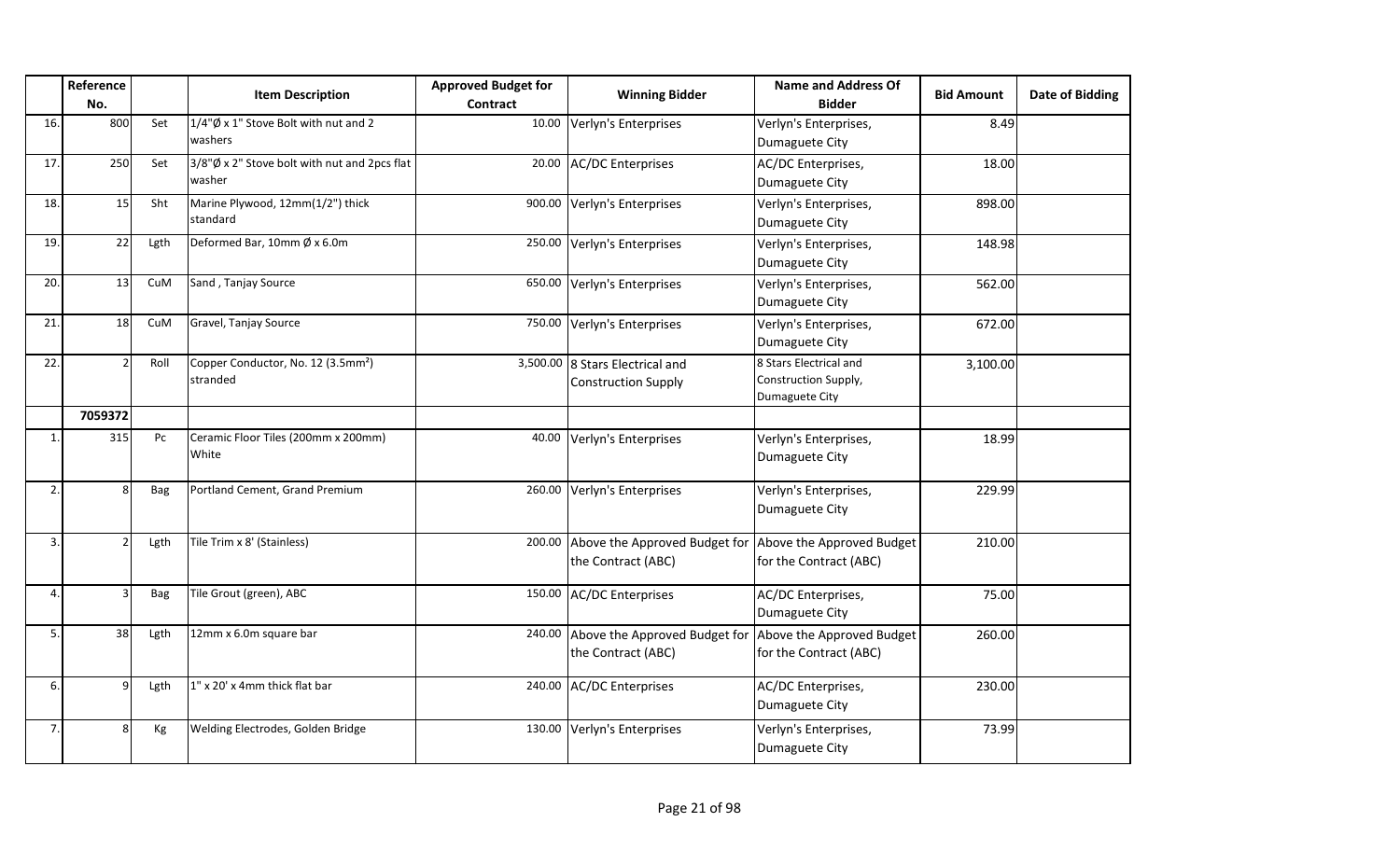|              | Reference<br>No.         |                  | <b>Item Description</b>                      | <b>Approved Budget for</b><br>Contract | <b>Winning Bidder</b>         | <b>Name and Address Of</b><br><b>Bidder</b> | <b>Bid Amount</b> | <b>Date of Bidding</b> |
|--------------|--------------------------|------------------|----------------------------------------------|----------------------------------------|-------------------------------|---------------------------------------------|-------------------|------------------------|
| 8.           | $\overline{1}$           | Gal              | <b>Metal Primer</b>                          | 450.00                                 | Verlyn's Enterprises          | Verlyn's Enterprises,<br>Dumaguete City     | 364.00            |                        |
| 9.           | $\overline{2}$           | Pc               | Hacksaw Blade, Lenox                         | 65.00                                  | Verlyn's Enterprises          | Verlyn's Enterprises,<br>Dumaguete City     | 38.00             |                        |
| 10.          | 3                        | Bot              | Paint Thinner, G.I.                          | 45.00                                  | <b>AC/DC Enterprises</b>      | AC/DC Enterprises,<br>Dumaguete City        | 45.00             |                        |
| 11.          | $\overline{\phantom{a}}$ | Pc               | Paint Brush 2", Globe                        | 65.00                                  | Verlyn's Enterprises          | Verlyn's Enterprises,<br>Dumaguete City     | 15.00             |                        |
| 12.          | $\overline{2}$           | Pc               | Paint Brush 1", Globe                        | 40.00                                  | Verlyn's Enterprises          | Verlyn's Enterprises,<br>Dumaguete City     | 7.99              |                        |
| 13.          |                          | Gal              | Quick Dry Enamel (White)                     | 695.00                                 | Verlyn's Enterprises          | Verlyn's Enterprises,<br>Dumaguete City     | 609.00            |                        |
| 14.          | $\mathbf{1}$             | Can              | Oilt Tinting Color (Hanza yellow) 1/4ltr/can | 150.00                                 | Verlyn's Enterprises          | Verlyn's Enterprises,<br>Dumaguete City     | 54.00             |                        |
| 15.          | $\mathcal{P}$            | Sht              | 3/4 x 4 x 8', Marine Plywood, Local          |                                        | 1,400.00 AC/DC Enterprises    | AC/DC Enterprises,<br>Dumaguete City        | 1,350.00          |                        |
| 16.          | $\overline{\mathbf{1}}$  | Sht              | 5mm x 4 x 8', Marine Plywood, Std C          | 450.00                                 | <b>AC/DC Enterprises</b>      | AC/DC Enterprises,<br>Dumaguete City        | 450.00            |                        |
| 17.          | 0.50                     | Kg               | Common Wire Nails # 2"                       | 65.00                                  | Verlyn's Enterprises          | Verlyn's Enterprises,<br>Dumaguete City     | 59.00             |                        |
|              | 7059603                  |                  |                                              |                                        |                               |                                             |                   |                        |
| 1.           | 13                       | Roll             | 1/2"Ø x 300m/roll Polyethelene Pipe, CTS     |                                        | 4,900.00 Verlyn's Enterprises | Verlyn's Enterprises,<br>Dumaguete City     | 3,861.00          |                        |
|              | 7059650                  |                  |                                              |                                        |                               |                                             |                   |                        |
| $\mathbf{1}$ | 8                        | Pc               | 2" x 6" x 12' G.melina                       | 720.00                                 | <b>AC/DC Enterprises</b>      | AC/DC Enterprises,<br>Dumaguete City        | 710.00            |                        |
| 2.           | 20                       | ${\sf P}{\sf C}$ | 2" x 2" x 12' Coco Lumber                    | 240.00                                 | <b>AC/DC Enterprises</b>      | AC/DC Enterprises,<br>Dumaguete City        | 238.00            |                        |
| 3.           | 6                        | Sht              | 5mm x 4 x 8' Ma.r Plywood, Std., China       | 450.00                                 | <b>AC/DC Enterprises</b>      | AC/DC Enterprises,<br>Dumaguete City        | 445.00            |                        |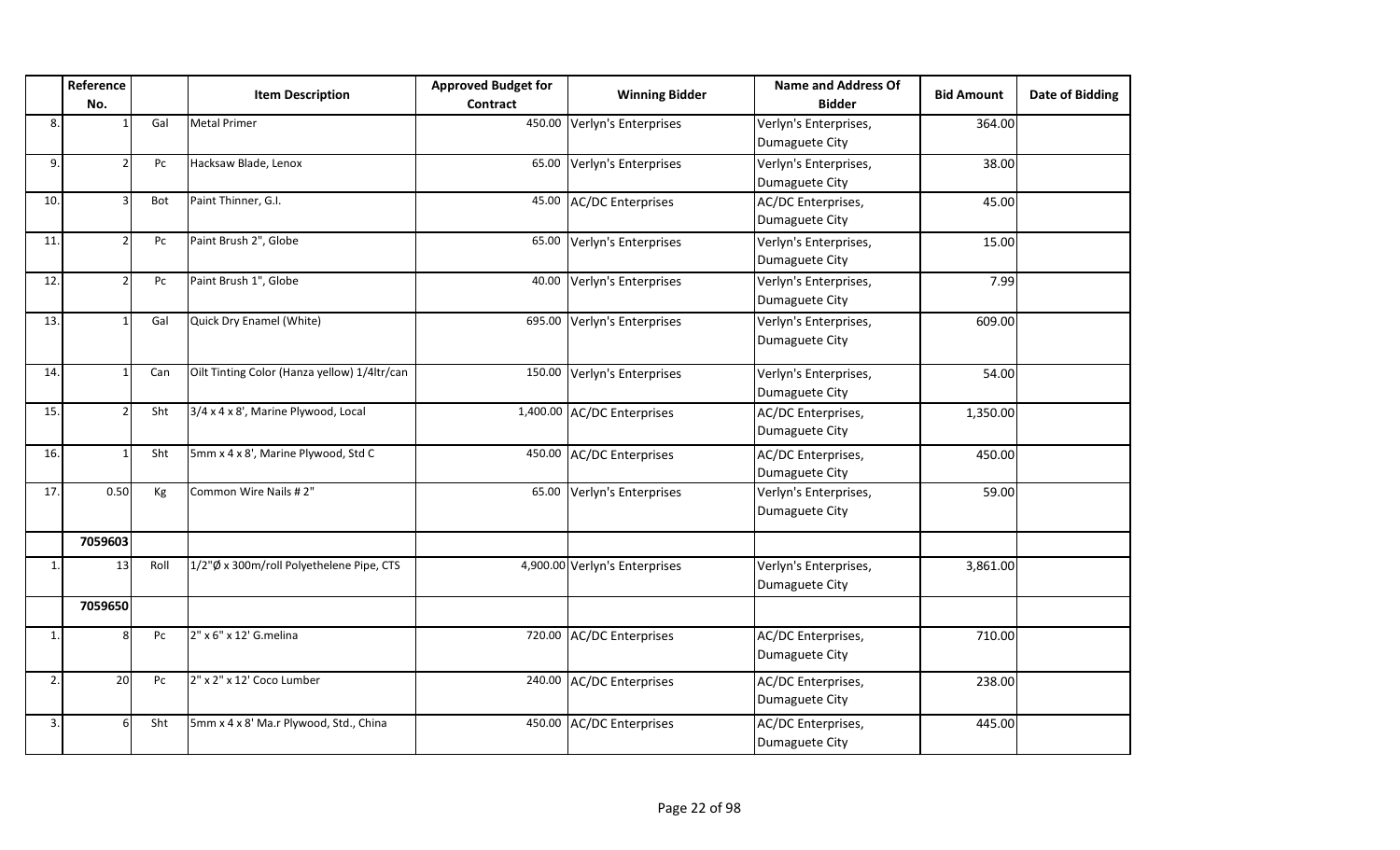|     | Reference<br>No. |      | <b>Item Description</b>                                                                          | <b>Approved Budget for</b><br>Contract | <b>Winning Bidder</b>         | <b>Name and Address Of</b><br><b>Bidder</b> | <b>Bid Amount</b> | <b>Date of Bidding</b> |
|-----|------------------|------|--------------------------------------------------------------------------------------------------|----------------------------------------|-------------------------------|---------------------------------------------|-------------------|------------------------|
| 4.  |                  | Kg   | Common Wire Nails #4"                                                                            | 65.00                                  | Verlyn's Enterprises          | Verlyn's Enterprises,<br>Dumaguete City     | 49.00             |                        |
| 5.  |                  | Kg   | Common Wire Nails #3"                                                                            | 65.00                                  | Verlyn's Enterprises          | Verlyn's Enterprises,<br>Dumaguete City     | 49.00             |                        |
| 6.  |                  | Kg   | Common Wire Nails #2"                                                                            | 65.00                                  | Verlyn's Enterprises          | Verlyn's Enterprises,<br>Dumaguete City     | 56.90             |                        |
| 7.  | $\mathcal{P}$    | Kg   | Common Wire Nails #1"                                                                            | 70.00                                  | <b>AC/DC Enterprises</b>      | AC/DC Enterprises,<br>Dumaguete City        | 65.00             |                        |
| 8.  | 15               | Pc   | 1" x 2" x 12', G.melina                                                                          |                                        | 120.00 AC/DC Enterprises      | AC/DC Enterprises,<br>Dumaguete City        | 114.00            |                        |
| 9.  | $\mathcal{P}$    | Kg   | Concrete Nails #3"                                                                               | 130.00                                 | <b>AC/DC Enterprises</b>      | AC/DC Enterprises,<br>Dumaguete City        | 95.00             |                        |
| 10. | 20               | M    | Aluminum Mosquito Screen x 3'                                                                    | 180.00                                 | <b>AC/DC Enterprises</b>      | AC/DC Enterprises,<br>Dumaguete City        | 180.00            |                        |
| 11. |                  | Pc   | Door Knob (good quality), Amerilock                                                              | 900.00                                 | Verlyn's Enterprises          | Verlyn's Enterprises,<br>Dumaguete City     | 580.00            |                        |
| 12. |                  | Pair | Loose Pin Butt Hinges (4" x 4")                                                                  | 130.00                                 | Verlyn's Enterprises          | Verlyn's Enterprises,<br>Dumaguete City     | 79.00             |                        |
| 13. | 19               | Pair | Analok Jalousie Plus Window, double<br>control w/ 14 clear glass blades 3/16" thick<br>x 21 5/8" |                                        | 1,500.00 Verlyn's Enterprises | Verlyn's Enterprises,<br>Dumaguete City     | 1,220.00          |                        |
| 14. | Р                | Tube | <b>Silicon Sealant</b>                                                                           | 250.00                                 | Verlyn's Enterprises          | Verlyn's Enterprises,<br>Dumaguete City     | 199.00            |                        |
| 15. | $\mathfrak{D}$   | Pc   | Silicon Spray                                                                                    | 200.00                                 | <b>AC/DC Enterprises</b>      | AC/DC Enterprises,<br>Dumaguete City        | 190.00            |                        |
| 16. | 310              | Pc   | Ceramic Floor Tiles (400)                                                                        | 68.00                                  | <b>AC/DC Enterprises</b>      | AC/DC Enterprises,<br>Dumaguete City        | 63.00             |                        |
| 17. |                  | Lgth | Tile Trim x 8' (Stainless)                                                                       | 200.00                                 | <b>AC/DC Enterprises</b>      | AC/DC Enterprises,<br>Dumaguete City        | 198.00            |                        |
| 18. | Δ                | Bag  | Tile Grout (Green), 2Kgs/bag                                                                     | 250.00                                 | Verlyn's Enterprises          | Verlyn's Enterprises,<br>Dumaguete City     | 80.00             |                        |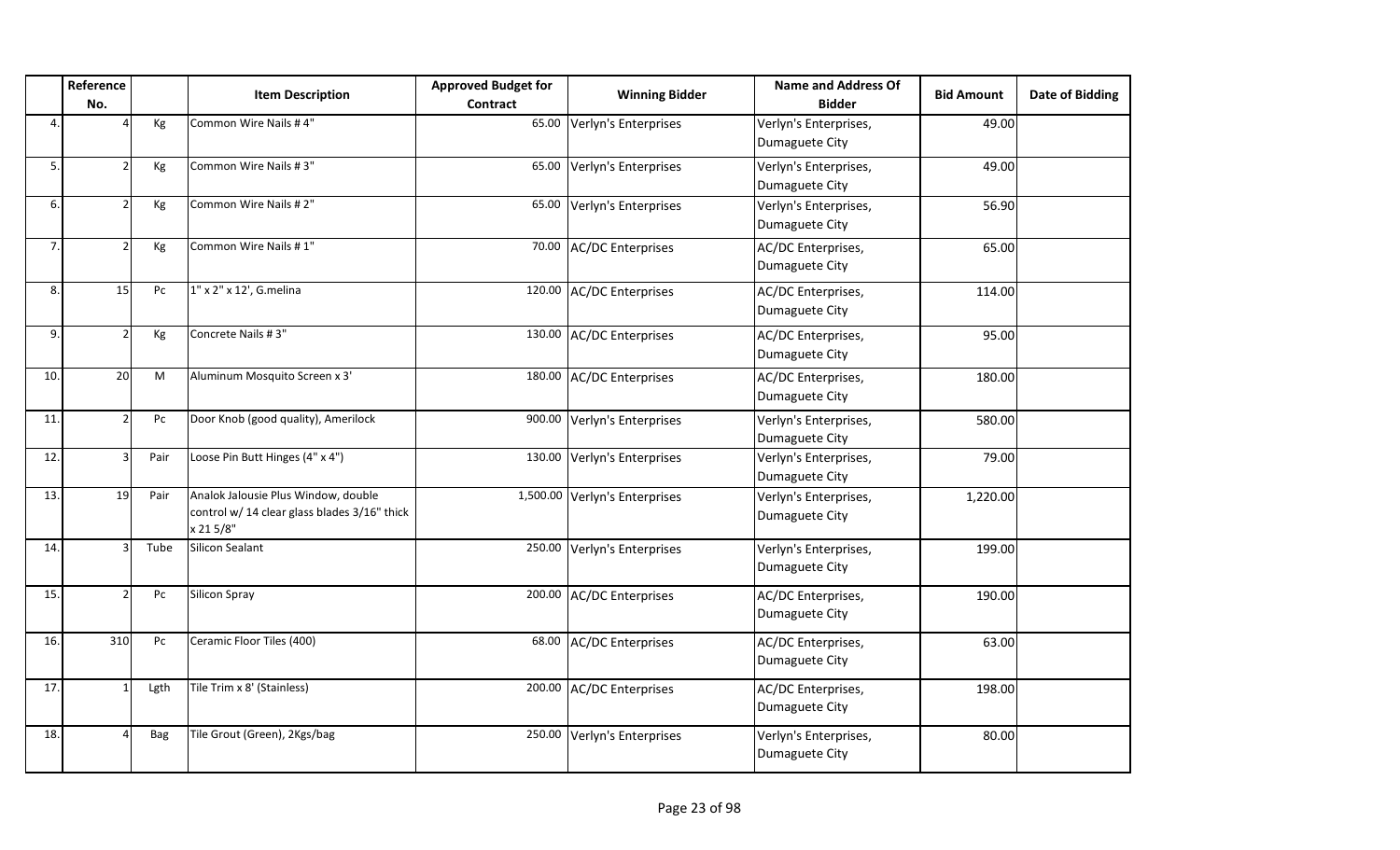|     | Reference<br>No.      |     | <b>Item Description</b>            | <b>Approved Budget for</b><br><b>Contract</b> | <b>Winning Bidder</b> | <b>Name and Address Of</b><br><b>Bidder</b> | <b>Bid Amount</b> | <b>Date of Bidding</b> |
|-----|-----------------------|-----|------------------------------------|-----------------------------------------------|-----------------------|---------------------------------------------|-------------------|------------------------|
| 19. | 20                    | Bag | Portland Cement, Grand Premium     | 260.00                                        | Verlyn's Enterprises  | Verlyn's Enterprises,<br>Dumaguete City     | 229.99            |                        |
| 20. |                       | Gal | Flat Wall Enamel (White)           | 690.00                                        | Verlyn's Enterprises  | Verlyn's Enterprises,<br>Dumaguete City     | 564.00            |                        |
| 21. | $\mathsf{\mathsf{R}}$ | Gal | Quick Dry Enamel (White)           | 690.00                                        | Verlyn's Enterprises  | Verlyn's Enterprises,<br>Dumaguete City     | 613.00            |                        |
| 22. | 10 <sup>1</sup>       | Gal | Flat Latex (White)                 | 650.00                                        | Verlyn's Enterprises  | Verlyn's Enterprises,<br>Dumaguete City     | 508.49            |                        |
| 23. | 10                    | Gal | Gloss Latex, (White)               | 650.00                                        | Verlyn's Enterprises  | Verlyn's Enterprises,<br>Dumaguete City     | 596.00            |                        |
| 24. |                       | Gal | Paint Thinner, Best                | 450.00                                        | Verlyn's Enterprises  | Verlyn's Enterprises,<br>Dumaguete City     | 266.00            |                        |
| 25. |                       | Set | Paint Roller, #7 with Pan, Hi-Tech | 130.00                                        | Verlyn's Enterprises  | Verlyn's Enterprises,<br>Dumaguete City     | 74.00             |                        |
| 26. |                       | Set | Paint Roller, #4 with Pan, Hi-Tech | 95.00                                         | Verlyn's Enterprises  | Verlyn's Enterprises,<br>Dumaguete City     | 73.00             |                        |
| 27. |                       | Pc  | Paint Brush 4", Globe              | 130.00                                        | Verlyn's Enterprises  | Verlyn's Enterprises,<br>Dumaguete City     | 47.99             |                        |
| 28. |                       | Pc  | Paint Brush 2", Globe              | 65.00                                         | Verlyn's Enterprises  | Verlyn's Enterprises,<br>Dumaguete City     | 14.40             |                        |
| 29. |                       | Pc  | Paint Brush 1", Globe              | 40.00                                         | Verlyn's Enterprises  | Verlyn's Enterprises,<br>Dumaguete City     | 7.99              |                        |
| 30. | 12                    | Pc  | Sand Paper# 220                    | 25.00                                         | Verlyn's Enterprises  | Verlyn's Enterprises,<br>Dumaguete City     | 19.00             |                        |
| 31. | 6                     | Кg  | Moralo (White)                     | 20.00                                         | Verlyn's Enterprises  | Verlyn's Enterprises,<br>Dumaguete City     | 17.99             |                        |
| 32. | 40                    | Pc  | Putty Knife(w/o handle)            | 40.00                                         | Verlyn's Enterprises  | Verlyn's Enterprises,<br>Dumaguete City     | 13.00             |                        |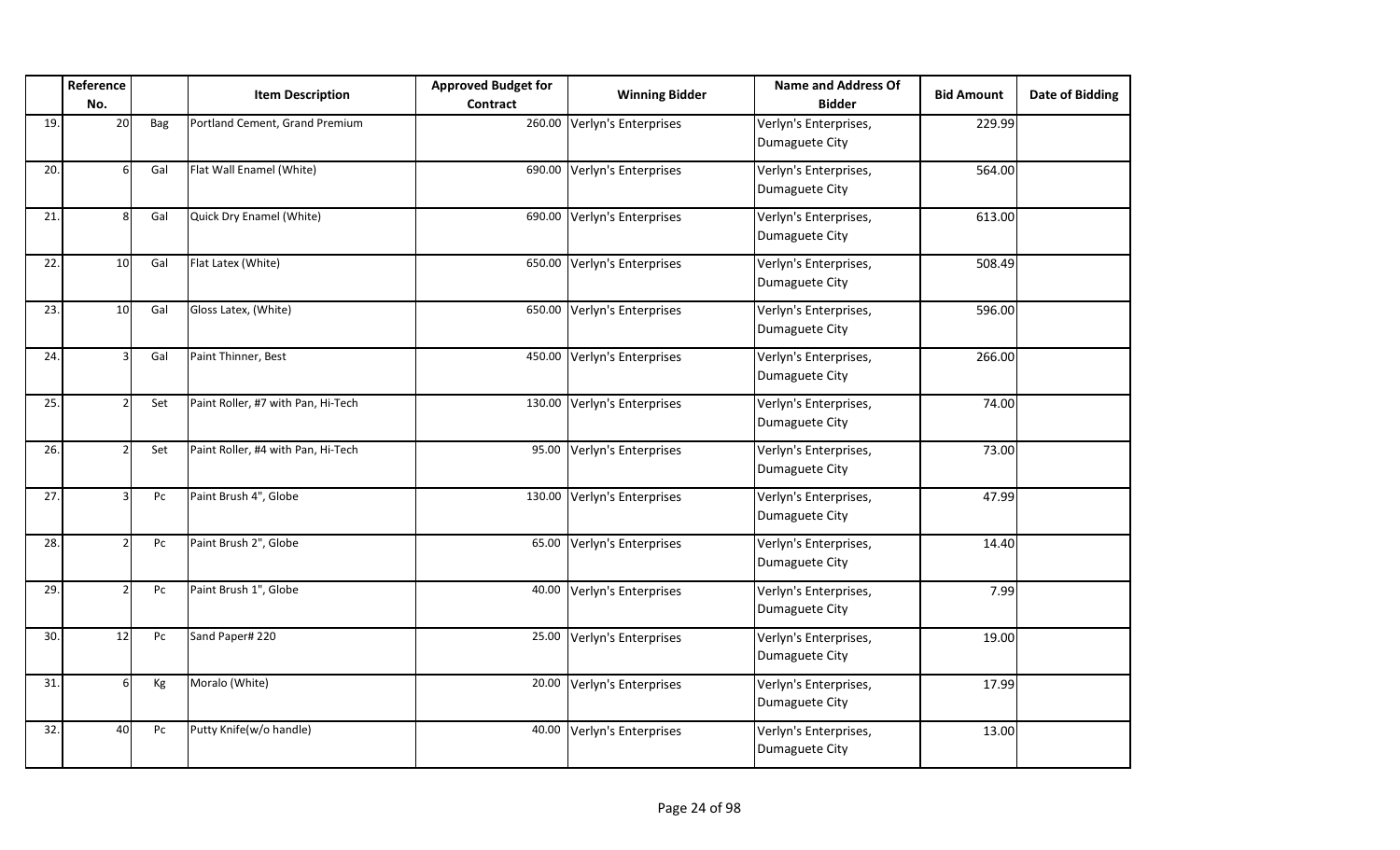|              | Reference<br>No. |      | <b>Item Description</b>                   | <b>Approved Budget for</b> | <b>Winning Bidder</b>       | <b>Name and Address Of</b><br><b>Bidder</b> | <b>Bid Amount</b> | Date of Bidding |
|--------------|------------------|------|-------------------------------------------|----------------------------|-----------------------------|---------------------------------------------|-------------------|-----------------|
|              |                  |      |                                           | Contract                   |                             |                                             |                   |                 |
| 33.          |                  | Gal  | Roofing Paint (Baguio Green)              |                            | 850.00 Verlyn's Enterprises | Verlyn's Enterprises,<br>Dumaguete City     | 594.00            |                 |
| 34.          |                  | Lt   | Body Filler w/ Hardener                   |                            | 420.00 Verlyn's Enterprises | Verlyn's Enterprises,<br>Dumaguete City     | 168.00            |                 |
|              | 7059672          |      |                                           |                            |                             |                                             |                   |                 |
| $\mathbf{1}$ | 15               | Pc   | 2" x 4" x 10' G.melina                    |                            | 400.00 AC/DC Enterprises    | AC/DC Enterprises,<br>Dumaguete City        | 333.32            |                 |
| 2.           | 40               | Pc   | 2" x 2" x 12' Coco Lumber                 |                            | 240.00 AC/DC Enterprises    | AC/DC Enterprises,<br>Dumaguete City        | 140.00            |                 |
| 3.           | 25               | Pc   | 1" x 2" x 12' Coco Lumber                 |                            | 120.00 AC/DC Enterprises    | AC/DC Enterprises,<br>Dumaguete City        | 110.00            |                 |
| 4            | <b>20</b>        | Sht  | 5mm x 4 x 8' Mar. Plywood (A/A), Std. C   |                            | 450.00 AC/DC Enterprises    | AC/DC Enterprises,<br>Dumaguete City        | 445.00            |                 |
| 5.           | 5                | Sht  | 18mm x 4 x 8' Mar. Plywood (A/A), Std. V  |                            | 1,400.00 AC/DC Enterprises  | AC/DC Enterprises,<br>Dumaguete City        | 1,375.00          |                 |
| 6.           | 3                | Pc   | Door Knob (good quality), Creston         |                            | 900.00 Verlyn's Enterprises | Verlyn's Enterprises,<br>Dumaguete City     | 579.00            |                 |
| 7.           |                  | Pair | Loose Pin Butt Hinges (4" x 4"), Ordinary |                            | 130.00 Verlyn's Enterprises | Verlyn's Enterprises,<br>Dumaguete City     | 78.00             |                 |
| 8.           | 20 <sup>1</sup>  | M    | Aluminum Mosquito Screen x 3', Seneca     |                            | 180.00 AC/DC Enterprises    | AC/DC Enterprises,<br>Dumaguete City        | 175.00            |                 |
| 9.           | 1                | Pc   | Pre-fab Door (3'x7') w/ Jamb, Solid       |                            | 4,200.00 AC/DC Enterprises  | AC/DC Enterprises,<br>Dumaguete City        | 4,100.00          |                 |
| 10.          | 8                | Sht  | Cor. G.I.Sht.GA #24x10'                   |                            | 390.00 Verlyn's Enterprises | Verlyn's Enterprises,<br>Dumaguete City     | 335.00            |                 |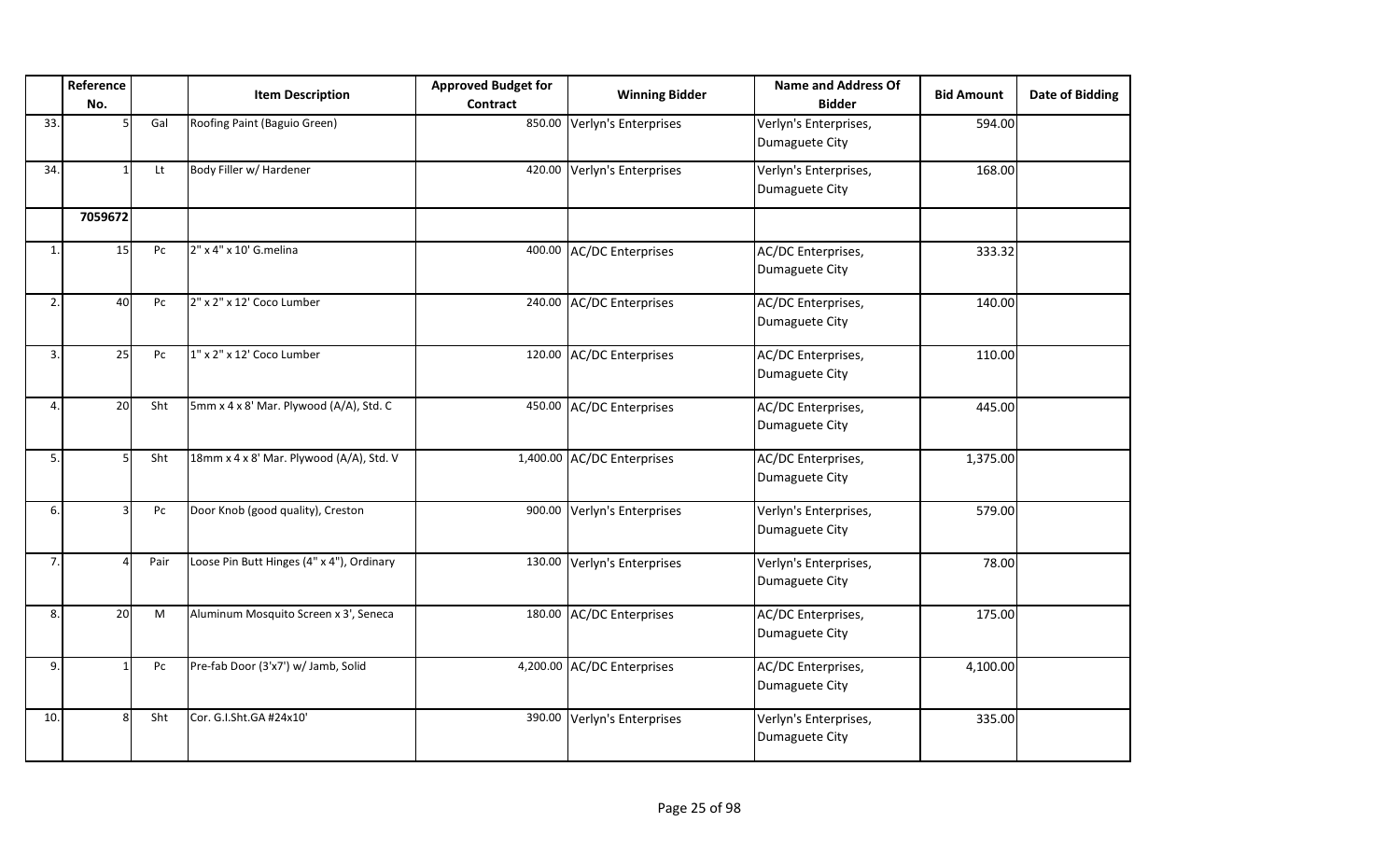|     | Reference<br>No.        |      | <b>Item Description</b>                                                                         | <b>Approved Budget for</b><br><b>Contract</b> | <b>Winning Bidder</b>      | <b>Name and Address Of</b><br><b>Bidder</b> | <b>Bid Amount</b> | <b>Date of Bidding</b> |
|-----|-------------------------|------|-------------------------------------------------------------------------------------------------|-----------------------------------------------|----------------------------|---------------------------------------------|-------------------|------------------------|
| 11  |                         | Kg   | Umbrella Head Nails #2 1/2                                                                      | 130.00                                        | Verlyn's Enterprises       | Verlyn's Enterprises,<br>Dumaguete City     | 85.00             |                        |
| 12. | $\overline{\mathbf{3}}$ | Lt   | Roofing Sealant, Vulcaseal                                                                      | 420.00                                        | <b>AC/DC Enterprises</b>   | AC/DC Enterprises,<br>Dumaguete City        | 410.00            |                        |
| 13. |                         | Pc   | Kitchen Sink (Stainless) 400mm x 600mm<br>w/faucet & complete accessories, Creston              |                                               | 2,500.00 AC/DC Enterprises | AC/DC Enterprises,<br>Dumaguete City        | 2,450.00          |                        |
| 14. | 19                      | Pair | Analok Jalousie Plus Window, double<br>control w/13 clear glass blades 3/16" thick<br>x 23 5/8" | 1,400.00                                      | Verlyn's Enterprises       | Verlyn's Enterprises,<br>Dumaguete City     | 1,220.00          |                        |
| 15. | $\overline{\mathbf{3}}$ | Lgth | 2" Ø x 10' PVC Pipe (S-1000)                                                                    | 385.00                                        | Verlyn's Enterprises       | Verlyn's Enterprises,<br>Dumaguete City     | 218.00            |                        |
| 16. | $\Lambda$               | Pc   | 2" Ø x 90° PVC Elbow (S-1000)                                                                   | 85.00                                         | Verlyn's Enterprises       | Verlyn's Enterprises,<br>Dumaguete City     | 23.90             |                        |
| 17. | $\mathcal{I}$           | Pc   | 2" Ø x PVC Coupling (S-1000)                                                                    | 80.00                                         | Verlyn's Enterprises       | Verlyn's Enterprises,<br>Dumaguete City     | 19.00             |                        |
| 18. |                         | Lgth | $1/2$ " Ø x 10" PVC Pipe (blue)                                                                 | 120.00                                        | Verlyn's Enterprises       | Verlyn's Enterprises,<br>Dumaguete City     | 80.00             |                        |
| 19. |                         | Pc   | 1/2" Ø x 90° PVC Elbow                                                                          | 25.00                                         | Verlyn's Enterprises       | Verlyn's Enterprises,<br>Dumaguete City     | 9.99              |                        |
| 20. |                         | Pc   | 1/2" Ø x 90° PVC Elbow (threaded one side)                                                      | 25.00                                         | Verlyn's Enterprises       | Verlyn's Enterprises,<br>Dumaguete City     | 13.00             |                        |
| 21. | 12                      | Pc   | PVC clip 1/2"Ø                                                                                  | 3.00                                          | Verlyn's Enterprises       | Verlyn's Enterprises,<br>Dumaguete City     | 2.50              |                        |
| 22. |                         | Pc   | 1/2" Ø G.I Faucet                                                                               | 175.00                                        | Verlyn's Enterprises       | Verlyn's Enterprises,<br>Dumaguete City     | 159.00            |                        |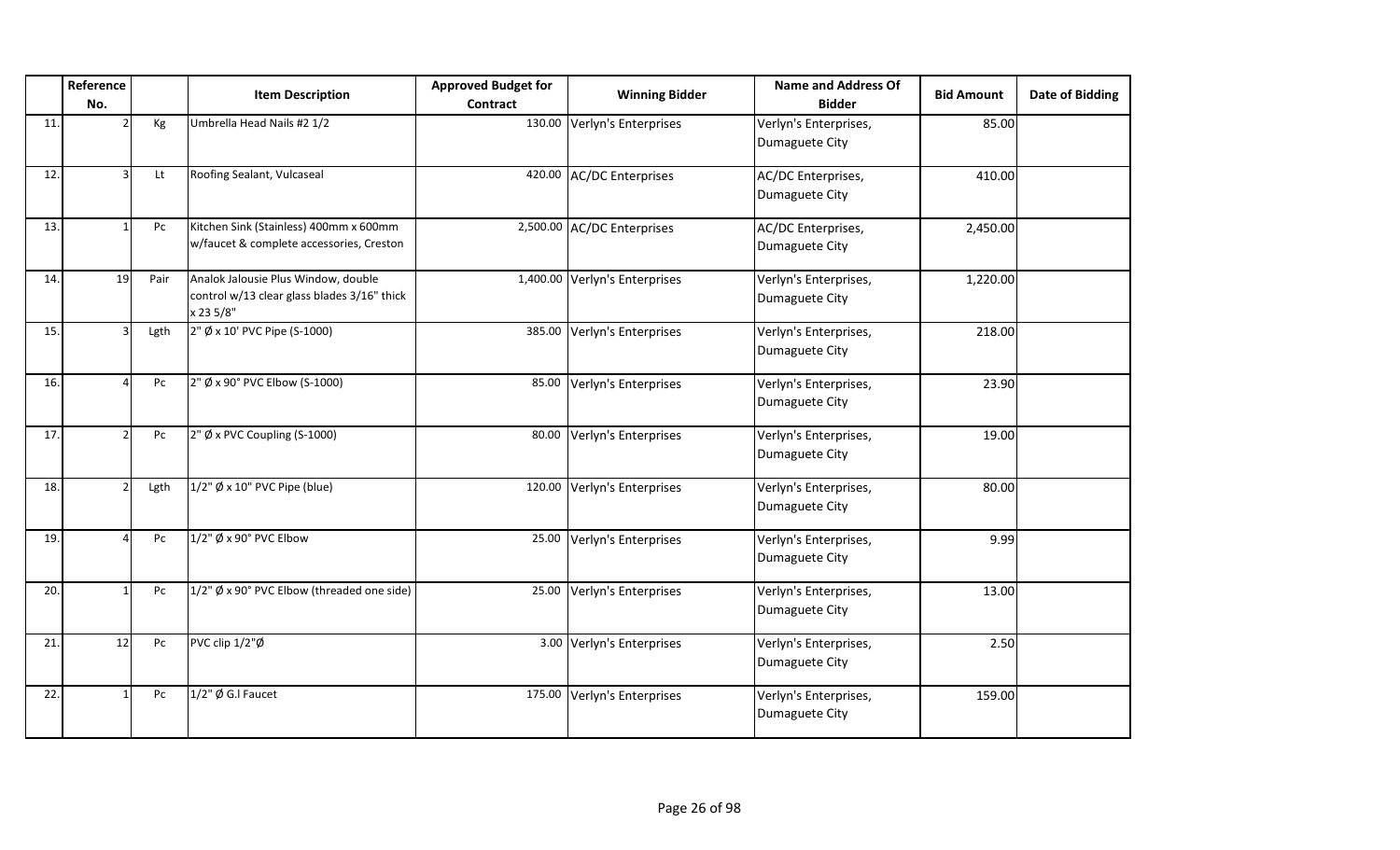|     | Reference<br>No. |            | <b>Item Description</b>                                 | <b>Approved Budget for</b><br><b>Contract</b> | <b>Winning Bidder</b>       | <b>Name and Address Of</b><br><b>Bidder</b> | <b>Bid Amount</b> | <b>Date of Bidding</b> |
|-----|------------------|------------|---------------------------------------------------------|-----------------------------------------------|-----------------------------|---------------------------------------------|-------------------|------------------------|
| 23. |                  | Sht        | Plain G.I Sht. GA# 24 x 8'                              | 340.00                                        | Verlyn's Enterprises        | Verlyn's Enterprises,<br>Dumaguete City     | 268.00            |                        |
| 24. | 50               | Bag        | Portland Cement, Grand Premium                          | 260.00                                        | Verlyn's Enterprises        | Verlyn's Enterprises,<br>Dumaguete City     | 229.98            |                        |
| 25. |                  | CuM        | Sand, Tanjay Source                                     | 650.00                                        | Verlyn's Enterprises        | Verlyn's Enterprises,<br>Dumaguete City     | 572.00            |                        |
| 26. |                  | CuM        | Gravel, Tanjay Source                                   | 700.00                                        | Verlyn's Enterprises        | Verlyn's Enterprises,<br>Dumaguete City     | 647.00            |                        |
| 27. | 57               | Lgth       | 10mm $\emptyset$ x 6.0m Def. Bar                        |                                               | 165.00 Verlyn's Enterprises | Verlyn's Enterprises,<br>Dumaguete City     | 148.99            |                        |
| 28. | 10               | Kg         | G.I Tie wire #16                                        | 65.00                                         | Verlyn's Enterprises        | Verlyn's Enterprises,<br>Dumaguete City     | 55.99             |                        |
| 29. | 5                | Pc         | Hacksaw Blade, Lenox                                    | 60.00                                         | Verlyn's Enterprises        | Verlyn's Enterprises,<br>Dumaguete City     | 37.99             |                        |
| 30. | 310              | Pc         | 4 x 8 x 16"CHB                                          | 15.00                                         | Verlyn's Enterprises        | Verlyn's Enterprises,<br>Dumaguete City     | 14.90             |                        |
| 31. | 320              | Pc         | Ceramic Floor Tiles (400mm x<br>400mm)(Beige), Mariwasa | 65.00                                         | <b>AC/DC Enterprises</b>    | AC/DC Enterprises,<br>Dumaguete City        | 63.00             |                        |
| 32. | 42               | Pc         | Ceramic Floor Tiles (200mm x<br>200mm)(Light Blue)      | 35.00                                         | Verlyn's Enterprises        | Verlyn's Enterprises,<br>Dumaguete City     | 18.99             |                        |
| 33. | 26               | Pc         | Ceramic Floor Tiles (300mm x<br>300mm)(Light Green)     | 42.00                                         | Verlyn's Enterprises        | Verlyn's Enterprises,<br>Dumaguete City     | 39.99             |                        |
| 34. |                  | <b>Bag</b> | Tile Grout (Green)                                      | 350.00                                        | Verlyn's Enterprises        | Verlyn's Enterprises,<br>Dumaguete City     | 120.00            |                        |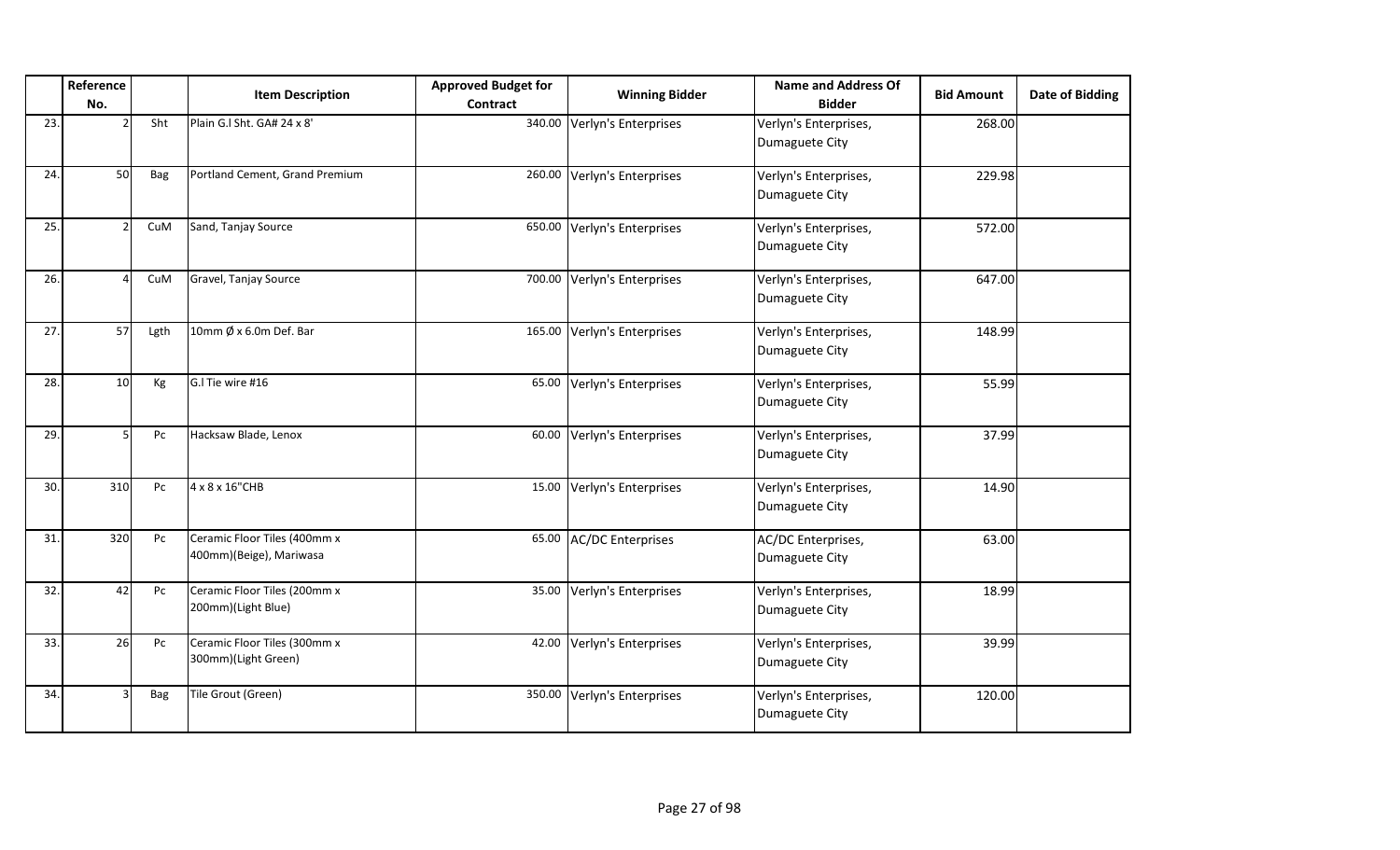|     | Reference<br>No. |      | <b>Item Description</b>           | <b>Approved Budget for</b><br><b>Contract</b> | <b>Winning Bidder</b>    | <b>Name and Address Of</b><br><b>Bidder</b> | <b>Bid Amount</b> | <b>Date of Bidding</b> |
|-----|------------------|------|-----------------------------------|-----------------------------------------------|--------------------------|---------------------------------------------|-------------------|------------------------|
| 35. |                  | Bag  | Tile Grout (Red)                  | 350.00                                        | Verlyn's Enterprises     | Verlyn's Enterprises,<br>Dumaguete City     | 120.00            |                        |
| 36. |                  | Lgth | Tile Trim x 8' (Stainless)        | 200.00                                        | <b>AC/DC Enterprises</b> | AC/DC Enterprises,<br>Dumaguete City        | 190.00            |                        |
| 37. |                  | Lgth | 25mm x 6.0m x 1/4" thick flat bar | 320.00                                        | Verlyn's Enterprises     | Verlyn's Enterprises,<br>Dumaguete City     | 309.00            |                        |
| 38. |                  | Кg   | Welding Electrodes, Golden Bridge | 130.00                                        | Verlyn's Enterprises     | Verlyn's Enterprises,<br>Dumaguete City     | 73.90             |                        |
| 39. | 10               | Gal  | Flat Wall Enamel (White)          | 695.00                                        | Verlyn's Enterprises     | Verlyn's Enterprises,<br>Dumaguete City     | 565.00            |                        |
| 40. | 12               | Gal  | Quick Dry Enamel (White)          | 695.00                                        | Verlyn's Enterprises     | Verlyn's Enterprises,<br>Dumaguete City     | 611.98            |                        |
| 41. | 12               | Gal  | Flat Latex (White)                | 650.00                                        | Verlyn's Enterprises     | Verlyn's Enterprises,<br>Dumaguete City     | 508.64            |                        |
| 42. | 12               | Gal  | Gloss Latex, (White)              | 650.00                                        | Verlyn's Enterprises     | Verlyn's Enterprises,<br>Dumaguete City     | 598.90            |                        |
| 43. |                  | Gal  | Paint Thinner, Best               | 450.00                                        | Verlyn's Enterprises     | Verlyn's Enterprises,<br>Dumaguete City     | 256.00            |                        |
| 44. |                  | Gal  | Roofing Paint (Baguio Green)      | 850.00                                        | Verlyn's Enterprises     | Verlyn's Enterprises,<br>Dumaguete City     | 594.94            |                        |
| 45. |                  | Gal  | <b>Metal Primer</b>               | 450.00                                        | Verlyn's Enterprises     | Verlyn's Enterprises,<br>Dumaguete City     | 360.00            |                        |
| 46. | 10 <sup>1</sup>  | Pc   | Sand Paper #700                   | 30.00                                         | Verlyn's Enterprises     | Verlyn's Enterprises,<br>Dumaguete City     | 19.00             |                        |
| 47. |                  | Set  | Paint Roller, #7 with Pan         | 130.00                                        | Verlyn's Enterprises     | Verlyn's Enterprises,<br>Dumaguete City     | 69.00             |                        |
| 48. |                  | Set  | Paint Roller, #4 with Pan         | 95.00                                         | Verlyn's Enterprises     | Verlyn's Enterprises,<br>Dumaguete City     | 69.00             |                        |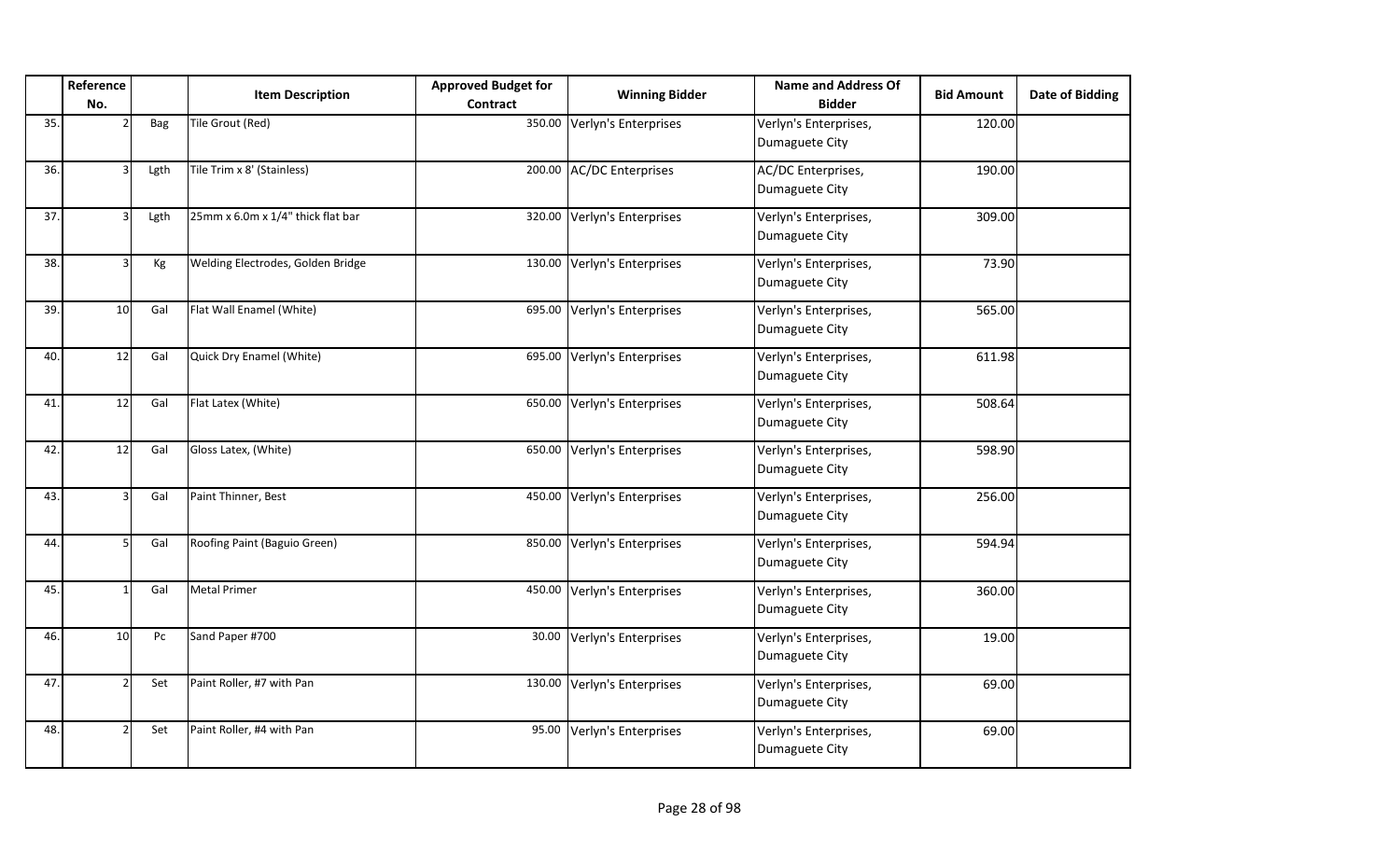|              | Reference<br>No. |      | <b>Item Description</b>                                                                      | <b>Approved Budget for</b><br><b>Contract</b> | <b>Winning Bidder</b>      | <b>Name and Address Of</b><br><b>Bidder</b> | <b>Bid Amount</b> | <b>Date of Bidding</b> |
|--------------|------------------|------|----------------------------------------------------------------------------------------------|-----------------------------------------------|----------------------------|---------------------------------------------|-------------------|------------------------|
| 49.          | 8                | Can  | Latex tinting Color(Raw Sienna)1/4ltr/can                                                    | 150.00                                        | Verlyn's Enterprises       | Verlyn's Enterprises,<br>Dumaguete City     | 42.00             |                        |
| 50.          |                  | Can  | Latex tinting Color(Hanza yellow)1/4ltr/can                                                  | 150.00                                        | Verlyn's Enterprises       | Verlyn's Enterprises,<br>Dumaguete City     | 54.00             |                        |
| 51.          |                  | Can  | Oil Tinting Color (Thalo Blue)                                                               | 150.00                                        | Verlyn's Enterprises       | Verlyn's Enterprises,<br>Dumaguete City     | 96.00             |                        |
| 52.          | <sup>2</sup>     | Can  | Oil Tinting Color (Hanza yellow)                                                             | 150.00                                        | Verlyn's Enterprises       | Verlyn's Enterprises,<br>Dumaguete City     | 113.90            |                        |
| 53.          |                  | Pc   | Putty Knife(w/o handle)                                                                      | 35.00                                         | Verlyn's Enterprises       | Verlyn's Enterprises,<br>Dumaguete City     | 14.00             |                        |
|              | 7059690          |      |                                                                                              |                                               |                            |                                             |                   |                        |
| $\mathbf{1}$ | 30 <sub>o</sub>  | Pc   | 2" x 2" x 10' G.melina                                                                       | 240.00                                        | AC/DC Enterprises          | AC/DC Enterprises,<br>Dumaguete City        | 235.00            |                        |
| 2.           | 12               | Sht  | 5mm x 4 x 8' Mar-Plywood                                                                     |                                               | 450.00 AC/DC Enterprises   | AC/DC Enterprises,<br>Dumaguete City        | 445.00            |                        |
| 3.           |                  | Sht  | 18mm x 4 x 8' Mar. Plywood                                                                   |                                               | 1,400.00 AC/DC Enterprises | AC/DC Enterprises,<br>Dumaguete City        | 1,390.00          |                        |
| 4.           |                  | Pc   | Pre-fab Door (3' x 7')                                                                       |                                               | 4,200.00 AC/DC Enterprises | AC/DC Enterprises,<br>Dumaguete City        | 4,150.00          |                        |
| 5.           | 19               | Pair | Analok Jalousie Pius Window Double<br>Control w/14 Clear Glass Blades 3/16" thick<br>x 600mm |                                               | 1,800.00 AC/DC Enterprises | AC/DC Enterprises,<br>Dumaguete City        | 1,750.00          |                        |
| 6.           |                  | Lt   | Vulcaseal                                                                                    | 420.00                                        | <b>AC/DC</b> Enterprises   | AC/DC Enterprises,<br>Dumaguete City        | 410.00            |                        |
| 7.           |                  | Pair | Loose Pin Butt Hinges (4" x 4"), Stanley                                                     | 130.00                                        | AC/DC Enterprises          | AC/DC Enterprises,<br>Dumaguete City        | 125.00            |                        |
| 8.           |                  | Pc   | Door Knob, Kwikset                                                                           |                                               | 900.00 AC/DC Enterprises   | AC/DC Enterprises,<br>Dumaguete City        | 890.00            |                        |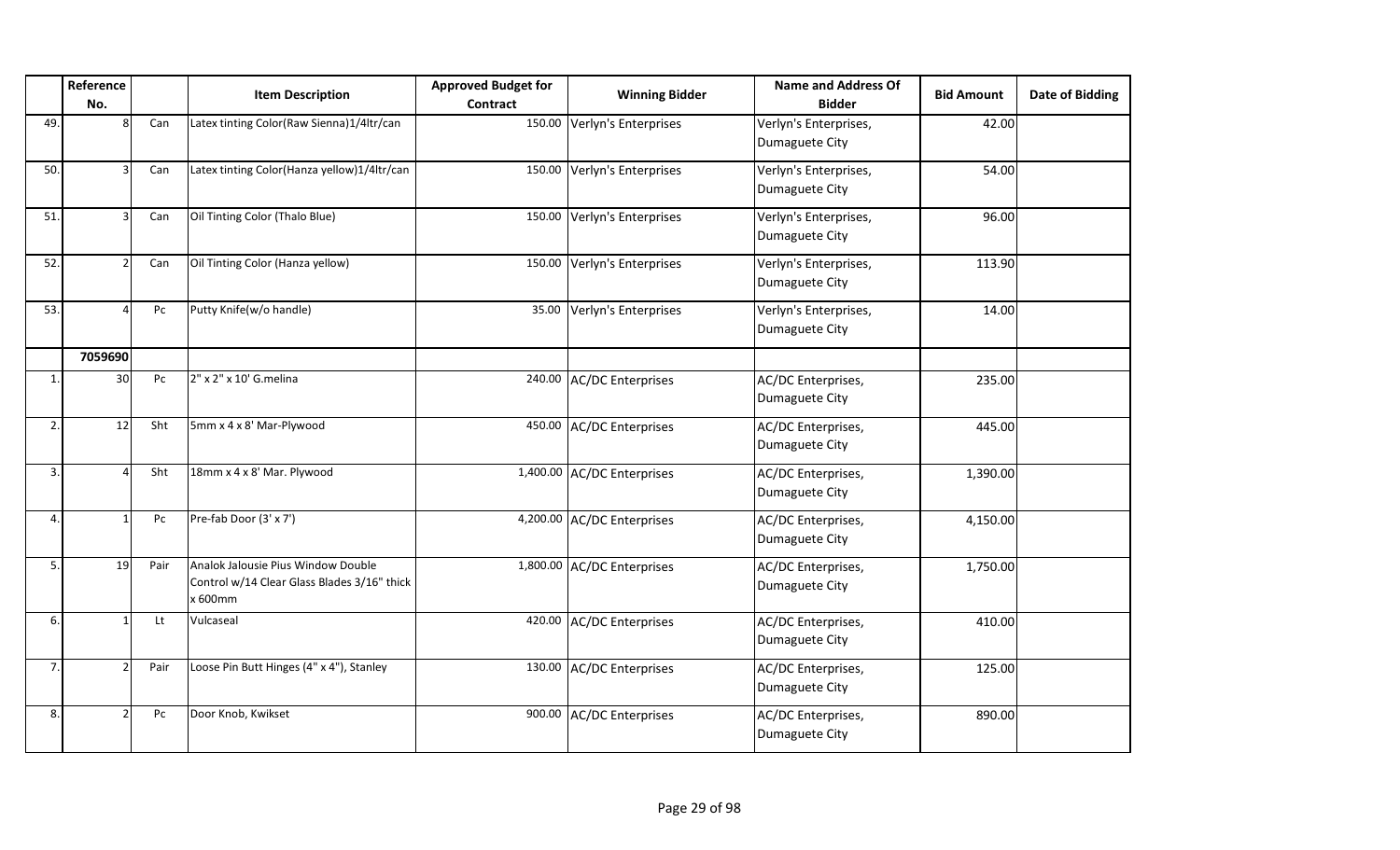|     | Reference<br>No. |      | <b>Item Description</b>                                  | <b>Approved Budget for</b><br><b>Contract</b> | <b>Winning Bidder</b>    | <b>Name and Address Of</b><br><b>Bidder</b> | <b>Bid Amount</b> | <b>Date of Bidding</b> |
|-----|------------------|------|----------------------------------------------------------|-----------------------------------------------|--------------------------|---------------------------------------------|-------------------|------------------------|
| 9.  | 26               | M    | Aluminum Mosquito Screen x 3'                            | 150.00                                        | <b>AC/DC Enterprises</b> | AC/DC Enterprises,<br>Dumaguete City        | 145.00            |                        |
| 10. | 25               | Lgth | Square Bar 12mm x 6.0m, Std.                             | 250.00                                        | <b>AC/DC Enterprises</b> | AC/DC Enterprises,<br>Dumaguete City        | 245.00            |                        |
| 11. |                  | Lgth | Flat Bar 1" x 6.0 cm x 1/4" thick                        | 210.00                                        | <b>AC/DC Enterprises</b> | AC/DC Enterprises,<br>Dumaguete City        | 205.00            |                        |
| 12. |                  | Кg   | <b>Welding Electrodes</b>                                | 130.00                                        | <b>AC/DC Enterprises</b> | AC/DC Enterprises,<br>Dumaguete City        | 125.00            |                        |
| 13. |                  | Pc   | Hacksaw Blade                                            | 65.00                                         | <b>AC/DC Enterprises</b> | AC/DC Enterprises,<br>Dumaguete City        | 63.00             |                        |
| 14. | 16               | Lgth | Pre-fab Gutter x 8', Galvanize not Painted               | 290.00                                        | <b>AC/DC Enterprises</b> | AC/DC Enterprises,<br>Dumaguete City        | 280.00            |                        |
| 15. | 250              | Pc   | Blind Rivets 1/8" Øx 1 1/2"                              |                                               | 2.00 AC/DC Enterprises   | AC/DC Enterprises,<br>Dumaguete City        | 1.90              |                        |
| 16. | 15               | Lgth | 50mm Ø x 3mm PVC Pipe (S-1000)                           | 380.00                                        | <b>AC/DC Enterprises</b> | AC/DC Enterprises,<br>Dumaguete City        | 375.00            |                        |
| 17. | 12               | Pc   | 50mm Ø x 90° PVC Elbow (S-1000)                          | 85.00                                         | <b>AC/DC Enterprises</b> | AC/DC Enterprises,<br>Dumaguete City        | 83.00             |                        |
| 18. |                  | Sht  | Plain G.l. Sht. GA. #24x8'                               | 320.00                                        | <b>AC/DC Enterprises</b> | AC/DC Enterprises,<br>Dumaguete City        | 315.00            |                        |
| 19. | Я                | Kg   | Common Wire Nails #4"                                    | 65.00                                         | <b>AC/DC Enterprises</b> | AC/DC Enterprises,<br>Dumaguete City        | 63.00             |                        |
| 20. |                  | Kg   | Common Wire Nails #2"                                    | 65.00                                         | <b>AC/DC Enterprises</b> | AC/DC Enterprises,<br>Dumaguete City        | 63.00             |                        |
| 21. |                  | Кg   | Common Wire Nails #1"                                    | 70.00                                         | <b>AC/DC Enterprises</b> | AC/DC Enterprises,<br>Dumaguete City        | 68.00             |                        |
| 22. | 330              | Pc   | Ceramic Floor Tiles (400mm x 400m)<br>(unglazed) (Beige) | 65.00                                         | <b>AC/DC Enterprises</b> | AC/DC Enterprises,<br>Dumaguete City        | 63.00             |                        |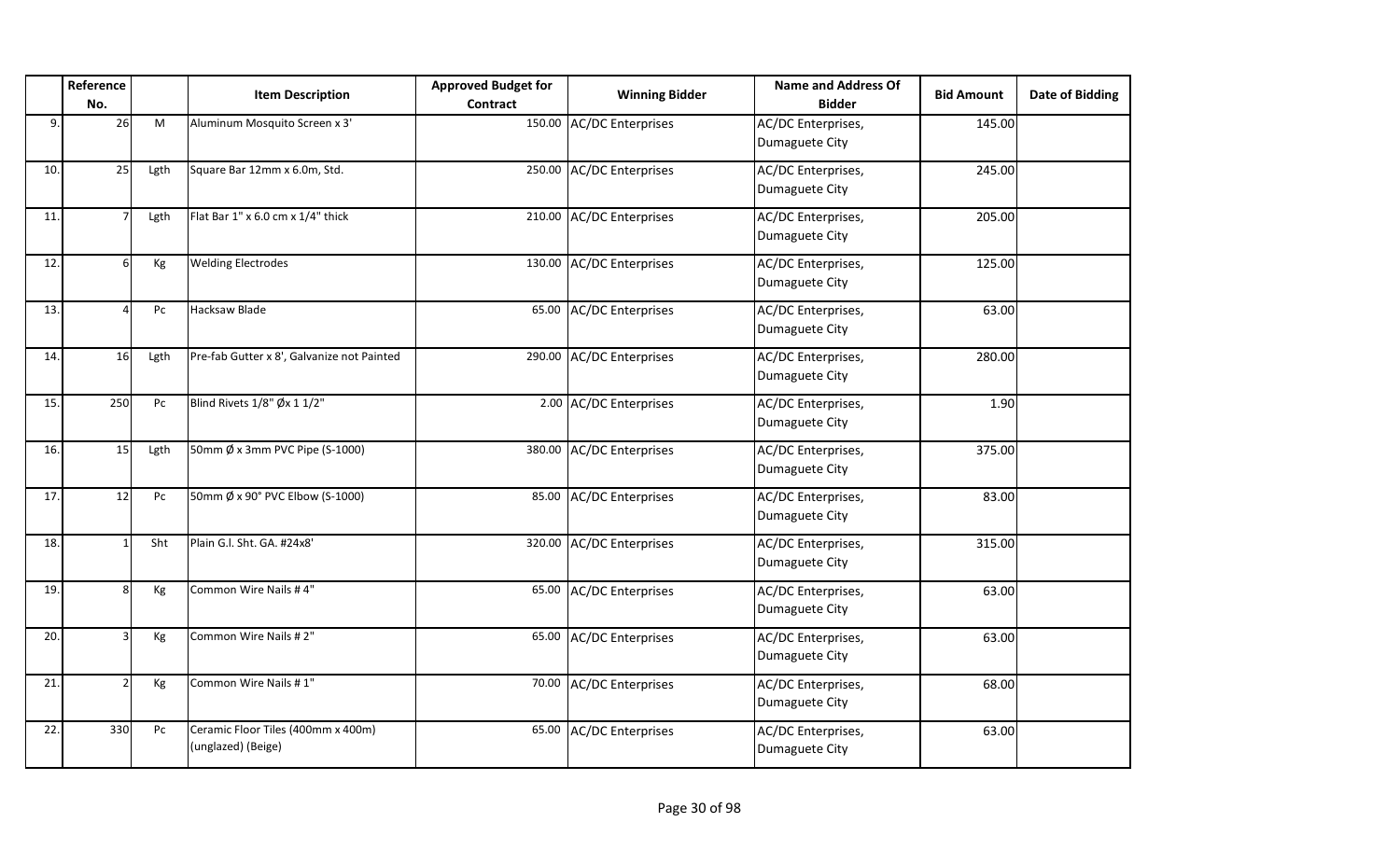|     | Reference<br>No. |      | <b>Item Description</b>              | <b>Approved Budget for</b><br><b>Contract</b> | <b>Winning Bidder</b>    | <b>Name and Address Of</b><br><b>Bidder</b> | <b>Bid Amount</b> | <b>Date of Bidding</b> |
|-----|------------------|------|--------------------------------------|-----------------------------------------------|--------------------------|---------------------------------------------|-------------------|------------------------|
| 23. | 26               | Bag  | <b>Portland Cement</b>               |                                               | 260.00 AC/DC Enterprises | AC/DC Enterprises,<br>Dumaguete City        | 257.00            |                        |
| 24. |                  | Lgth | Tile Trim x 8'                       |                                               | 200.00 AC/DC Enterprises | AC/DC Enterprises,<br>Dumaguete City        | 195.00            |                        |
| 25. |                  | Bag  | Tile Grout (green)                   |                                               | 350.00 AC/DC Enterprises | AC/DC Enterprises,<br>Dumaguete City        | 345.00            |                        |
| 26. | 12               | Gal  | Flat Wall, Enamel (White), Davies    |                                               | 695.00 AC/DC Enterprises | AC/DC Enterprises,<br>Dumaguete City        | 690.00            |                        |
| 27. | 14               | Gal  | Quick Dry, Enamel (White), Davies    |                                               | 695.00 AC/DC Enterprises | AC/DC Enterprises,<br>Dumaguete City        | 690.00            |                        |
| 28. | 10               | Gal  | Flat Latex Enamel (White), Davies    |                                               | 650.00 AC/DC Enterprises | AC/DC Enterprises,<br>Dumaguete City        | 645.00            |                        |
| 29. | 10               | Gal  | Gloss Latex, (White), Davies         |                                               | 650.00 AC/DC Enterprises | AC/DC Enterprises,<br>Dumaguete City        | 645.00            |                        |
| 30. |                  | Gal  | Paint thinner, G.I.                  |                                               | 420.00 AC/DC Enterprises | AC/DC Enterprises,<br>Dumaguete City        | 415.00            |                        |
| 31. |                  | Gal  | Roofing Paint (Baguio Green), Davies |                                               | 850.00 AC/DC Enterprises | AC/DC Enterprises,<br>Dumaguete City        | 845.00            |                        |
| 32. | 14               | Pc   | Sand Paper # 200, 3M                 | 30.00                                         | <b>AC/DC Enterprises</b> | AC/DC Enterprises,<br>Dumaguete City        | 28.00             |                        |
| 33. |                  | Set  | Paint Roller, #7 with Pan, Hi-Tech   |                                               | 130.00 AC/DC Enterprises | AC/DC Enterprises,<br>Dumaguete City        | 125.00            |                        |
| 34. |                  | Pc   | Paint Brush, 4", Davies              |                                               | 130.00 AC/DC Enterprises | AC/DC Enterprises,<br>Dumaguete City        | 120.00            |                        |
| 35. |                  | Pc   | Paint Brush, 3", Davies              | 90.00                                         | <b>AC/DC Enterprises</b> | AC/DC Enterprises,<br>Dumaguete City        | 80.00             |                        |
| 36. |                  | Pc   | Paint Brush, 2", Davies              | 65.00                                         | <b>AC/DC Enterprises</b> | AC/DC Enterprises,<br>Dumaguete City        | 60.00             |                        |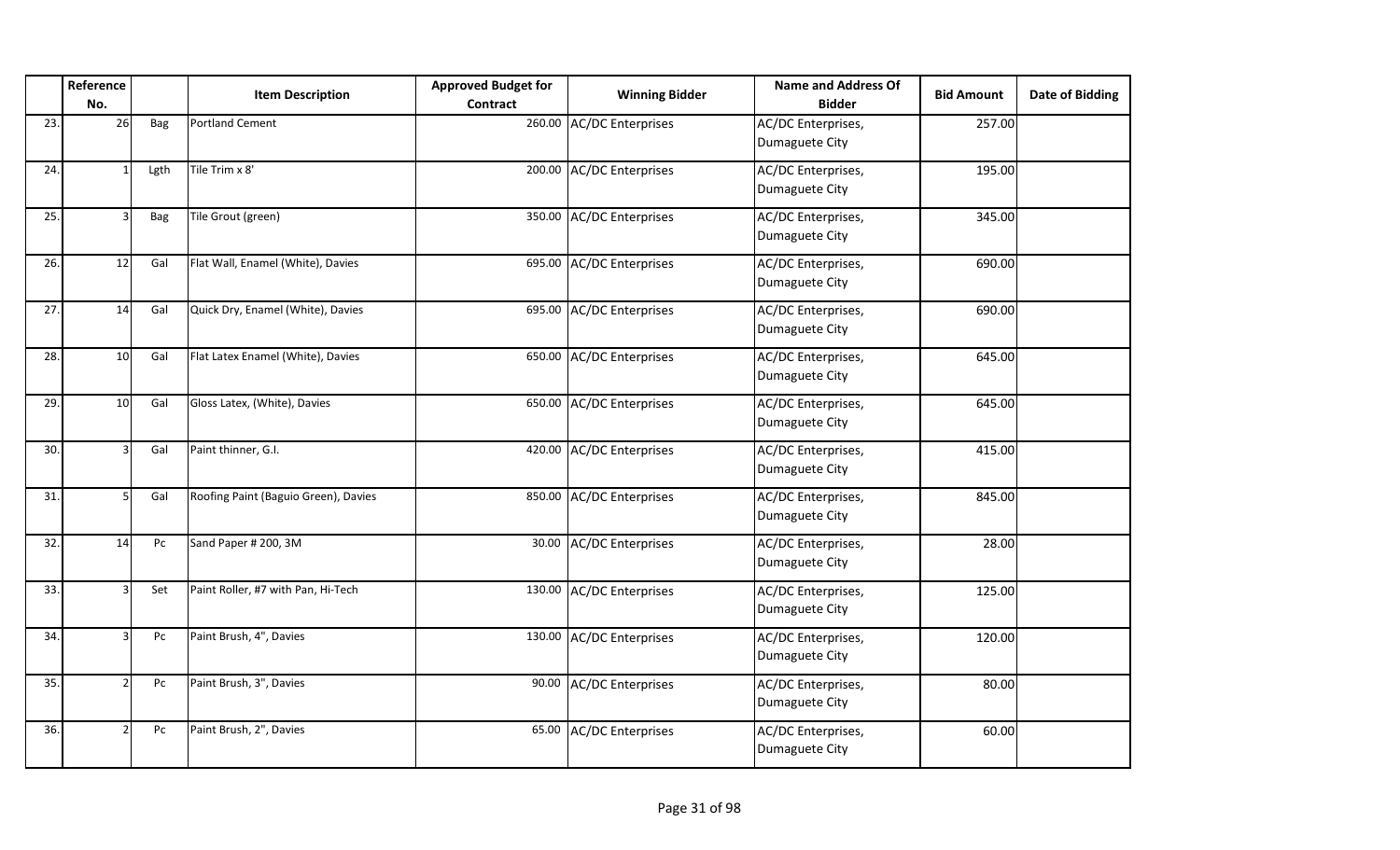|     | Reference<br>No. |      | <b>Item Description</b>                                       | <b>Approved Budget for</b><br><b>Contract</b> | <b>Winning Bidder</b>                             | <b>Name and Address Of</b><br><b>Bidder</b>                       | <b>Bid Amount</b> | <b>Date of Bidding</b> |
|-----|------------------|------|---------------------------------------------------------------|-----------------------------------------------|---------------------------------------------------|-------------------------------------------------------------------|-------------------|------------------------|
| 37. |                  | Pc   | Paint Brush, 1", Davies                                       | 40.00                                         | <b>AC/DC Enterprises</b>                          | AC/DC Enterprises,<br>Dumaguete City                              | 35.00             |                        |
| 38. |                  | Can  | Oil Tinting Color (Hansa Yellow) 1/4 Itr/can,<br>Davies       | 150.00                                        | <b>AC/DC Enterprises</b>                          | AC/DC Enterprises,<br>Dumaguete City                              | 145.00            |                        |
| 39. |                  | Can  | Oil Tinting Color (Thalo green) 1/4 Itr/can,<br><b>Davies</b> |                                               | 150.00 AC/DC Enterprises                          | AC/DC Enterprises,<br>Dumaguete City                              | 145.00            |                        |
| 40. |                  | Can  | Latex Tinting Color (Raw Sienna), Davies                      |                                               | 150.00 AC/DC Enterprises                          | AC/DC Enterprises,<br>Dumaguete City                              | 145.00            |                        |
| 41. |                  | Can  | Latex Tinting Color (Hanza Yellow), Davies                    |                                               | 150.00 AC/DC Enterprises                          | AC/DC Enterprises,<br>Dumaguete City                              | 145.00            |                        |
| 42. | 15               | Кg   | Moralo (White)                                                | 20.00                                         | <b>AC/DC Enterprises</b>                          | AC/DC Enterprises,<br>Dumaguete City                              | 18.00             |                        |
| 43. |                  | Pc   | <b>Putty Knife</b>                                            | 35.00                                         | <b>AC/DC Enterprises</b>                          | AC/DC Enterprises,<br>Dumaguete City                              | 33.00             |                        |
| 44. |                  | Lt   | Body Filler w/ Hardener, Time-out                             |                                               | 350.00 AC/DC Enterprises                          | AC/DC Enterprises,<br>Dumaguete City                              | 345.00            |                        |
| 45. |                  | Gal  | Metal Primer, Triton                                          | 450.00                                        | <b>AC/DC Enterprises</b>                          | AC/DC Enterprises,<br>Dumaguete City                              | 445.00            |                        |
|     | 7059714          |      |                                                               |                                               |                                                   |                                                                   |                   |                        |
| 1.  | 278              | Bag  | Portland Cement, Grand Premium                                |                                               | 260.00 Verlyn's Enterprises                       | Verlyn's Enterprises,<br>Dumaguete City                           | 229.99            |                        |
| 2.  | 30 <sup>1</sup>  | CuM  | Sand washed, Tanjay Source                                    |                                               | 560.00 Mighty Hok Summit Const. &<br>Dev't. Corp. | Mighty Hok Summit Const.<br>& Dev't. Corporation,<br>Bayawan City | 532.00            |                        |
| 3.  | 285              | Lgth | 12mm dia def. bar                                             |                                               | 250.00 Verlyn's Enterprises                       | Verlyn's Enterprises,<br>Dumaguete City                           | 218.10            |                        |
| 4.  | 200              | Pc   | 2" x 2" x 10' Coco lumber                                     | 100.00                                        | <b>AC/DC Enterprises</b>                          | AC/DC Enterprises,<br>Dumaguete City                              | 93.24             |                        |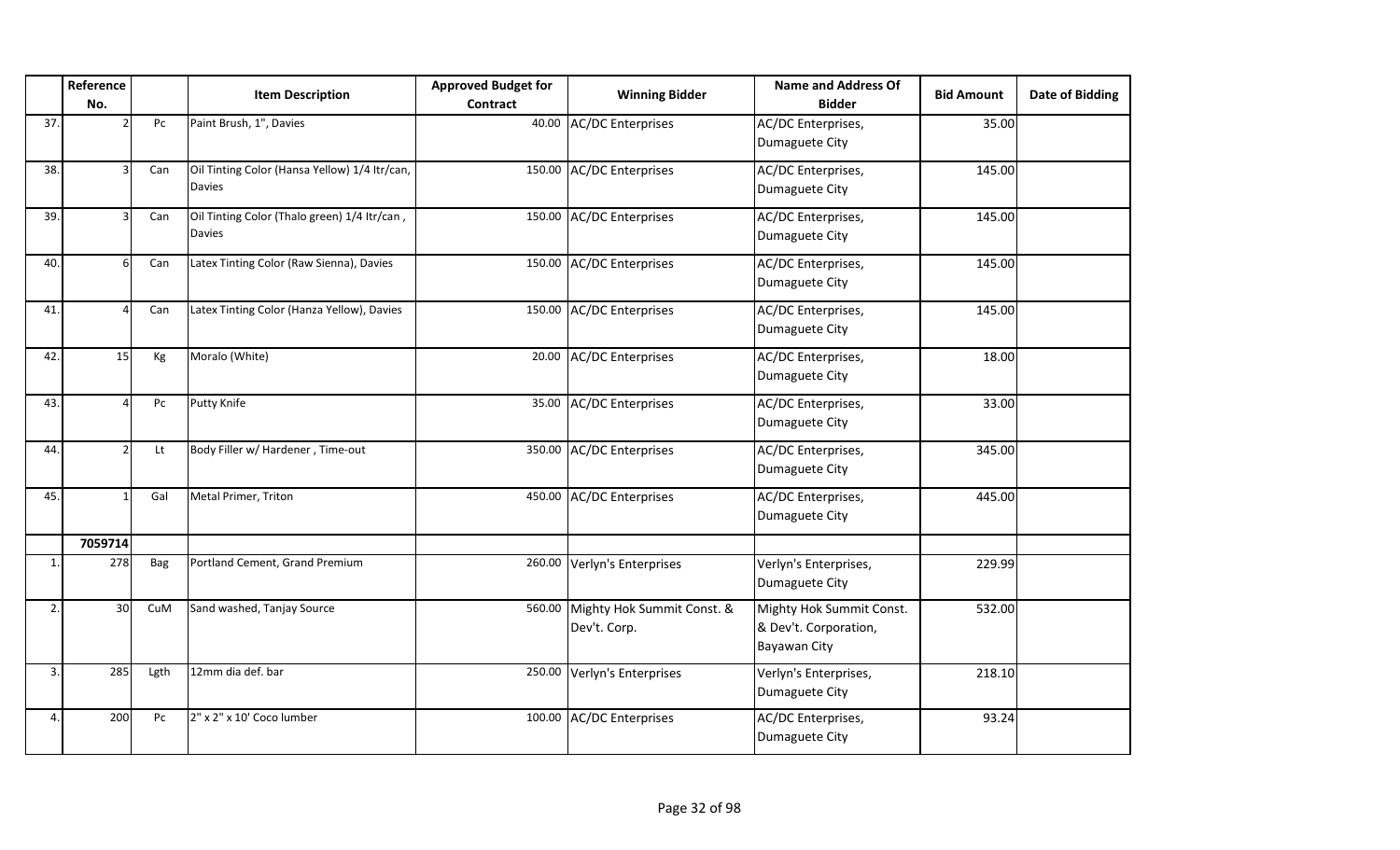|                | Reference<br>No. |     | <b>Item Description</b>                       | <b>Approved Budget for</b><br><b>Contract</b> | <b>Winning Bidder</b>            | <b>Name and Address Of</b><br><b>Bidder</b>    | <b>Bid Amount</b> | <b>Date of Bidding</b> |
|----------------|------------------|-----|-----------------------------------------------|-----------------------------------------------|----------------------------------|------------------------------------------------|-------------------|------------------------|
| 5              | 50               | Pc  | 2" x 4" x 10' coco lumber                     | 200.00                                        | <b>AC/DC Enterprises</b>         | AC/DC Enterprises,<br>Dumaguete City           | 186.75            |                        |
| 6.             | 30 <sup>1</sup>  | Sht | 1/4" x 4' x 8' Marine Plywood                 | 550.00                                        | Verlyn's Enterprises             | Verlyn's Enterprises,<br>Dumaguete City        | 478.99            |                        |
| 7.             | 30               | Kg  | No. 16 G.I. Tie wire                          | 80.00                                         | Verlyn's Enterprises             | Verlyn's Enterprises,<br>Dumaguete City        | 56.90             |                        |
| 8.             | 10               | Pc  | Hacksaw blade, Lenox                          | 75.00                                         | Verlyn's Enterprises             | Verlyn's Enterprises,<br>Dumaguete City        | 37.99             |                        |
| 9.             |                  | Kg  | Common wire nails No. 11/2"                   | 60.00                                         | Verlyn's Enterprises             | Verlyn's Enterprises,<br>Dumaguete City        | 56.90             |                        |
| 10.            | 20               | Kg  | Common wire nails No. 3"                      | 60.00                                         | Verlyn's Enterprises             | Verlyn's Enterprises,<br>Dumaguete City        | 47.99             |                        |
| 11             | 20               | Kg  | Common wire nails No. 4"                      | 60.00                                         | Verlyn's Enterprises             | Verlyn's Enterprises,<br>Dumaguete City        | 47.98             |                        |
|                | 7038222          |     |                                               |                                               |                                  |                                                |                   | 14-Jul-20              |
| $\mathbf{1}$ . | 10               | Box | Aciclovir 400mg tablet, 100's                 |                                               | 1,485.00 Margal Medical Supplies | Margal Medical Supplies,<br>Valencia, Neg. Or. | 235.00            |                        |
| 2.             | 10               | Box | Allopurinol 100mg tablet, 100's               | 275.00                                        | <b>Margal Medical Supplies</b>   | Margal Medical Supplies,<br>Valencia, Neg. Or. | 84.00             |                        |
| 3.             | 288              | Bot | Aluminum Magnesium Hydroxide Susp<br>120ml    | 31.00                                         | <b>Margal Medical Supplies</b>   | Margal Medical Supplies,<br>Valencia, Neg. Or. | 29.00             |                        |
| 4              | 15               | Box | Aluminum Magnesium Hydroxide tablet,<br>100's | 230.00                                        | <b>Margal Medical Supplies</b>   | Margal Medical Supplies,<br>Valencia, Neg. Or. | 63.00             |                        |
| 5              | 100              | Box | Amlodipine 5mg tablet, 100's                  | 300.00                                        | <b>Margal Medical Supplies</b>   | Margal Medical Supplies,<br>Valencia, Neg. Or. | 39.00             |                        |
| 6              | 100              | Box | Amlodipine 10mg tablet, 100's                 | 600.00                                        | <b>Margal Medical Supplies</b>   | Margal Medical Supplies,<br>Valencia, Neg. Or. | 142.00            |                        |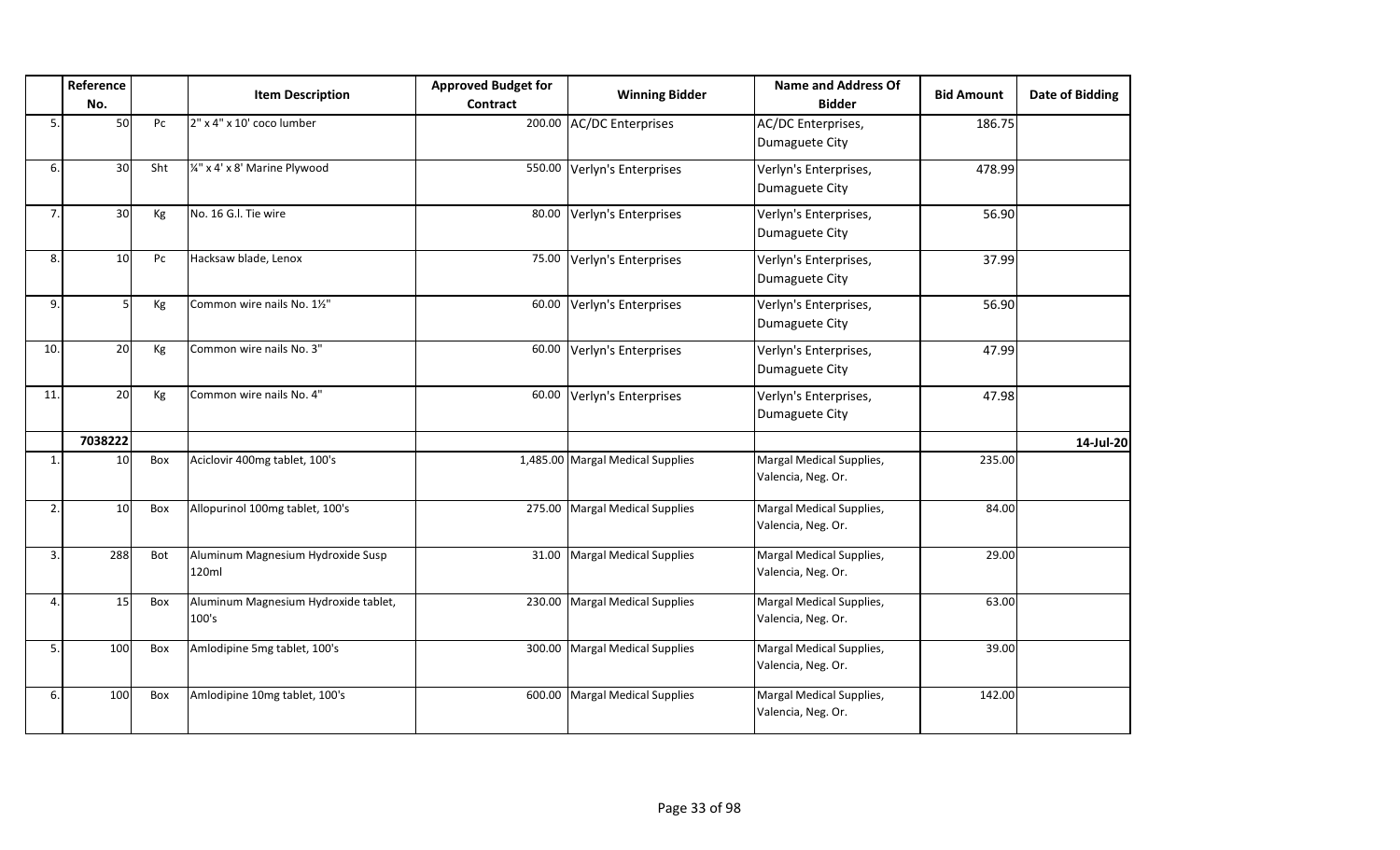|     | Reference<br>No. |     | <b>Item Description</b>                            | <b>Approved Budget for</b><br>Contract | <b>Winning Bidder</b>                                      | <b>Name and Address Of</b><br><b>Bidder</b>         | <b>Bid Amount</b> | <b>Date of Bidding</b> |
|-----|------------------|-----|----------------------------------------------------|----------------------------------------|------------------------------------------------------------|-----------------------------------------------------|-------------------|------------------------|
| 7.  | 10               | Box | Amoxicillin Trihydrate 250mg capsule, 100's        |                                        | 125.00 Margal Medical Supplies                             | Margal Medical Supplies,<br>Valencia, Neg. Or.      | 124.80            |                        |
| 8.  | 200              | Box | Amoxicillin Trihydrate 500mg capsule, 100's        | 275.00                                 | <b>Margal Medical Supplies</b>                             | Margal Medical Supplies,<br>Valencia, Neg. Or.      | 165.00            |                        |
| 9.  | 576              | Bot | Amoxicillin Trihydrate 100mg/ml Oral<br>Drops 10ml | 28.00                                  | <b>Margal Medical Supplies</b>                             | Margal Medical Supplies,<br>Valencia, Neg. Or.      | 16.00             |                        |
| 10. | 1,152            | Bot | Amoxicillin Trihydrate 250mg/5ml Susp<br>60ml      | 36.00                                  | <b>Margal Medical Supplies</b>                             | Margal Medical Supplies,<br>Valencia, Neg. Or.      | 24.00             |                        |
| 11. | 144              | Bot | Ascorbic Acid 100mg/ml Oral Drops 15ml             | 23.00                                  | Buenavida Pharma                                           | Buenavida Pharma, Davao City                        | 22.45             |                        |
| 12. | 432              | Bot | Ascorbic Acid 100mg/5ml Syrup 60ml                 | 24.00                                  | Buenavida Pharma                                           | Buenavida Pharma, Davao City                        | 23.85             |                        |
| 13. | 150              | Box | Ascorbic Acid 500mg tablet, 100's                  |                                        | 125.00 Above the Approved Budget for the<br>Contract (ABC) | Above the Approved Budget<br>for the Contract (ABC) | 275.00            |                        |
| 14. | 500              | Tab | Azithromycin 500mg tablet                          | 60.00                                  | Margal Medical Supplies                                    | Margal Medical Supplies,<br>Valencia, Neg. Or.      | 27.00             |                        |
| 15. | 10 <sup>1</sup>  | Box | Betahistine 24mg tablet, 100's                     |                                        | 4,400.00 Margal Medical Supplies                           | Margal Medical Supplies,<br>Valencia, Neg. Or.      | 3,915.00          |                        |
| 16. | 10               | Box | Biperiden Hcl 2mg tablet, 100's                    |                                        | 745.00 Above the Approved Budget for the<br>Contract (ABC) | Above the Approved Budget<br>for the Contract (ABC) | 2,320.00          |                        |
| 17. | 10 <sup>1</sup>  | Box | Captopril 25mg tablet, 100's                       | 225.00                                 | <b>Margal Medical Supplies</b>                             | Margal Medical Supplies,<br>Valencia, Neg. Or.      | 41.00             |                        |
| 18. | 50               | Box | Carbamazepine 200mg tablet, 100's                  | 900.00                                 | <b>Margal Medical Supplies</b>                             | Margal Medical Supplies,<br>Valencia, Neg. Or.      | 362.00            |                        |
| 19. | 50               | Box | Cefalexin 500mg capsule, 100's                     | 500.00                                 | <b>Margal Medical Supplies</b>                             | Margal Medical Supplies,<br>Valencia, Neg. Or.      | 345.00            |                        |
| 20. | 144              | Bot | Cefalexin 100mg/ml Oral Drops 10ml                 | 35.00                                  | <b>Margal Medical Supplies</b>                             | Margal Medical Supplies,<br>Valencia, Neg. Or.      | 24.00             |                        |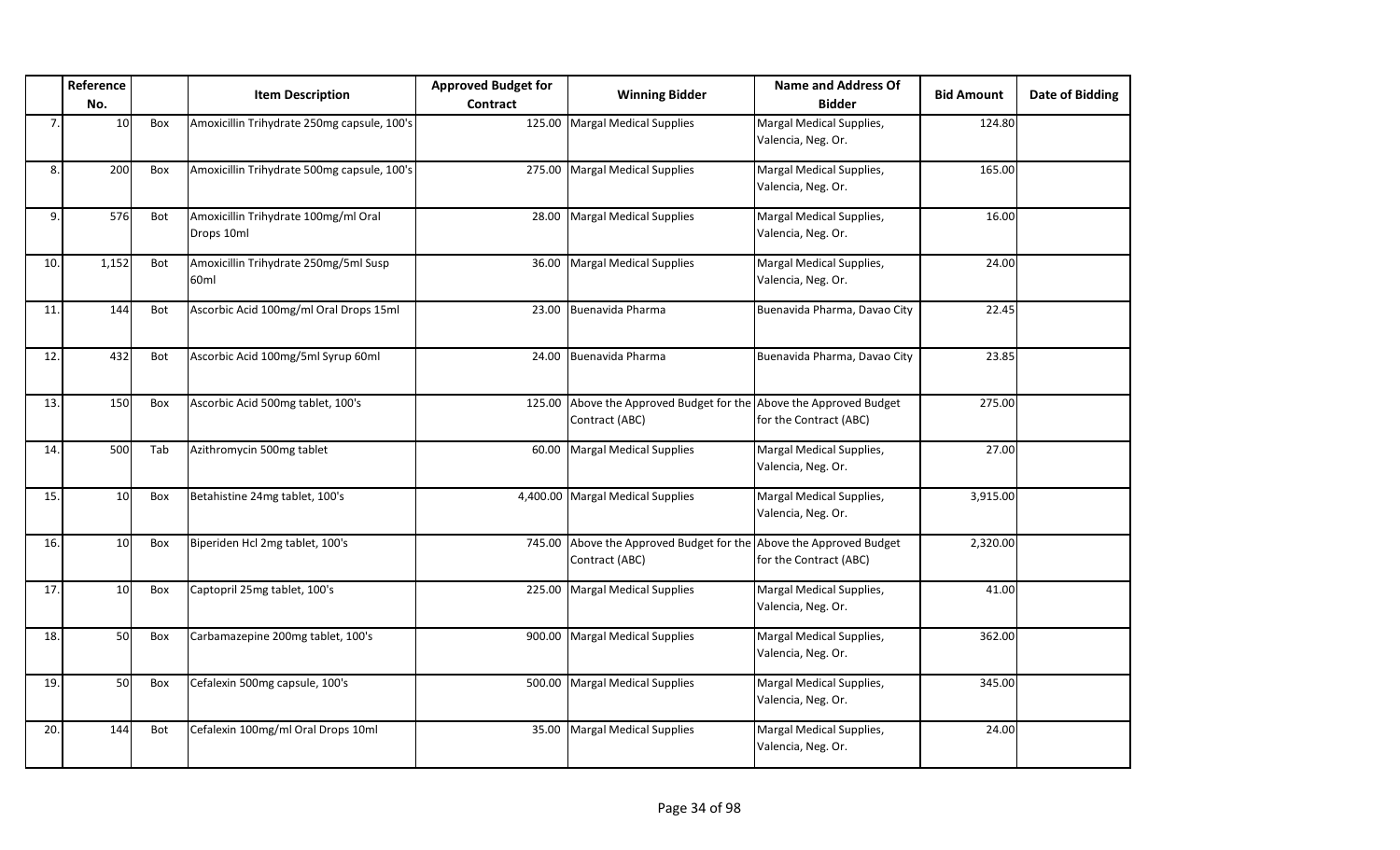|     | Reference<br>No. |     | <b>Item Description</b>                  | <b>Approved Budget for</b><br>Contract | <b>Winning Bidder</b>            | <b>Name and Address Of</b><br><b>Bidder</b>    | <b>Bid Amount</b> | <b>Date of Bidding</b> |
|-----|------------------|-----|------------------------------------------|----------------------------------------|----------------------------------|------------------------------------------------|-------------------|------------------------|
| 21. | 288              | Bot | Cefalexin 250mg/5ml Susp 60ml            |                                        | 50.00 V Five Marketing           | V Five Marketing, Sibulan,<br>Neg. Or.         | 42.00             |                        |
| 22. | 1,500            | Tab | Cefuroxime 500mg tablet                  | 35.00                                  | Margal Medical Supplies          | Margal Medical Supplies,<br>Valencia, Neg. Or. | 31.00             |                        |
| 23. | 144              | Bot | Cefuroxime 250mg/5ml Susp 60ml           |                                        | 217.00 Margal Medical Supplies   | Margal Medical Supplies,<br>Valencia, Neg. Or. | 133.00            |                        |
| 24. | 20               | Box | Celecoxib 400mg capsule, 100's           |                                        | 2,100.00 Margal Medical Supplies | Margal Medical Supplies,<br>Valencia, Neg. Or. | 1,015.00          |                        |
| 25. | 144              | Bot | Cetirizine 2.5mg/ml Oral Drops 10ml      | 85.00                                  | <b>Margal Medical Supplies</b>   | Margal Medical Supplies,<br>Valencia, Neg. Or. | 35.00             |                        |
| 26. | 288              | Bot | Cetirizine 5mg/5ml Syrup 60ml            | 85.00                                  | <b>Margal Medical Supplies</b>   | Margal Medical Supplies,<br>Valencia, Neg. Or. | 39.00             |                        |
| 27. | 100              | Box | Cetirizine 10mg tablet, 100's            |                                        | 300.00 Margal Medical Supplies   | Margal Medical Supplies,<br>Valencia, Neg. Or. | 86.00             |                        |
| 28. | 10               | Box | Chlorphenamine Maleate 4mg tablet, 100's |                                        | 200.00 Margal Medical Supplies   | Margal Medical Supplies,<br>Valencia, Neg. Or. | 63.00             |                        |
| 29. | 100              | Box | Chlorpromazine Hcl 200mg tablet, 100's   |                                        | 600.00 No bid.                   | No bid.                                        | None              |                        |
| 30. | 10               | Box | Ciprofloxacin 500mg tablet, 100's        |                                        | 500.00 Margal Medical Supplies   | Margal Medical Supplies,<br>Valencia, Neg. Or. | 239.00            |                        |
| 31. | 144              | Bot | Clarithromycin 125mg/5ml Susp 50ml       |                                        | 175.00 Margal Medical Supplies   | Margal Medical Supplies,<br>Valencia, Neg. Or. | 155.00            |                        |
| 32. | 10               | Box | Clindamycin 300mg capsule, 100's         |                                        | 575.00 Margal Medical Supplies   | Margal Medical Supplies,<br>Valencia, Neg. Or. | 500.00            |                        |
| 33. | <b>100</b>       | Box | Clopidogrel 75mg tablet, 100's           |                                        | 1,500.00 Margal Medical Supplies | Margal Medical Supplies,<br>Valencia, Neg. Or. | 261.00            |                        |
| 34. | 10 <sup>1</sup>  | Box | Cloxacillin 500mg capsule, 100's         |                                        | 500.00 Margal Medical Supplies   | Margal Medical Supplies,<br>Valencia, Neg. Or. | 283.00            |                        |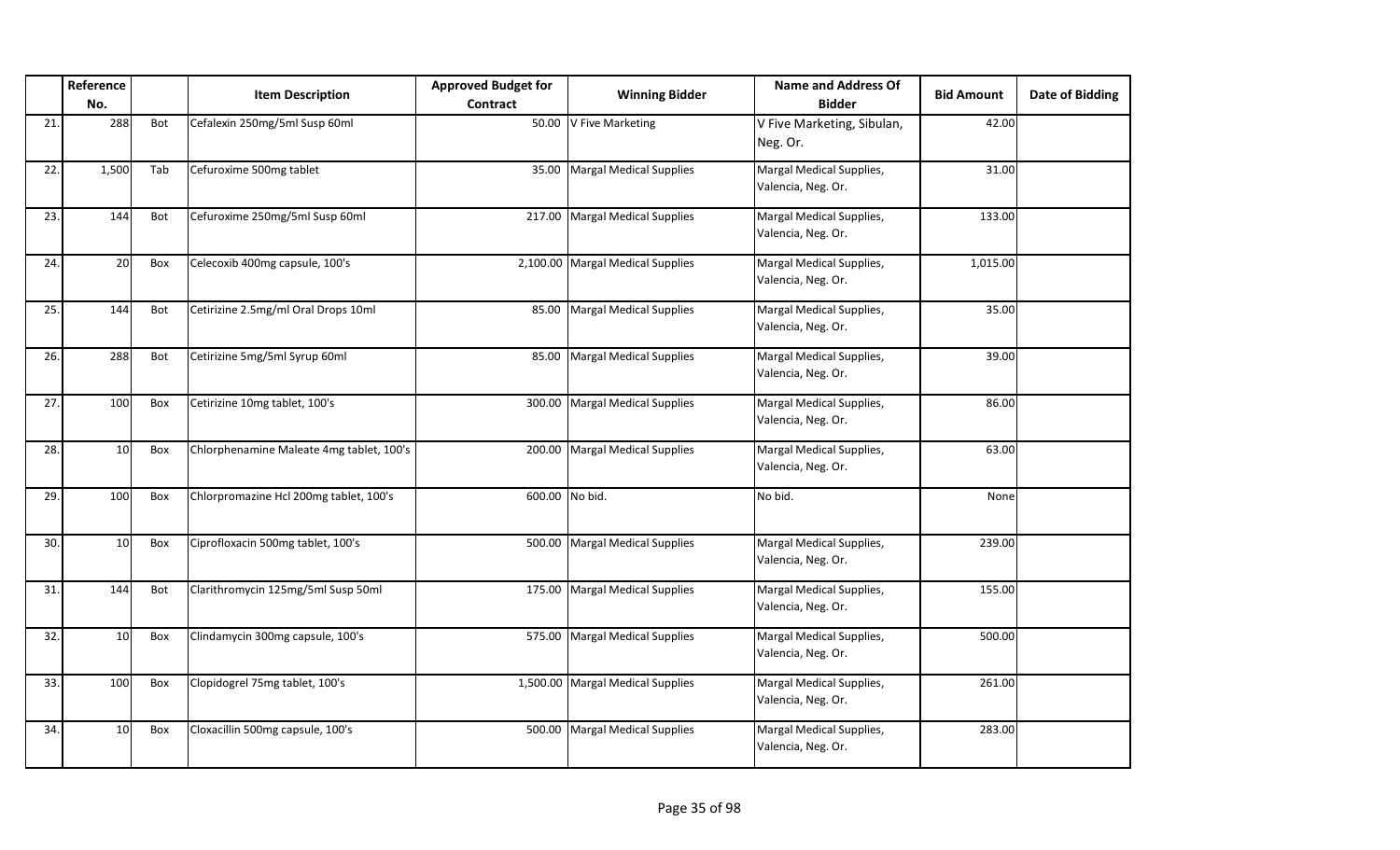|     | Reference<br>No. |     | <b>Item Description</b>                       | <b>Approved Budget for</b><br>Contract | <b>Winning Bidder</b>            | <b>Name and Address Of</b><br><b>Bidder</b>    | <b>Bid Amount</b> | <b>Date of Bidding</b> |
|-----|------------------|-----|-----------------------------------------------|----------------------------------------|----------------------------------|------------------------------------------------|-------------------|------------------------|
| 35. | 288              | Bot | Co-Amoxiclav 400mg + 57mg/5ml Susp<br>70ml    | 314.00                                 | Margal Medical Supplies          | Margal Medical Supplies,<br>Valencia, Neg. Or. | 249.00            |                        |
| 36. | 2,000            | Tab | Co-Amoxiclav 625mg (500mg+125mg)<br>tablet    | 25.00                                  | <b>Margal Medical Supplies</b>   | Margal Medical Supplies,<br>Valencia, Neg. Or. | 11.00             |                        |
| 37. | 10               | Box | Diphenhydramine Hcl 50mg capsule, 100's       |                                        | 175.00 Margal Medical Supplies   | Margal Medical Supplies,<br>Valencia, Neg. Or. | 68.00             |                        |
| 38. | 10               | Box | Doxycycline 100mg capsule, 100's              |                                        | 400.00 V Five Marketing          | V Five Marketing, Sibulan,<br>Neg. Or.         | 258.00            |                        |
| 39. | 1,872            | Bot | Ferrous Sulfate Oral Drops 15ml               | 24.00                                  | <b>Margal Medical Supplies</b>   | Margal Medical Supplies,<br>Valencia, Neg. Or. | 17.00             |                        |
| 40. | 1,872            | Bot | Ferrous Sulfate Syrup 60ml                    | 25.00                                  | <b>Margal Medical Supplies</b>   | Margal Medical Supplies,<br>Valencia, Neg. Or. | 18.00             |                        |
| 41. | 100              | Box | FeS04 w/ Folic Acid film coated tablet, 100's | 115.00                                 | <b>Margal Medical Supplies</b>   | Margal Medical Supplies,<br>Valencia, Neg. Or. | 87.00             |                        |
| 42. | 10 <sup>1</sup>  | Box | Furosemide 20mg tablet, 100's                 | 300.00                                 | <b>Margal Medical Supplies</b>   | Margal Medical Supplies,<br>Valencia, Neg. Or. | 74.00             |                        |
| 43. | 20               | Box | Gliclazide 60mg MR tablet, 100's              |                                        | 1,390.00 Margal Medical Supplies | Margal Medical Supplies,<br>Valencia, Neg. Or. | 768.00            |                        |
| 44. | 10 <sup>1</sup>  | Box | Ibuprofen 400mg tablet, 100's                 | 300.00                                 | <b>Margal Medical Supplies</b>   | Margal Medical Supplies,<br>Valencia, Neg. Or. | 83.00             |                        |
| 45. | 432              | Bot | Lagundi 300mg/5ml Syrup 60ml                  | 60.00                                  | V Five Marketing                 | V Five Marketing, Sibulan,<br>Neg. Or.         | 48.70             |                        |
| 46. | 100              | Box | Lagundi 300mg tablet, 100's                   |                                        | 300.00 Buenavida Pharma          | Buenavida Pharma, Davao City                   | 225.00            |                        |
| 47. | 10               | Box | Levofloxacin 500mg tablet, 100's              |                                        | 1,500.00 Margal Medical Supplies | Margal Medical Supplies,<br>Valencia, Neg. Or. | 599.00            |                        |
| 48. | 10 <sup>1</sup>  | Box | Loratadine 10mg film coated tablet, 100's     | 200.00                                 | <b>Margal Medical Supplies</b>   | Margal Medical Supplies,<br>Valencia, Neg. Or. | 102.00            |                        |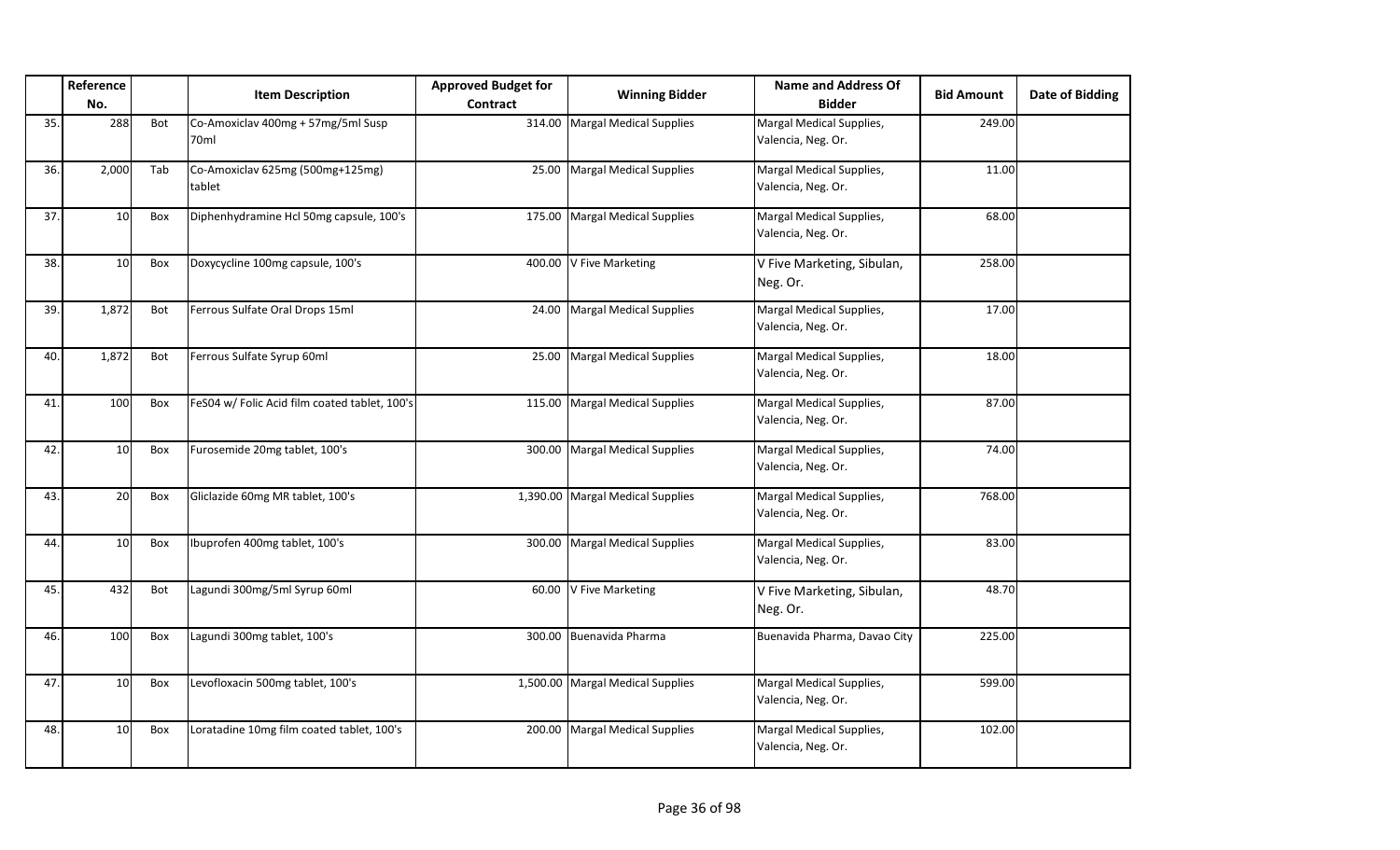|     | Reference<br>No. |      | <b>Item Description</b>             | <b>Approved Budget for</b><br><b>Contract</b> | <b>Winning Bidder</b>            | <b>Name and Address Of</b><br><b>Bidder</b>    | <b>Bid Amount</b> | <b>Date of Bidding</b> |
|-----|------------------|------|-------------------------------------|-----------------------------------------------|----------------------------------|------------------------------------------------|-------------------|------------------------|
| 49. | 100              | Box  | Losartan 50mg tablet, 100's         | 500.00                                        | <b>Margal Medical Supplies</b>   | Margal Medical Supplies,<br>Valencia, Neg. Or. | 138.00            |                        |
| 50. | 100              | Box  | Losartan 100mg tablet, 100's        | 850.00                                        | <b>Margal Medical Supplies</b>   | Margal Medical Supplies,<br>Valencia, Neg. Or. | 369.00            |                        |
| 51. | 10               | Box  | Mefenamic Acid 250mg capsule, 100's |                                               | 100.00 V Five Marketing          | V Five Marketing, Sibulan,<br>Neg. Or.         | 95.00             |                        |
| 52. | 100              | Box  | Mefenamic Acid 500mg capsule, 100's | 180.00                                        | <b>Margal Medical Supplies</b>   | Margal Medical Supplies,<br>Valencia, Neg. Or. | 118.00            |                        |
| 53. | 100              | Box  | Metformin Hcl 500mg tablet, 100's   | 250.00                                        | <b>Margal Medical Supplies</b>   | Margal Medical Supplies,<br>Valencia, Neg. Or. | 91.00             |                        |
| 54. | 100              | Box  | Metoprolol 50mg tablet, 100's       | 225.00                                        | Margal Medical Supplies          | Margal Medical Supplies,<br>Valencia, Neg. Or. | 71.00             |                        |
| 55. | 100              | Box  | Metoprolol 100mg tablet, 100's      | 255.00                                        | <b>Ellebasy Medicale Trading</b> | <b>Ellebasy Medicale Trading,</b><br>Pasig     | 100.00            |                        |
| 56. | 20               | Bot  | Metronidazole 125mg/5ml Susp 60ml   | 32.00                                         | <b>Margal Medical Supplies</b>   | Margal Medical Supplies,<br>Valencia, Neg. Or. | 22.00             |                        |
| 57. | 10 <sup>1</sup>  | Box  | Metronidazole 500mg tablet, 100's   |                                               | 250.00 Margal Medical Supplies   | Margal Medical Supplies,<br>Valencia, Neg. Or. | 132.00            |                        |
| 58. | 200              | Box  | Multivitamins capsule, 100's        | 300.00                                        | Buenavida Pharma                 | Buenavida Pharma, Davao City                   | 189.00            |                        |
| 59. | 2,592            | Bot  | Multivitamins Oral Drops, 15ml      | 36.00                                         | <b>Margal Medical Supplies</b>   | Margal Medical Supplies,<br>Valencia, Neg. Or. | 24.00             |                        |
| 60. | 2,880            | Bot  | Multivitamins Syrup, 60ml           | 37.00                                         | <b>Margal Medical Supplies</b>   | Margal Medical Supplies,<br>Valencia, Neg. Or. | 21.00             |                        |
| 61. | 100              | Box  | Omeprazole 20mg capsule, 100's      | 505.00                                        | Margal Medical Supplies          | Margal Medical Supplies,<br>Valencia, Neg. Or. | 96.00             |                        |
| 62. | 250              | Scht | Oral Rehydration Salts (ORS) sachet |                                               | 5.98 Margal Medical Supplies     | Margal Medical Supplies,<br>Valencia, Neg. Or. | 3.50              |                        |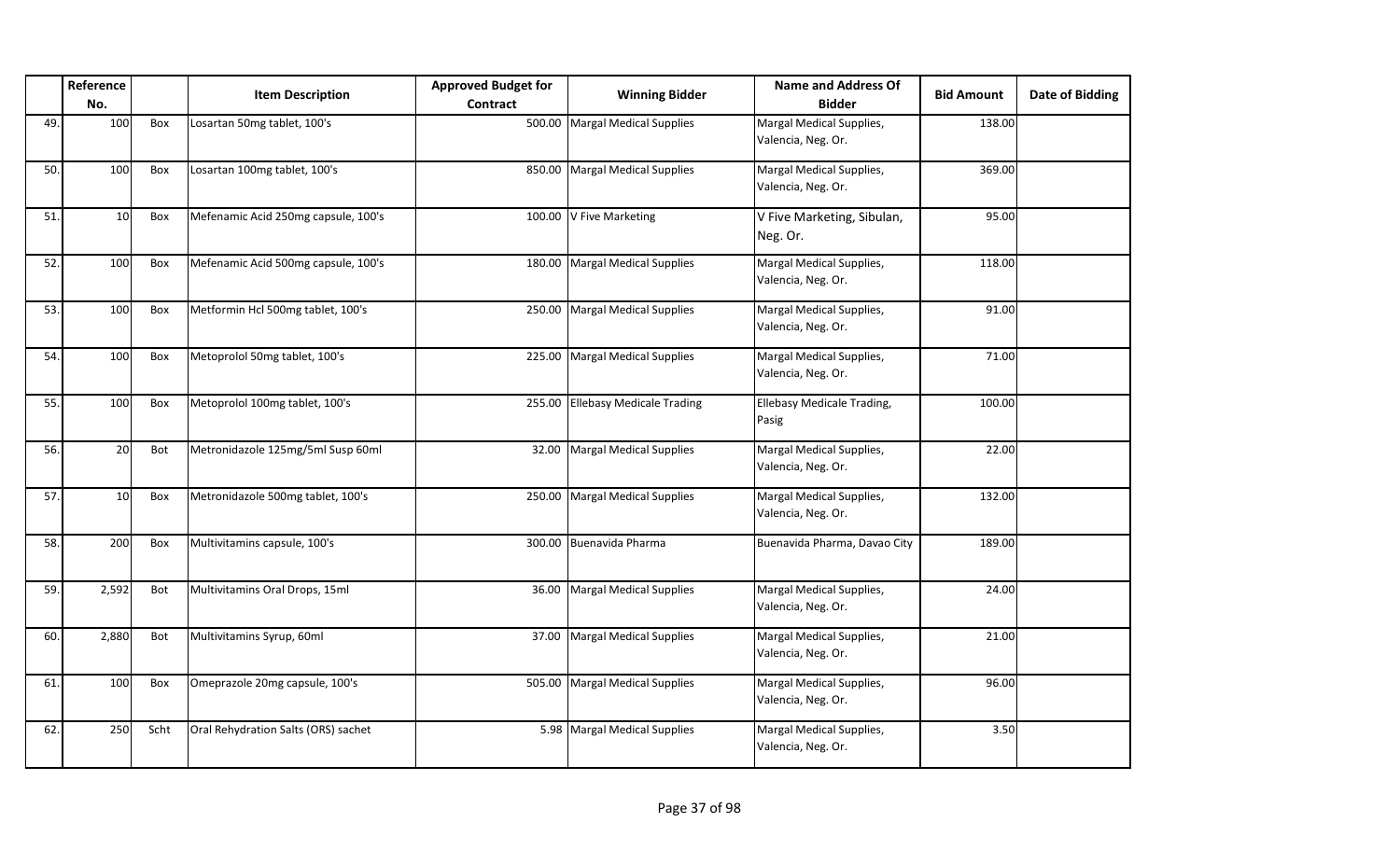|     | Reference<br>No. |      | <b>Item Description</b>                    | <b>Approved Budget for</b><br>Contract | <b>Winning Bidder</b>          | <b>Name and Address Of</b><br><b>Bidder</b>    | <b>Bid Amount</b> | <b>Date of Bidding</b> |
|-----|------------------|------|--------------------------------------------|----------------------------------------|--------------------------------|------------------------------------------------|-------------------|------------------------|
| 63. | 1,440            | Bot  | Paracetamol 100mg/ml Drops 15ml            | 24.00                                  | Buenavida Pharma               | Buenavida Pharma, Davao City                   | 20.75             |                        |
| 64. | 20               | Supp | Paracetamol 125mg Suppository Opegisec     | 24.00                                  | <b>RPB Commercial</b>          | RPB Commercial,<br>Dumaguete City              | 23.90             |                        |
| 65. | 20               | Supp | Paracetamol 250mg Suppository, Poro        | 30.00                                  | <b>RPB Commercial</b>          | RPB Commercial,<br>Dumaguete City              | 29.90             |                        |
| 66. | 1,152            | Bot  | Paracetamol 250mg/5ml Susp 60ml            | 28.00                                  | <b>Margal Medical Supplies</b> | Margal Medical Supplies,<br>Valencia, Neg. Or. | 19.00             |                        |
| 67. | 100              | Box  | Paracetamol 500mg tablet, 100's            | 100.00                                 | Buenavida Pharma               | Buenavida Pharma, Davao City                   | 74.50             |                        |
| 68. | 10               | Box  | Prednisone 10mg tablet, 100's              | 300.00                                 | <b>Margal Medical Supplies</b> | Margal Medical Supplies,<br>Valencia, Neg. Or. | 87.00             |                        |
| 69. | 10               | Bot  | Prophylthiouracil 50mg tablet, 100's, Rhea |                                        | 1,100.00 RPB Commercial        | RPB Commercial,<br>Dumaguete City              | 1,099.50          |                        |
| 70. | 15               | Box  | Ranitidine Hcl 150mg tablet, 100's         | 300.00                                 | <b>Margal Medical Supplies</b> | Margal Medical Supplies,<br>Valencia, Neg. Or. | 81.00             |                        |
| 71. | 170              | Box  | Salbutamol 1 mg/mlx 2.5ml Nebule, 30's     | 267.00                                 | <b>Margal Medical Supplies</b> | Margal Medical Supplies,<br>Valencia, Neg. Or. | 254.00            |                        |
| 72. | 288              | Bot  | Salbutamol 2mg/5ml Syrup, 60ml             | 34.00                                  | <b>Margal Medical Supplies</b> | Margal Medical Supplies,<br>Valencia, Neg. Or. | 14.00             |                        |
| 73. | 50               | Box  | Simvastatin 20mg tablet, 100's             | 480.00                                 | <b>Margal Medical Supplies</b> | Margal Medical Supplies,<br>Valencia, Neg. Or. | 100.00            |                        |
| 74. | 15               | Box  | Tamsulosin 200mcg capsule, 100's           | 3,800.00                               | <b>Margal Medical Supplies</b> | Margal Medical Supplies,<br>Valencia, Neg. Or. | 1,136.00          |                        |
| 75. | 100              | Box  | Trimetazidine 35mg tablet, 100's           | 1,450.00                               | <b>Margal Medical Supplies</b> | Margal Medical Supplies,<br>Valencia, Neg. Or. | 667.00            |                        |
| 76. | 250              | Box  | Vitamin B-Complex tablet, 100's            | 185.00                                 | V Five Marketing               | V Five Marketing, Sibulan,<br>Neg. Or.         | 140.00            |                        |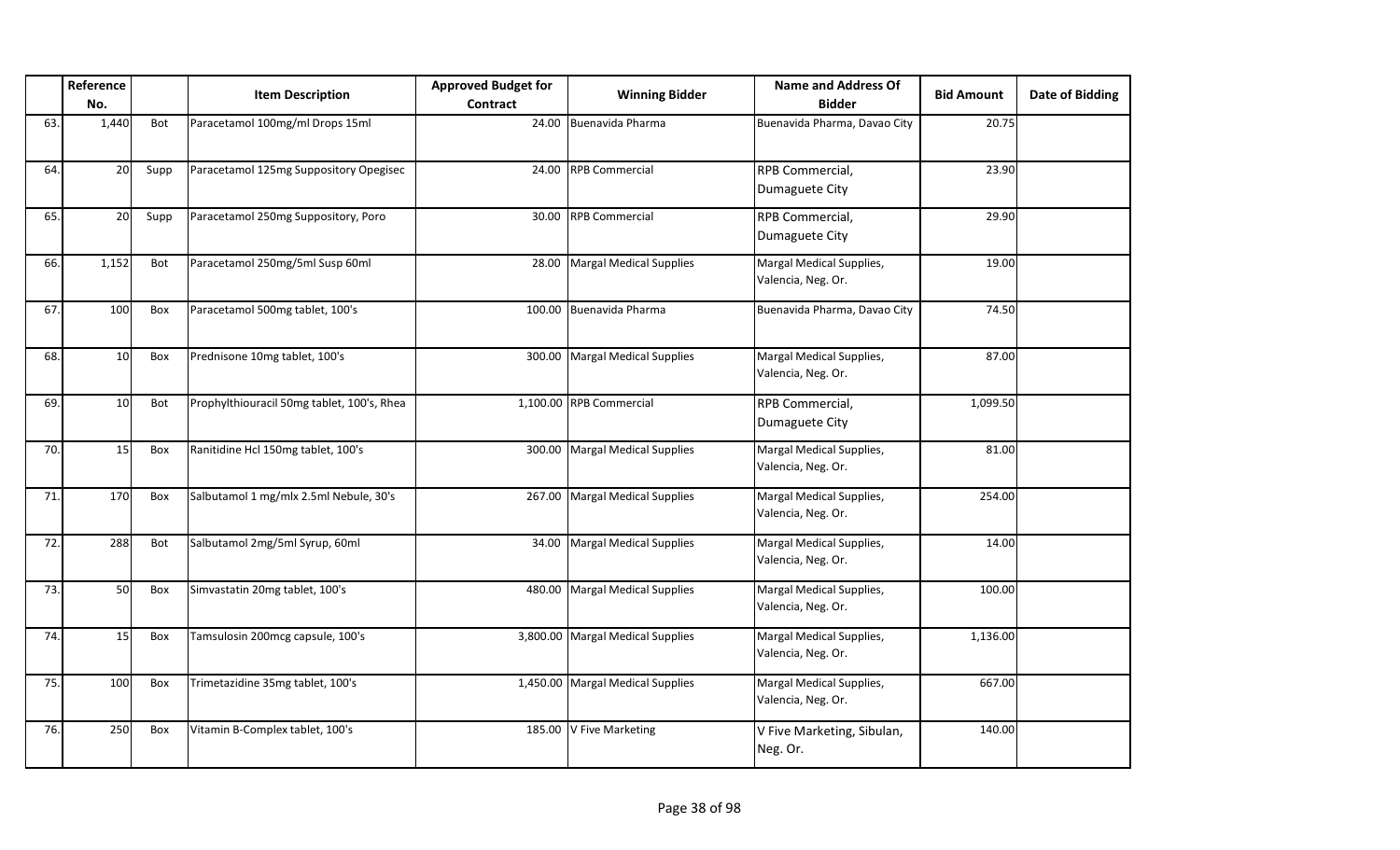|     | Reference<br>No. |      | <b>Item Description</b>                              | <b>Approved Budget for</b><br>Contract | <b>Winning Bidder</b>           | <b>Name and Address Of</b><br><b>Bidder</b>    | <b>Bid Amount</b> | <b>Date of Bidding</b> |
|-----|------------------|------|------------------------------------------------------|----------------------------------------|---------------------------------|------------------------------------------------|-------------------|------------------------|
|     |                  |      | TOPICAL/OPTHALMIC (CREAM/OINTMENT)                   |                                        |                                 |                                                |                   |                        |
| 77. | 50               | Tube | Erythromycin Eye Ointment 0.5% x 5g                  |                                        | 158.00 V Five Marketing         | V Five Marketing, Sibulan,<br>Neg. Or.         | 155.00            |                        |
| 78. | <b>20</b>        | Tube | Ketoconazole 2% aluminum tube 15g                    |                                        | 78.00 Ellebasy Medicale Trading | Ellebasy Medicale Trading,<br>Pasig            | 70.50             |                        |
| 79. | 300              | Tube | Mupirocin Ointment 2% x 5g                           |                                        | 159.00 Margal Medical Supplies  | Margal Medical Supplies,<br>Valencia, Neg. Or. | 84.00             |                        |
| 80. | 30 <sup>1</sup>  | Tube | Silver Sulfadiazine Cream 1 % x 25g                  | 98.00                                  | <b>Margal Medical Supplies</b>  | Margal Medical Supplies,<br>Valencia, Neg. Or. | 78.00             |                        |
|     |                  |      | <b>INJECTABLES (AMPULE &amp; VIAL)</b>               |                                        |                                 |                                                |                   |                        |
| 81. | 50               | Vial | Amikacin Sulfate 250mg/ml x 2ml vial                 |                                        | 69.00 Margal Medical Supplies   | Margal Medical Supplies,<br>Valencia, Neg. Or. | 37.00             |                        |
| 82. | 200              | Vial | Ampicillin Sodium 250mg vial                         |                                        | 22.00 Margal Medical Supplies   | Margal Medical Supplies,<br>Valencia, Neg. Or. | 13.00             |                        |
| 83. | 100              | Amp  | Anti-tetanus Serum (ATS) 1500 IU./ml x 1ml<br>ampule |                                        | 100.00 Margal Medical Supplies  | Margal Medical Supplies,<br>Valencia, Neg. Or. | 86.00             |                        |
| 84. | 50               | Vial | Ceftriaxone w/ diluent 1g x 10ml vial                |                                        | 85.00 Margal Medical Supplies   | Margal Medical Supplies,<br>Valencia, Neg. Or. | 19.00             |                        |
| 85. | 100              | Vial | Cefuroxime w/ diluent 750mg vial                     |                                        | 70.00 Margal Medical Supplies   | Margal Medical Supplies,<br>Valencia, Neg. Or. | 21.00             |                        |
| 86. | 50               | Vial | Fluphenazine Decanoate 25mg/ml x 10ml<br>viai        |                                        | 575.00 V Five Marketing         | V Five Marketing, Sibulan,<br>Neg. Or.         | 329.40            |                        |
| 87  | 10               | Vial | Hydrocortisone 10mg vial                             |                                        | 72.00 Margal Medical Supplies   | Margal Medical Supplies,<br>Valencia, Neg. Or. | 23.00             |                        |
| 88. | 14               | Amp  | Metoclopramide 5mg/ml ampule 2ml                     |                                        | 20.00 V Five Marketing          | V Five Marketing, Sibulan,<br>Neg. Or.         | 12.00             |                        |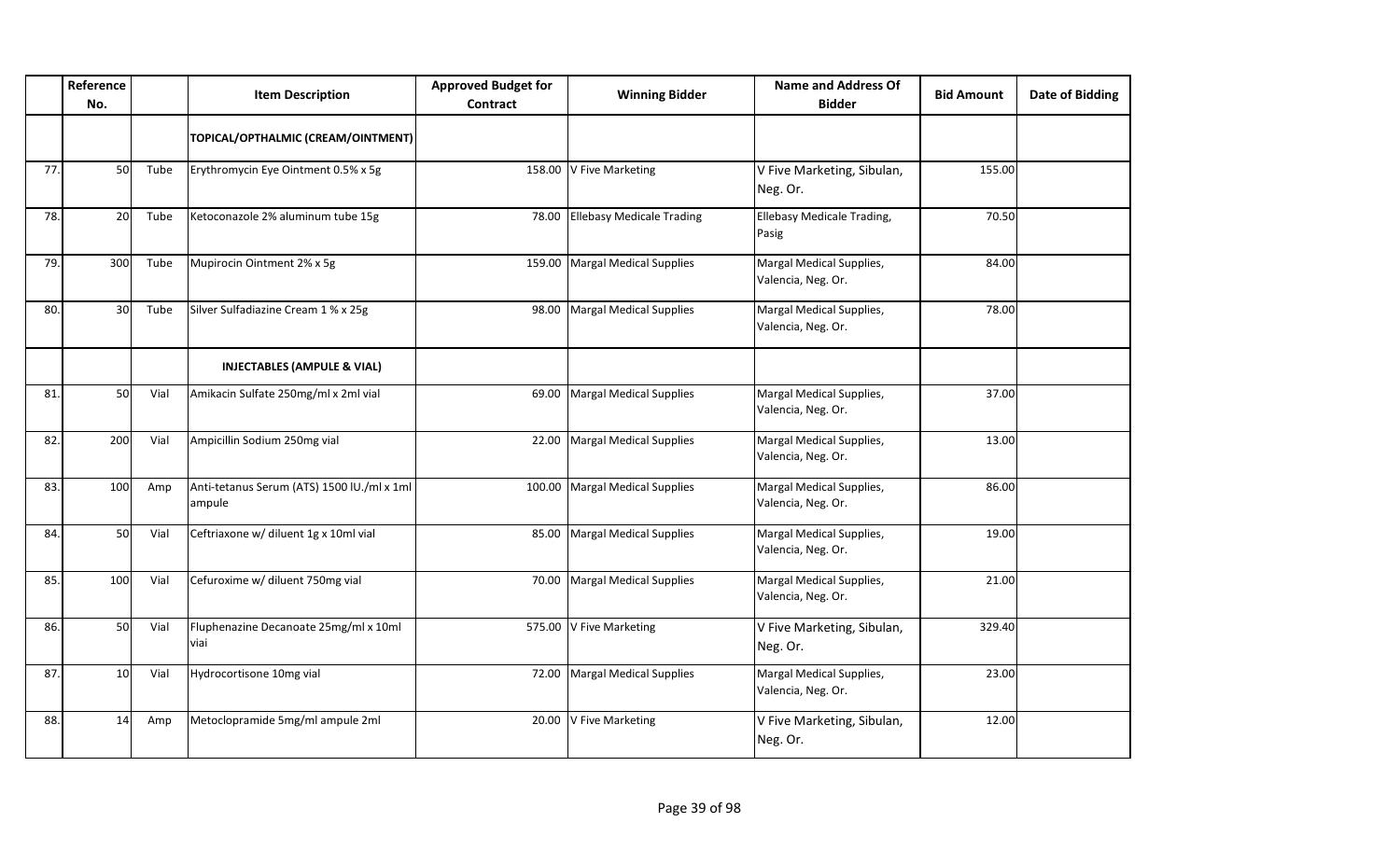|      | Reference<br>No. |            | <b>Item Description</b>                                        | <b>Approved Budget for</b><br>Contract | <b>Winning Bidder</b>                                                               | <b>Name and Address Of</b><br><b>Bidder</b>    | <b>Bid Amount</b> | <b>Date of Bidding</b> |
|------|------------------|------------|----------------------------------------------------------------|----------------------------------------|-------------------------------------------------------------------------------------|------------------------------------------------|-------------------|------------------------|
| 89.  | 50               | Vial       | Omeprazole Sodium 40mg x 10ml vial                             |                                        | 120.00 Margal Medical Supplies                                                      | Margal Medical Supplies,<br>Valencia, Neg. Or. | 32.00             |                        |
| 90.  | 100              | Amp        | Ranitidine Hcl 25mg/ml x 2ml ampule                            | 25.00                                  | <b>Margal Medical Supplies</b>                                                      | Margal Medical Supplies,<br>Valencia, Neg. Or. | 4.00              |                        |
| 91.  | 100              | Amp        | Tetanus Toxoid vaccine 0.5ml ampule                            | 90.00                                  | V Five Marketing                                                                    | V Five Marketing, Sibulan,<br>Neg. Or.         | 86.52             |                        |
| 92.  | 100              | Vial       | Vera Cell (purified) w/ diluent 2.5 I.U./0.5ml<br>vial         |                                        | 1,171.00 V Five Marketing                                                           | V Five Marketing, Sibulan,<br>Neg. Or.         | 1,148.00          |                        |
|      |                  |            | I.V. FLUIDS                                                    |                                        |                                                                                     |                                                |                   |                        |
| 93.  | 60               | Bot        | Bal. Multiple Maintenance Sol w/ 5%<br>Dextrose (D5 IMB) 500ml |                                        | 57.95 Above the Approved Budget for the Above the Approved Budget<br>Contract (ABC) | for the Contract (ABC)                         | 129.00            |                        |
| 94.  | 50               | Bot        | 5% Dextrose in Lactated Ringer's (D5 LR)<br>500ml              |                                        | 57.95 Above the Approved Budget for the Above the Approved Budget<br>Contract (ABC) | for the Contract (ABC)                         | 76.00             |                        |
| 95.  | 100              | <b>Bot</b> | 5% Dextrose in Lactated Ringer's (D5 LR)<br>1000ml             | 72.00                                  | Above the Approved Budget for the Above the Approved Budget<br>Contract (ABC)       | for the Contract (ABC)                         | 84.00             |                        |
| 96.  | 50               | Bot        | 5% Dextrose in 0.3% Sodium Chloride<br>500ml                   | 90.00                                  | <b>Margal Medical Supplies</b>                                                      |                                                | 76.00             |                        |
| 97.  | 50               | Bot        | 5% Dextrose in 0.3% Sodium Chloride<br>1000ml                  | 72.00                                  | Above the Approved Budget for the Above the Approved Budget<br>Contract (ABC)       | for the Contract (ABC)                         | 88.00             |                        |
| 98.  | 50               | Bot        | Lactated Ringer's Solution (Plain LR) 500ml                    | 53.89                                  | Above the Approved Budget for the Above the Approved Budget<br>Contract (ABC)       | for the Contract (ABC)                         | 76.00             |                        |
| 99.  | 100              | Bot        | Lactated Ringer's Solution (Plain LR) 1000ml                   | 72.00                                  | Above the Approved Budget for the Above the Approved Budget<br>Contract (ABC)       | for the Contract (ABC)                         | 84.00             |                        |
| 100. | 50               | Bot        | 0.9% Sodium Chloride Solution (Plain NSS)<br>500ml             | 90.00                                  | <b>Margal Medical Supplies</b>                                                      | Margal Medical Supplies,<br>Valencia, Neg. Or. | 76.00             |                        |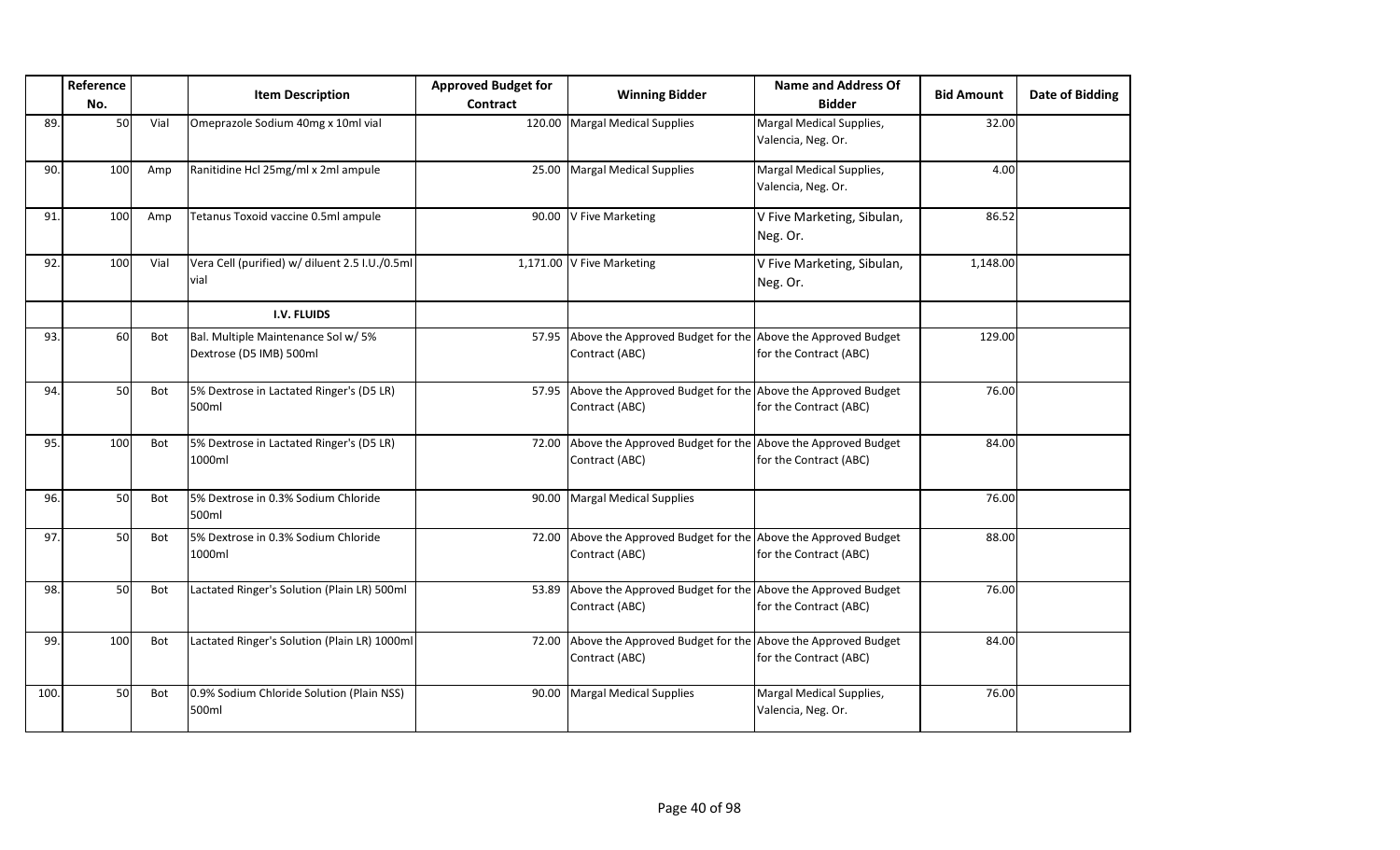|                | Reference<br>No. |                | <b>Item Description</b>                             | <b>Approved Budget for</b> | <b>Winning Bidder</b>                                                               | <b>Name and Address Of</b><br><b>Bidder</b>  | <b>Bid Amount</b> | <b>Date of Bidding</b> |
|----------------|------------------|----------------|-----------------------------------------------------|----------------------------|-------------------------------------------------------------------------------------|----------------------------------------------|-------------------|------------------------|
|                |                  |                |                                                     | Contract                   |                                                                                     |                                              |                   |                        |
| 101.           | 50               | Bot            | 0.9% Sodium Chloride Solution (Plain NSS)<br>1000ml |                            | 72.00 Above the Approved Budget for the Above the Approved Budget<br>Contract (ABC) | for the Contract (ABC)                       | 77.00             |                        |
|                | 7079164          |                |                                                     |                            |                                                                                     |                                              |                   |                        |
| $\mathbf{1}$ . | 14,000           | Lt             | Diesel, Exceed                                      |                            | 50.00 Nicolas G. Toledo Jr. Fuel Station Nicolas G. Toledo Jr. Fuel                 | Station, Basay                               | 47.00             |                        |
|                | 7079217          |                |                                                     |                            |                                                                                     |                                              |                   |                        |
| $\mathbf{1}$   | 14000            | Lt             | Diesel, Exceed                                      |                            | 50.00 Nicolas G. Toledo Jr. Fuel<br>Station                                         | Nicolas G. Toledo Jr. Fuel<br>Station, Basay | 47.00             |                        |
| 2.             | 2000Lt           |                | Gasoline, Unleaded Xtreme                           |                            | 60.00 Nicolas G. Toledo Jr. Fuel<br>Station                                         | Nicolas G. Toledo Jr. Fuel<br>Station, Basay | 56.00             |                        |
|                | 7059052          |                |                                                     |                            |                                                                                     |                                              |                   | 21-Jul-20              |
| $\mathbf{1}$   | 20               | Pc             | 2" x 6" x 10' G.melina                              |                            | 600.00 AC/DC Enterprises                                                            | AC/DC Enterprises,<br>Dumaguete City         | 598.00            |                        |
| 2.             | 40               | Pc             | 2" x 4" x 12' G.melina                              |                            | 480.00 AC/DC Enterprises                                                            | AC/DC Enterprises,<br>Dumaguete City         | 478.00            |                        |
| 3.             | 50               | Pc             | 2" x 4" x 10' G.melina                              |                            | 400.00 AC/DC Enterprises                                                            | AC/DC Enterprises,<br>Dumaguete City         | 378.00            |                        |
| 4              | 60               | P <sub>C</sub> | 2" x 3" x 12' G.melina                              |                            | 360.00 AC/DC Enterprises                                                            | AC/DC Enterprises,<br>Dumaguete City         | 358.00            |                        |
| 5.             | 85               | Pc             | 2" x 2" x 12' G.melina                              |                            | 240.00 AC/DC Enterprises                                                            | AC/DC Enterprises,<br>Dumaguete City         | 238.00            |                        |
| 6.             | 45               | Pc             | 2" x 2" x 10' G.melina                              |                            | 200.00 AC/DC Enterprises                                                            | AC/DC Enterprises,<br>Dumaguete City         | 198.00            |                        |
| 7.             | 46               | Sht            | 4.2mm x 4' x 8' Ord. Plywood, China                 |                            | 400.00 AC/DC Enterprises                                                            | AC/DC Enterprises,<br>Dumaguete City         | 270.00            |                        |
| 8.             | 39               | Sht            | 5mm x 4' x 8' Marine Plywood (A/A), Local           |                            | 450.00 AC/DC Enterprises                                                            | AC/DC Enterprises,<br>Dumaguete City         | 445.00            |                        |
| 9.             |                  | Sht            | 18mm x 4' x 8' Marine Plywood (A/A), Local          |                            | 1,400.00 AC/DC Enterprises                                                          | AC/DC Enterprises,<br>Dumaguete City         | 1,375.00          |                        |
| 10.            | $\mathsf{R}$     | Pc             | Pre-fab Door (3'x7') w/ Jamb, CLC                   |                            | 4,200.00 AC/DC Enterprises                                                          | AC/DC Enterprises,<br>Dumaguete City         | 4,150.00          |                        |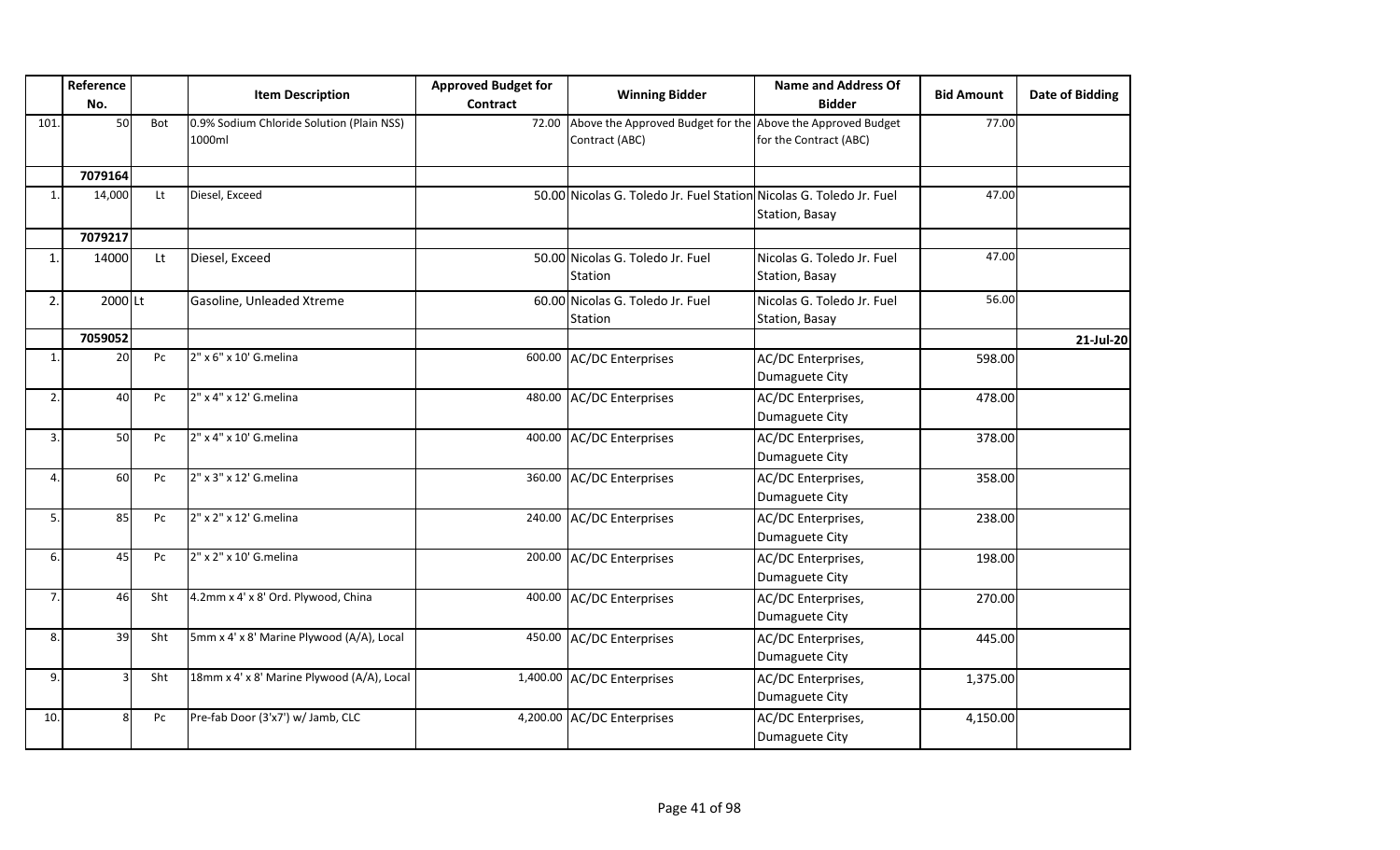|     | Reference               |      | <b>Item Description</b>                                                                       | <b>Approved Budget for</b> | <b>Winning Bidder</b>                 | <b>Name and Address Of</b>                          | <b>Bid Amount</b> | Date of Bidding |
|-----|-------------------------|------|-----------------------------------------------------------------------------------------------|----------------------------|---------------------------------------|-----------------------------------------------------|-------------------|-----------------|
|     | No.                     |      |                                                                                               | Contract                   |                                       | <b>Bidder</b>                                       |                   |                 |
| 11  |                         | Pc   | Plastic Door, 0.70 x 210, without Louver                                                      |                            | 1,800.00 AC/DC Enterprises            | AC/DC Enterprises,<br>Dumaguete City                | 1,525.00          |                 |
| 12. | 12                      | Pair | Loose Pin Butt Hinges (4" x 4"), Brass Plated                                                 |                            | 130.00 Up-Town Industrial Sales, Inc. | Up-Town Industrial Sales,<br>Inc., Mandaluyong City | 48.00             |                 |
| 13. |                         | Pair | Loose Pin Butt Hinges (3" x 3"), Brass Plated                                                 |                            | 95.00 Up-Town Industrial Sales, Inc.  | Up-Town Industrial Sales,<br>Inc., Mandaluyong City | 21.75             |                 |
| 14  | $\mathsf{\overline{R}}$ | Pc   | Door Knob (good quality)                                                                      |                            | 900.00 Verlyn's Enterprises           | Verlyn's Enterprises,<br>Dumaguete City             | 580.00            |                 |
| 15. |                         | Pc   | Door Knob (ordinary), Amerilock                                                               |                            | 500.00 Up-Town Industrial Sales, Inc. | Up-Town Industrial Sales,<br>Inc., Mandaluyong City | 216.00            |                 |
| 16. | ହ                       | Pc   | Drawer Handle, 4" Chrome Plated                                                               |                            | 150.00 Up-Town Industrial Sales, Inc. | Up-Town Industrial Sales,<br>Inc., Mandaluyong City | 12.00             |                 |
| 17. | 10 <sup>1</sup>         | Pair | Conceal Hinges C                                                                              |                            | 150.00 Up-Town Industrial Sales, Inc. | Up-Town Industrial Sales,<br>Inc., Mandaluyong City | 24.00             |                 |
| 18. | 59                      | Pair | Analok Jalousie Plus Window, double<br>control w/12 clear glass blades 3/16" thick<br>x 650mm |                            | 1,300.00 Verlyn's Enterprises         | Verlyn's Enterprises,<br>Dumaguete City             | 1,199.00          |                 |
| 19  |                         | Lgth | G.I. Pipe $11/2$ $\emptyset$ x 20' (S-40)                                                     |                            | 1,800.00 Verlyn's Enterprises         | Verlyn's Enterprises,<br>Dumaguete City             | 1,278.81          |                 |
| 20. |                         | Kg   | Concrete Nails #3"                                                                            |                            | 130.00 AC/DC Enterprises              | AC/DC Enterprises,<br>Dumaguete City                | 70.00             |                 |
| 21  |                         | Kg   | Concrete Nails #4"                                                                            |                            | 130.00 AC/DC Enterprises              | AC/DC Enterprises,<br>Dumaguete City                | 70.00             |                 |
| 22. | 40                      | Kg   | Common Wire Nails #4", WWS                                                                    |                            | 65.00 AC/DC Enterprises               | AC/DC Enterprises,<br>Dumaguete City                | 45.00             |                 |
| 23. | 30                      | Kg   | Common Wire Nails #3"                                                                         | 65.00                      | Up-Town Industrial Sales, Inc.        | Up-Town Industrial Sales,<br>Inc., Mandaluyong City | 46.50             |                 |
| 24  | 18                      | Кg   | Common Wire Nails # 2", WWS                                                                   | 65.00                      | <b>AC/DC Enterprises</b>              | AC/DC Enterprises,<br>Dumaguete City                | 49.00             |                 |
| 25. |                         | Kg   | Common Wire Nails # 1", WWS                                                                   | 70.00                      | <b>AC/DC Enterprises</b>              | AC/DC Enterprises,<br>Dumaguete City                | 53.00             |                 |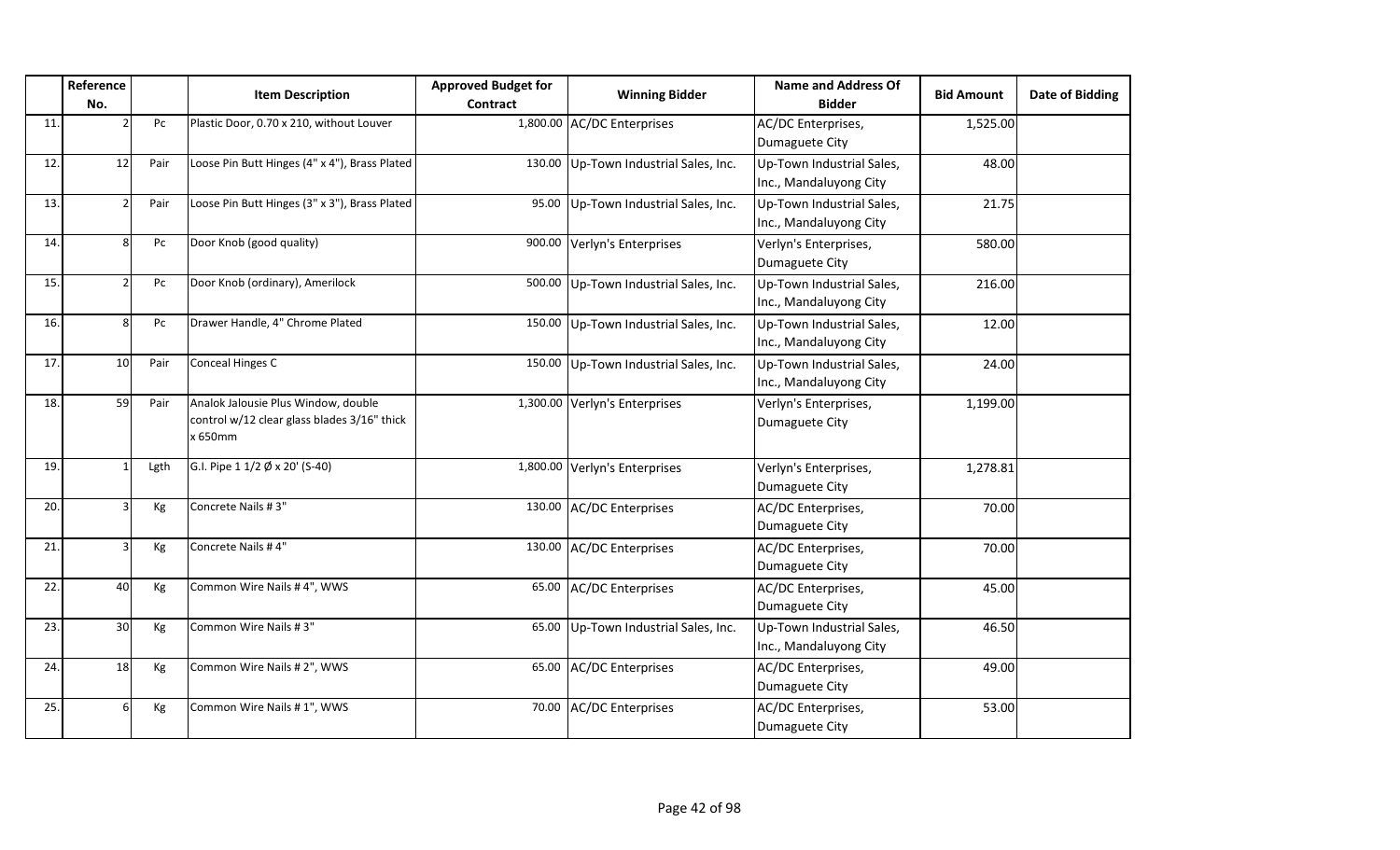|     | Reference |      | <b>Item Description</b>                  | <b>Approved Budget for</b> | <b>Winning Bidder</b>                 | Name and Address Of                                 | <b>Bid Amount</b> | Date of Bidding |
|-----|-----------|------|------------------------------------------|----------------------------|---------------------------------------|-----------------------------------------------------|-------------------|-----------------|
|     | No.       |      |                                          | Contract                   |                                       | <b>Bidder</b>                                       |                   |                 |
| 26. | 750       | Bag  | Portland Cement, Grand Premium           |                            | 260.00 Verlyn's Enterprises           | Verlyn's Enterprises,<br>Dumaguete City             | 226.17            |                 |
| 27. | 65        | CuM  | Sand, Tanjay Source                      |                            | 650.00 Verlyn's Enterprises           | Verlyn's Enterprises,<br>Dumaguete City             | 628.00            |                 |
| 28. | 48        | CuM  | Gravel, Tanjay Source                    |                            | 700.00 Verlyn's Enterprises           | Verlyn's Enterprises,<br>Dumaguete City             | 668.00            |                 |
| 29. | 1120      | Lgth | 10mm dia x 6.0m Deformed Bar, Gr. 33     |                            | 165.00 Up-Town Industrial Sales, Inc. | Up-Town Industrial Sales,<br>Inc., Mandaluyong City | 142.00            |                 |
| 30. | 45        | Lgth | 12mm dia x 6.0m Deformed Bar             |                            | 225.00 Verlyn's Enterprises           | Verlyn's Enterprises,<br>Dumaguete City             | 204.10            |                 |
| 31. | 520       | Lgth | 16mm dia x 6.0m Deformed Bar, Gr. 33     |                            | 450.00 Up-Town Industrial Sales, Inc. | Up-Town Industrial Sales,<br>Inc., Mandaluyong City | 363.75            |                 |
| 32. | 85        | Кg   | G.I. Tie Wire #16                        |                            | 65.00 AC/DC Enterprises               | AC/DC Enterprises,<br>Dumaguete City                | 51.00             |                 |
| 33. | 85        | Pc   | Hacksaw Blade, Lenox                     |                            | 60.00 AC/DC Enterprises               | AC/DC Enterprises,<br>Dumaguete City                | 35.00             |                 |
| 34. | 20        | Pc   | Decorative Block, Local                  |                            | 45.00 AC/DC Enterprises               | AC/DC Enterprises,<br>Dumaguete City                | 45.00             |                 |
| 35. | 3990      | Pc   | 4 x 8 x 16" CHB                          |                            | 15.00 Verlyn's Enterprises            | Verlyn's Enterprises,<br>Dumaguete City             | 14.78             |                 |
| 36. | Ջ         | Lgth | 4" Ø x 10' Sanitary Pipe (S-1000)        |                            | 550.00 Verlyn's Enterprises           | Verlyn's Enterprises,<br>Dumaguete City             | 527.00            |                 |
| 37. | 16        | Pc   | 4" Ø x 90° PVC Elbow (S-1000)            |                            | 160.00 Verlyn's Enterprises           | Verlyn's Enterprises,<br>Dumaguete City             | 67.00             |                 |
| 38. | 10        | Pc   | 4" Ø x 2" Ø PVC Tee (S-1000)             |                            | 140.00 Verlyn's Enterprises           | Verlyn's Enterprises,<br>Dumaguete City             | 99.00             |                 |
| 39. | 6         | Pc   | 4" Ø PVC Coupling (S-1000), Lucky        |                            | 140.00 Up-Town Industrial Sales, Inc. | Up-Town Industrial Sales,<br>Inc., Mandaluyong City | 47.50             |                 |
| 40. |           | Pc   | 4" Ø PVC Cap (S-1000), Lucky             |                            | 150.00 Up-Town Industrial Sales, Inc. | Up-Town Industrial Sales,<br>Inc., Mandaluyong City | 56.00             |                 |
| 41. | 10        | Lgth | 2" Ø x 10' Sanitary Pipe (S-1000), Lucky |                            | 380.00 Up-Town Industrial Sales, Inc. | Up-Town Industrial Sales,<br>Inc., Mandaluyong City | 218.25            |                 |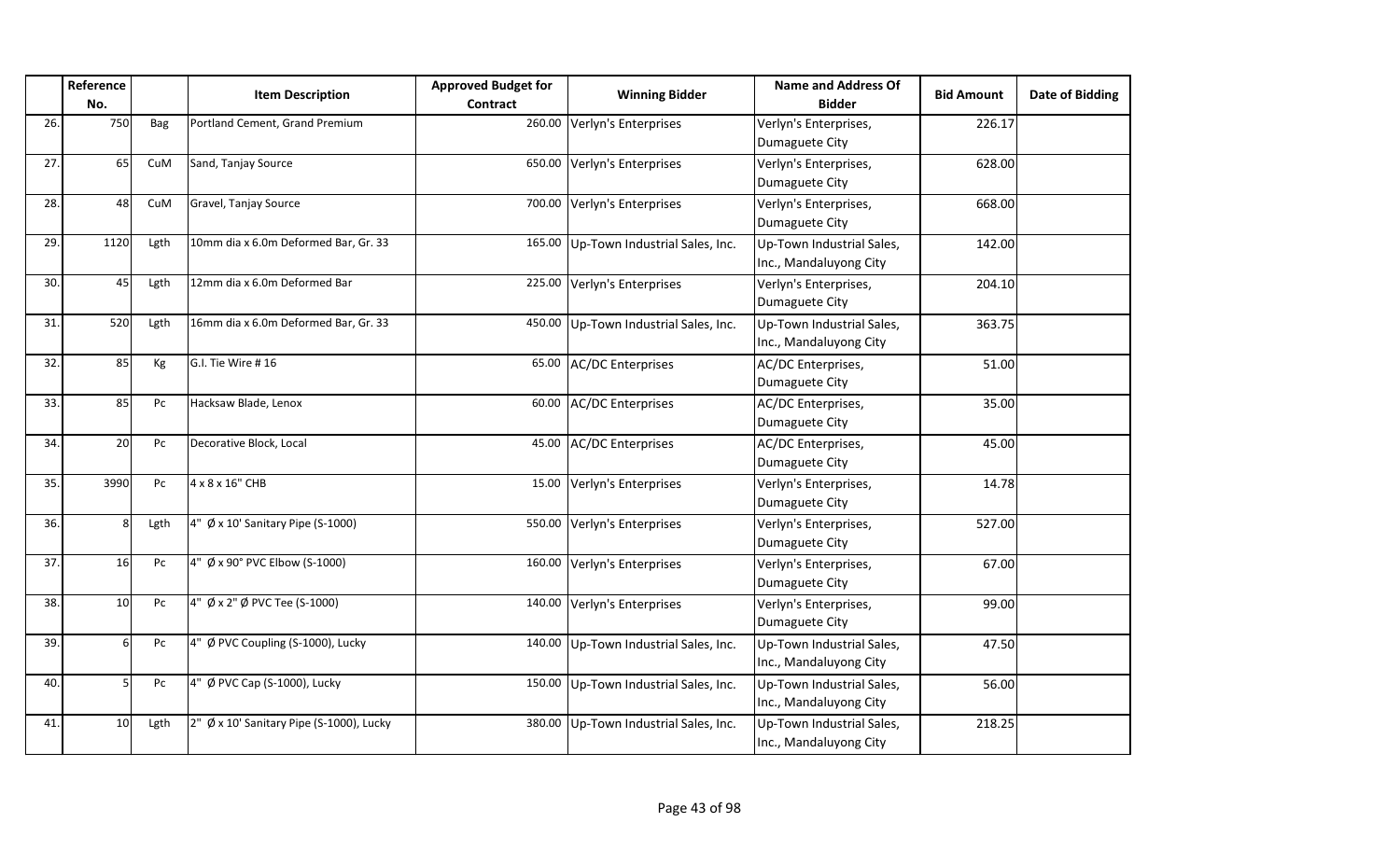|     | Reference<br>No. |      | <b>Item Description</b>                                      | <b>Approved Budget for</b><br><b>Contract</b> | <b>Winning Bidder</b>                   | <b>Name and Address Of</b><br><b>Bidder</b>         | <b>Bid Amount</b> | <b>Date of Bidding</b> |
|-----|------------------|------|--------------------------------------------------------------|-----------------------------------------------|-----------------------------------------|-----------------------------------------------------|-------------------|------------------------|
| 42. | 12               | Pc   | 2" Ø x 90° PVC Elbow (S-1000), Lucky                         | 85.00                                         | Up-Town Industrial Sales, Inc.          | Up-Town Industrial Sales,<br>Inc., Mandaluyong City | 23.75             |                        |
| 43. | $6 \mid$         | Pc   | 2" Ø PVC P-Trap (S-1000), Lucky                              | 75.00                                         | Up-Town Industrial Sales, Inc.          | Up-Town Industrial Sales,<br>Inc., Mandaluyong City | 73.60             |                        |
| 44. | 6                | Pc   | 2" Ø PVC Coupling (S-1000), Lucky                            | 75.00                                         | Up-Town Industrial Sales, Inc.          | Up-Town Industrial Sales,<br>Inc., Mandaluyong City | 12.00             |                        |
| 45. | 12               | Pc   | 1/2" Ø x 90° PVC Elbow, Lucky Blue                           | 20.00                                         | Up-Town Industrial Sales, Inc.          | Up-Town Industrial Sales,<br>Inc., Mandaluyong City | 6.00              |                        |
| 46. | 6                | Lgth | $1/2$ " Ø x 10° PVC Pipe (Blue), Lucky                       | 120.00                                        | Up-Town Industrial Sales, Inc.          | Up-Town Industrial Sales,<br>Inc., Mandaluyong City | 47.75             |                        |
| 47. |                  | Pc   | 1/2" Ø x 90° PVC Elbow (Threaded on one<br>side), Lucky Blue | 20.00                                         | Up-Town Industrial Sales, Inc.          | Up-Town Industrial Sales,<br>Inc., Mandaluyong City | 10.00             |                        |
| 48. |                  | Pc   | G.I Faucet $1/2$ " $\emptyset$                               | 160.00                                        | Verlyn's Enterprises                    | Verlyn's Enterprises,<br>Dumaguete City             | 158.00            |                        |
| 49. | 30               | Pc   | PVC Clip 1/2" Ø                                              | 20.00                                         | Up-Town Industrial Sales, Inc.          | Up-Town Industrial Sales,<br>Inc., Mandaluyong City | 1.00              |                        |
| 50. |                  | Pc   | Floor Drain (4" x 4") Stainless                              | 150.00                                        | Up-Town Industrial Sales, Inc.          | Up-Town Industrial Sales,<br>Inc., Mandaluyong City | 78.00             |                        |
| 51. |                  | Set  | Water Closet w/ tank & complete<br>acessories                |                                               | 4,500.00 Verlyn's Enterprises           | Verlyn's Enterprises,<br>Dumaguete City             | 3,100.00          |                        |
| 52. | 2                | Set  | Lavatory w/ faucet & complete accessories,<br>Royal Tern     |                                               | 3,200.00 Up-Town Industrial Sales, Inc. | Up-Town Industrial Sales,<br>Inc., Mandaluyong City | 1,613.00          |                        |
| 53. | $\overline{1}$   | Pc   | kitchen Sink (Stainless) w/faucet &<br>complete accessories  | 2,500.00                                      | Verlyn's Enterprises                    | Verlyn's Enterprises,<br>Dumaguete City             | 2,448.00          |                        |
| 54. | 265              | Pc   | Granite Tile (600mm x 600mm) (White)                         | 195.00                                        | Verlyn's Enterprises                    | Verlyn's Enterprises,<br>Dumaguete City             | 179.00            |                        |
| 55. | 86               | Pc   | Ceramic Floor Tiles (300mm x 300mm)<br>(Light Green)         | 55.00                                         | Verlyn's Enterprises                    | Verlyn's Enterprises,<br>Dumaguete City             | 43.98             |                        |
| 56. | 425              | Pc   | Ceramic Floor Tiles (200mm x 200mm)<br>(Light Blue)          | 35.00                                         | Verlyn's Enterprises                    | Verlyn's Enterprises,<br>Dumaguete City             | 24.99             |                        |
| 57. | q                | Bag  | Tile Grout (Green), ABC 2Kgs/Bag                             | 350.00                                        | Up-Town Industrial Sales, Inc.          | Up-Town Industrial Sales,<br>Inc., Mandaluyong City | 63.25             |                        |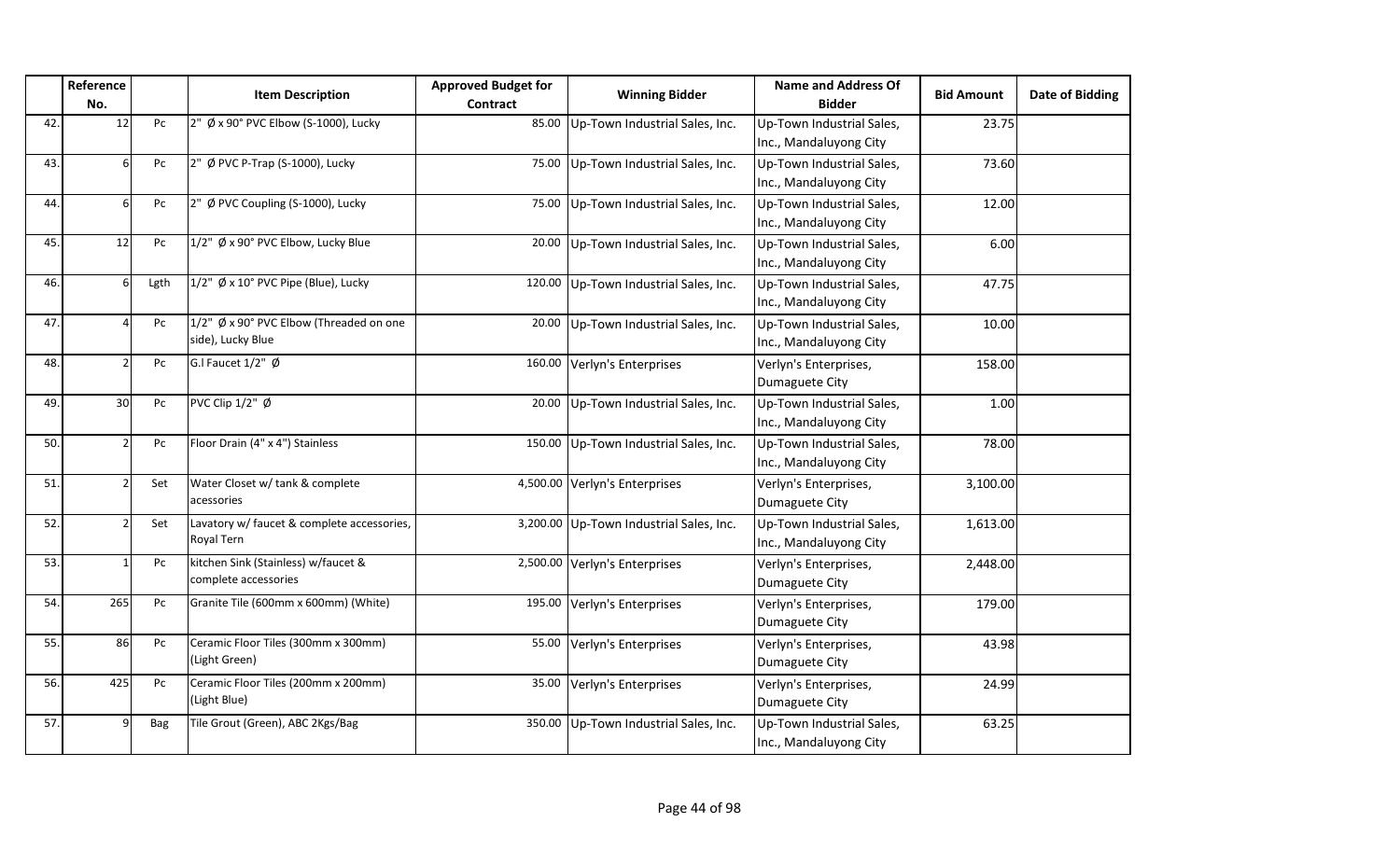|     | Reference       |            | <b>Item Description</b>                                  | <b>Approved Budget for</b> | <b>Winning Bidder</b>                                                         | <b>Name and Address Of</b>                          | <b>Bid Amount</b> | <b>Date of Bidding</b> |
|-----|-----------------|------------|----------------------------------------------------------|----------------------------|-------------------------------------------------------------------------------|-----------------------------------------------------|-------------------|------------------------|
|     | No.             |            |                                                          | <b>Contract</b>            |                                                                               | <b>Bidder</b>                                       |                   |                        |
| 58. |                 | <b>Bag</b> | Tile Grout (Red), ABC 2Kgs/Bag                           |                            | 350.00 Up-Town Industrial Sales, Inc.                                         | Up-Town Industrial Sales,<br>Inc., Mandaluyong City | 63.25             |                        |
| 59. | 6l              | Lgth       | Tile Trim x 8' (Stainless)                               |                            | 200.00 AC/DC Enterprises                                                      | AC/DC Enterprises,<br>Dumaguete City                | 190.00            |                        |
| 60. | 3               | Lt         | PVC Solvent, S-Blue                                      |                            | 400.00 AC/DC Enterprises                                                      | AC/DC Enterprises,<br>Dumaguete City                | 385.00            |                        |
| 61. | 83              | Lgth       | 50mm x 50mm x 6.0m x 6mm thick Angle<br>Bar              |                            | 1,480.00 Up-Town Industrial Sales, Inc.                                       | Up-Town Industrial Sales,<br>Inc., Mandaluyong City | 1,189.25          |                        |
| 62. | 30 <sup>1</sup> | Lgth       | 25mm x 25mm x 6.0m x 6mm thick Angle<br>Bar              |                            | 520.00 AC/DC Enterprises                                                      | AC/DC Enterprises,<br>Dumaguete City                | 505.00            |                        |
| 63. | 88              | Lgth       | 25mm x 6.0m x 6mm thick Flat Bar                         | 280.00                     | Above the Approved Budget for Above the Approved Budget<br>the Contract (ABC) | for the Contract (ABC)                              | 335.00            |                        |
| 64. | 54              | Lgth       | 50mm x 100mm x 6.0m x 1.20mm thick C -<br><b>Purlins</b> |                            | 950.00 AC/DC Enterprises                                                      | AC/DC Enterprises,<br>Dumaguete City                | 425.00            |                        |
| 65. | 30 <sup>1</sup> | Lgth       | 16mm Ø x 6.0m Plain Red Bar                              |                            | 480.00 Verlyn's Enterprises                                                   | Verlyn's Enterprises,<br>Dumaguete City             | 448.00            |                        |
| 66. | 230             | Lgth       | 12mm Ø x 6.0m Plain Red Bar                              |                            | 240.00 AC/DC Enterprises                                                      | AC/DC Enterprises,<br>Dumaguete City                | 220.00            |                        |
| 67. |                 | Sht        | Gusset Plate, 6mm thick x 1.20m x 2.40m                  |                            | 4,800.00 AC/DC Enterprises                                                    | AC/DC Enterprises,<br>Dumaguete City                | 4,800.00          |                        |
| 68. | 30 <sub>1</sub> | Pc         | Turn Buckle 16mm Ø x 250mm                               |                            | 220.00 Up-Town Industrial Sales, Inc.                                         | Up-Town Industrial Sales,<br>Inc., Mandaluyong City | 101.00            |                        |
| 69. | 35              | Pc         | Anchor Bolt %"Ø x 10", 2" Bend                           |                            | 240.00 Up-Town Industrial Sales, Inc.                                         | Up-Town Industrial Sales,<br>Inc., Mandaluyong City | 75.75             |                        |
| 70. | 10              | Gal        | <b>Metal Primer</b>                                      |                            | 450.00 Verlyn's Enterprises                                                   | Verlyn's Enterprises,<br>Dumaguete City             | 370.00            |                        |
| 71. |                 | Tank       | Oxygen (Contents Only)                                   |                            | 900.00 AC/DC Enterprises                                                      | AC/DC Enterprises,<br>Dumaguete City                | 900.00            |                        |
| 72. |                 | Tank       | Acetylene (Contents Only)                                |                            | 2,000.00 AC/DC Enterprises                                                    | AC/DC Enterprises,<br>Dumaguete City                | 2,000.00          |                        |
| 73. | 25              | Gal        | Quick Dry Enamel (White)                                 |                            | 695.00 Verlyn's Enterprises                                                   | Verlyn's Enterprises,<br>Dumaguete City             | 609.00            |                        |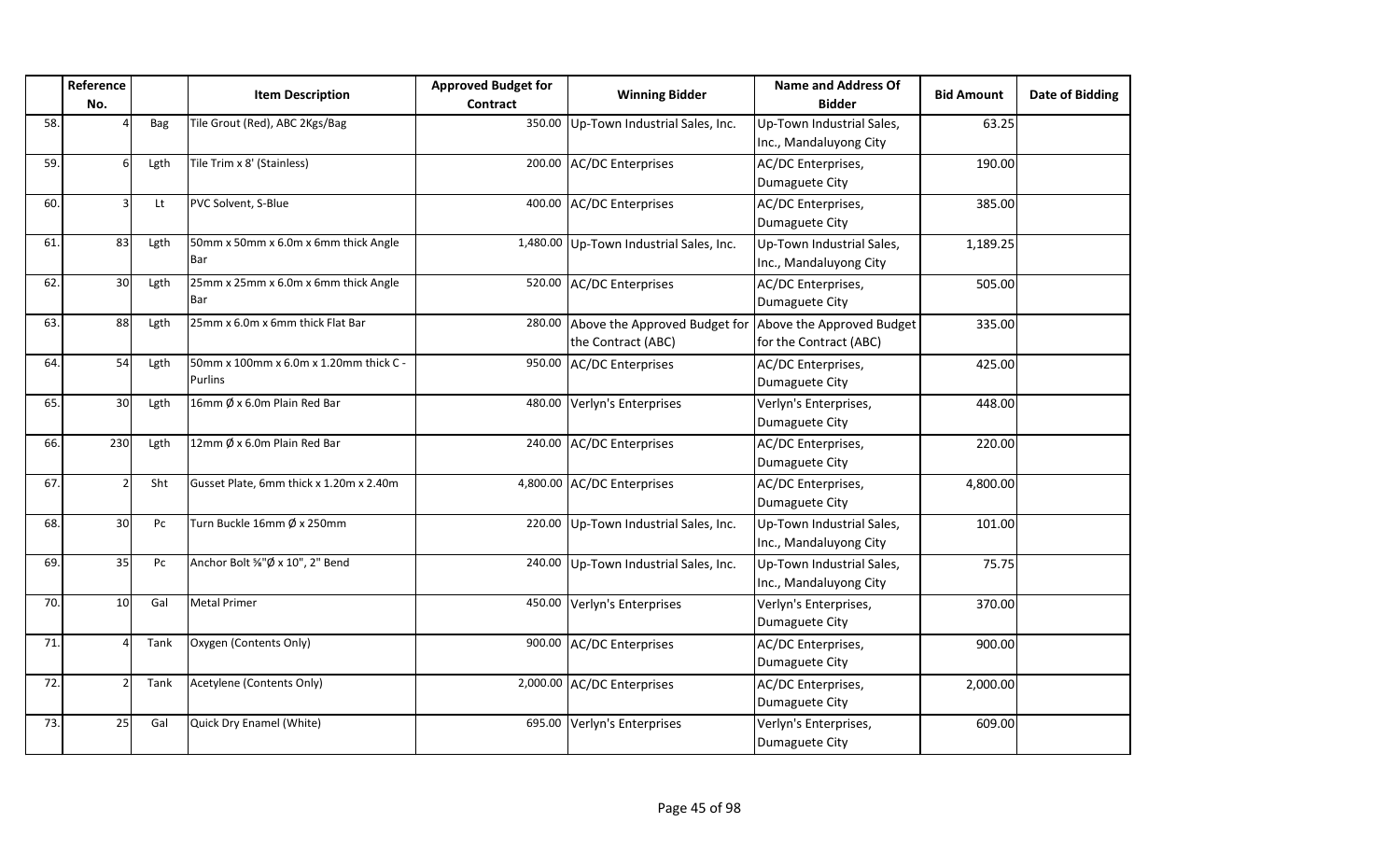|     | Reference<br>No. |     | <b>Item Description</b>                          | <b>Approved Budget for</b><br>Contract | <b>Winning Bidder</b>          | <b>Name and Address Of</b><br><b>Bidder</b>         | <b>Bid Amount</b> | Date of Bidding |
|-----|------------------|-----|--------------------------------------------------|----------------------------------------|--------------------------------|-----------------------------------------------------|-------------------|-----------------|
| 74. | 18               | Gal | Flat Wall Enamel (White)                         | 695.00                                 | Verlyn's Enterprises           | Verlyn's Enterprises,<br>Dumaguete City             | 564.00            |                 |
| 75. | 25               | Gal | Flat Latex (White)                               | 650.00                                 | Verlyn's Enterprises           | Verlyn's Enterprises,<br>Dumaguete City             | 509.00            |                 |
| 76. | 28               | Gal | Gloss Latex (White)                              | 650.00                                 | Verlyn's Enterprises           | Verlyn's Enterprises,<br>Dumaguete City             | 599.00            |                 |
| 77. | 12               | Can | Oil Tinting Color (Thalo Green) 1/4ltr/can       |                                        | 150.00 Verlyn's Enterprises    | Verlyn's Enterprises,<br>Dumaguete City             | 96.00             |                 |
| 78. | 20               | Can | Latex Tinting Color (Raw Sienna) 1/4ltr/can      | 150.00                                 | Verlyn's Enterprises           | Verlyn's Enterprises,<br>Dumaguete City             | 44.00             |                 |
| 79. | 10               | Can | Latex Tinting Color (Hanza Yellow)<br>1/4ltr/can | 150.00                                 | Verlyn's Enterprises           | Verlyn's Enterprises,<br>Dumaguete City             | 53.00             |                 |
| 80. | 8 <sup>1</sup>   | Can | Latex Tinting Color (Thalo Blue) 1/4ltr/can      | 150.00                                 | Verlyn's Enterprises           | Verlyn's Enterprises,<br>Dumaguete City             | 44.00             |                 |
| 81. | Δ                | Set | Paint Roler7" w/ pan, Hi-Tech                    | 130.00                                 | Up-Town Industrial Sales, Inc. | Up-Town Industrial Sales,<br>Inc., Mandaluyong City | 46.25             |                 |
| 82. |                  | Set | Paint Roler4" w/ pan, Hippo                      | 90.00                                  | Up-Town Industrial Sales, Inc. | Up-Town Industrial Sales,<br>Inc., Mandaluyong City | 49.25             |                 |
| 83. | 4                | Pc  | Extra Foam 7", Hi-Tech                           | 60.00                                  | Up-Town Industrial Sales, Inc. | Up-Town Industrial Sales,<br>Inc., Mandaluyong City | 14.50             |                 |
| 84. | 4                | Pc  | Extra Foam 4", Hippo                             | 35.00                                  | Up-Town Industrial Sales, Inc. | Up-Town Industrial Sales,<br>Inc., Mandaluyong City | 17.00             |                 |
| 85. | 8 <sup>1</sup>   | Gal | Paint Thinner, Best                              | 420.00                                 | Verlyn's Enterprises           | Verlyn's Enterprises,<br>Dumaguete City             | 269.00            |                 |
| 86. | 8 <sup>1</sup>   | Pc  | Putty Knife w/o handle                           | 35.00                                  | Up-Town Industrial Sales, Inc. | Up-Town Industrial Sales,<br>Inc., Mandaluyong City | 14.50             |                 |
| 87  | 13               | Pc  | Paint Brush 4", Globe                            | 130.00                                 | Up-Town Industrial Sales, Inc. | Up-Town Industrial Sales,<br>Inc., Mandaluyong City | 44.00             |                 |
| 88. | 10 <sup>1</sup>  | Pc  | Paint Brush 2", Globe                            | 65.00                                  | Up-Town Industrial Sales, Inc. | Up-Town Industrial Sales,<br>Inc., Mandaluyong City | 11.75             |                 |
| 89. | $6 \mid$         | Pc  | Paint Brush 1", Globe                            | 40.00                                  | Up-Town Industrial Sales, Inc. | Up-Town Industrial Sales,<br>Inc., Mandaluyong City | 5.25              |                 |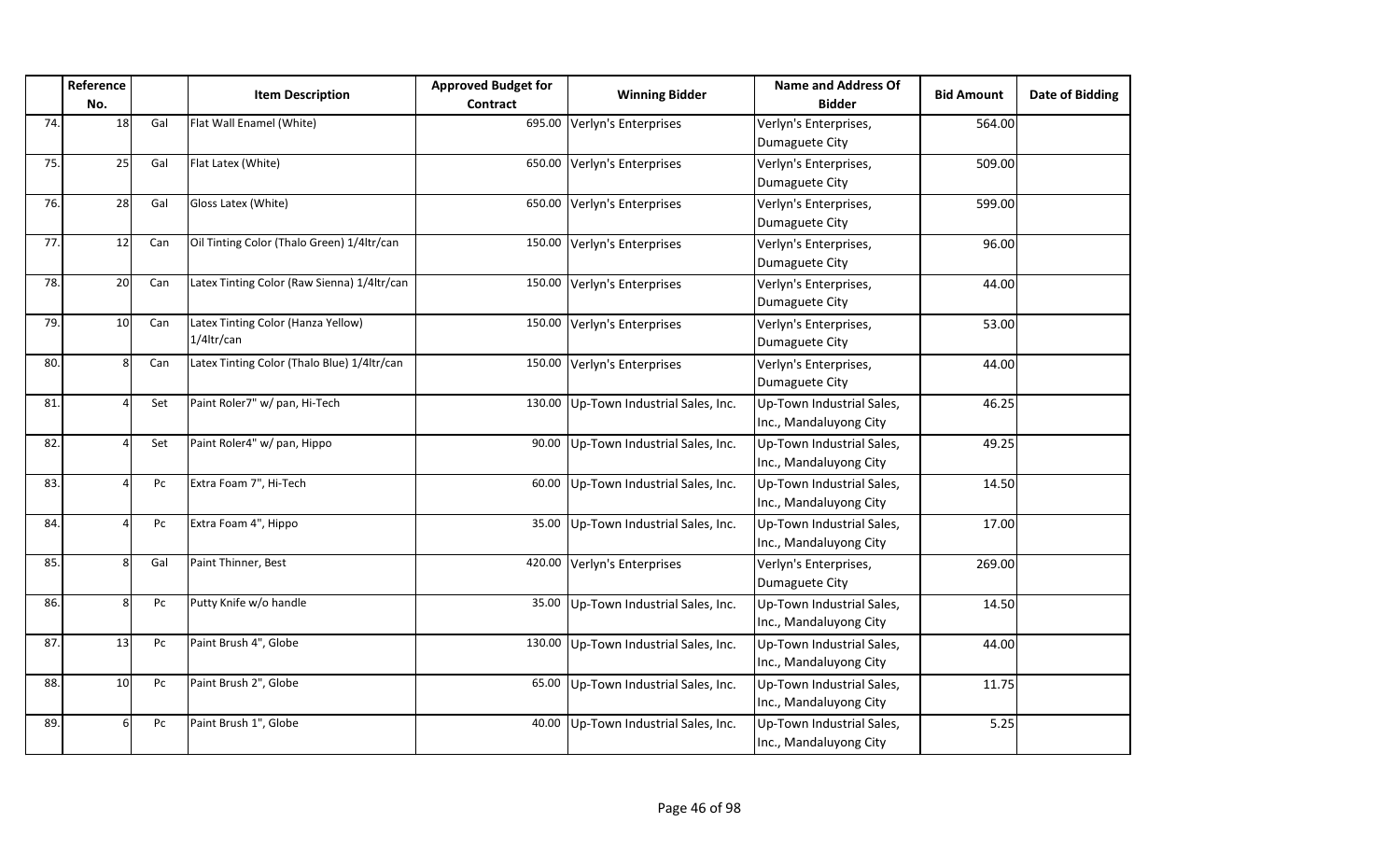|      | Reference<br>No. |      | <b>Item Description</b>                                                                                                                                                                                                                         | <b>Approved Budget for</b><br><b>Contract</b> | <b>Winning Bidder</b>               | <b>Name and Address Of</b><br><b>Bidder</b>         | <b>Bid Amount</b> | Date of Bidding |
|------|------------------|------|-------------------------------------------------------------------------------------------------------------------------------------------------------------------------------------------------------------------------------------------------|-----------------------------------------------|-------------------------------------|-----------------------------------------------------|-------------------|-----------------|
| 90.  | 6                | Lt   | Body Filler w/ hardener                                                                                                                                                                                                                         | 350.00                                        | Verlyn's Enterprises                | Verlyn's Enterprises,<br>Dumaguete City             | 165.00            |                 |
| 91.  | 6                | Can  | Oil Tinting Color (Hanza Yellow) 1/4 ltr/can                                                                                                                                                                                                    | 150.00                                        | Up-Town Industrial Sales, Inc.      | Up-Town Industrial Sales,<br>Inc., Mandaluyong City | 104.50            |                 |
| 92.  | 3                | Doz  | Sand Paper #800, Grit                                                                                                                                                                                                                           | 250.00                                        | Up-Town Industrial Sales, Inc.      | Up-Town Industrial Sales,<br>Inc., Mandaluyong City | 115.25            |                 |
| 93.  | 25               | Kg   | Moralo (White)                                                                                                                                                                                                                                  | 20.00                                         | <b>AC/DC Enterprises</b>            | AC/DC Enterprises,<br>Dumaguete City                | 15.00             |                 |
| 94.  | 178              | M    | Long span color roofing panel rib type<br>thickness: 0.5mm Width=1.0m to<br>1.10m=176.89 linear meter                                                                                                                                           | 650.00                                        | Verlyn's Enterprises                | Verlyn's Enterprises,<br>Dumaguete City             | 330.82            |                 |
| 95.  | 14               | Lgth | Ridge Roll 0.5 mm x 0.61m x 2.40m, DN<br>Steel                                                                                                                                                                                                  | 500.00                                        | <b>AC/DC Enterprises</b>            | AC/DC Enterprises,<br>Dumaguete City                | 450.00            |                 |
| 96.  | 20               | Lgth | Exposure Gutter 0.5mm x 0.61m x 2.40m;<br>Specifications: thickness = 0.5mm; Color<br>coating process; two coat bake reserve<br>process the paint is oil free polyester,<br>satisfy the requirements of PNS 201, J156<br>3312; Color: Off White | 500.00                                        | <b>AC/DC Enterprises</b>            | AC/DC Enterprises,<br>Dumaguete City                | 450.00            |                 |
| 97   | 2500             | Pc   | Self Drilling metal screw w/ neoprene<br>washer, #12 x 65                                                                                                                                                                                       |                                               | 3.00 Up-Town Industrial Sales, Inc. | Up-Town Industrial Sales,<br>Inc., Mandaluyong City | 1.00              |                 |
| 98.  | 1500             | Pc   | Blind Rivets 1/8"Ø x 1/2"                                                                                                                                                                                                                       |                                               | 1.50 Up-Town Industrial Sales, Inc. | Up-Town Industrial Sales,<br>Inc., Mandaluyong City | 0.40              |                 |
| 99.  | $\overline{2}$   | Lt   | Roofing Sealant, Elastoseal                                                                                                                                                                                                                     | 420.00                                        | <b>AC/DC</b> Enterprises            | AC/DC Enterprises,<br>Dumaguete City                | 410.00            |                 |
| 100. | $\mathfrak{p}$   | Set  | Panel Board, moulded circuit breaker,<br>center main 40A main 6 branches metal<br>enclosure w/ lock 2 -15A 4 - 20A, American                                                                                                                    |                                               | 8,000.00 AC/DC Enterprises          | AC/DC Enterprises,<br>Dumaguete City                | 7,795.00          |                 |
| 101. | $\overline{2}$   | Lgth | RSC Pipe 1 1/4" Ø x 10ft                                                                                                                                                                                                                        | 250.00                                        | <b>AC/DC</b> Enterprises            | AC/DC Enterprises,<br>Dumaguete City                | 250.00            |                 |
| 102. |                  | Pc   | RSC Coupling 1 1/4"C                                                                                                                                                                                                                            | 75.00                                         | Up-Town Industrial Sales, Inc.      | Up-Town Industrial Sales,<br>Inc., Mandaluyong City | 26.25             |                 |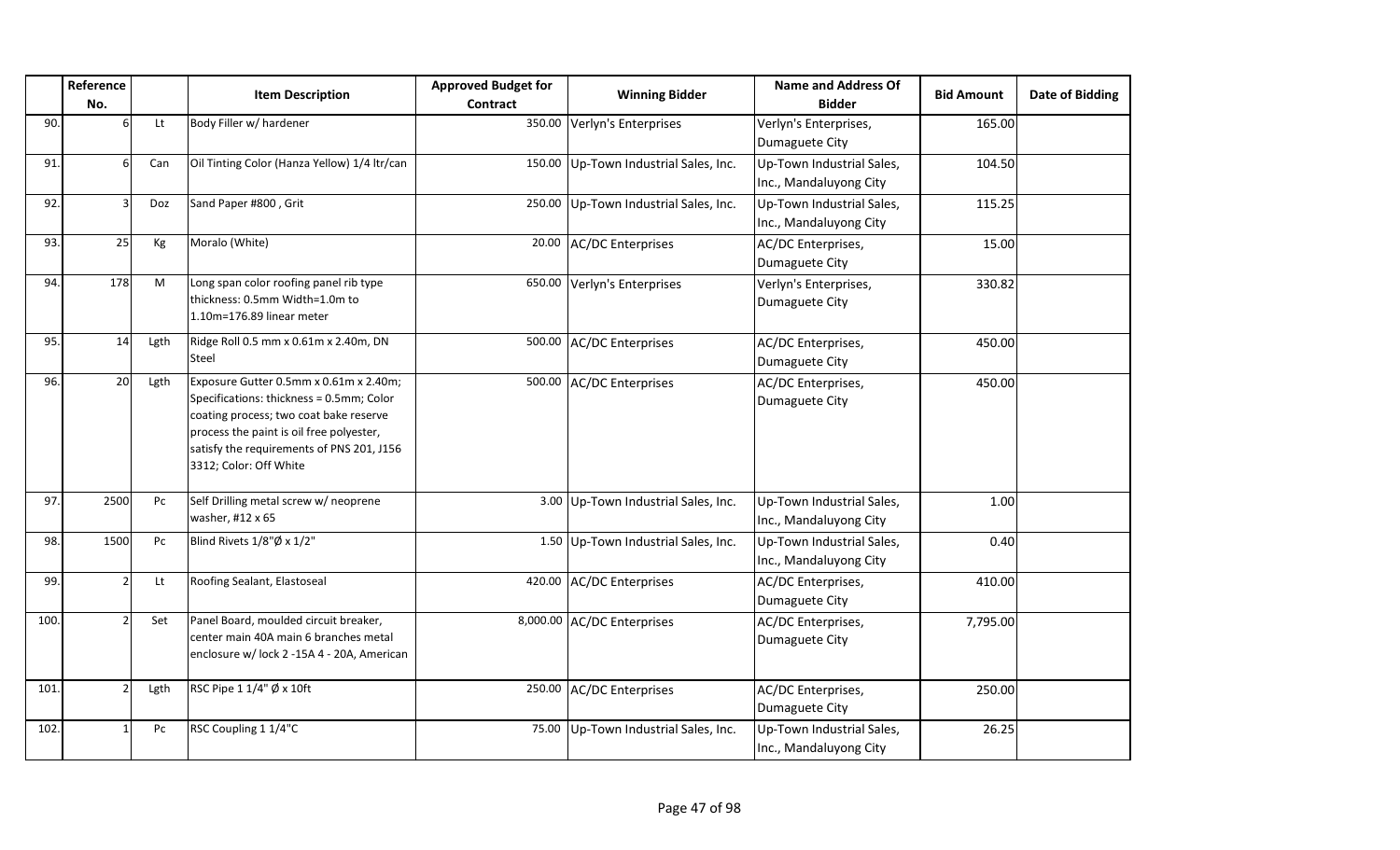|      | Reference<br>No. |      | <b>Item Description</b>                                                 | <b>Approved Budget for</b><br>Contract | <b>Winning Bidder</b>                   | <b>Name and Address Of</b><br><b>Bidder</b>         | <b>Bid Amount</b> | Date of Bidding |
|------|------------------|------|-------------------------------------------------------------------------|----------------------------------------|-----------------------------------------|-----------------------------------------------------|-------------------|-----------------|
| 103. |                  | Pc   | Service Entrance Cap 1 1/4" Ø                                           | 150.00                                 | Up-Town Industrial Sales, Inc.          | Up-Town Industrial Sales,<br>Inc., Mandaluyong City | 53.75             |                 |
| 104. | 30 <sup>1</sup>  | M    | Copper wire #6 TW AWG (14.0mm <sup>2</sup> )                            | 90.00                                  | Up-Town Industrial Sales, Inc.          | Up-Town Industrial Sales,<br>Inc., Mandaluyong City | 77.25             |                 |
| 105. | 50               | M    | Copper wire #8 TW AWG (8.0mm <sup>2</sup> )                             | 75.00                                  | Up-Town Industrial Sales, Inc.          | Up-Town Industrial Sales,<br>Inc., Mandaluyong City | 48.50             |                 |
| 106. |                  | Roll | Copper wire #10 TW AWG (5.5mm <sup>2</sup> )                            |                                        | 5,500.00 Verlyn's Enterprises           | Verlyn's Enterprises,<br>Dumaguete City             | 4,580.00          |                 |
| 107. |                  | Roll | Copper wire #12 TW AWG (3.5mm <sup>2</sup> )                            |                                        | 4,500.00 Up-Town Industrial Sales, Inc. | Up-Town Industrial Sales,<br>Inc., Mandaluyong City | 3,041.25          |                 |
| 108. |                  | Roll | Copper wire #14 TW AWG (2.0mm <sup>2</sup> )                            |                                        | 3,500.00 Up-Town Industrial Sales, Inc. | Up-Town Industrial Sales,<br>Inc., Mandaluyong City | 2,073.75          |                 |
| 109. | 22               | Pc   | LED Down Light, 8 watts, 180-265V, 620<br><b>lumens</b>                 |                                        | 250.00 AC/DC Enterprises                | AC/DC Enterprises,<br>Dumaguete City                | 250.00            |                 |
| 110. |                  | Set  | Wall Switch, 3 gang, flush type, good<br>quality, Royu                  |                                        | 350.00 Up-Town Industrial Sales, Inc.   | Up-Town Industrial Sales,<br>Inc., Mandaluyong City | 127.75            |                 |
| 111. |                  | Set  | Wall Switch, 2 gang, flush type, good<br>quality, Royu                  | 350.00                                 | Up-Town Industrial Sales, Inc.          | Up-Town Industrial Sales,<br>Inc., Mandaluyong City | 91.75             |                 |
| 112. | 8                | Set  | Wall Switch, single flush type, good quality,<br>Royu                   | 300.00                                 | Up-Town Industrial Sales, Inc.          | Up-Town Industrial Sales,<br>Inc., Mandaluyong City | 56.00             |                 |
| 113. | 30               | Set  | Convenience outlet, 2 gang, flush type good<br>quality, Royu            | 300.00                                 | Up-Town Industrial Sales, Inc.          | Up-Town Industrial Sales,<br>Inc., Mandaluyong City | 91.75             |                 |
| 114. | 30               | Pc   | uPVC Utility box, 2" x 4"                                               | 35.00                                  | Up-Town Industrial Sales, Inc.          | Up-Town Industrial Sales,<br>Inc., Mandaluyong City | 18.50             |                 |
| 115. | 10               | Pc   | uPVC Utility box (4" x 4")                                              | 80.00                                  | Verlyn's Enterprises                    | Verlyn's Enterprises,<br>Dumaguete City             | 28.90             |                 |
| 116. |                  | Roll | uPVC Flexible Electrical pipe 1/2" Ø<br>100m/roll                       | 900.00                                 | Verlyn's Enterprises                    | Verlyn's Enterprises,<br>Dumaguete City             | 699.00            |                 |
| 117. |                  | Roll | Electrical plastic tape, fire retardant, big<br>roll, 34" x 16mm, Armak | 35.00                                  | Up-Town Industrial Sales, Inc.          | Up-Town Industrial Sales,<br>Inc., Mandaluyong City | 30.00             |                 |
|      | 7078958          |      |                                                                         |                                        |                                         |                                                     |                   | 14-Jul-20       |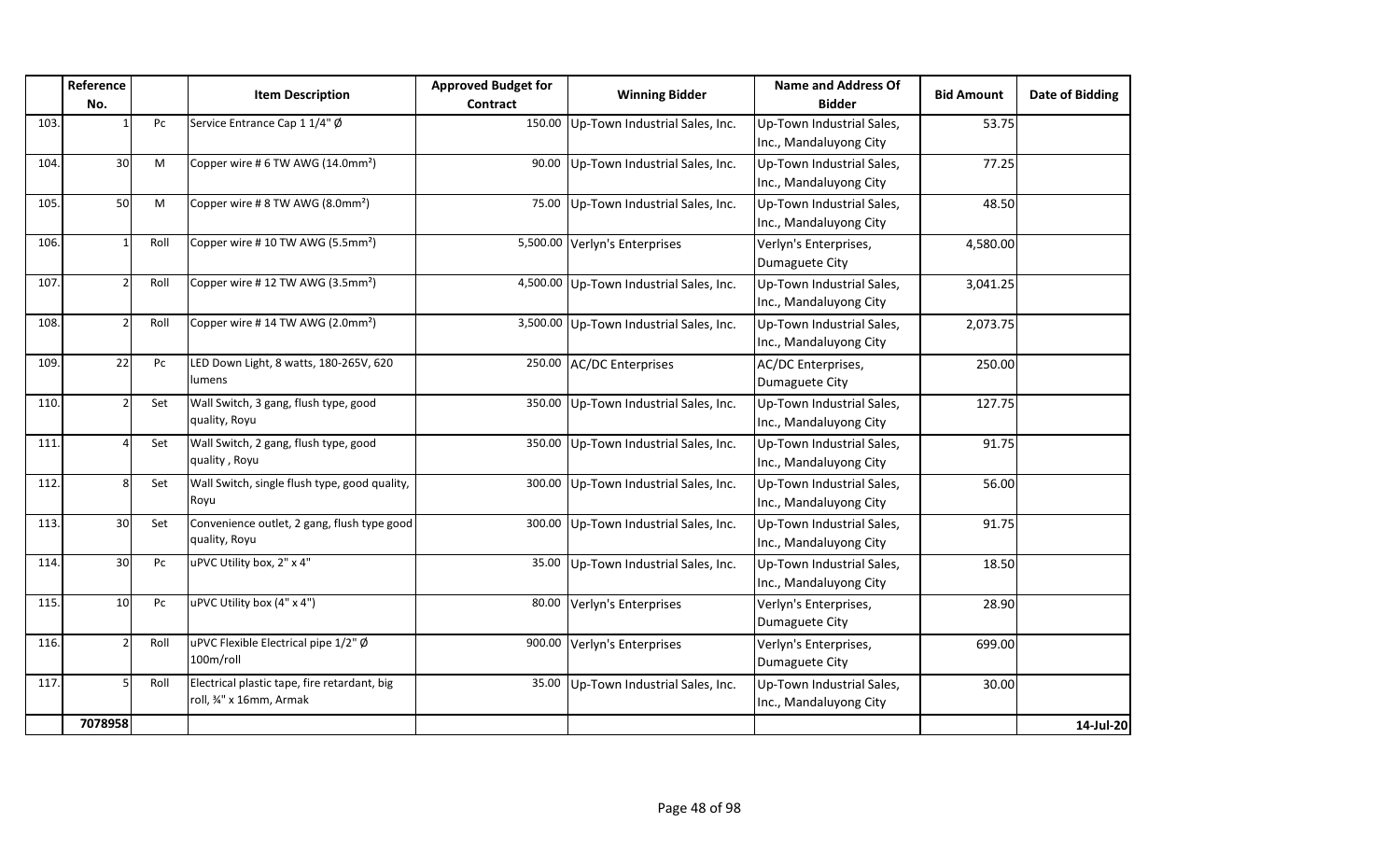|                | Reference<br>No. |            | <b>Item Description</b>                       | <b>Approved Budget for</b><br><b>Contract</b> | <b>Winning Bidder</b>       | <b>Name and Address Of</b><br><b>Bidder</b> | <b>Bid Amount</b> | <b>Date of Bidding</b> |
|----------------|------------------|------------|-----------------------------------------------|-----------------------------------------------|-----------------------------|---------------------------------------------|-------------------|------------------------|
| $\mathbf{1}$ . | 20,000           | Pc         | CHB <sub>4"</sub>                             |                                               | 13.00 AC/DC Enterprises     | AC/DC Enterprises,<br>Dumaguete City        | 12.95             |                        |
| 2.             | 2,000            | <b>Bag</b> | Portland Cement(40 kg./bag), Grand<br>Premium | 260.00                                        | Verlyn's Enterprises        | Verlyn's Enterprises,<br>Dumaguete City     | 226.46            |                        |
| $\overline{3}$ | 250              | CuM        | Sand, Tanjay Source                           | 600.00                                        | Verlyn's Enterprises        | Verlyn's Enterprises,<br>Dumaguete City     | 592.00            |                        |
| 4              | 2,000            | Lgth       | 10mm dia x 6.0m def. bar                      | 170.00                                        | Verlyn's Enterprises        | Verlyn's Enterprises,<br>Dumaguete City     | 139.98            |                        |
| 5.             | 49               | Kg         | #16 G.I. Tie Wire                             | 76.00                                         | Verlyn's Enterprises        | Verlyn's Enterprises,<br>Dumaguete City     | 54.98             |                        |
| 6.             | 625              | Sht        | 1.20m x 2.40m x 4.3mm OPW                     |                                               | 445.00 Precious Don Trading | Precious Don Trading,<br>Sibulan, Neg. Or.  | 370.00            |                        |
| 7.             | 2,000            | Pc         | 2" X 2" X 8' Good lumber                      |                                               | 120.00 Precious Don Trading | Precious Don Trading,<br>Sibulan, Neg. Or.  | 94.00             |                        |
| 8.             | 100              | Kg         | 3" C. W. Nails                                | 60.00                                         | Verlyn's Enterprises        | Verlyn's Enterprises,<br>Dumaguete City     | 50.00             |                        |
| 9.             | 50               | Kg         | 1 1/2" C.W. Nails                             | 60.00                                         | Verlyn's Enterprises        | Verlyn's Enterprises,<br>Dumaguete City     | 56.00             |                        |
| 10.            | 700              | Pc         | 1" x 2" x 8' G. Melina Ibr.                   |                                               | 80.00 Precious Don Trading  | Precious Don Trading,<br>Sibulan, Neg. Or.  | 72.00             |                        |
| 11.            | 15               | Kg         | 2" C.W. Nails                                 | 60.00                                         | Verlyn's Enterprises        | Verlyn's Enterprises,<br>Dumaguete City     | 54.00             |                        |
|                | 7078988          |            |                                               |                                               |                             |                                             |                   |                        |
| $\mathbf{1}$   | 20,000           | Pc         | CHB <sub>4"</sub>                             | 13.00                                         | <b>AC/DC Enterprises</b>    | AC/DC Enterprises,<br>Dumaguete City        | 12.95             |                        |
| 2.             | 2,000            | Bag        | Portland Cement(40 kg./bag), Grand<br>Premium | 260.00                                        | Verlyn's Enterprises        | Verlyn's Enterprises,<br>Dumaguete City     | 226.46            |                        |
| 3.             | 250              | CuM        | Sand, Tanjay Source                           | 600.00                                        | Verlyn's Enterprises        | Verlyn's Enterprises,<br>Dumaguete City     | 592.00            |                        |
| 4.             | 2,000            | Lgth       | 10mm dia x 6.0m def. bar                      | 170.00                                        | Verlyn's Enterprises        | Verlyn's Enterprises,<br>Dumaguete City     | 139.98            |                        |
| 5.             | 49               | Kg         | #16 G.I. Tie Wire                             | 76.00                                         | Verlyn's Enterprises        | Verlyn's Enterprises,<br>Dumaguete City     | 54.98             |                        |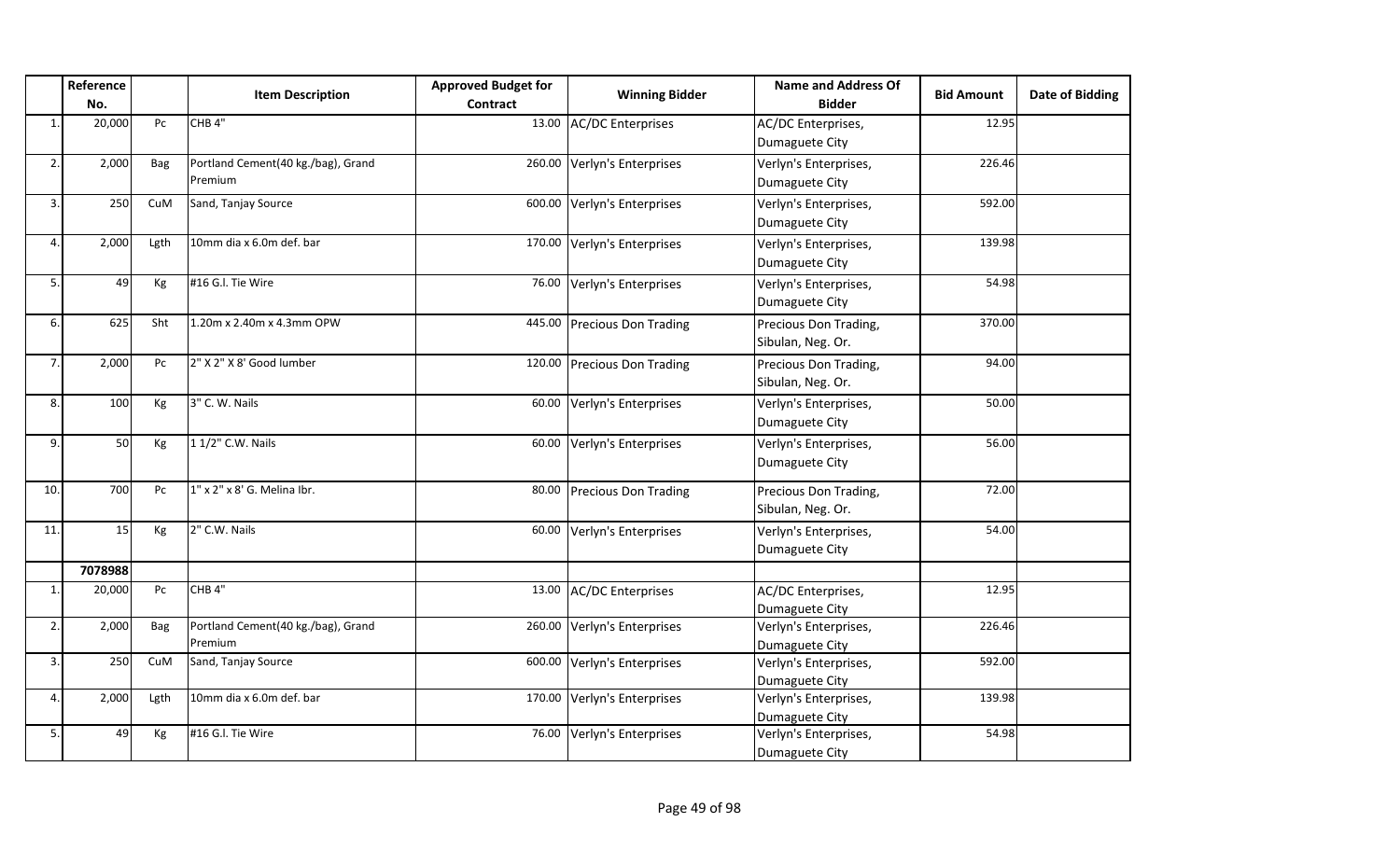|                  | Reference<br>No.         |      | <b>Item Description</b>                 | <b>Approved Budget for</b><br>Contract | <b>Winning Bidder</b>       | <b>Name and Address Of</b><br><b>Bidder</b> | <b>Bid Amount</b> | Date of Bidding |
|------------------|--------------------------|------|-----------------------------------------|----------------------------------------|-----------------------------|---------------------------------------------|-------------------|-----------------|
| 6.               | 625                      | Sht  | 1.20m x 2.40m x 4.3mm OPW               |                                        | 445.00 Precious Don Trading | Precious Don Trading,                       | 370.00            |                 |
|                  |                          |      |                                         |                                        |                             | Sibulan, Neg. Or.                           |                   |                 |
| 7.               | 2,000                    | Pc   | 2" X 2" X 8' Good lumber                |                                        | 120.00 Precious Don Trading | Precious Don Trading,                       | 94.00             |                 |
|                  |                          |      |                                         |                                        |                             | Sibulan, Neg. Or.                           |                   |                 |
| 8.               | 100                      | Kg   | 3" C. W. Nails                          |                                        | 60.00 Verlyn's Enterprises  | Verlyn's Enterprises,                       | 50.00             |                 |
|                  |                          |      |                                         |                                        |                             | Dumaguete City                              |                   |                 |
| 9.               | 50                       | Kg   | 1 1/2" C.W. Nails                       | 60.00                                  | Verlyn's Enterprises        | Verlyn's Enterprises,                       | 56.00             |                 |
|                  |                          |      |                                         |                                        |                             | Dumaguete City                              |                   |                 |
| 10.              | 700                      | Pc   | 1" x 2" x 8' G. Melina Ibr.             |                                        | 80.00 Precious Don Trading  | Precious Don Trading,                       | 72.00             |                 |
|                  |                          |      |                                         |                                        |                             | Sibulan, Neg. Or.                           |                   |                 |
| 11.              | 15                       | Kg   | 2" C.W. Nails                           |                                        | 60.00 Verlyn's Enterprises  | Verlyn's Enterprises,                       | 54.00             |                 |
|                  |                          |      |                                         |                                        |                             | Dumaguete City                              |                   |                 |
|                  | 7134205                  |      |                                         |                                        |                             |                                             |                   | 4-Aug-20        |
| 1.               | 20                       | Pc   | 2" x 6" x 12' Acacia Mangium            |                                        | 720.00 Precious Don Trading | Precious Don Trading,                       | 715.00            |                 |
|                  |                          |      |                                         |                                        |                             | Sibulan, Neg. Or.                           |                   |                 |
| $\overline{2}$ . | 10                       | Pc   | 2" x 6" x 10' Acacia Mangium            |                                        | 600.00 Precious Don Trading | Precious Don Trading,                       | 585.00            |                 |
|                  |                          |      |                                         |                                        |                             | Sibulan, Neg. Or.                           |                   |                 |
| 3.               | 18                       | Pc   | 2" X 4" X 12', Acacia Mangium           |                                        | 480.00 Precious Don Trading | Precious Don Trading,                       | 470.00            |                 |
|                  |                          |      |                                         |                                        |                             | Sibulan, Neg. Or.                           |                   |                 |
| 4.               | 65                       | Pc   | 2" x 3" x 12' Acacia Mangium            |                                        | 360.00 Precious Don Trading | Precious Don Trading,                       | 350.00            |                 |
|                  |                          |      |                                         |                                        |                             | Sibulan, Neg. Or.                           |                   |                 |
| 5.               | 60                       | Pc   | 2" x 2" x 12, Acacia Mangium            |                                        | 240.00 Precious Don Trading | Precious Don Trading,                       | 230.00            |                 |
|                  |                          |      |                                         |                                        |                             | Sibulan, Neg. Or.                           |                   |                 |
| 6.               | 40                       | Pc   | 2" x 2" x 10, Acacia Mangium            |                                        | 200.00 Precious Don Trading | Precious Don Trading,                       | 190.00            |                 |
|                  |                          |      |                                         |                                        |                             | Sibulan, Neg. Or.                           |                   |                 |
| 7.               | 35                       | Sht  | 5mm x 1.20m x 2.40m Marine Plywood A/A  |                                        | 430.00 Precious Don Trading | Precious Don Trading,                       | 430.00            |                 |
|                  |                          |      |                                         |                                        |                             | Sibulan, Neg. Or.                           |                   |                 |
| 8.               | 5                        | Sht  | 18mm x 1.20 x 2.40m Marine Plywood A/A, |                                        | 1,400.00 AC/DC Enterprises  | AC/DC Enterprises,                          | 1,310.00          |                 |
|                  |                          |      | Local                                   |                                        |                             | Dumaguete City                              |                   |                 |
| 29.              | 940                      | Pc   | 4" x 8" x 16" CHB                       |                                        | 15.00 AC/DC Enterprises     | AC/DC Enterprises,                          | 10.00             |                 |
|                  |                          |      |                                         |                                        |                             | Dumaguete City                              |                   |                 |
| 31.              | 20                       | Lgth | 25mm x 6.0m x 1/4" thick flat bar       |                                        | 300.00 Precious Don Trading | Precious Don Trading,                       | 300.00            |                 |
|                  |                          |      |                                         |                                        |                             | Sibulan, Neg. Or.                           |                   |                 |
| 34.              | $\overline{\phantom{a}}$ | Gal  | Automotive paint black                  |                                        | 750.00 AC/DC Enterprises    | AC/DC Enterprises,                          | 750.00            |                 |
|                  |                          |      |                                         |                                        |                             | Dumaguete City                              |                   |                 |
|                  | 7134219                  |      |                                         |                                        |                             |                                             |                   |                 |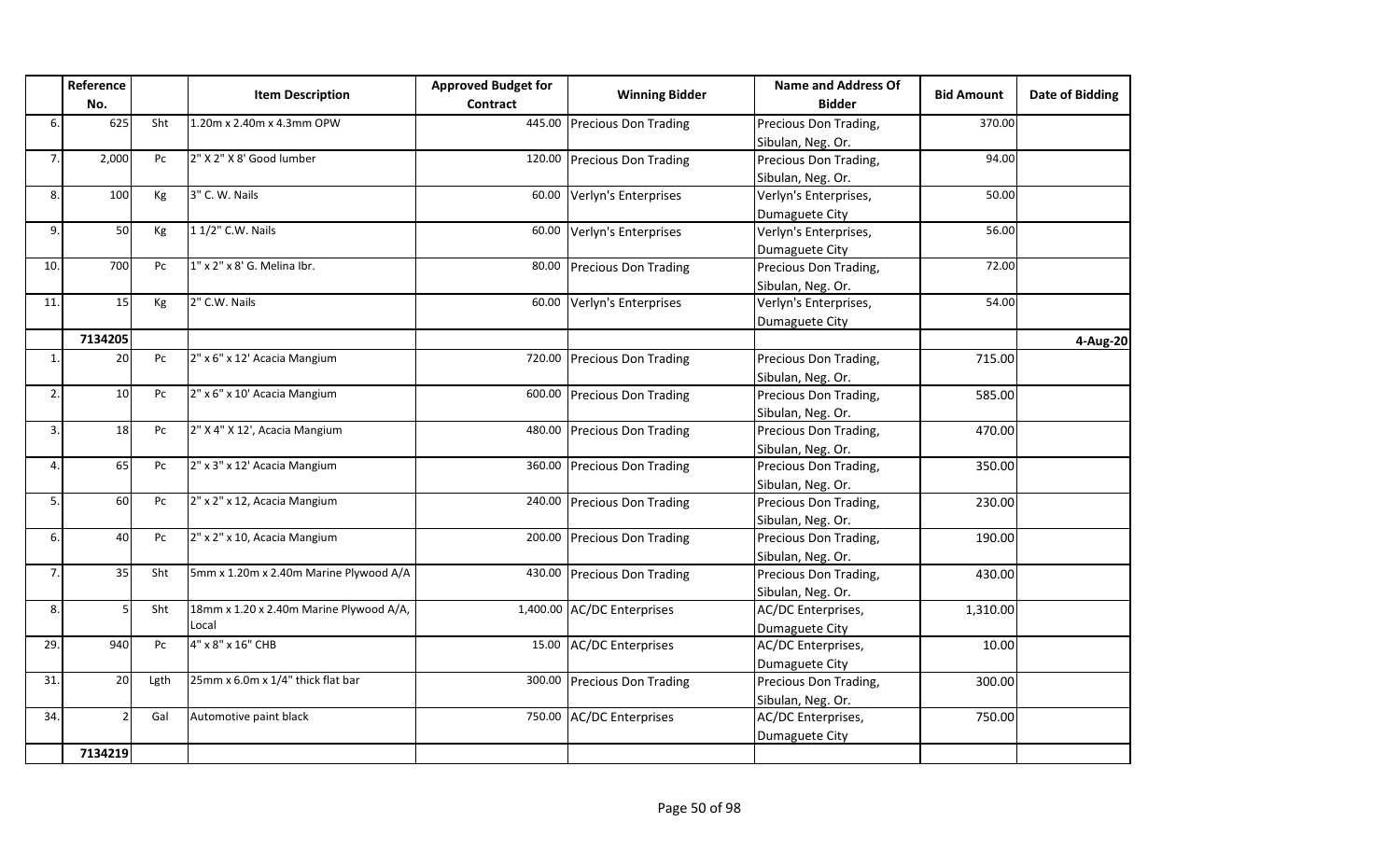| No.<br>20<br>10<br>18<br>65<br>60<br>40<br>35 | Pc<br>Pc<br>Pc<br>Pc<br>Pc<br>Pc<br>Sht     | <b>Item Description</b><br>2" x 6" x 12', Acacia Mangium<br>2" x 6" x 10', Acacia Mangium<br>2" x 4" x 12', Acacia Mangium<br>2" x 3" x 12', Acacia Mangium<br>2" x 2" x 12', Acacia Mangium<br>2" x 2" x 10', Acacia Mangium | Contract                                                                                                                                                                                           | <b>Winning Bidder</b><br>720.00 Precious Don Trading<br>600.00 Precious Don Trading<br>480.00 Precious Don Trading<br>360.00 Precious Don Trading<br>240.00 Precious Don Trading<br>200.00 Precious Don Trading | <b>Bidder</b><br>Precious Don Trading,<br>Sibulan, Neg. Or.<br>Precious Don Trading,<br>Sibulan, Neg. Or.<br>Precious Don Trading,<br>Sibulan, Neg. Or.<br>Precious Don Trading,<br>Sibulan, Neg. Or.<br>Precious Don Trading,<br>Sibulan, Neg. Or. | <b>Bid Amount</b><br>716.00<br>595.00<br>475.00<br>357.00<br>236.00                                                                                                                                                                                                                                                                                                  | Date of Bidding                                          |
|-----------------------------------------------|---------------------------------------------|-------------------------------------------------------------------------------------------------------------------------------------------------------------------------------------------------------------------------------|----------------------------------------------------------------------------------------------------------------------------------------------------------------------------------------------------|-----------------------------------------------------------------------------------------------------------------------------------------------------------------------------------------------------------------|-----------------------------------------------------------------------------------------------------------------------------------------------------------------------------------------------------------------------------------------------------|----------------------------------------------------------------------------------------------------------------------------------------------------------------------------------------------------------------------------------------------------------------------------------------------------------------------------------------------------------------------|----------------------------------------------------------|
|                                               |                                             |                                                                                                                                                                                                                               |                                                                                                                                                                                                    |                                                                                                                                                                                                                 |                                                                                                                                                                                                                                                     |                                                                                                                                                                                                                                                                                                                                                                      |                                                          |
|                                               |                                             |                                                                                                                                                                                                                               |                                                                                                                                                                                                    |                                                                                                                                                                                                                 |                                                                                                                                                                                                                                                     |                                                                                                                                                                                                                                                                                                                                                                      |                                                          |
|                                               |                                             |                                                                                                                                                                                                                               |                                                                                                                                                                                                    |                                                                                                                                                                                                                 |                                                                                                                                                                                                                                                     |                                                                                                                                                                                                                                                                                                                                                                      |                                                          |
|                                               |                                             |                                                                                                                                                                                                                               |                                                                                                                                                                                                    |                                                                                                                                                                                                                 |                                                                                                                                                                                                                                                     |                                                                                                                                                                                                                                                                                                                                                                      |                                                          |
|                                               |                                             |                                                                                                                                                                                                                               |                                                                                                                                                                                                    |                                                                                                                                                                                                                 |                                                                                                                                                                                                                                                     |                                                                                                                                                                                                                                                                                                                                                                      |                                                          |
|                                               |                                             |                                                                                                                                                                                                                               |                                                                                                                                                                                                    |                                                                                                                                                                                                                 |                                                                                                                                                                                                                                                     |                                                                                                                                                                                                                                                                                                                                                                      |                                                          |
|                                               |                                             |                                                                                                                                                                                                                               |                                                                                                                                                                                                    |                                                                                                                                                                                                                 |                                                                                                                                                                                                                                                     |                                                                                                                                                                                                                                                                                                                                                                      |                                                          |
|                                               |                                             |                                                                                                                                                                                                                               |                                                                                                                                                                                                    |                                                                                                                                                                                                                 |                                                                                                                                                                                                                                                     |                                                                                                                                                                                                                                                                                                                                                                      |                                                          |
|                                               |                                             |                                                                                                                                                                                                                               |                                                                                                                                                                                                    |                                                                                                                                                                                                                 |                                                                                                                                                                                                                                                     |                                                                                                                                                                                                                                                                                                                                                                      |                                                          |
|                                               |                                             |                                                                                                                                                                                                                               |                                                                                                                                                                                                    |                                                                                                                                                                                                                 |                                                                                                                                                                                                                                                     |                                                                                                                                                                                                                                                                                                                                                                      |                                                          |
|                                               |                                             |                                                                                                                                                                                                                               |                                                                                                                                                                                                    |                                                                                                                                                                                                                 |                                                                                                                                                                                                                                                     |                                                                                                                                                                                                                                                                                                                                                                      |                                                          |
|                                               |                                             |                                                                                                                                                                                                                               |                                                                                                                                                                                                    |                                                                                                                                                                                                                 | Precious Don Trading,                                                                                                                                                                                                                               | 193.00                                                                                                                                                                                                                                                                                                                                                               |                                                          |
|                                               |                                             |                                                                                                                                                                                                                               |                                                                                                                                                                                                    |                                                                                                                                                                                                                 | Sibulan, Neg. Or.                                                                                                                                                                                                                                   |                                                                                                                                                                                                                                                                                                                                                                      |                                                          |
|                                               |                                             | 5mm x 1.20m x 2.40m Marine Plywood A/A                                                                                                                                                                                        |                                                                                                                                                                                                    | 430.00 Precious Don Trading                                                                                                                                                                                     | Precious Don Trading,                                                                                                                                                                                                                               | 375.00                                                                                                                                                                                                                                                                                                                                                               |                                                          |
|                                               |                                             |                                                                                                                                                                                                                               |                                                                                                                                                                                                    |                                                                                                                                                                                                                 | Sibulan, Neg. Or.                                                                                                                                                                                                                                   |                                                                                                                                                                                                                                                                                                                                                                      |                                                          |
| 940                                           | Pc                                          | 4 x 8 x 16"CHB                                                                                                                                                                                                                |                                                                                                                                                                                                    |                                                                                                                                                                                                                 | AC/DC Enterprises,                                                                                                                                                                                                                                  | 10.00                                                                                                                                                                                                                                                                                                                                                                |                                                          |
|                                               |                                             |                                                                                                                                                                                                                               |                                                                                                                                                                                                    |                                                                                                                                                                                                                 |                                                                                                                                                                                                                                                     |                                                                                                                                                                                                                                                                                                                                                                      |                                                          |
| 20 <sup>1</sup>                               | Lgth                                        | 25mm x 6.0m x 1/4" thick Flat Bar                                                                                                                                                                                             |                                                                                                                                                                                                    |                                                                                                                                                                                                                 |                                                                                                                                                                                                                                                     | 350.00                                                                                                                                                                                                                                                                                                                                                               |                                                          |
|                                               |                                             |                                                                                                                                                                                                                               |                                                                                                                                                                                                    | the Contract (ABC)                                                                                                                                                                                              | for the Contract (ABC)                                                                                                                                                                                                                              |                                                                                                                                                                                                                                                                                                                                                                      |                                                          |
|                                               |                                             |                                                                                                                                                                                                                               |                                                                                                                                                                                                    |                                                                                                                                                                                                                 |                                                                                                                                                                                                                                                     |                                                                                                                                                                                                                                                                                                                                                                      |                                                          |
|                                               | Gal                                         | <b>Automotive Paint Black</b>                                                                                                                                                                                                 |                                                                                                                                                                                                    |                                                                                                                                                                                                                 | AC/DC Enterprises,                                                                                                                                                                                                                                  | 750.00                                                                                                                                                                                                                                                                                                                                                               |                                                          |
|                                               |                                             |                                                                                                                                                                                                                               |                                                                                                                                                                                                    |                                                                                                                                                                                                                 | Dumaguete City                                                                                                                                                                                                                                      |                                                                                                                                                                                                                                                                                                                                                                      |                                                          |
|                                               |                                             |                                                                                                                                                                                                                               |                                                                                                                                                                                                    |                                                                                                                                                                                                                 |                                                                                                                                                                                                                                                     |                                                                                                                                                                                                                                                                                                                                                                      |                                                          |
|                                               |                                             |                                                                                                                                                                                                                               |                                                                                                                                                                                                    |                                                                                                                                                                                                                 |                                                                                                                                                                                                                                                     |                                                                                                                                                                                                                                                                                                                                                                      |                                                          |
|                                               |                                             |                                                                                                                                                                                                                               |                                                                                                                                                                                                    |                                                                                                                                                                                                                 |                                                                                                                                                                                                                                                     |                                                                                                                                                                                                                                                                                                                                                                      |                                                          |
|                                               |                                             |                                                                                                                                                                                                                               |                                                                                                                                                                                                    |                                                                                                                                                                                                                 |                                                                                                                                                                                                                                                     |                                                                                                                                                                                                                                                                                                                                                                      |                                                          |
|                                               |                                             |                                                                                                                                                                                                                               |                                                                                                                                                                                                    |                                                                                                                                                                                                                 |                                                                                                                                                                                                                                                     |                                                                                                                                                                                                                                                                                                                                                                      |                                                          |
|                                               |                                             |                                                                                                                                                                                                                               |                                                                                                                                                                                                    |                                                                                                                                                                                                                 |                                                                                                                                                                                                                                                     |                                                                                                                                                                                                                                                                                                                                                                      |                                                          |
|                                               |                                             |                                                                                                                                                                                                                               |                                                                                                                                                                                                    |                                                                                                                                                                                                                 |                                                                                                                                                                                                                                                     |                                                                                                                                                                                                                                                                                                                                                                      |                                                          |
|                                               |                                             |                                                                                                                                                                                                                               |                                                                                                                                                                                                    |                                                                                                                                                                                                                 |                                                                                                                                                                                                                                                     |                                                                                                                                                                                                                                                                                                                                                                      |                                                          |
|                                               |                                             |                                                                                                                                                                                                                               |                                                                                                                                                                                                    |                                                                                                                                                                                                                 |                                                                                                                                                                                                                                                     |                                                                                                                                                                                                                                                                                                                                                                      |                                                          |
|                                               |                                             |                                                                                                                                                                                                                               |                                                                                                                                                                                                    |                                                                                                                                                                                                                 |                                                                                                                                                                                                                                                     |                                                                                                                                                                                                                                                                                                                                                                      |                                                          |
|                                               |                                             |                                                                                                                                                                                                                               |                                                                                                                                                                                                    |                                                                                                                                                                                                                 |                                                                                                                                                                                                                                                     |                                                                                                                                                                                                                                                                                                                                                                      |                                                          |
|                                               |                                             |                                                                                                                                                                                                                               |                                                                                                                                                                                                    |                                                                                                                                                                                                                 |                                                                                                                                                                                                                                                     |                                                                                                                                                                                                                                                                                                                                                                      |                                                          |
|                                               |                                             |                                                                                                                                                                                                                               |                                                                                                                                                                                                    |                                                                                                                                                                                                                 |                                                                                                                                                                                                                                                     |                                                                                                                                                                                                                                                                                                                                                                      |                                                          |
|                                               | 7134235<br>20<br>10<br>18<br>65<br>60<br>40 | Pc<br>Pc<br>Pc<br>Pc<br>Pc<br>Pc                                                                                                                                                                                              | 2" x 6" x 12', Acacia Mangium<br>2" x 6" x 10', Acacia Mangium<br>2" x 4" x 12', Acacia Mangium<br>2" x 3" x 12', Acacia Mangium<br>2" x 2" x 12', Acacia Mangium<br>2" x 2" x 10', Acacia Mangium |                                                                                                                                                                                                                 | 15.00 AC/DC Enterprises<br>750.00 AC/DC Enterprises<br>720.00 Precious Don Trading<br>600.00 Precious Don Trading<br>480.00 Precious Don Trading<br>360.00 Precious Don Trading<br>240.00 Precious Don Trading<br>200.00 Precious Don Trading       | Dumaguete City<br>300.00 Above the Approved Budget for Above the Approved Budget<br>Precious Don Trading,<br>Sibulan, Neg. Or.<br>Precious Don Trading,<br>Sibulan, Neg. Or.<br>Precious Don Trading,<br>Sibulan, Neg. Or.<br>Precious Don Trading,<br>Sibulan, Neg. Or.<br>Precious Don Trading,<br>Sibulan, Neg. Or.<br>Precious Don Trading,<br>Sibulan, Neg. Or. | 715.00<br>590.00<br>474.00<br>355.00<br>235.00<br>185.00 |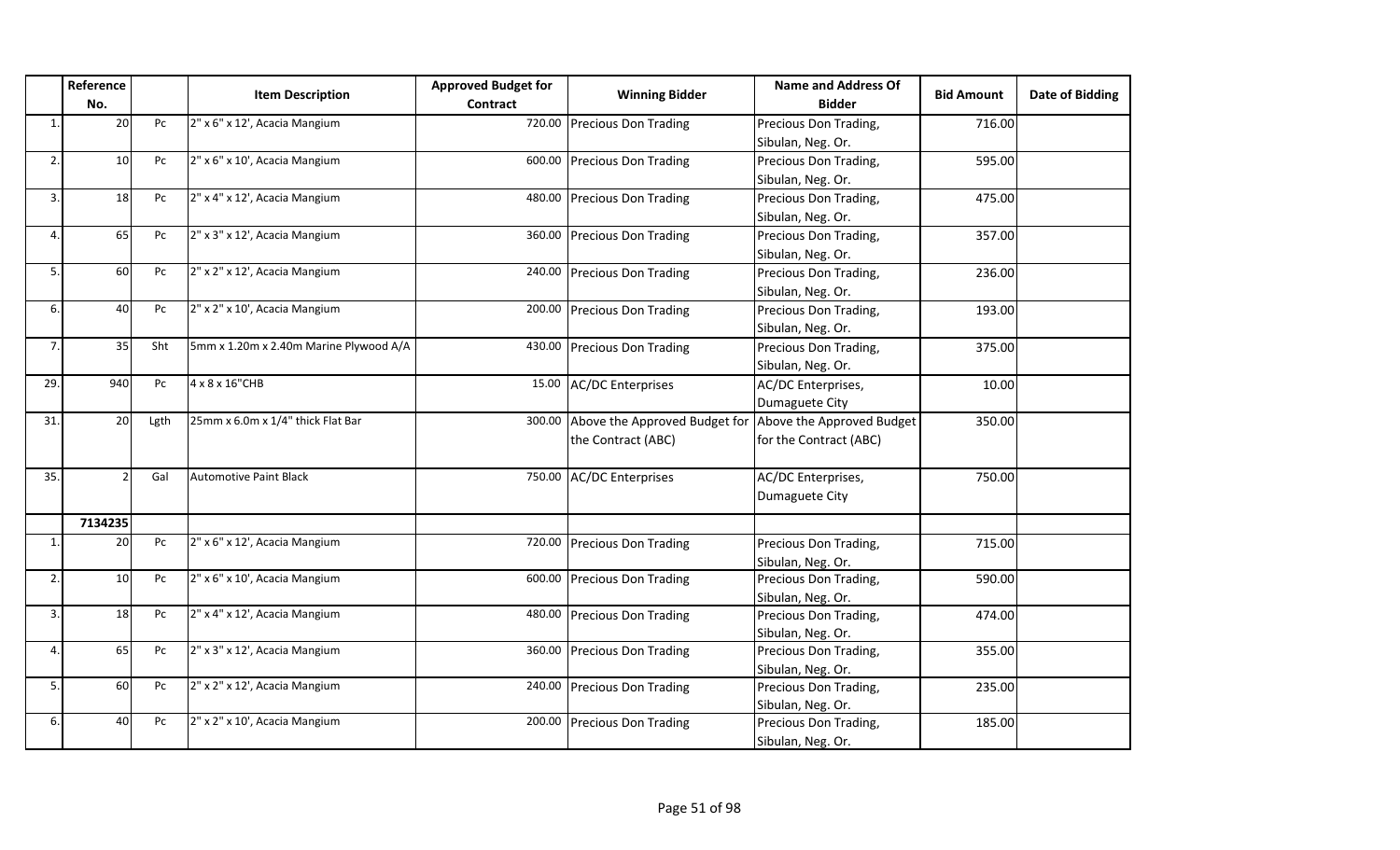|                | Reference<br>No. |                        | <b>Item Description</b>                            | <b>Approved Budget for</b><br>Contract | <b>Winning Bidder</b>                                                                  | <b>Name and Address Of</b><br><b>Bidder</b> | <b>Bid Amount</b> | Date of Bidding |
|----------------|------------------|------------------------|----------------------------------------------------|----------------------------------------|----------------------------------------------------------------------------------------|---------------------------------------------|-------------------|-----------------|
| 7              | 35               | Sht                    | 5mm x 1.20m x 2.40m Marine Plywood A/A             |                                        | 430.00 Precious Don Trading                                                            | Precious Don Trading,<br>Sibulan, Neg. Or.  | 375.00            |                 |
| 29.            | 940              | Pc                     | 4 x 8 x 16"CHB                                     |                                        | 15.00 AC/DC Enterprises                                                                | AC/DC Enterprises,<br>Dumaguete City        | 10.00             |                 |
| 31.            | 20               | Lgth                   | 25mm x 6.0m x 1/4" thick Flat Bar                  |                                        | 300.00 Above the Approved Budget for Above the Approved Budget<br>the Contract (ABC)   | for the Contract (ABC)                      | 350.00            |                 |
| 34.            |                  | Gal                    | <b>Automotive Paint Black</b>                      |                                        | 750.00 AC/DC Enterprises                                                               | AC/DC Enterprises,<br>Dumaguete City        | 750.00            |                 |
|                | 7134330          |                        |                                                    |                                        |                                                                                        |                                             |                   |                 |
| $\mathbf{1}$   | 85               | Lgth                   | 2" x 6" C-Purlins 2/16" thick, World Wide<br>Steel |                                        | 550.00 AC/DC Enterprises                                                               | AC/DC Enterprises,<br>Dumaguete City        | 540.00            |                 |
| 3              | 13               | Sht                    | Checkered Steel Plate 1/4" thick                   |                                        | 2,600.00 Above the Approved Budget for Above the Approved Budget<br>the Contract (ABC) | for the Contract (ABC)                      | 4,992.00          |                 |
| $\Delta$       | 80               | Lgth                   | 16mm $\emptyset$ x 6.0m Def. Bar                   |                                        | 450.00 Verlyn's Enterprises                                                            | Verlyn's Enterprises,<br>Dumaguete City     | 344.40            |                 |
| 5.             | 40               | Lgth                   | 12mm $\emptyset$ x 6.0m Def. Bar                   |                                        | 230.00 Verlyn's Enterprises                                                            | Verlyn's Enterprises,<br>Dumaguete City     | 205.83            |                 |
|                | 7134396          |                        |                                                    |                                        |                                                                                        |                                             |                   |                 |
| 12.            | 100              | Pc                     | Acacia Mangium, 2" x 2" x 12'                      |                                        | 200.00 Precious Don Trading                                                            | Precious Don Trading,<br>Sibulan, Neg. Or.  | 195.00            |                 |
| 13.            | 150              | Pc                     | Acacia Mangium, 2" x 2" x 10'                      |                                        | 150.00 Precious Don Trading                                                            | Precious Don Trading,<br>Sibulan, Neg. Or.  | 145.00            |                 |
| 22.            | 1500             | $\mathsf{L}\mathsf{t}$ | Gasoline                                           |                                        | 50.00 No bid                                                                           | No bid                                      | None              |                 |
|                | 7134435          |                        |                                                    |                                        |                                                                                        |                                             |                   |                 |
| $\mathbf{1}$ . | 200              | Pc                     | 2" x 2" x 12', Acacia mangium                      |                                        | 120.00 Precious Don Trading                                                            | Precious Don Trading,<br>Sibulan, Neg. Or.  | 18.00             |                 |
| 2.             | 50               | Pc                     | 2" x 3" x 12', Acacia Mangium                      |                                        | 180.00 Precious Don Trading                                                            | Precious Don Trading,<br>Sibulan, Neg. Or.  | 175.00            |                 |
| 3              | 50               | Pc                     | 2" x 4" x 12', Acacia Mangium                      |                                        | 240.00 Precious Don Trading                                                            | Precious Don Trading,<br>Sibulan, Neg. Or.  | 235.00            |                 |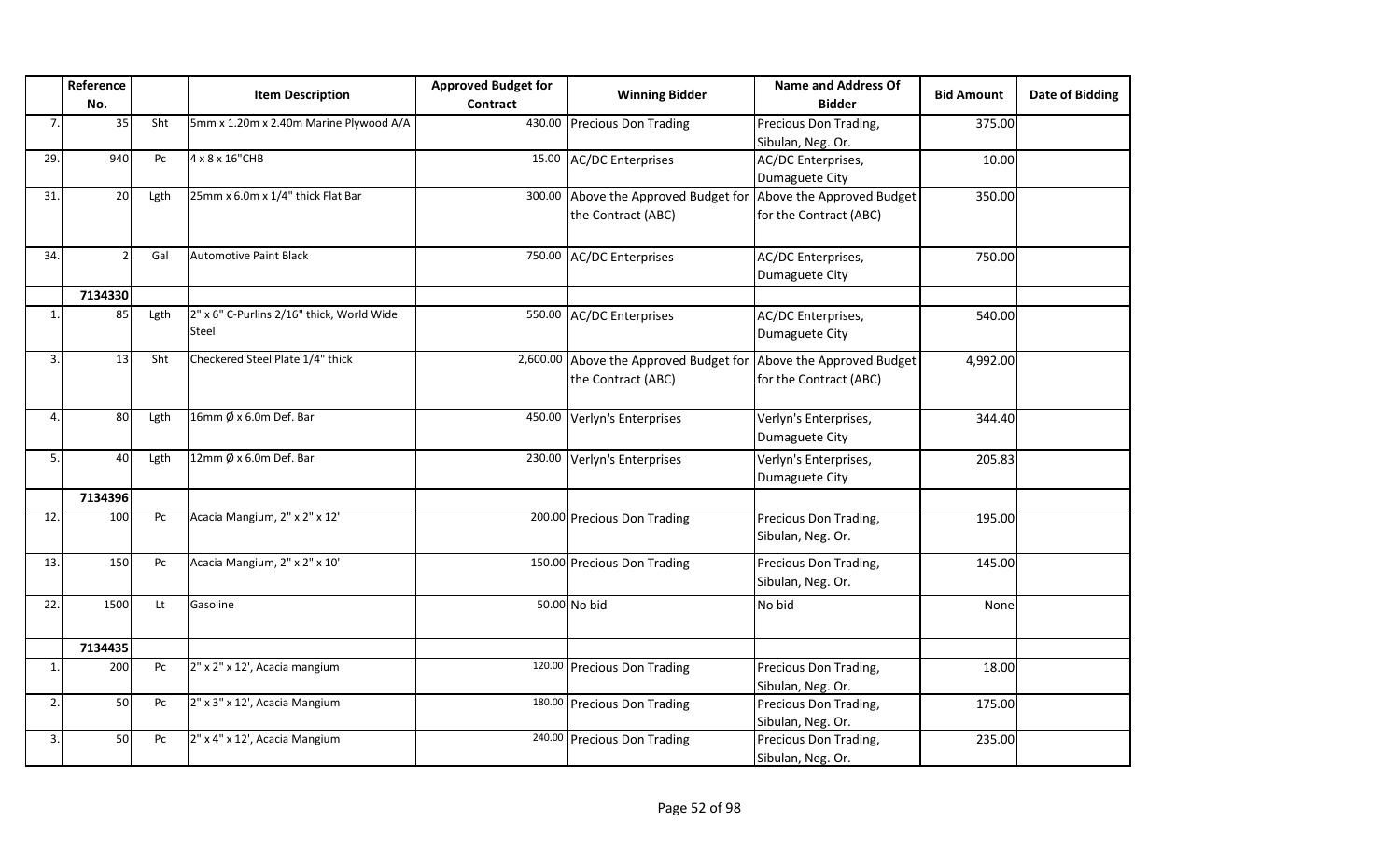|     | Reference<br>No. |            | <b>Item Description</b>                  | <b>Approved Budget for</b><br><b>Contract</b> | <b>Winning Bidder</b>                                        | <b>Name and Address Of</b><br><b>Bidder</b>         | <b>Bid Amount</b> | <b>Date of Bidding</b> |
|-----|------------------|------------|------------------------------------------|-----------------------------------------------|--------------------------------------------------------------|-----------------------------------------------------|-------------------|------------------------|
| 4.  | 20               | Sht        | Marine Plywood 0.5" x 1,20m x 2.40m      |                                               | 454.00 Precious Don Trading                                  | Precious Don Trading,<br>Sibulan, Neg. Or.          | 395.00            |                        |
| 5.  |                  | Кg         | 4" CWN                                   |                                               | 50.00 AC/DC Enterprises                                      | AC/DC Enterprises,<br>Dumaguete City                | 46.00             |                        |
| 6.  |                  | Kg         | 3" CWN                                   |                                               | 50.00 AC/DC Enterprises                                      | AC/DC Enterprises,<br>Dumaguete City                | 48.00             |                        |
| 7.  |                  | Kg         | 1 1/2" CWN                               |                                               | 55.00 AC/DC Enterprises                                      | AC/DC Enterprises,<br>Dumaguete City                | 52.00             |                        |
| 8.  | 94               | Bag        | Portland Cement, 40 kg/bag, Grand Type I |                                               | 260.00 AC/DC Enterprises                                     | AC/DC Enterprises,<br>Dumaguete City                | 255.00            |                        |
| 9.  | 23               | CuM        | <b>Washed Sand</b>                       |                                               | 560.00 No bid.                                               | No bid.                                             | None              |                        |
| 10. | 184              | Lgth       | 12mmdia x 6.0m Deformed Steel Bar        |                                               | 250.00 AC/DC Enterprises                                     | AC/DC Enterprises,<br>Dumaguete City                | 214.00            |                        |
| 11  | Я                | Pc         | Hacksaw Blade, 18T HSS                   |                                               | 55.00 AC/DC Enterprises                                      | AC/DC Enterprises,<br>Dumaguete City                | 35.00             |                        |
| 12. | 20               | Kg         | #16 G.I. Tie Wire                        |                                               | 60.00 AC/DC Enterprises                                      | AC/DC Enterprises,<br>Dumaguete City                | 49.00             |                        |
|     | 7134610          |            |                                          |                                               |                                                              |                                                     |                   |                        |
| 1.  |                  | 4 Igths.   | G.l. Pipe 65mm Ø x 6.0m (S-40)           |                                               | 2,300.00 Verlyn's Enterprises                                | Verlyn's Enterprises,<br>Dumaguete City             | 2,239.00          |                        |
| 2.  |                  | 1 Igths.   | G.I. Pipe 50mm Ø x 6.0m (S-40)           |                                               | 1,800.00 Verlyn's Enterprises                                | Verlyn's Enterprises,<br>Dumaguete City             | 1,676.00          |                        |
| 3.  |                  | $1$ lgths. | G.I. Pipe 38mm Ø x 6.0m (S-40)           |                                               | 1,200.00 Above the Approved Budget for<br>the Contract (ABC) | Above the Approved Budget<br>for the Contract (ABC) | 1,269.00          |                        |
| 4.  |                  | 5 Igths.   | G.I. Pipe 32mm Ø x 6.0m (S-40)           |                                               | 1,100.00 Verlyn's Enterprises                                | Verlyn's Enterprises,<br>Dumaguete City             | 1,100.00          |                        |
| 5.  |                  | 5 Igths.   | G.l. Pipe 13mm $\emptyset$ x 6.0m (S-40) |                                               | 500.00 Verlyn's Enterprises                                  | Verlyn's Enterprises,<br>Dumaguete City             | 416.00            |                        |
| 6.  |                  | $6$ pcs.   | 2½"Ø G.I. Coupling, Heavy Duty           |                                               | 500.00 AC/DC Enterprises                                     | AC/DC Enterprises,<br>Dumaguete City                | 300.00            |                        |
| 7.  |                  | $10$ pcs.  | 1½"Ø G.I. Coupling, Heavy Duty           |                                               | 125.00 AC/DC Enterprises                                     | AC/DC Enterprises,<br>Dumaguete City                | 72.00             |                        |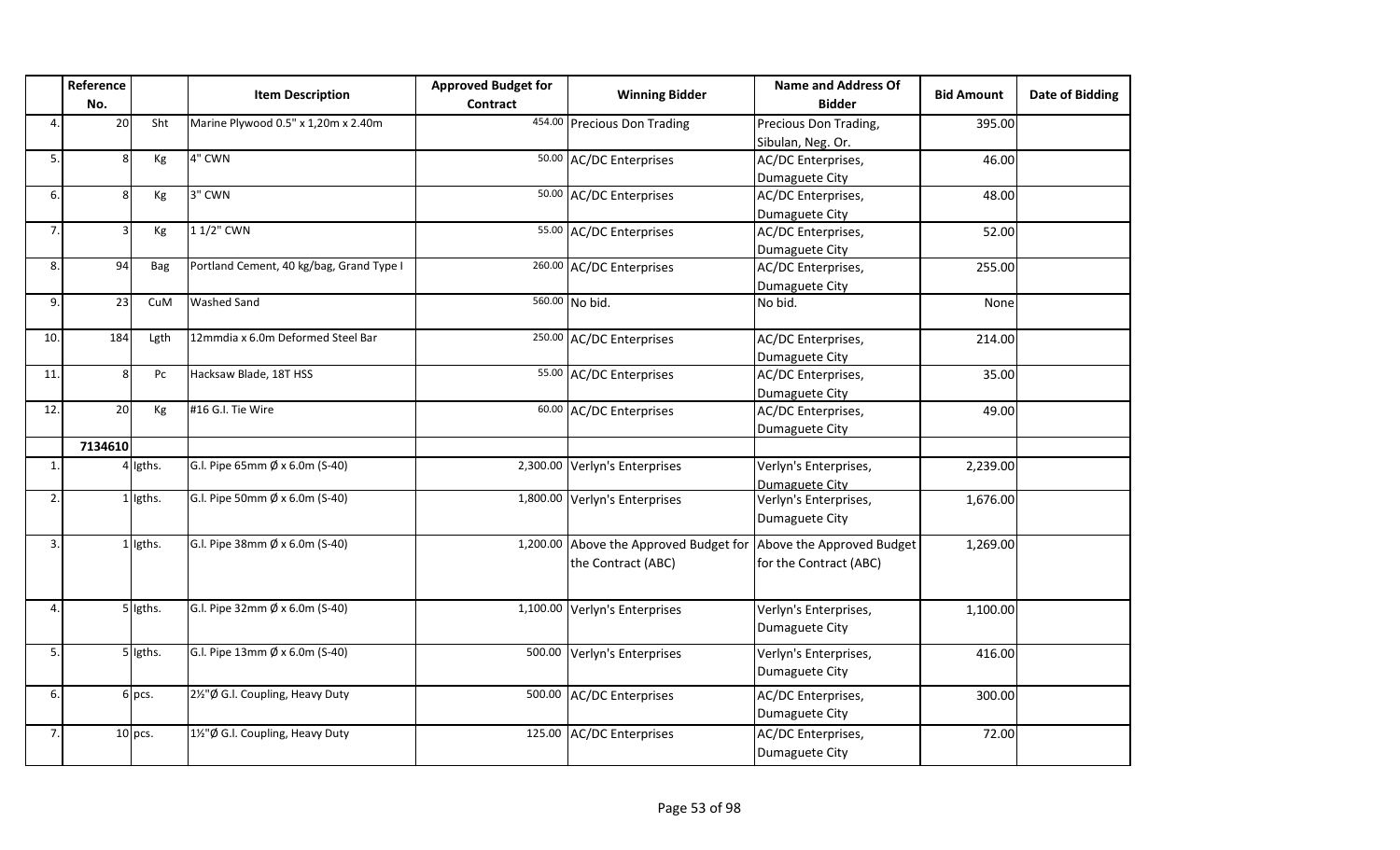|                | Reference<br>No. |           | <b>Item Description</b>                                               | <b>Approved Budget for</b><br>Contract | <b>Winning Bidder</b>                                                                | Name and Address Of<br><b>Bidder</b>    | <b>Bid Amount</b> | <b>Date of Bidding</b> |
|----------------|------------------|-----------|-----------------------------------------------------------------------|----------------------------------------|--------------------------------------------------------------------------------------|-----------------------------------------|-------------------|------------------------|
| 8              |                  | $10$ pcs. | 1/2"Ø G.I. Coupling, Heavy Duty                                       |                                        | 20.00 AC/DC Enterprises                                                              | AC/DC Enterprises,<br>Dumaguete City    | 25.00             |                        |
| 9.             |                  | $4$ pcs.  | Thread Seal tape, 1"Ø (teflon tape), Tumbo                            |                                        | 35.00 AC/DC Enterprises                                                              | AC/DC Enterprises,<br>Dumaguete City    | 33.00             |                        |
| 10.            |                  | $1$ pc.   | 65mm Ø G.I. Drive Shoe                                                | 1,200.00 No bid.                       |                                                                                      | No bid.                                 | None              |                        |
| 11.            |                  | $2$ pcs.  | Leather Cap, 32mm $\varnothing$ (1 <sup>13</sup> /16" $\varnothing$ ) |                                        | 270.00 No bid.                                                                       | No bid.                                 | None              |                        |
| 12.            |                  | $1$ pc.   | Cylinder Liner (Brass) $(1^{13}/16" \emptyset)$                       |                                        | 6,000.00 Verlyn's Enterprises                                                        | Verlyn's Enterprises,<br>Dumaguete City | 5,279.00          |                        |
| 13.            |                  | $6$ bag   | Portland Cement, 40kg/bag                                             |                                        | 260.00 AC/DC Enterprises                                                             | AC/DC Enterprises,<br>Dumaguete City    | 235.00            |                        |
| 14.            |                  | $1$ cu.m. | Sand, Tanjay Source                                                   |                                        | 550.00 Verlyn's Enterprises                                                          | Verlyn's Enterprises,<br>Dumaguete City | 548.50            |                        |
| 15.            |                  | $1$ cu.m. | Gravel, Coarse Aggregate, 37.5mm Ø max.<br>size, Tanjay Source        |                                        | 650.00 Verlyn's Enterprises                                                          | Verlyn's Enterprises,<br>Dumaguete City | 648.50            |                        |
| 16.            |                  | 5 ligths. | Def. Bar 10mm Ø x6.0m (0.62kg/meter)                                  |                                        | 165.00 AC/DC Enterprises                                                             | AC/DC Enterprises,<br>Dumaguete City    | 152.00            |                        |
| 17.            |                  | $2$ kls.  | G.l. Tie wire, no. 16                                                 |                                        | 70.00 Verlyn's Enterprises                                                           | Verlyn's Enterprises,<br>Dumaguete City | 45.99             |                        |
| 18.            |                  | $2$ pcs.  | Hacksaw Blade, 18T HSS, Lenox                                         |                                        | 75.00 AC/DC Enterprises                                                              | AC/DC Enterprises,<br>Dumaguete City    | 35.00             |                        |
|                | 7134641          |           |                                                                       |                                        |                                                                                      |                                         |                   |                        |
| $\mathbf{1}$ . | 75               | Bag       | Portland Cement, 40kg/bag, Grand<br>Premium                           |                                        | 260.00 Verlyn's Enterprises                                                          | Verlyn's Enterprises,<br>Dumaguete City | 226.17            |                        |
| 2.             | 10 <sup>1</sup>  | CuM       | Sand(Washed), Tanjay Source                                           |                                        | 600.00 Verlyn's Enterprises                                                          | Verlyn's Enterprises,<br>Dumaguete City | 594.00            |                        |
| 3.             | 30 <sup>1</sup>  | Lgth      | Deformed Steel Bars, 10mmØ x 6.0m                                     |                                        | 165.00 Verlyn's Enterprises                                                          | Verlyn's Enterprises,<br>Dumaguete City | 141.99            |                        |
| 4.             |                  | Box       | Welding Electrodes, 1/8" Ø E6013, G.B.                                |                                        | 2,400.00 AC/DC Enterprises                                                           | AC/DC Enterprises,<br>Dumaguete City    | 1,320.00          |                        |
| 5.             | 15               | Sht       | Marine Plywood, 5mm x 1.20 x 2.40                                     |                                        | 450.00 Above the Approved Budget for Above the Approved Budget<br>the Contract (ABC) | for the Contract (ABC)                  | 470.00            |                        |
| 6.             | 25               | Pc        | Coco Lumber, 2" x 2" x 10ft.                                          |                                        | 115.00 AC/DC Enterprises                                                             | AC/DC Enterprises,<br>Dumaguete City    | 84.00             |                        |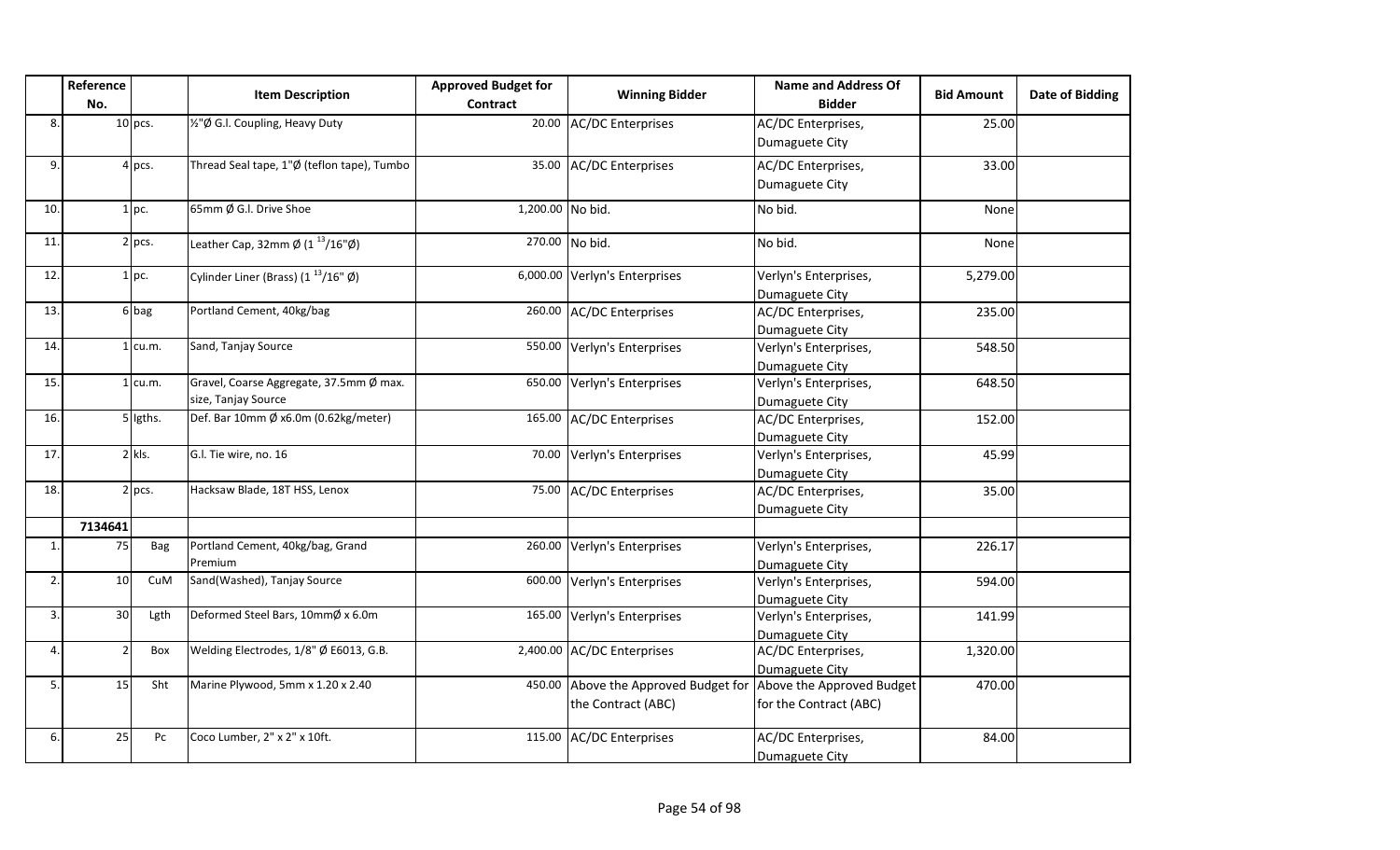|     | Reference<br>No. |     | <b>Item Description</b>                       | <b>Approved Budget for</b><br>Contract | <b>Winning Bidder</b>         | <b>Name and Address Of</b><br><b>Bidder</b> | <b>Bid Amount</b> | <b>Date of Bidding</b> |
|-----|------------------|-----|-----------------------------------------------|----------------------------------------|-------------------------------|---------------------------------------------|-------------------|------------------------|
| 7.  | 10               | Kg  | Common Wire Nails, 4"                         | 55.00                                  | Verlyn's Enterprises          | Verlyn's Enterprises,                       | 48.00             |                        |
|     |                  |     |                                               |                                        |                               | Dumaguete City                              |                   |                        |
| 8.  | 10               | Kg  | Common Wire Nails, 2 1/2", W.W. Steel         | 55.00                                  | <b>AC/DC Enterprises</b>      | AC/DC Enterprises,                          | 52.00             |                        |
|     |                  |     |                                               |                                        |                               | Dumaguete City                              |                   |                        |
| 9.  | 5                | Kg  | Common Wire Nails, 1 1/2", W.W. Steel         | 60.00                                  | <b>AC/DC Enterprises</b>      | AC/DC Enterprises,                          | 54.00             |                        |
|     |                  |     |                                               |                                        |                               | Dumaguete City                              |                   |                        |
| 10. | 10               | Gal | Tile Red, Latex Paint, Flat                   | 600.00                                 | Verlyn's Enterprises          | Verlyn's Enterprises,                       | 396.00            |                        |
|     |                  |     |                                               |                                        |                               | Dumaguete City                              |                   |                        |
| 11. | 10               | Set | Repair kit (Water closet)                     |                                        | 3,000.00 Verlyn's Enterprises | Verlyn's Enterprises,                       | 1,356.00          |                        |
|     |                  |     |                                               |                                        |                               | Dumaguete City                              |                   |                        |
| 12. | 10 <sub>1</sub>  | Sht | 6mm x 1.20m x 2.40m Ord. Plywood              | 400.00                                 | Verlyn's Enterprises          | Verlyn's Enterprises,                       | 369.00            |                        |
|     |                  |     |                                               |                                        |                               | Dumaguete City                              |                   |                        |
| 13. | 20               | Gal | Quick Dry Enamel (White)                      | 680.00                                 | Verlyn's Enterprises          | Verlyn's Enterprises,                       | 609.00            |                        |
|     |                  |     |                                               |                                        |                               | Dumaguete City                              |                   |                        |
| 14. | 20               | Gal | Flat Wall Enamel (White)                      | 650.00                                 | Verlyn's Enterprises          | Verlyn's Enterprises,                       | 564.00            |                        |
|     |                  |     |                                               |                                        |                               | Dumaguete City                              |                   |                        |
| 15. | 20               | Gal | Flat Latex (White)                            | 560.00                                 | Verlyn's Enterprises          | Verlyn's Enterprises,                       | 509.00            |                        |
|     |                  |     |                                               |                                        |                               | Dumaguete City                              |                   |                        |
| 16. | 20               | Gal | Gloss Latex (White), Triton                   | 560.00                                 | <b>AC/DC Enterprises</b>      | AC/DC Enterprises,                          | 560.00            |                        |
|     |                  |     |                                               |                                        |                               | Dumaguete City                              |                   |                        |
| 17. | 40               | Pc  | 2" x 2" x 10' Mahogany                        | 200.00                                 | <b>AC/DC</b> Enterprises      | AC/DC Enterprises,                          | 200.00            |                        |
|     |                  |     |                                               |                                        |                               | Dumaguete City                              |                   |                        |
| 18. | 30 <sup>1</sup>  | Pc  | $2''$ x 3" x 10' Mahogany                     |                                        | 300.00 AC/DC Enterprises      | AC/DC Enterprises,                          | 300.00            |                        |
|     |                  |     |                                               |                                        |                               | Dumaguete City                              |                   |                        |
| 19. | 20               | Pc  | 2" x 4" x 10' Mahogany                        | 400.00                                 | <b>AC/DC Enterprises</b>      | AC/DC Enterprises,                          | 400.00            |                        |
|     |                  |     |                                               |                                        |                               | Dumaguete City                              |                   |                        |
| 20. | 10               | Can | Oil Tinting Color (Raw Sienna) 1/4 Itr./can   | 150.00                                 | Verlyn's Enterprises          | Verlyn's Enterprises,                       | 125.00            |                        |
|     |                  |     |                                               |                                        |                               | Dumaguete City                              |                   |                        |
| 21  | 10               | Can | Oil Tinting Color (Thalo Green) 1/4 Itr./can  | 150.00                                 | Verlyn's Enterprises          | Verlyn's Enterprises,                       | 125.00            |                        |
|     |                  |     |                                               |                                        |                               | Dumaguete City                              |                   |                        |
| 22. | 10 <sup>1</sup>  | Can | Oil Tinting Color (Hanza Yellow) 1/4 Itr./can | 150.00                                 | Verlyn's Enterprises          | Verlyn's Enterprises,                       | 135.00            |                        |
|     |                  |     |                                               |                                        |                               | Dumaguete City                              |                   |                        |
| 23. | 10               | Can | Latex Tinting Color (Hanza Yellow) 1/4        | 150.00                                 | Verlyn's Enterprises          | Verlyn's Enterprises,                       | 55.00             |                        |
|     |                  |     | Itr./can                                      |                                        |                               | Dumaguete City                              |                   |                        |
| 24. | 10               | Can | Latex Tinting Color (Thalo Green) 1/4         | 150.00                                 | Verlyn's Enterprises          | Verlyn's Enterprises,                       | 55.00             |                        |
|     |                  |     | Itr./can                                      |                                        |                               | Dumaguete City                              |                   |                        |
| 25. | 10               | Can | Latex Tinting Color (Thalo Blue) 1/4 Itr./can | 150.00                                 | Verlyn's Enterprises          | Verlyn's Enterprises,                       | 55.00             |                        |
|     |                  |     |                                               |                                        |                               | Dumaguete City                              |                   |                        |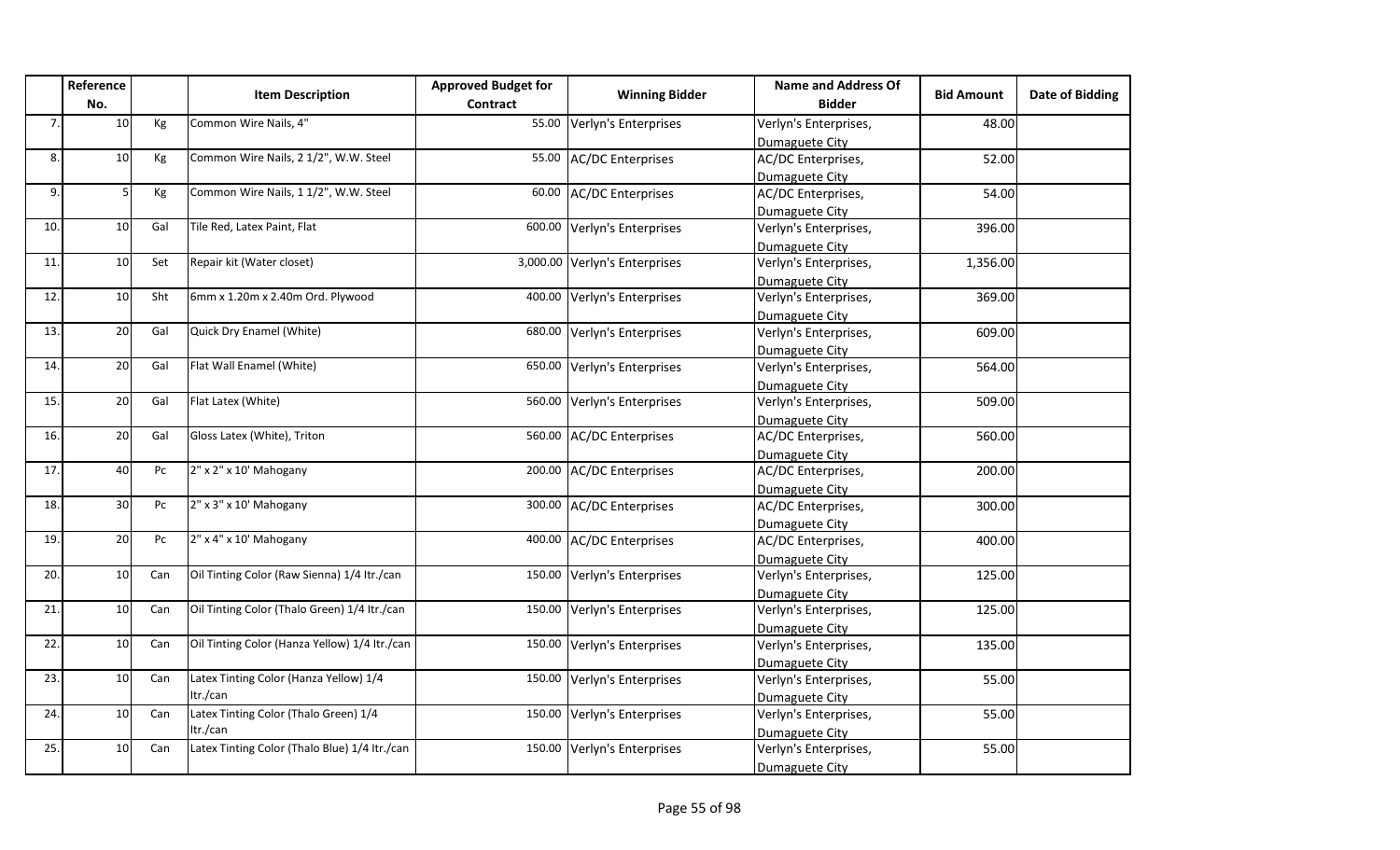|     | Reference<br>No. |                        | <b>Item Description</b>                                | <b>Approved Budget for</b><br><b>Contract</b> | <b>Winning Bidder</b>         | Name and Address Of<br><b>Bidder</b>    | <b>Bid Amount</b> | <b>Date of Bidding</b> |
|-----|------------------|------------------------|--------------------------------------------------------|-----------------------------------------------|-------------------------------|-----------------------------------------|-------------------|------------------------|
| 26. |                  | Roll                   | Nylon Rope, 10mm Ø x 200m/roll                         |                                               | 2,600.00 Verlyn's Enterprises | Verlyn's Enterprises,<br>Dumaguete City | 2,040.00          |                        |
| 27. |                  | Gal                    | Rubber Cement, good quality, Apollo                    |                                               | 550.00 AC/DC Enterprises      | AC/DC Enterprises,<br>Dumaguete City    | 550.00            |                        |
| 28. | 10               | Gal                    | White Primer Epoxy paint, T/T                          |                                               | 700.00 AC/DC Enterprises      | AC/DC Enterprises,<br>Dumaguete City    | 700.00            |                        |
| 29. | 6                | Gal                    | Aqua acrylic water-base epoxy paint, white             |                                               | 1,350.00 Verlyn's Enterprises | Verlyn's Enterprises,<br>Dumaguete City | 1,345.00          |                        |
| 30. | Я                | Gal                    | Aqua acrylic water-base epoxy paint,<br>ceramic red    | 1,350.00 No bid.                              |                               | No bid.                                 | None              |                        |
| 31  | 12               | Gal                    | Roofguard, water base, baguio green                    | 800.00                                        | Verlyn's Enterprises          | Verlyn's Enterprises,<br>Dumaguete City | 646.00            |                        |
| 32. | 15               | Lt                     | Cement putty                                           | 250.00                                        | Verlyn's Enterprises          | Verlyn's Enterprises,<br>Dumaguete City | 130.00            |                        |
| 33. | 5                | Gal                    | Aluminum (silver) enamel paint                         | 600.00                                        | <b>AC/DC Enterprises</b>      | AC/DC Enterprises,<br>Dumaguete City    | 600.00            |                        |
| 34. | 10               | Gal                    | Aqua acrylic water-base epoxy paint, traffic<br>vellow |                                               | 1,350.00 Verlyn's Enterprises | Verlyn's Enterprises,<br>Dumaguete City | 1,345.00          |                        |
| 35. | 10               | Pc                     | Roller paint brush w/ pan, Hi-Tech                     | 100.00                                        | Verlyn's Enterprises          | Verlyn's Enterprises,<br>Dumaguete City | 67.00             |                        |
| 36. | 12               | Pc                     | Paint Brush, 4", Globe                                 | 70.00                                         | Verlyn's Enterprises          | Verlyn's Enterprises,<br>Dumaguete City | 48.00             |                        |
| 37. | 5                | Can                    | Paint Thinner, 3Ltr/Can, Best                          | 400.00                                        | Verlyn's Enterprises          | Verlyn's Enterprises,<br>Dumaguete City | 290.00            |                        |
| 38. | 12               | $\mathsf{P}\mathsf{C}$ | Paint Brush, 1 1/2", Globe                             | 45.00                                         | Verlyn's Enterprises          | Verlyn's Enterprises,<br>Dumaguete City | 13.00             |                        |
| 39. | 15               | Gal                    | Spar varnish, natural                                  | 800.00                                        | <b>AC/DC</b> Enterprises      | AC/DC Enterprises,<br>Dumaguete City    | 794.00            |                        |
| 40. | 10               | Gal                    | Rubberized Paint (Green), T/T                          |                                               | 1,200.00 AC/DC Enterprises    | AC/DC Enterprises,<br>Dumaguete City    | 1,200.00          |                        |
| 41  | 50               | Lgth                   | Square Bar 12mm x 6.0m                                 |                                               | 350.00 Verlyn's Enterprises   | Verlyn's Enterprises,<br>Dumaguete City | 349.00            |                        |
| 42. | 20               | Lgth                   | Flat Bar 25mm x 6.0m x 6.0m thick                      | 420.00                                        | Verlyn's Enterprises          | Verlyn's Enterprises,<br>Dumaguete City | 414.00            |                        |
| 43. |                  | Gal                    | Quick Dry Enamel (Choco)                               | 680.00                                        | Verlyn's Enterprises          | Verlyn's Enterprises,<br>Dumaguete City | 468.00            |                        |
|     | 7134656          |                        |                                                        |                                               |                               |                                         |                   |                        |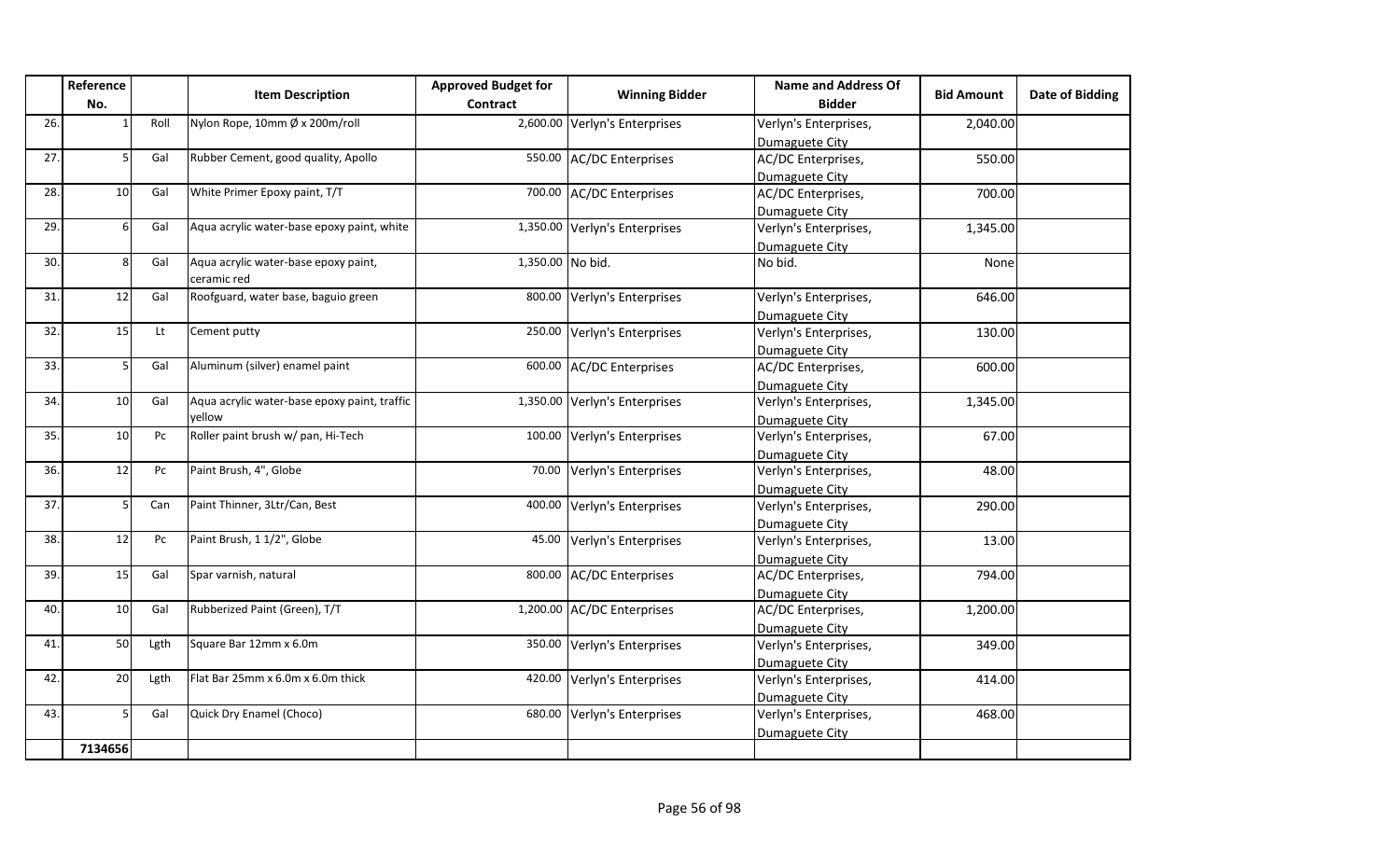|                | Reference |      | <b>Item Description</b>                                           | <b>Approved Budget for</b> | <b>Winning Bidder</b>                                        | <b>Name and Address Of</b>                          | <b>Bid Amount</b> | <b>Date of Bidding</b> |
|----------------|-----------|------|-------------------------------------------------------------------|----------------------------|--------------------------------------------------------------|-----------------------------------------------------|-------------------|------------------------|
|                | No.       |      |                                                                   | Contract                   |                                                              | <b>Bidder</b>                                       |                   |                        |
| $\overline{2}$ | 46        | CuM  | Sand (fine aggregate, 4.75mm 0 max size),<br><b>Tanjay Source</b> |                            | 700.00 Verlyn's Enterprises                                  | Verlyn's Enterprises,<br>Dumaguete City             | 644.00            |                        |
| 3.             | 10        | CuM  | Gravel (coarse aggregates, 37.5mm Ø max<br>size), Tanjay Source   |                            | 800.00 Verlyn's Enterprises                                  | Verlyn's Enterprises,<br>Dumaguete City             | 744.00            |                        |
| 15.            | 1400      | Pc   | CHB 4" thick                                                      |                            | 14.00 Verlyn's Enterprises                                   | Verlyn's Enterprises,<br>Dumaguete City             | 13.96             |                        |
| 18.            |           | Box  | Welding Electrodes 1/8" dia 84ksi for mild<br>steel               |                            | 1,350.00 Verlyn's Enterprises                                | Verlyn's Enterprises,<br>Dumaguete City             | 1,342.00          |                        |
| 20.            | 2000      | Pc   | Tekscrew w/ neoprene washer 2 1/2'                                |                            | 2.00 Verlyn's Enterprises                                    | Verlyn's Enterprises,<br>Dumaguete City             | 1.47              |                        |
|                | 7134734   |      |                                                                   |                            |                                                              |                                                     |                   |                        |
| $\mathbf{1}$   | 20        | Pc   | 2" x 2" x 10' G-melina                                            |                            | 180.00 No bid                                                | No bid                                              | None              |                        |
| $\overline{2}$ |           | Kg   | 3" CWN                                                            |                            | 65.00 Verlyn's Enterprises                                   | Verlyn's Enterprises,<br>Dumaguete City             | 51.00             |                        |
| 3.             |           | kg.  | 2 1/2" CWN                                                        | 65.00                      | Verlyn's Enterprises                                         | Verlyn's Enterprises,<br>Dumaguete City             | 54.98             |                        |
| $\Delta$       | 182       | Bag  | Portland Cement, type 1, Grand                                    |                            | 265.00 Verlyn's Enterprises                                  | Verlyn's Enterprises,<br>Dumaguete City             | 237.91            |                        |
| 5.             | 18        | CuM  | Sand(Washed), Tanjay Source                                       |                            | 700.00 Verlyn's Enterprises                                  | Verlyn's Enterprises,<br>Dumaguete City             | 644.00            |                        |
| 6.             | 11        | CuM  | Gravel (1 1/2" Ø), Tanjay Source                                  |                            | 850.00 Verlyn's Enterprises                                  | Verlyn's Enterprises,<br>Dumaguete City             | 744.00            |                        |
| $\overline{7}$ | 150       | Lgth | $9$ mm $\emptyset$ x 6.00m Def. Bar (standard)                    |                            | 120.00 Verlyn's Enterprises                                  | Verlyn's Enterprises,<br>Dumaguete City             | 107.98            |                        |
| 8.             | 150       | Lgth | 10 mm Ø x 6.00m Def. Bar                                          |                            | 170.00 Verlyn's Enterprises                                  | Verlyn's Enterprises,<br>Dumaguete City             | 141.96            |                        |
| 9.             | 15        | Kg   | #16 G.I. tie wire                                                 |                            | 75.00 Verlyn's Enterprises                                   | Verlyn's Enterprises,<br>Dumaguete City             | 54.65             |                        |
| 10.            |           | Sht  | 1.20 m x 2.40m, #14 G. I. Steel Plate                             |                            | 1,500.00 Above the Approved Budget for<br>the Contract (ABC) | Above the Approved Budget<br>for the Contract (ABC) | 2,000.00          |                        |
| 11.            | 22        | Lgth | 6mm x 25mm x 25mm x 6.00m Angle Bar                               |                            | 950.00 Verlyn's Enterprises                                  | Verlyn's Enterprises,<br>Dumaguete City             | 559.00            |                        |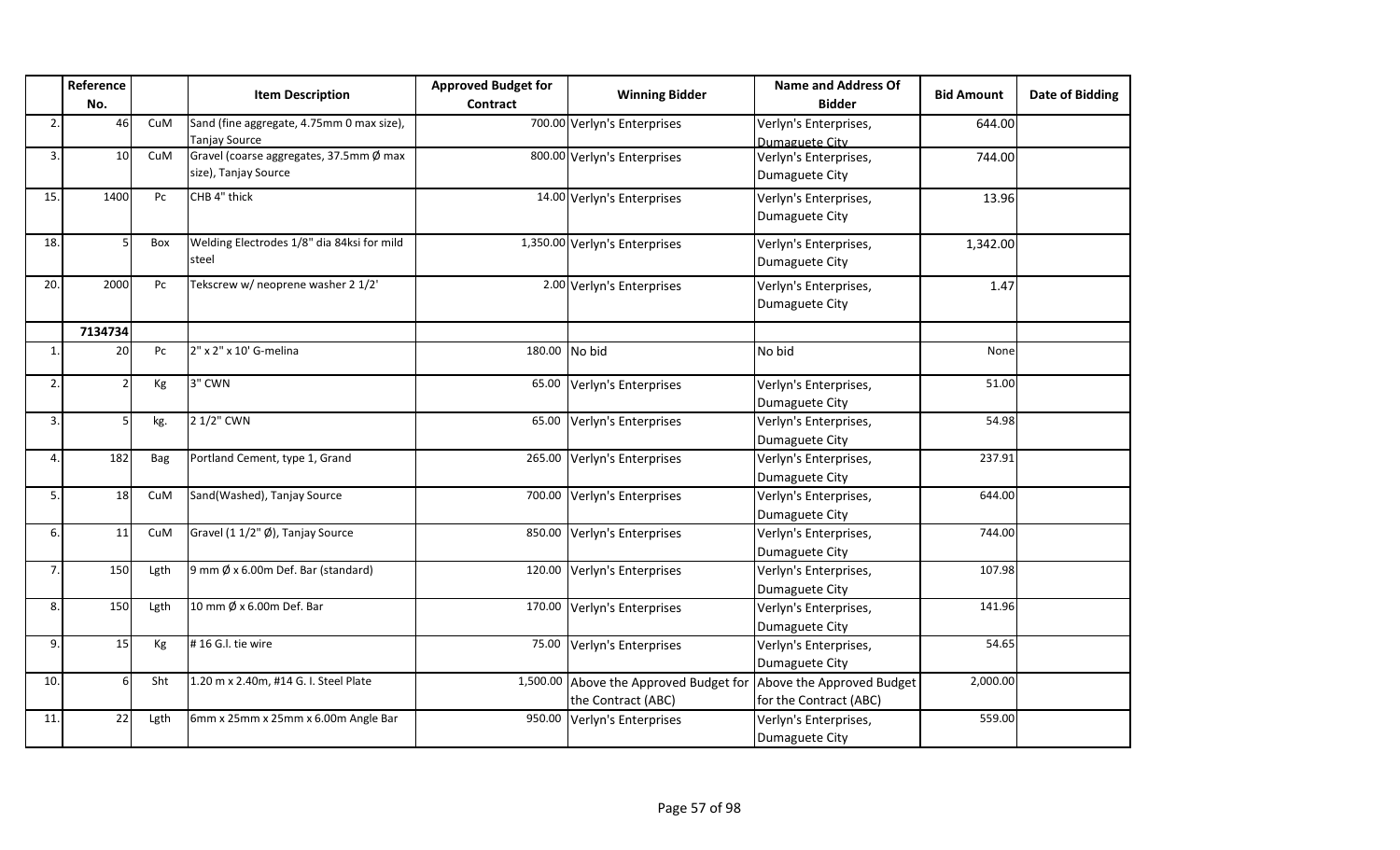|                         | Reference    |     | <b>Item Description</b>                 | <b>Approved Budget for</b> | <b>Winning Bidder</b>                                          | <b>Name and Address Of</b> | <b>Bid Amount</b> | Date of Bidding |
|-------------------------|--------------|-----|-----------------------------------------|----------------------------|----------------------------------------------------------------|----------------------------|-------------------|-----------------|
|                         | No.          |     |                                         | Contract                   |                                                                | <b>Bidder</b>              |                   |                 |
| 12                      |              | Kg  | Welding Electrodes 1/8" Ø E6013, Golden |                            | 170.00 Verlyn's Enterprises                                    | Verlyn's Enterprises,      | 70.00             |                 |
|                         |              |     | <b>Bridge</b>                           |                            |                                                                | Dumaguete City             |                   |                 |
| 13                      |              | Pc  | Hacksaw Blade 18T HSS, Genuine & Good   |                            | 170.00 Verlyn's Enterprises                                    | Verlyn's Enterprises,      | 38.00             |                 |
|                         |              |     | Quality, Lenox                          |                            |                                                                | Dumaguete City             |                   |                 |
| 14                      |              | Pc  | Marine Plywood 1/4 x 4 x 8              |                            | 430.00 Above the Approved Budget for Above the Approved Budget |                            | 480.00            |                 |
|                         |              |     |                                         |                            | the Contract (ABC)                                             | for the Contract (ABC)     |                   |                 |
| 15                      |              | Кg  | 4" CWN                                  |                            | 65.00 Verlyn's Enterprises                                     | Verlyn's Enterprises,      | 49.00             |                 |
|                         |              |     |                                         |                            |                                                                | Dumaguete City             |                   |                 |
| 16.                     |              | Кg  | 1 1/2" CWN                              |                            | 65.00 Verlyn's Enterprises                                     | Verlyn's Enterprises,      | 56.00             |                 |
|                         |              |     |                                         |                            |                                                                | Dumaguete City             |                   |                 |
|                         | 7134747      |     |                                         |                            |                                                                |                            |                   |                 |
| $\overline{\mathbf{1}}$ | 235          | Pc  | 2" x 2" x 10', Coco Lumber              |                            | 106.67 No bid                                                  | No bid                     | None              |                 |
| $\overline{2}$          |              |     |                                         |                            |                                                                |                            |                   |                 |
|                         | 53           | Кg  | 4" CWN                                  |                            | 65.00 Verlyn's Enterprises                                     | Verlyn's Enterprises,      | 49.00             |                 |
|                         |              |     |                                         |                            |                                                                | Dumaguete City             |                   |                 |
| $\overline{3}$          | 2.5          | Kg  | 2" CWN                                  |                            | 55.98 Verlyn's Enterprises                                     | Verlyn's Enterprises,      | 54.65             |                 |
|                         |              |     |                                         |                            |                                                                | Dumaguete City             |                   |                 |
| 4                       | 40           | Kg  | 2 1/2" CWN                              |                            | 69.75 Verlyn's Enterprises                                     | Verlyn's Enterprises,      | 54.65             |                 |
|                         |              |     |                                         |                            |                                                                | Dumaguete City             |                   |                 |
| 5                       | 125          | Pc  | 2" x 3" x 12', Coco Lumber              | 192.00 No bid              |                                                                | No bid                     | None              |                 |
| 6                       | 44           | Pc  | 2" x 4" x 8', Coco Lumber               |                            | 170.67 No bid                                                  | No bid                     | None              |                 |
|                         |              |     |                                         |                            |                                                                |                            |                   |                 |
| $\overline{7}$          | 44           | Pc  | 2" x 4" x 12', Coco Lumber              |                            | 256.00 No bid                                                  | No bid                     | None              |                 |
| 8                       | 24           | Sht | 5mm x 1.20m x 2.40m Ordinary Plywood    |                            | 450.00 Verlyn's Enterprises                                    | Verlyn's Enterprises,      | 369.00            |                 |
|                         |              |     |                                         |                            |                                                                | Dumaguete City             |                   |                 |
| 9                       | $\mathsf{R}$ | Kg  | 1 1/2" CWN                              |                            | 71.00 Verlyn's Enterprises                                     | Verlyn's Enterprises,      | 59.00             |                 |
|                         |              |     |                                         |                            |                                                                | Dumaguete City             |                   |                 |
| 10.                     | 0.5          | Kg  | 1" CWN                                  |                            | 82.24 Verlyn's Enterprises                                     | Verlyn's Enterprises,      | 60.00             |                 |
|                         |              |     |                                         |                            |                                                                | Dumaguete City             |                   |                 |
| 11                      | 115          | Bag | Portland Cement, Grand Premium          |                            | 265.00 Verlyn's Enterprises                                    | Verlyn's Enterprises,      | 226.17            |                 |
|                         |              |     |                                         |                            |                                                                | Dumaguete City             |                   |                 |
| 12                      | 12           | CuM | Sand (Washed), Tanjay Source            |                            | 650.00 Verlyn's Enterprises                                    | Verlyn's Enterprises,      | 644.00            |                 |
|                         |              |     |                                         |                            |                                                                | Dumaguete City             |                   |                 |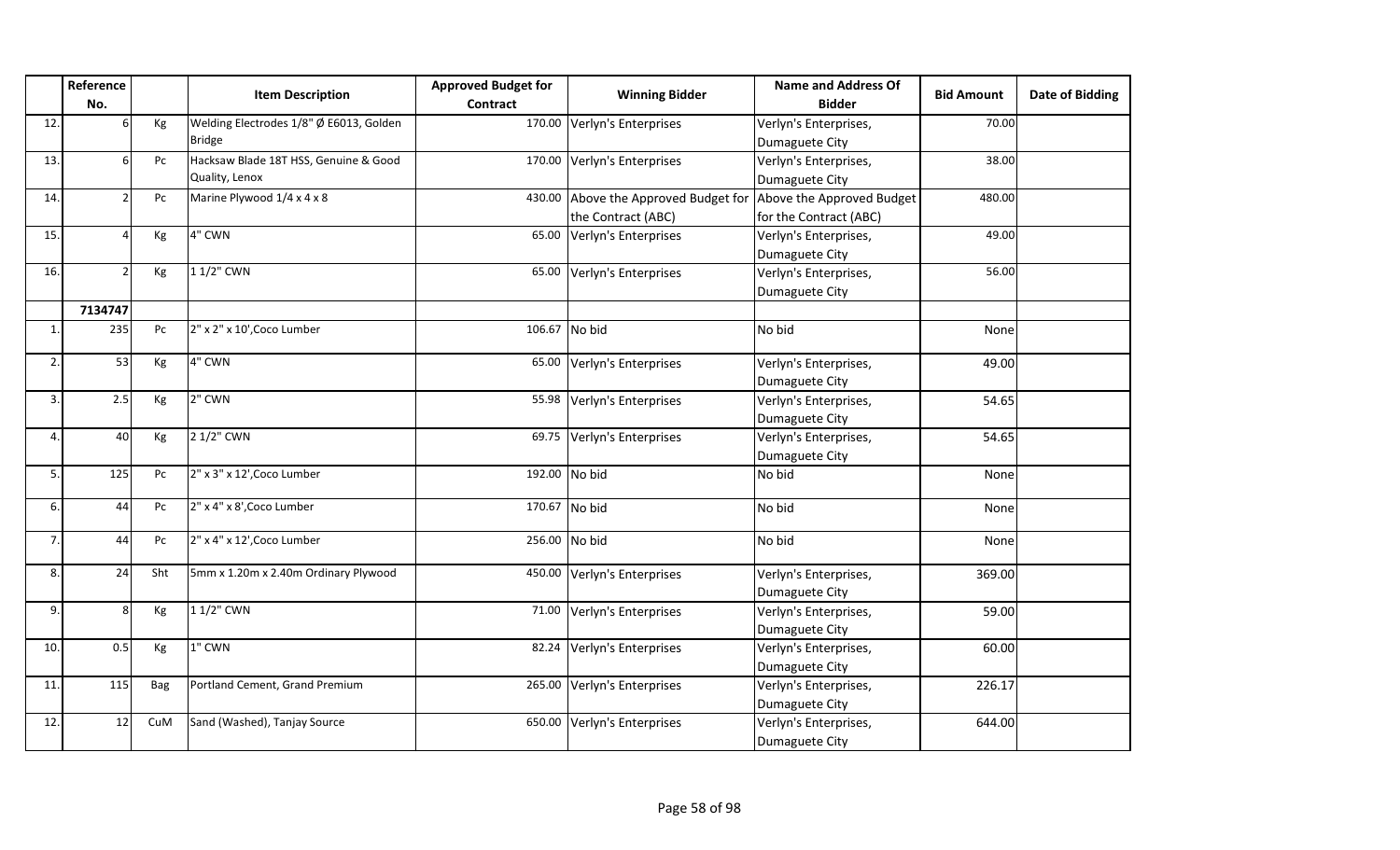|                  | Reference<br>No. |      | <b>Item Description</b>                  | <b>Approved Budget for</b><br><b>Contract</b> | <b>Winning Bidder</b>         | <b>Name and Address Of</b><br><b>Bidder</b> | <b>Bid Amount</b> | Date of Bidding |
|------------------|------------------|------|------------------------------------------|-----------------------------------------------|-------------------------------|---------------------------------------------|-------------------|-----------------|
| 13.              |                  | Cum  | Gravel (1 1/2"Ø), Tanjay Source          | 750.00                                        | Verlyn's Enterprises          | Verlyn's Enterprises,                       | 744.00            |                 |
|                  |                  |      |                                          |                                               |                               | Dumaguete City                              |                   |                 |
| 14.              | 105              | Lgth | 10mmØx 6.00m Def. Bar                    | 165.00                                        | Verlyn's Enterprises          | Verlyn's Enterprises,                       | 141.97            |                 |
|                  |                  |      |                                          |                                               |                               | Dumaguete City                              |                   |                 |
| 15.              | 129              | Lgth | 12mmØ x 6.00m Def. Bar                   | 181.50                                        | Above the Approved Budget for | Above the Approved Budget                   | 204.10            |                 |
|                  |                  |      |                                          |                                               | the Contract (ABC)            | for the Contract (ABC)                      |                   |                 |
| 16.              | 54               | Lgth | 16mmØ x 6.00m Def. Bar                   | 350.00                                        | Verlyn's Enterprises          | Verlyn's Enterprises,                       | 344.00            |                 |
|                  |                  |      |                                          |                                               |                               | Dumaguete City                              |                   |                 |
| 17.              | 14               | Lgth | 20mmØ x 6.00m Def. Bar                   | 605.00                                        | Verlyn's Enterprises          | Verlyn's Enterprises,                       | 584.00            |                 |
|                  |                  |      |                                          |                                               |                               | Dumaguete City                              |                   |                 |
| 18.              | 10               | Pc   | Hacksaw Blade, Lenox                     | 65.00                                         | Verlyn's Enterprises          | Verlyn's Enterprises,                       | 38.00             |                 |
|                  |                  |      |                                          |                                               |                               | Dumaguete City                              |                   |                 |
| 19.              | 50               | Kg   | #16 G.I. Tie wire                        | 70.00                                         | Verlyn's Enterprises          | Verlyn's Enterprises,                       | 54.65             |                 |
|                  |                  |      |                                          |                                               |                               | Dumaguete City                              |                   |                 |
| 20.              | 18               | Lgth | 37.5mmØ x 6.00m G.I Pipe, Sch.20         | 850.00                                        | Verlyn's Enterprises          | Verlyn's Enterprises,                       | 736.00            |                 |
|                  |                  |      |                                          |                                               |                               | Dumaguete City                              |                   |                 |
| 21.              | 18               | Kg   | Welding Electrodes, 1/8"Ø, Golden Bridge | 150.00                                        | Verlyn's Enterprises          | Verlyn's Enterprises,                       | 69.98             |                 |
|                  |                  |      |                                          |                                               |                               | Dumaguete City                              |                   |                 |
| 22.              |                  | Lt   | Metalic Paint(Aluminum)                  | 200.00                                        | Verlyn's Enterprises          | Verlyn's Enterprises,                       | 196.00            |                 |
|                  |                  |      |                                          |                                               |                               | Dumaguete City                              |                   |                 |
| 23.              |                  | Pc   | Paint Brush 2"                           | 30.00                                         | Verlyn's Enterprises          | Verlyn's Enterprises,                       | 16.00             |                 |
|                  |                  |      |                                          |                                               |                               | Dumaguete City                              |                   |                 |
|                  | 7134761          |      |                                          |                                               |                               |                                             |                   |                 |
| 1.               | 235              | Pc   | 2" x 2" x 10', Coco Lumber               | 106.67                                        | No bid                        | No bid                                      | None              |                 |
| 2.               | 53               | Kg   | 4" CWN                                   | 65.00                                         | Verlyn's Enterprises          | Verlyn's Enterprises,                       | 49.00             |                 |
|                  |                  |      |                                          |                                               |                               | Dumaguete City                              |                   |                 |
| 3.               | 2.5              | Kg   | 2" CWN                                   | 55.98                                         | Verlyn's Enterprises          | Verlyn's Enterprises,                       | 54.65             |                 |
|                  |                  |      |                                          |                                               |                               | Dumaguete City                              |                   |                 |
| $\overline{4}$ . | 40               | Kg   | 2 1/2" CWN                               | 69.75                                         | Verlyn's Enterprises          | Verlyn's Enterprises,                       | 54.65             |                 |
|                  |                  |      |                                          |                                               |                               | Dumaguete City                              |                   |                 |
| 5.               | 125              | Pc   | $2"$ x 3" x 12', Coco Lumber             | 192.00 No bid                                 |                               | No bid                                      | None              |                 |
| 6.               | 44               | Pc   | 2" x 4" x 8', Coco Lumber                | 170.67 No bid                                 |                               | No bid                                      | None              |                 |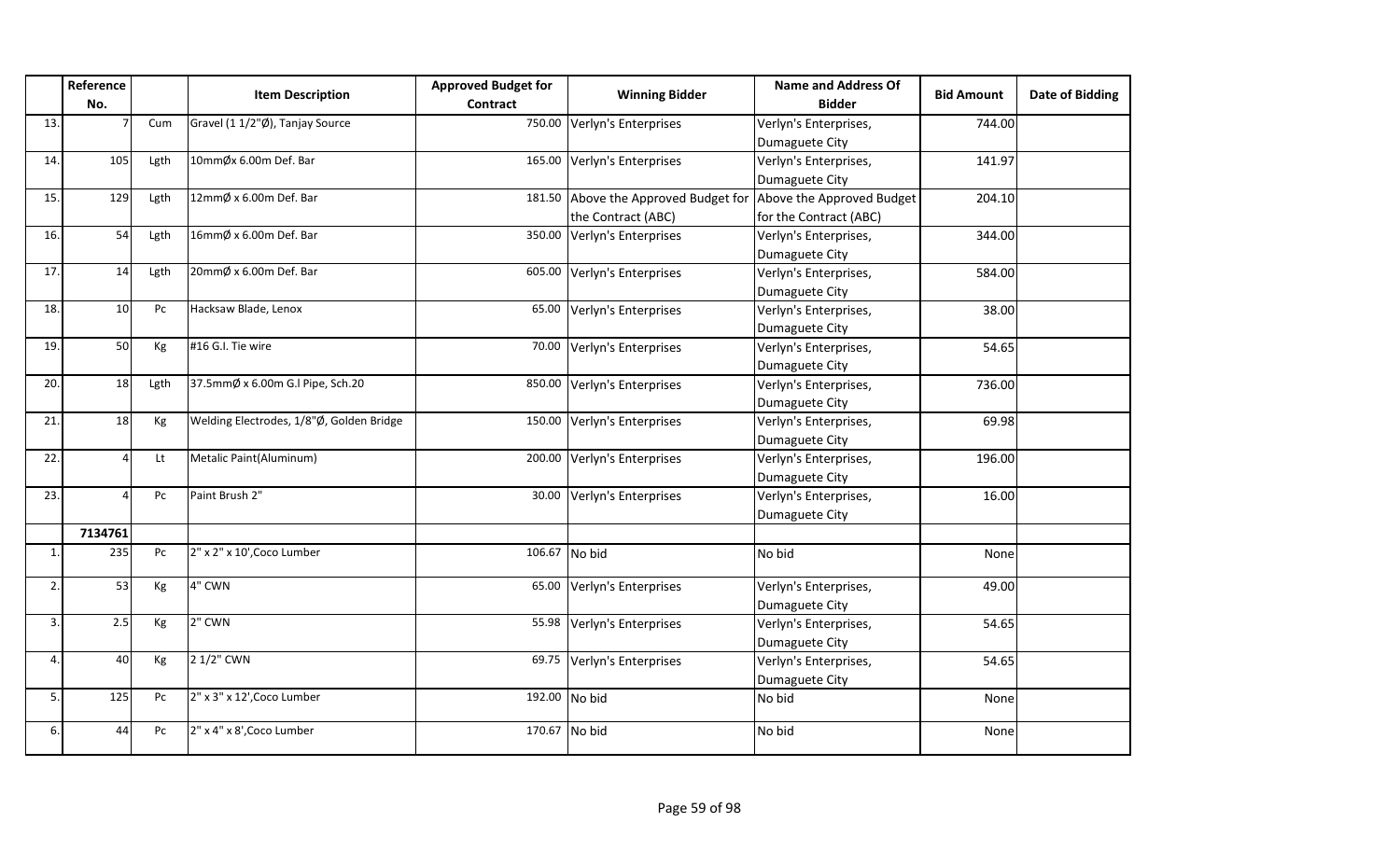|     | Reference<br>No. |      | <b>Item Description</b>                  | <b>Approved Budget for</b><br><b>Contract</b> | <b>Winning Bidder</b>                               | <b>Name and Address Of</b><br><b>Bidder</b>         | <b>Bid Amount</b> | <b>Date of Bidding</b> |
|-----|------------------|------|------------------------------------------|-----------------------------------------------|-----------------------------------------------------|-----------------------------------------------------|-------------------|------------------------|
| 7.  | 44               | Pc   | 2" x 4" x 12', Coco Lumber               | 256.00 No bid                                 |                                                     | No bid                                              | None              |                        |
| 8.  | 24               | Sht  | 5mm x 1.20m x 2.40m Ordinary Plywood     | 450.00                                        | Verlyn's Enterprises                                | Verlyn's Enterprises,<br>Dumaguete City             | 369.00            |                        |
| 9.  | 8                | Kg   | 1 1/2" CWN                               | 71.00                                         | Verlyn's Enterprises                                | Verlyn's Enterprises,<br>Dumaguete City             | 59.00             |                        |
| 10. | 0.5              | Kg   | 1" CWN                                   | 82.24                                         | Verlyn's Enterprises                                | Verlyn's Enterprises,<br>Dumaguete City             | 60.00             |                        |
| 11. | 115              | Bag  | Portland Cement, Grand Premium           | 265.00                                        | Verlyn's Enterprises                                | Verlyn's Enterprises,<br>Dumaguete City             | 226.17            |                        |
| 12. | 12               | CuM  | Sand (Washed), Tanjay Source             | 650.00                                        | Verlyn's Enterprises                                | Verlyn's Enterprises,<br>Dumaguete City             | 644.00            |                        |
| 13. |                  | Cum  | Gravel (1 1/2"Ø), Tanjay Source          | 750.00                                        | Verlyn's Enterprises                                | Verlyn's Enterprises,<br>Dumaguete City             | 744.00            |                        |
| 14. | 105              | Lgth | 10mmØx 6.00m Def. Bar                    | 165.00                                        | Verlyn's Enterprises                                | Verlyn's Enterprises,<br>Dumaguete City             | 141.97            |                        |
| 15. | 129              | Lgth | 12mmØ x 6.00m Def. Bar                   | 181.50                                        | Above the Approved Budget for<br>the Contract (ABC) | Above the Approved Budget<br>for the Contract (ABC) | 204.10            |                        |
| 16. | 54               | Lgth | 16mmØ x 6.00m Def. Bar                   | 350.00                                        | Verlyn's Enterprises                                | Verlyn's Enterprises,<br>Dumaguete City             | 344.40            |                        |
| 17. | 14               | Lgth | 20mmØ x 6.00m Def. Bar                   | 605.00                                        | Verlyn's Enterprises                                | Verlyn's Enterprises,<br>Dumaguete City             | 584.00            |                        |
| 18. | 10               | Pc   | Hacksaw Blade, Lenox                     | 65.00                                         | Verlyn's Enterprises                                | Verlyn's Enterprises,<br>Dumaguete City             | 38.00             |                        |
| 19. | 50               | Kg   | #16 G.I. Tie wire                        | 70.00                                         | Verlyn's Enterprises                                | Verlyn's Enterprises,<br>Dumaguete City             | 54.65             |                        |
| 20. | 18               | Lgth | 37.5mmØ x 6.00m G.I Pipe, Sch.20         | 850.00                                        | Verlyn's Enterprises                                | Verlyn's Enterprises,<br>Dumaguete City             | 736.00            |                        |
| 21. | 18               | Kg   | Welding Electrodes, 1/8"Ø, Golden Bridge | 150.00                                        | Verlyn's Enterprises                                | Verlyn's Enterprises,<br>Dumaguete City             | 69.98             |                        |
| 22. |                  | Lt   | Metalic Paint(Aluminum)                  | 200.00                                        | Verlyn's Enterprises                                | Verlyn's Enterprises,<br>Dumaguete City             | 196.00            |                        |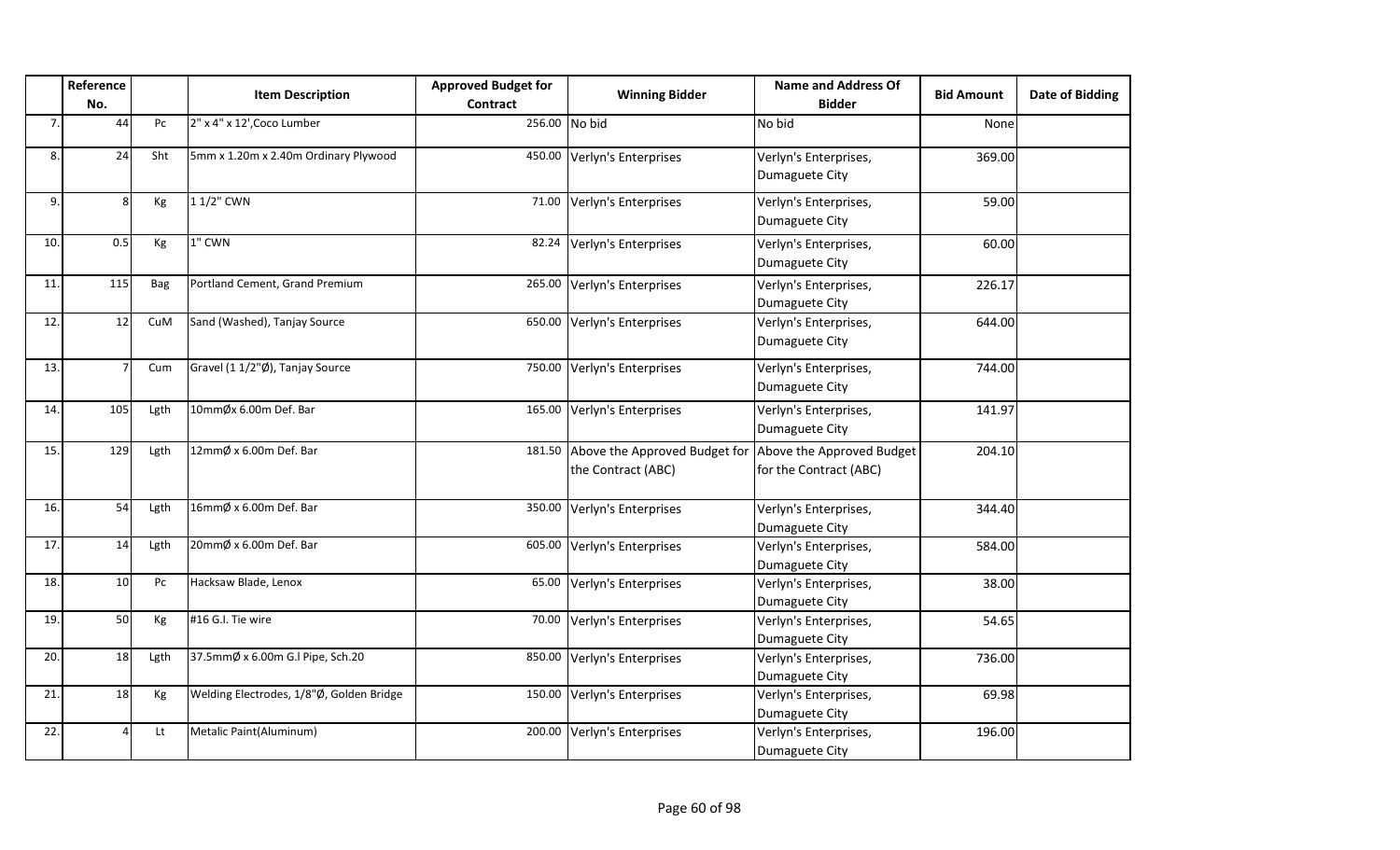|     | Reference<br>No. |      | <b>Item Description</b>              | <b>Approved Budget for</b><br>Contract | <b>Winning Bidder</b>                               | <b>Name and Address Of</b><br><b>Bidder</b>         | <b>Bid Amount</b> | <b>Date of Bidding</b> |
|-----|------------------|------|--------------------------------------|----------------------------------------|-----------------------------------------------------|-----------------------------------------------------|-------------------|------------------------|
| 23. |                  | Pc   | Paint Brush 2", Globe                | 30.00                                  | Verlyn's Enterprises                                | Verlyn's Enterprises,<br>Dumaguete City             | 16.00             |                        |
|     | 7134774          |      |                                      |                                        |                                                     |                                                     |                   |                        |
| 1.  | 235              | Pc   | 2" x 2" x 10', Coco Lumber           | 106.67                                 | No bid                                              | No bid                                              | None              |                        |
| 2.  | 53               | Кg   | 4" CWN                               | 65.00                                  | Verlyn's Enterprises                                | Verlyn's Enterprises,<br>Dumaguete City             | 49.00             |                        |
| 3.  | 2.5              | Кg   | 2" CWN                               | 55.98                                  | Verlyn's Enterprises                                | Verlyn's Enterprises,<br>Dumaguete City             | 54.65             |                        |
| 4.  | 40               | Kg   | 2 1/2" CWN                           | 69.75                                  | Verlyn's Enterprises                                | Verlyn's Enterprises,<br>Dumaguete City             | 54.65             |                        |
| 5.  | 125              | Pc   | 2" x 3" x 12', Coco Lumber           | 192.00 No bid                          |                                                     | No bid                                              | None              |                        |
| 6.  | 44               | Pc   | 2" x 4" x 8', Coco Lumber            | 170.67                                 | No bid                                              | No bid                                              | None              |                        |
| 7.  | 44               | Pc   | 2" x 4" x 12', Coco Lumber           | 256.00 No bid                          |                                                     | No bid                                              | None              |                        |
| 8.  | 24               | Sht  | 5mm x 1.20m x 2.40m Ordinary Plywood | 450.00                                 | Verlyn's Enterprises                                | Verlyn's Enterprises,<br>Dumaguete City             | 369.00            |                        |
| 9.  | 8                | Kg   | 1 1/2" CWN                           | 71.00                                  | Verlyn's Enterprises                                | Verlyn's Enterprises,<br>Dumaguete City             | 59.00             |                        |
| 10. | 0.5              | Kg   | 1" CWN                               | 82.24                                  | Verlyn's Enterprises                                | Verlyn's Enterprises,<br>Dumaguete City             | 60.00             |                        |
| 11. | 115              | Bag  | Portland Cement, Grand Premium       | 265.00                                 | Verlyn's Enterprises                                | Verlyn's Enterprises,<br>Dumaguete City             | 226.17            |                        |
| 12. | 12               | CuM  | Sand (Washed), Tanjay Source         | 650.00                                 | Verlyn's Enterprises                                | Verlyn's Enterprises,<br>Dumaguete City             | 644.00            |                        |
| 13. |                  | Cum  | Gravel (1 1/2"Ø), Tanjay Source      | 750.00                                 | Verlyn's Enterprises                                | Verlyn's Enterprises,<br>Dumaguete City             | 744.00            |                        |
| 14. | 105              | Lgth | 10mmØx 6.00m Def. Bar                | 165.00                                 | Verlyn's Enterprises                                | Verlyn's Enterprises,<br>Dumaguete City             | 141.97            |                        |
| 15. | 129              | Lgth | 12mmØ x 6.00m Def. Bar               | 181.50                                 | Above the Approved Budget for<br>the Contract (ABC) | Above the Approved Budget<br>for the Contract (ABC) | 204.10            |                        |
| 16. | 54               | Lgth | 16mmØ x 6.00m Def. Bar               | 350.00                                 | Verlyn's Enterprises                                | Verlyn's Enterprises,<br>Dumaguete City             | 344.40            |                        |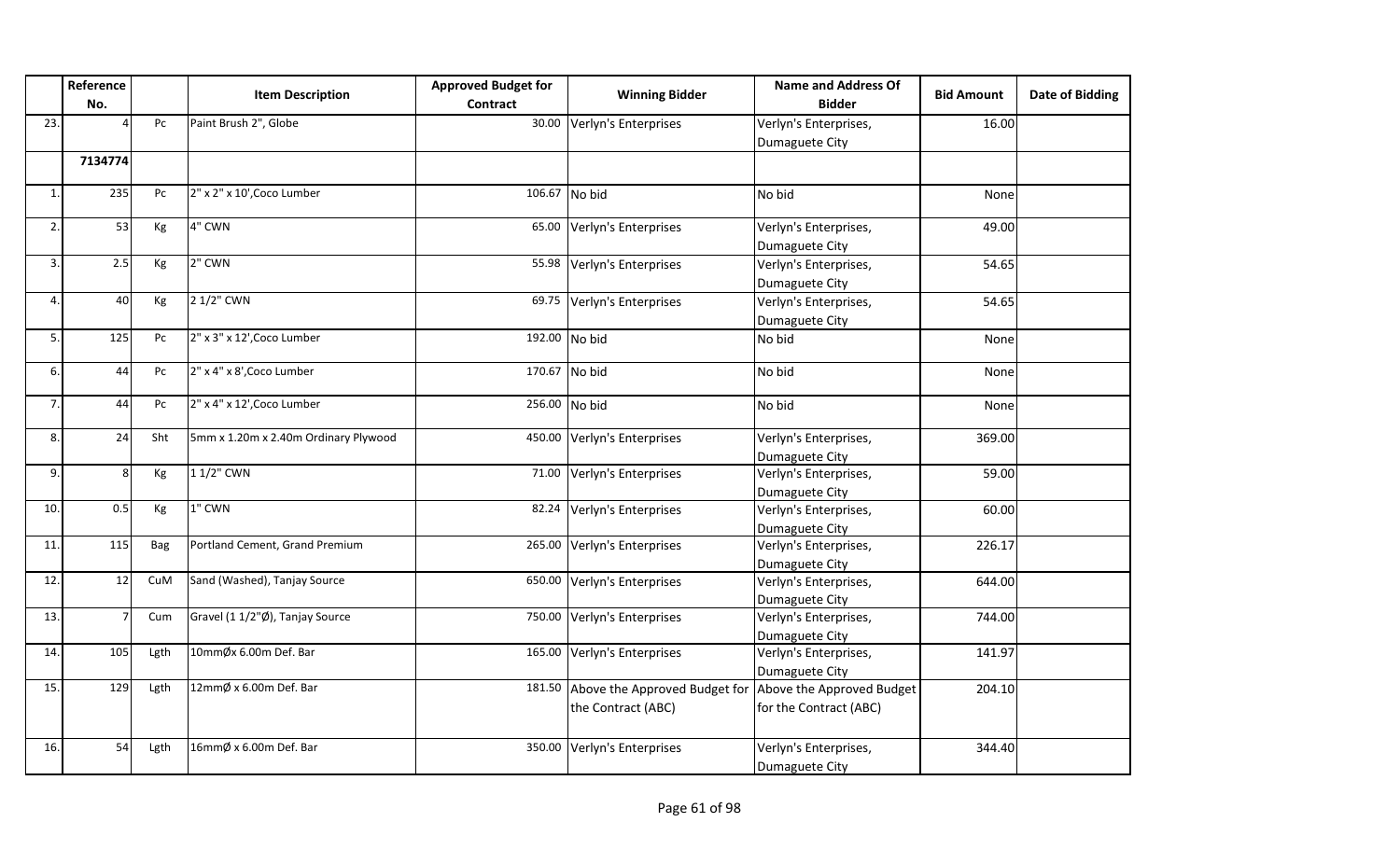|              | Reference<br>No. |      | <b>Item Description</b>                   | <b>Approved Budget for</b><br>Contract | <b>Winning Bidder</b>       | <b>Name and Address Of</b><br><b>Bidder</b> | <b>Bid Amount</b> | <b>Date of Bidding</b> |
|--------------|------------------|------|-------------------------------------------|----------------------------------------|-----------------------------|---------------------------------------------|-------------------|------------------------|
| 17.          | 14               | Lgth | 20mmØ x 6.00m Def. Bar                    | 605.00                                 | Verlyn's Enterprises        | Verlyn's Enterprises,                       | 584.00            |                        |
|              |                  |      |                                           |                                        |                             | Dumaguete City                              |                   |                        |
| 18.          | 10               | Pc   | Hacksaw Blade, Lenox                      | 65.00                                  | Verlyn's Enterprises        | Verlyn's Enterprises,                       | 38.00             |                        |
|              |                  |      |                                           |                                        |                             | Dumaguete City                              |                   |                        |
| 19.          | 50               | Kg   | #16 G.I. Tie wire                         | 70.00                                  | Verlyn's Enterprises        | Verlyn's Enterprises,                       | 54.65             |                        |
|              |                  |      |                                           |                                        |                             | Dumaguete City                              |                   |                        |
| 20.          | 18               | Lgth | 37.5mmØ x 6.00m G.I Pipe, Sch.20          | 850.00                                 | Verlyn's Enterprises        | Verlyn's Enterprises,                       | 736.00            |                        |
|              |                  |      |                                           |                                        |                             | Dumaguete City                              |                   |                        |
| 21           | 18               | Kg   | Welding Electrodes, 1/8"Ø                 | 150.00                                 | Verlyn's Enterprises        | Verlyn's Enterprises,                       | 69.98             |                        |
|              |                  |      |                                           |                                        |                             | Dumaguete City                              |                   |                        |
| 22.          |                  | Lt   | Metalic Paint(Aluminum)                   | 200.00                                 | Verlyn's Enterprises        | Verlyn's Enterprises,                       | 196.00            |                        |
|              |                  |      |                                           |                                        |                             | Dumaguete City                              |                   |                        |
| 23.          |                  | Pc   | Paint Brush 2", Globe                     | 30.00                                  | Verlyn's Enterprises        | Verlyn's Enterprises,                       | 16.00             |                        |
|              |                  |      |                                           |                                        |                             | Dumaguete City                              |                   |                        |
|              | 7147510          |      |                                           |                                        |                             |                                             |                   | 11-Aug-20              |
| $\mathbf{1}$ | 100              | Pc   | Good lumber, 2"x3"x10' (Gmelina)          | 300.00                                 | <b>Precious Don Trading</b> | Precious Don Trading,                       | 280.00            |                        |
|              |                  |      |                                           |                                        |                             | Sibulan, Neg. Or.                           |                   |                        |
| 2.           | 100              | Pc   | Good lumber, 2"x2"x10' (Gmelina)          |                                        | 200.00 Precious Don Trading | Precious Don Trading,                       | 170.00            |                        |
|              |                  |      |                                           |                                        |                             | Sibulan, Neg. Or.                           |                   |                        |
| 3.           | 10               | Sht  | Marine Plywood, 5mm (Class A/Class A)     | 500.00                                 | <b>AC/DC Enterprises</b>    | AC/DC Enterprises,                          | 450.00            |                        |
|              |                  |      |                                           |                                        |                             | Dumaguete City                              |                   |                        |
| 4.           | 10               | Sht  | Marine Plywood, 3/4" (Class A/Class A)    | 2,500.00                               | Verlyn's Enterprises        | Verlyn's Enterprises,                       | 1,398.00          |                        |
|              |                  |      |                                           |                                        |                             | Dumaguete City                              |                   |                        |
| 5.           | 10               | Sht  | Marine Plywood, 1/2"(Class A/Class A)     | 1,850.00                               | Verlyn's Enterprises        | Verlyn's Enterprises,                       | 899.00            |                        |
|              |                  |      |                                           |                                        |                             | Dumaguete City                              |                   |                        |
| 6.           | 150              | Sht  | Cement fiber board, 4.5 mm, Kalsi         | 480.00                                 | <b>AC/DC Enterprises</b>    | AC/DC Enterprises,                          | 410.00            |                        |
|              |                  |      |                                           |                                        |                             | Dumaguete City                              |                   |                        |
| 7.           | 10               | Pc   | Door knob (Good quality), Creston         | 900.00                                 | Verlyn's Enterprises        | Verlyn's Enterprises,                       | 680.00            |                        |
|              |                  |      |                                           |                                        |                             | Dumaguete City                              |                   |                        |
| 8.           | 10               | Pair | Loose Pin Butt hinges (4" x 4"), Ordinary | 130.00                                 | Verlyn's Enterprises        | Verlyn's Enterprises,                       | 79.00             |                        |
|              |                  |      |                                           |                                        |                             | Dumaguete City                              |                   |                        |
| 9.           |                  | Pair | Loose Pin Butt hinges (3" x 3"), Ordinary | 90.00                                  | Verlyn's Enterprises        | Verlyn's Enterprises,                       | 60.00             |                        |
|              |                  |      |                                           |                                        |                             | Dumaguete City                              |                   |                        |
| 10.          | 12               | Pair | Cancel Hinges "C"                         | 150.00                                 | Verlyn's Enterprises        | Verlyn's Enterprises,                       | 59.00             |                        |
|              |                  |      |                                           |                                        |                             | Dumaguete City                              |                   |                        |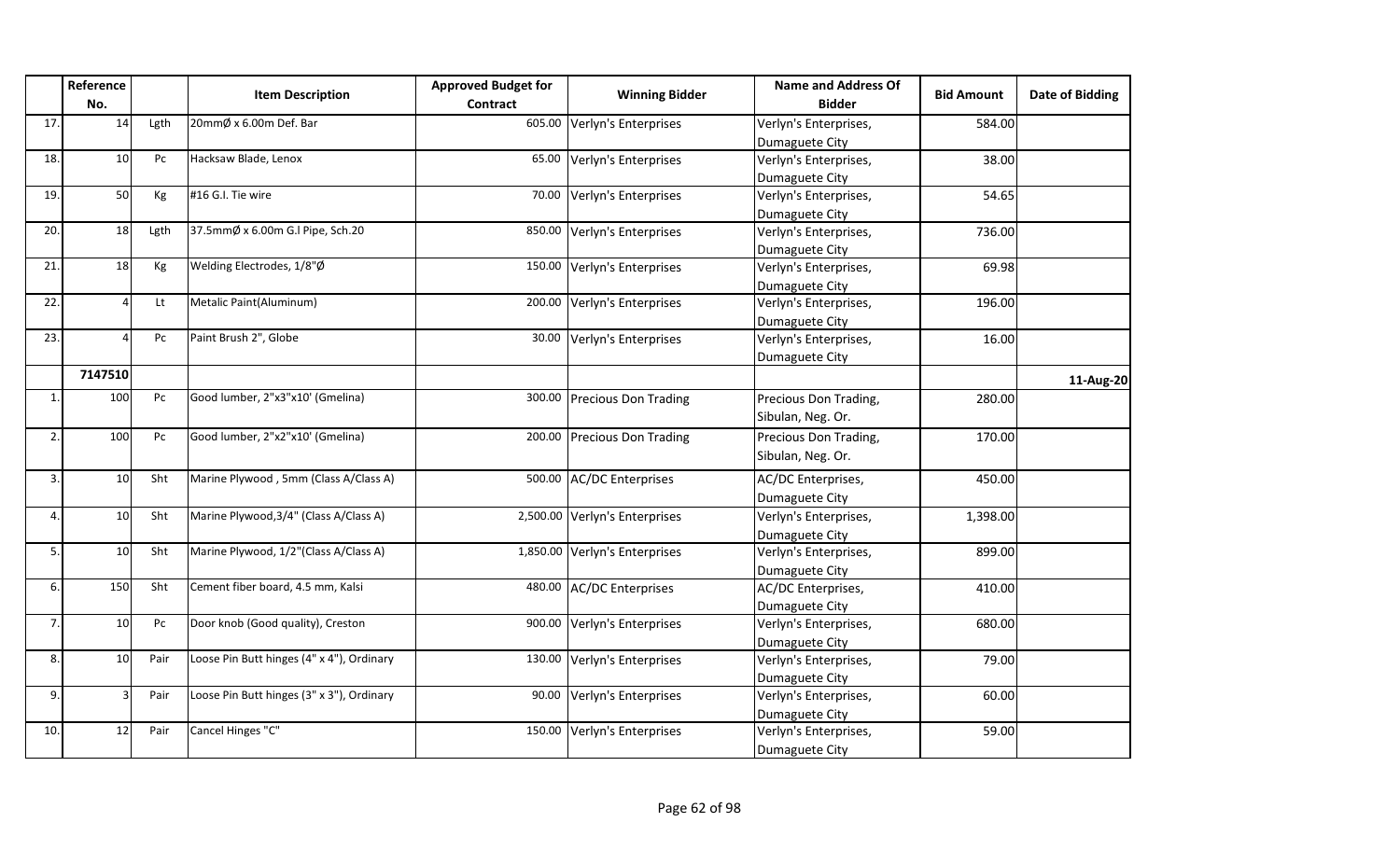|     | Reference<br>No.         |      | <b>Item Description</b>                      | <b>Approved Budget for</b><br>Contract | <b>Winning Bidder</b>      | <b>Name and Address Of</b><br><b>Bidder</b> | <b>Bid Amount</b> | <b>Date of Bidding</b> |
|-----|--------------------------|------|----------------------------------------------|----------------------------------------|----------------------------|---------------------------------------------|-------------------|------------------------|
| 11. | 10                       | Kg   | Hardinails 1 1/2"                            | 120.00                                 | <b>AC/DC Enterprises</b>   | AC/DC Enterprises,                          | 90.00             |                        |
|     |                          |      |                                              |                                        |                            | Dumaguete City                              |                   |                        |
| 12. | 12                       | Pc   | Tile Blade Cutter, 6", Creston               | 650.00                                 | <b>AC/DC Enterprises</b>   | AC/DC Enterprises,                          | 650.00            |                        |
|     |                          |      |                                              |                                        |                            | Dumaguete City                              |                   |                        |
| 13. | 40                       | Lgth | Moulding Ceiling, 4" x 8'                    | 450.00                                 | <b>AC/DC Enterprises</b>   | AC/DC Enterprises,                          | 450.00            |                        |
|     |                          |      |                                              |                                        |                            | Dumaguete City                              |                   |                        |
| 14. | 20                       | Can  | Vulca Seal                                   | 75.00                                  | <b>AC/DC Enterprises</b>   | AC/DC Enterprises,                          | 75.00             |                        |
|     |                          |      |                                              |                                        |                            | Dumaguete City                              |                   |                        |
| 15. |                          | Pc   | Rivetter (Good quality), Stanley             | 750.00                                 | <b>AC/DC</b> Enterprises   | AC/DC Enterprises,                          | 430.00            |                        |
|     |                          |      |                                              |                                        |                            | Dumaguete City                              |                   |                        |
| 16. | 500                      | Pc   | Rivets, 1 1/2"                               |                                        | 2.00 Verlyn's Enterprises  | Verlyn's Enterprises,                       | 0.49              |                        |
|     |                          |      |                                              |                                        |                            | Dumaguete City                              |                   |                        |
| 17. | 10                       | Kg   | Common Nail, #4"                             | 80.00                                  | Verlyn's Enterprises       | Verlyn's Enterprises,                       | 48.90             |                        |
|     |                          |      |                                              |                                        |                            | Dumaguete City                              |                   |                        |
| 18. | 10                       | Kg   | Common Nail, #2"                             | 75.00                                  | <b>AC/DC Enterprises</b>   | AC/DC Enterprises,                          | 52.95             |                        |
|     |                          |      |                                              |                                        |                            | Dumaguete City                              |                   |                        |
| 19. | 10                       | Kg   | Finishing Nail #1"                           | 80.00                                  | <b>AC/DC Enterprises</b>   | AC/DC Enterprises,                          | 59.95             |                        |
|     |                          |      |                                              |                                        |                            | Dumaguete City                              |                   |                        |
| 20. | 50                       | Bag  | Cement, Grand Premium                        | 260.00                                 | Verlyn's Enterprises       | Verlyn's Enterprises,                       | 228.40            |                        |
|     |                          |      |                                              |                                        |                            | Dumaguete City                              |                   |                        |
| 21. | 10                       | CuM  | Sand, Tanjay Source                          | 650.00                                 | Verlyn's Enterprises       | Verlyn's Enterprises,                       | 644.00            |                        |
|     |                          |      |                                              |                                        |                            | Dumaguete City                              |                   |                        |
| 22. | 700                      | Pc   | Ceramic floor tiles, 400 x 400 mm (Biege)    | 55.00                                  | <b>AC/DC Enterprises</b>   | AC/DC Enterprises,                          | 53.10             |                        |
|     |                          |      |                                              |                                        |                            | Dumaguete City                              |                   |                        |
| 23. | 120                      | Pc   | Ceramic floor tiles, (Glazed marblelized 600 | 125.00                                 | <b>AC/DC Enterprises</b>   | AC/DC Enterprises,                          | 125.00            |                        |
|     |                          |      | x 600 mm (Biege)                             |                                        |                            | Dumaguete City                              |                   |                        |
| 24. |                          | Pc   | Diamond Glass Cutter (Good Quality)          |                                        | 780.00 AC/DC Enterprises   | AC/DC Enterprises,                          | 770.00            |                        |
|     |                          |      |                                              |                                        |                            | Dumaguete City                              |                   |                        |
| 25. | $\overline{\mathcal{L}}$ | Pc   | Pre-fab Door (3" x7")                        |                                        | 4,200.00 AC/DC Enterprises | AC/DC Enterprises,                          | 4,200.00          |                        |
|     |                          |      |                                              |                                        |                            | Dumaguete City                              |                   |                        |
| 26. | 35                       | Lgth | Pre-tab Gutter, 8 ft.                        | 450.00                                 | Verlyn's Enterprises       | Verlyn's Enterprises,                       | 422.00            |                        |
|     |                          |      |                                              |                                        |                            | Dumaguete City                              |                   |                        |
| 27. |                          | Set  | Sliding Glass Door, 2 unit (3" x 7" each)    | 20,000.00                              | Verlyn's Enterprises       | Verlyn's Enterprises,                       | 19,500.00         |                        |
|     |                          |      |                                              |                                        |                            | Dumaguete City                              |                   |                        |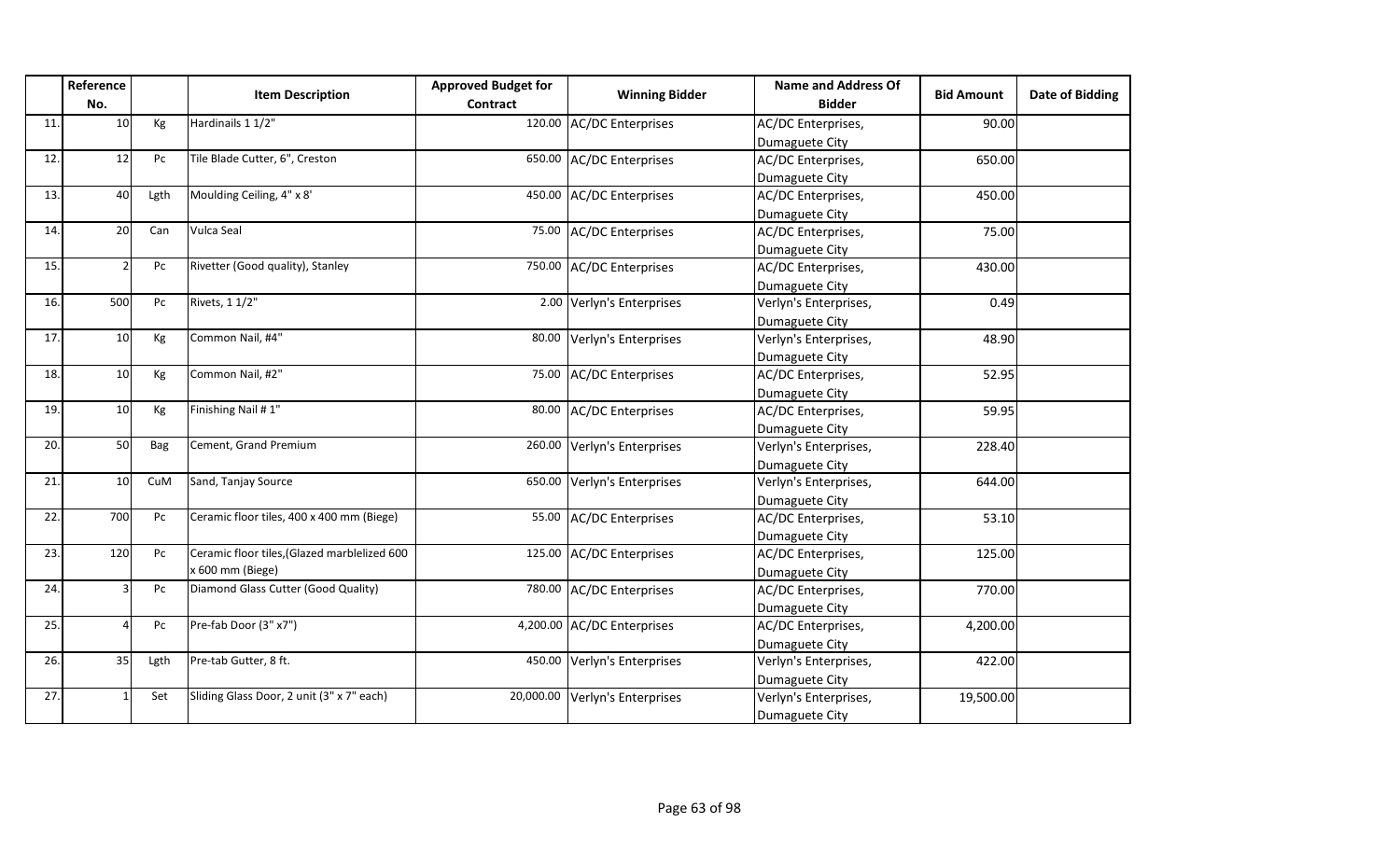|     | Reference<br>No. |      | <b>Item Description</b>                                                                                      | <b>Approved Budget for</b><br>Contract | <b>Winning Bidder</b>                                                         | <b>Name and Address Of</b><br><b>Bidder</b>         | <b>Bid Amount</b> | Date of Bidding |
|-----|------------------|------|--------------------------------------------------------------------------------------------------------------|----------------------------------------|-------------------------------------------------------------------------------|-----------------------------------------------------|-------------------|-----------------|
| 28  |                  | Set  | Sliding Glass Window, 2 panels bronze<br>Glass, thick (1.56m x 1.56m) (Including<br>Installation)            |                                        | 5,500.00 Above the Approved Budget for<br>the Contract (ABC)                  | Above the Approved Budget<br>for the Contract (ABC) | 15,000.00         |                 |
| 29. |                  | Set  | Sliding Glass Window (Fix-slide-fix) bronze<br>Glass, 1/4" thick (2.40m x 1.56m) (Including<br>Installation) | 10,000.00                              | Above the Approved Budget for Above the Approved Budget<br>the Contract (ABC) | for the Contract (ABC)                              | 11,000.00         |                 |
| 30. |                  | Pair | Jalousie Plus Window, Bastedor only<br>Double Control w/14 blades                                            | 980.00                                 | Verlyn's Enterprises                                                          | Verlyn's Enterprises,<br>Dumaguete City             | 824.00            |                 |
| 31. |                  | Pair | Jalousie Plus Window, Bastedor only<br>Double Control w/11 blades                                            | 870.00                                 | Verlyn's Enterprises                                                          | Verlyn's Enterprises,<br>Dumaguete City             | 760.00            |                 |
| 32. |                  | Pc   | Plastic Door, 700 X 2100 mm                                                                                  |                                        | 2,000.00 AC/DC Enterprises                                                    | AC/DC Enterprises,<br>Dumaguete City                | 1,720.00          |                 |
| 33. | 20               | Can  | Tinting Color (Thalo Blue)                                                                                   | 80.00                                  | Verlyn's Enterprises                                                          | Verlyn's Enterprises,<br>Dumaguete City             | 55.00             |                 |
| 34. | 20               | Can  | Tinting Color (Hanza Yellow))                                                                                | 80.00                                  | Verlyn's Enterprises                                                          | Verlyn's Enterprises,<br>Dumaguete City             | 55.00             |                 |
| 35. | $\overline{20}$  | Gal  | Neon Green Enamel, (Flatwall) Ready mix<br>(1st Class)                                                       |                                        | 1,200.00 Verlyn's Enterprises                                                 | Verlyn's Enterprises,<br>Dumaguete City             | 1,190.00          |                 |
| 36. | 20               | Gal  | International Red Enamel ,1st Class ( (gloss<br>type)                                                        |                                        | 1,200.00 Verlyn's Enterprises                                                 | Verlyn's Enterprises,<br>Dumaguete City             | 1,190.00          |                 |
| 37. | 20               | Gal  | White Latex Paint, 1st Class (Gloss), A-Plus                                                                 | 800.00                                 | Verlyn's Enterprises                                                          | Verlyn's Enterprises,<br>Dumaguete City             | 600.00            |                 |
| 38. | 10               | Gal  | White Enamel, 1st Class (Flatwall)                                                                           | 800.00                                 | Verlyn's Enterprises                                                          | Verlyn's Enterprises,<br>Dumaguete City             | 570.00            |                 |
| 39. | 10               | Gal  | Quick Dry Enamel (White)                                                                                     |                                        | 800.00 Verlyn's Enterprises                                                   | Verlyn's Enterprises,<br>Dumaguete City             | 609.00            |                 |
| 40. | 10               | Gal  | White Latex Paint (Flatwall)                                                                                 | 800.00                                 | Verlyn's Enterprises                                                          | Verlyn's Enterprises,<br>Dumaguete City             | 513.00            |                 |
| 41. | 10               | Gal  | <b>White Enamel Paint (Gloss)</b>                                                                            | 700.00                                 | Verlyn's Enterprises                                                          | Verlyn's Enterprises,<br>Dumaguete City             | 609.00            |                 |
| 42. | 10               | Gal  | White Latex Paint (Flat)                                                                                     | 550.00                                 | Verlyn's Enterprises                                                          | Verlyn's Enterprises,<br>Dumaguete City             | 513.00            |                 |
| 43. |                  | Lgth | Supreme Pipe, 2" 1/2Ø                                                                                        |                                        | 3,300.00 AC/DC Enterprises                                                    | AC/DC Enterprises,<br>Dumaguete City                | 3,215.00          |                 |
| 44. | 8                | Pc   | G.I. France Coupling, 2" 1/2Ø                                                                                |                                        | 220.00 AC/DC Enterprises                                                      | AC/DC Enterprises,<br>Dumaguete City                | 195.00            |                 |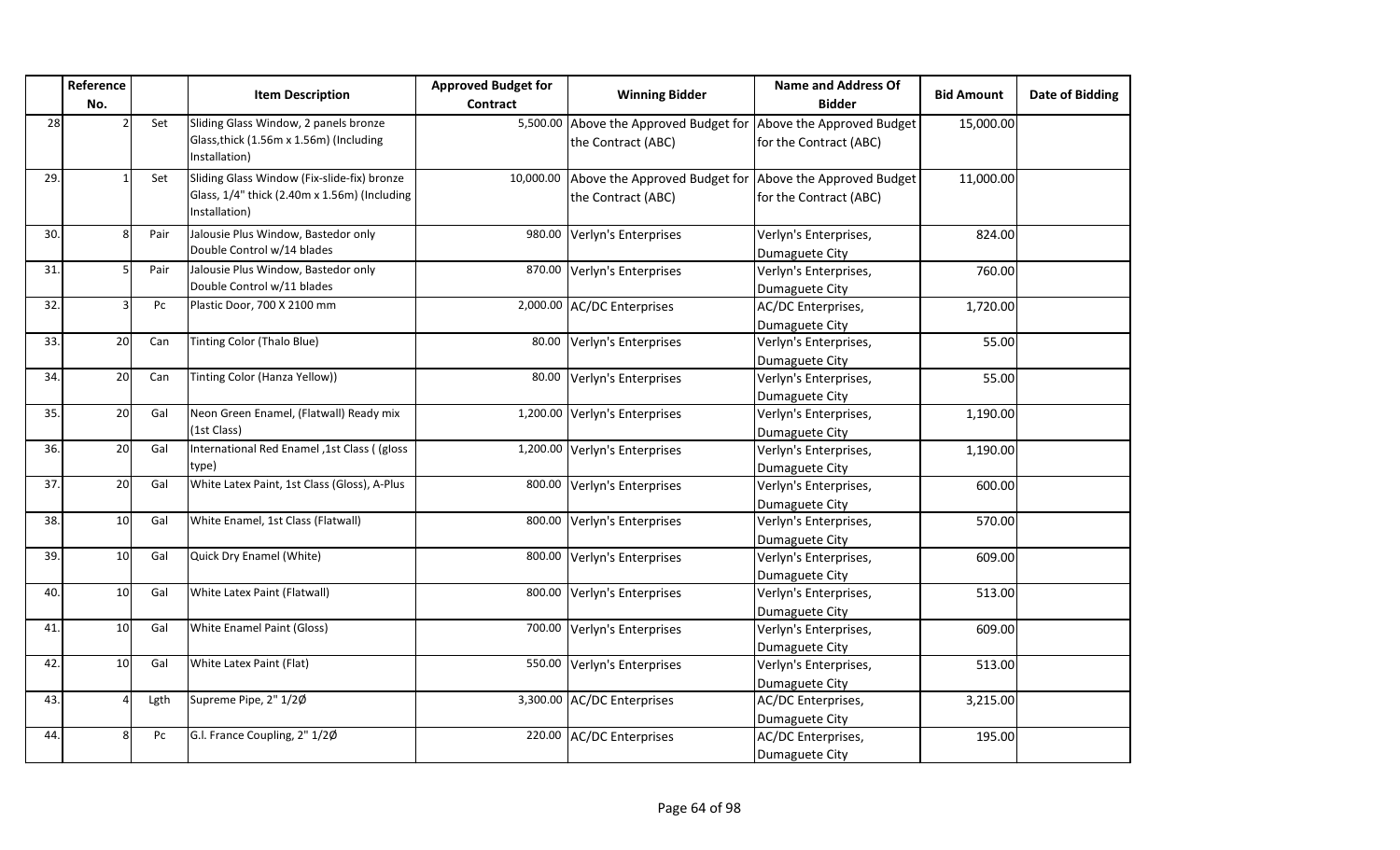|     | Reference<br>No. |      | <b>Item Description</b>                              | <b>Approved Budget for</b><br>Contract | <b>Winning Bidder</b>         | Name and Address Of<br><b>Bidder</b> | <b>Bid Amount</b> | Date of Bidding |
|-----|------------------|------|------------------------------------------------------|----------------------------------------|-------------------------------|--------------------------------------|-------------------|-----------------|
| 45. |                  | Pc   | G.I. France Coupling, 1" 1/2Ø                        |                                        | 120.00 AC/DC Enterprises      | AC/DC Enterprises,                   | 90.00             |                 |
|     |                  |      |                                                      |                                        |                               | Dumaguete City                       |                   |                 |
| 46. |                  | Pc   | G.I. France Coupling, 3/4                            |                                        | 75.00 AC/DC Enterprises       | AC/DC Enterprises,                   | 50.00             |                 |
|     |                  |      |                                                      |                                        |                               | Dumaguete City                       |                   |                 |
| 47. |                  | Lgth | G.I. Pipe SCH. 40, 1" 1/2Ø                           |                                        | 1,700.00 Verlyn's Enterprises | Verlyn's Enterprises,                | 1,256.00          |                 |
|     |                  |      |                                                      |                                        |                               | Dumaguete City                       |                   |                 |
| 48. |                  | Lgth | G.I. Pipe SCH. 40, 3/4, Tri-R                        |                                        | 630.00 AC/DC Enterprises      | AC/DC Enterprises,                   | 520.00            |                 |
|     |                  |      |                                                      |                                        |                               | Dumaguete City                       |                   |                 |
| 49. |                  | Lgth | G.I. Pipe S40,2 1/2"Ø                                |                                        | 2,700.00 Verlyn's Enterprises | Verlyn's Enterprises,                | 2,229.00          |                 |
|     |                  |      |                                                      |                                        |                               | Dumaguete City                       |                   |                 |
| 50. |                  | Pc   | <b>Head Adaptor Packer</b>                           |                                        | 5,500.00 AC/DC Enterprises    | AC/DC Enterprises,                   | 5,490.00          |                 |
|     |                  |      |                                                      |                                        |                               | Dumaguete City                       |                   |                 |
| 51. |                  | Pc   | Ejector                                              |                                        | 8,000.00 AC/DC Enterprises    | AC/DC Enterprises,                   | 7,940.00          |                 |
|     |                  |      |                                                      |                                        |                               | Dumaguete City                       |                   |                 |
| 52. |                  | Pc   | Leather cup, 2"Ø                                     |                                        | 350.00 AC/DC Enterprises      | AC/DC Enterprises,                   | 340.00            |                 |
|     |                  |      |                                                      |                                        |                               | Dumaguete City                       |                   |                 |
| 53. |                  | Roll | Tombo Tafelon, 3/4Ø                                  |                                        | 60.00 AC/DC Enterprises       | AC/DC Enterprises,                   | 29.00             |                 |
|     |                  |      |                                                      |                                        |                               | Dumaguete City                       |                   |                 |
| 54. |                  | Pc   | Gate Valve, 3/4"Ø, GB                                |                                        | 500.00 AC/DC Enterprises      | AC/DC Enterprises,                   | 370.00            |                 |
|     |                  |      |                                                      |                                        |                               | Dumaguete City                       |                   |                 |
| 55. |                  | Pc   | USA Foot Valve, 1"                                   |                                        | 1,850.00 Verlyn's Enterprises | Verlyn's Enterprises,                | 1,800.00          |                 |
|     |                  |      |                                                      |                                        |                               | Dumaguete City                       |                   |                 |
| 56. |                  | Pc   | Saddle Clamp, 2 1/2" x 1/2"                          |                                        | 150.00 AC/DC Enterprises      | AC/DC Enterprises,                   | 142.00            |                 |
|     |                  |      |                                                      |                                        |                               | Dumaguete City                       |                   |                 |
| 57. | 10               | Set  | Convenience outlet 2 Gang (flush type) w/            | 130.00                                 | Verlyn's Enterprises          | Verlyn's Enterprises,                | 109.00            |                 |
|     |                  |      | plate/Cover & Screw                                  |                                        |                               | Dumaguete City                       |                   |                 |
| 58. | 10 <sup>1</sup>  | Set  | Switches Flush Type, 2 Gang (w/ Plate                |                                        | 130.00 Verlyn's Enterprises   | Verlyn's Enterprises,                | 109.00            |                 |
|     |                  |      | Cover & Screw)                                       |                                        |                               | Dumaguete City                       |                   |                 |
| 59. | 20               | Pc   | Surface Utility Box, 2" x 4", Poly                   |                                        | 30.00 AC/DC Enterprises       | AC/DC Enterprises,                   | 29.00             |                 |
|     |                  |      |                                                      |                                        |                               | Dumaguete City                       |                   |                 |
| 60. |                  | Roll | Electrical Wire (Stranded), 5.5 mm <sup>2</sup> T.W. |                                        | 5,000.00 Verlyn's Enterprises | Verlyn's Enterprises,                | 4,560.00          |                 |
|     |                  |      |                                                      |                                        |                               | Dumaguete City                       |                   |                 |
| 61. | $\mathcal{L}$    | Roll | Electrical Wire (Stranded), 3.5 mm <sup>2</sup> T.W. |                                        | 3,500.00 Verlyn's Enterprises | Verlyn's Enterprises,                | 3,096.00          |                 |
|     |                  |      |                                                      |                                        |                               | Dumaguete City                       |                   |                 |
| 62. |                  | Spl  | Electrical Tape, Big (Good Quality)                  |                                        | 35.00 AC/DC Enterprises       | AC/DC Enterprises,                   | 34.00             |                 |
|     |                  |      |                                                      |                                        |                               | Dumaguete City                       |                   |                 |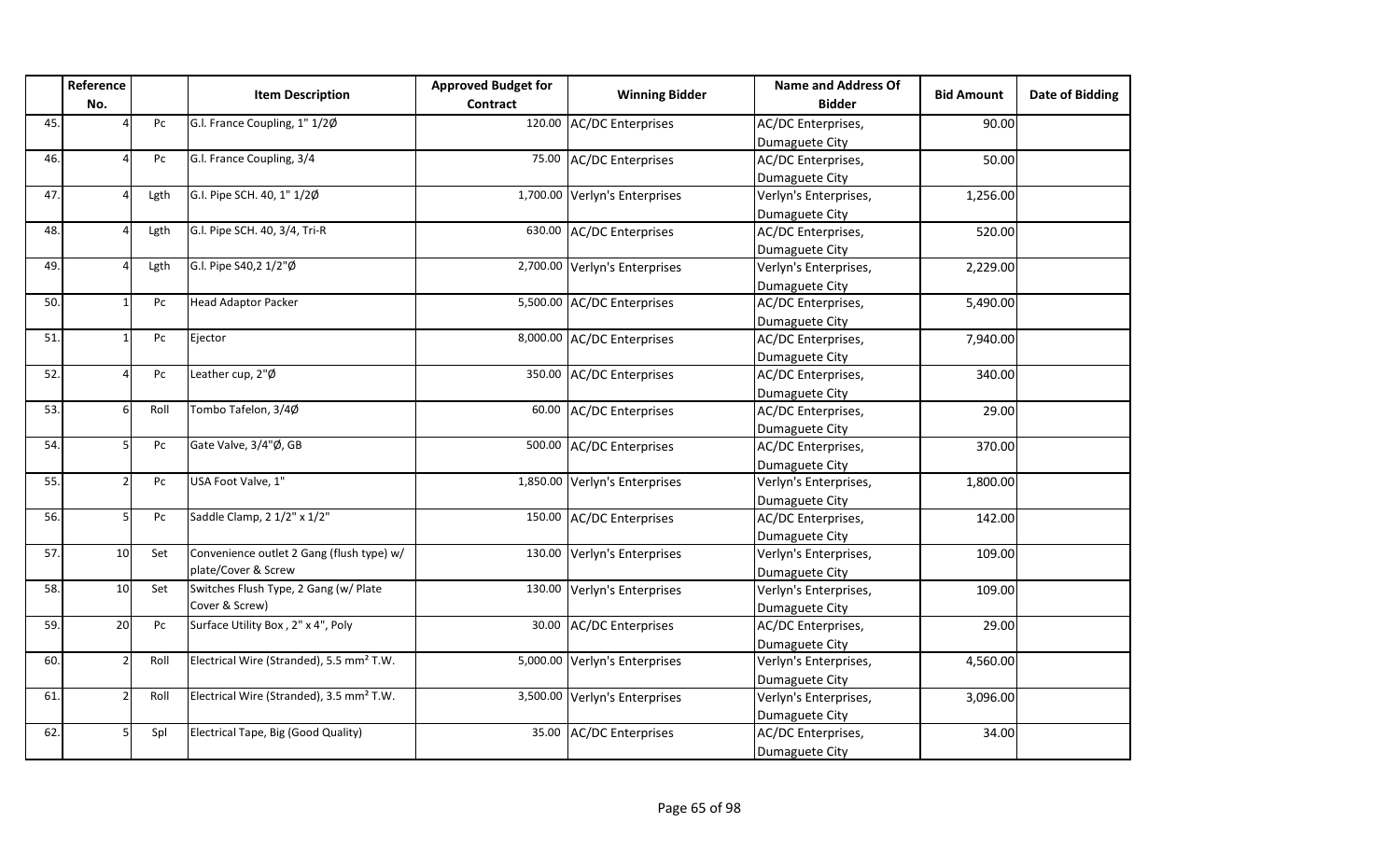|                | Reference<br>No. |      | <b>Item Description</b>              | <b>Approved Budget for</b><br><b>Contract</b> | <b>Winning Bidder</b>                               | <b>Name and Address Of</b><br><b>Bidder</b>         | <b>Bid Amount</b> | <b>Date of Bidding</b> |
|----------------|------------------|------|--------------------------------------|-----------------------------------------------|-----------------------------------------------------|-----------------------------------------------------|-------------------|------------------------|
| 63.            |                  | Pc   | Shallow Arc/Reflector Aluminum, 10"  |                                               | 165.00 No bid.                                      | No bid.                                             | None              |                        |
| 64.            | 5                | Pc   | Arm Gooseneck, 18"                   | 95.00                                         | No bid.                                             | No bid.                                             | None              |                        |
| 65.            | 5                | Pc   | <b>Bracket Mount</b>                 | 90.00                                         | No bid.                                             | No bid.                                             | None              |                        |
| 66.            | D                | Pc   | Reflector socket E27                 | 65.00                                         | <b>AC/DC</b> Enterprises                            | AC/DC Enterprises,<br>Dumaguete City                | 60.00             |                        |
| 67.            | 20               | Pc   | Led bulb, 11 watts, FF               |                                               | 220.00 AC/DC Enterprises                            | AC/DC Enterprises,<br>Dumaguete City                | 145.00            |                        |
| 68.            | $\overline{1}$   | Roll | Service Drop # 6 (500 m/roll)        | 11,500.00                                     | <b>AC/DC Enterprises</b>                            | AC/DC Enterprises,<br>Dumaguete City                | 9,750.00          |                        |
| 69.            | 20               | Pc   | Compression Connector, @ 5/8"Ø       | 45.00                                         | <b>AC/DC Enterprises</b>                            | AC/DC Enterprises,<br>Dumaguete City                | 43.00             |                        |
| 70.            | 10               | Pc   | Compression Connector, #150          | 90.00                                         | <b>AC/DC Enterprises</b>                            | AC/DC Enterprises,<br>Dumaguete City                | 87.00             |                        |
| 71.            | 10               | Pc   | Faucet (Good Quality)                | 250.00                                        | Verlyn's Enterprises                                | Verlyn's Enterprises,<br>Dumaguete City             | 148.00            |                        |
| 72.            | 20               | Kg   | Tire wire #16                        | 50.00                                         | Above the Approved Budget for<br>the Contract (ABC) | Above the Approved Budget<br>for the Contract (ABC) | 54.65             |                        |
| 73.            | 20               | Pc   | Tee (PVC), 1/2"Ø, Unidex             | 35.00                                         | <b>AC/DC Enterprises</b>                            | AC/DC Enterprises,<br>Dumaguete City                | 14.00             |                        |
| 74.            | 20               | Pc   | Elbow (PVC), $1/2$ "Ø                | 35.00                                         | Verlyn's Enterprises                                | Verlyn's Enterprises,<br>Dumaguete City             | 13.00             |                        |
| 75.            | 10               | Lgth | PVC pipe (blue), 1/2"Ø x 10', Unidex | 75.00                                         | <b>AC/DC Enterprises</b>                            | AC/DC Enterprises,<br>Dumaguete City                | 50.00             |                        |
| 76.            | 10               | Kg   | Common nails, #3                     | 80.00                                         | <b>AC/DC Enterprises</b>                            | AC/DC Enterprises,<br>Dumaguete City                | 47.00             |                        |
|                | 7147526          |      |                                      |                                               |                                                     |                                                     |                   |                        |
| $\mathbf{1}$ . | 100              | Pc   | 2" x 4"x 12' Coco lumber             |                                               | 240.00 AC/DC Enterprises                            | AC/DC Enterprises,<br><b>Dumaguete City</b>         | 224.00            |                        |
| 2.             | 50               | Pc   | 2" x 2" x 12' Coco lumber            |                                               | 120.00 Precious Don Trading                         | Precious Don Trading,<br>Sibulan, Neg. Or.          | 110.00            |                        |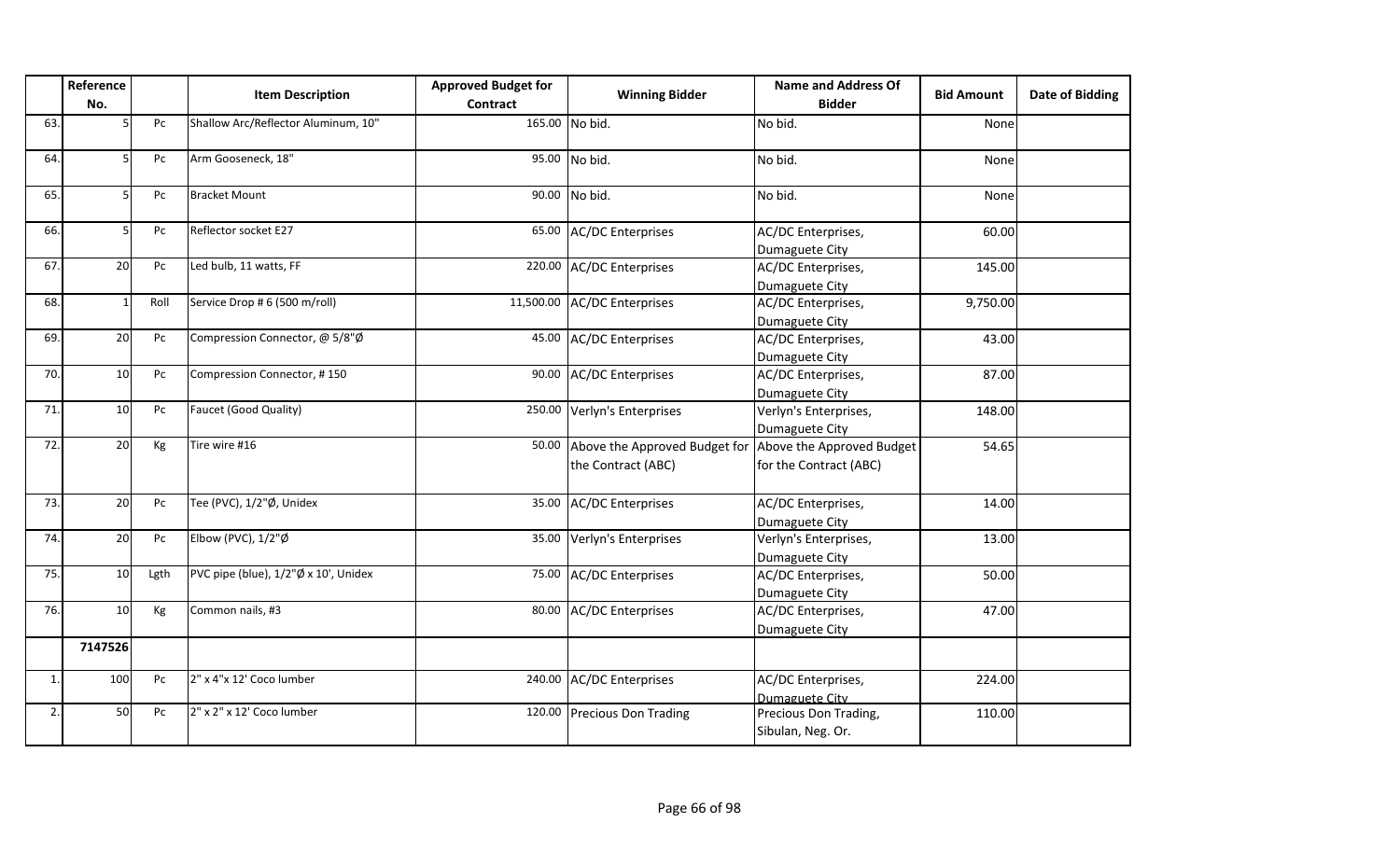|     | Reference<br>No. |      | <b>Item Description</b>                    | <b>Approved Budget for</b><br><b>Contract</b> | <b>Winning Bidder</b>         | <b>Name and Address Of</b><br><b>Bidder</b> | <b>Bid Amount</b> | Date of Bidding |
|-----|------------------|------|--------------------------------------------|-----------------------------------------------|-------------------------------|---------------------------------------------|-------------------|-----------------|
| 3.  | 100              | Pc   | 2" 2" x 12' good lumber                    | 200.00                                        | <b>AC/DC</b> Enterprises      | AC/DC Enterprises,                          | 192.00            |                 |
|     |                  |      |                                            |                                               |                               | Dumaguete City                              |                   |                 |
| 4.  | 28               | Kg   | C.W. Nails No. 4"                          | 60.00                                         | <b>AC/DC</b> Enterprises      | AC/DC Enterprises,                          | 49.00             |                 |
|     |                  |      |                                            |                                               |                               | Dumaguete City                              |                   |                 |
| 5.  | 25               | Kg   | C.W. Nails No. 3"                          | 60.00                                         | <b>AC/DC Enterprises</b>      | AC/DC Enterprises,                          | 46.00             |                 |
|     |                  |      |                                            |                                               |                               | Dumaguete City                              |                   |                 |
| 6.  |                  | CuM  | Washed Sand, Tanjay Source                 | 560.00                                        | Verlyn's Enterprises          | Verlyn's Enterprises,                       | 558.00            |                 |
|     |                  |      |                                            |                                               |                               | Dumaguete City                              |                   |                 |
| 7.  | 60               | Lgth | 10mm deformed bar                          | 210.00                                        | <b>AC/DC Enterprises</b>      | AC/DC Enterprises,                          | 139.00            |                 |
|     |                  |      |                                            |                                               |                               | Dumaguete City                              |                   |                 |
| 8.  | 10               | Kg   | No. 16 G.I. Tie wire                       | 80.00                                         | Verlyn's Enterprises          | Verlyn's Enterprises,                       | 54.65             |                 |
|     |                  |      |                                            |                                               |                               | Dumaguete City                              |                   |                 |
| 9.  | 60               | Sht  | 18mm Marine Plywood, Local                 |                                               | 1,800.00 AC/DC Enterprises    | AC/DC Enterprises,                          | 1,310.00          |                 |
|     |                  |      |                                            |                                               |                               | Dumaguete City                              |                   |                 |
| 10. | 40               | Sht  | 1/2" Marine Plywood                        |                                               | 1,500.00 Verlyn's Enterprises | Verlyn's Enterprises,                       | 850.00            |                 |
|     |                  |      |                                            |                                               |                               | Dumaguete City                              |                   |                 |
| 11. | 20               | Sht  | 5mm Marine Plywood, Local                  | 550.00                                        | <b>AC/DC Enterprises</b>      | AC/DC Enterprises,                          | 455.00            |                 |
|     |                  |      |                                            |                                               |                               | Dumaguete City                              |                   |                 |
| 12. | 20               | Kg   | C.W. Nails No. 1 1/2"                      | 60.00                                         | <b>AC/DC Enterprises</b>      | AC/DC Enterprises,                          | 54.00             |                 |
|     |                  |      |                                            |                                               |                               | Dumaguete City                              |                   |                 |
| 13. | 20               | Kg   | C.W. Nails No. 2"                          | 60.00                                         | <b>AC/DC Enterprises</b>      | AC/DC Enterprises,                          | 54.00             |                 |
|     |                  |      |                                            |                                               |                               | Dumaguete City                              |                   |                 |
| 14. | 150              | Pc   | Gutter, 8' Gauge No. 24, G.I. Plain Sheet  | 550.00                                        | <b>AC/DC Enterprises</b>      | AC/DC Enterprises,                          | 275.00            |                 |
|     |                  |      | only                                       |                                               |                               | Dumaguete City                              |                   |                 |
| 15. | 250              | Tube | Roof sealant                               | 80.00                                         | <b>AC/DC Enterprises</b>      | AC/DC Enterprises,                          | 77.00             |                 |
|     |                  |      |                                            |                                               |                               | Dumaguete City                              |                   |                 |
| 16. | 120              | Pc   | 2" dia. PVC Pipe (S 1000), Unidex          | 350.00                                        | <b>AC/DC Enterprises</b>      | AC/DC Enterprises,                          | 203.00            |                 |
|     |                  |      |                                            |                                               |                               | Dumaguete City                              |                   |                 |
| 17. | 120              | Pc   | 2" dia. x 90 deg. Bend PVC Elbow (S 1000)  | 50.00                                         | Verlyn's Enterprises          | Verlyn's Enterprises,                       | 29.00             |                 |
|     |                  |      |                                            |                                               |                               | Dumaguete City                              |                   |                 |
| 18. | 30               | Pc   | 3" dia. x 90 deg. Bend PVC Elbow ( S 1000) | 550.00                                        | Verlyn's Enterprises          | Verlyn's Enterprises,                       | 43.00             |                 |
|     |                  |      |                                            |                                               |                               | Dumaguete City                              |                   |                 |
| 19. | 30               | Pc   | PVC Reducer 2" x 3", Unidex                | 110.00                                        | <b>AC/DC Enterprises</b>      | AC/DC Enterprises,                          | 30.00             |                 |
|     |                  |      |                                            |                                               |                               | Dumaguete City                              |                   |                 |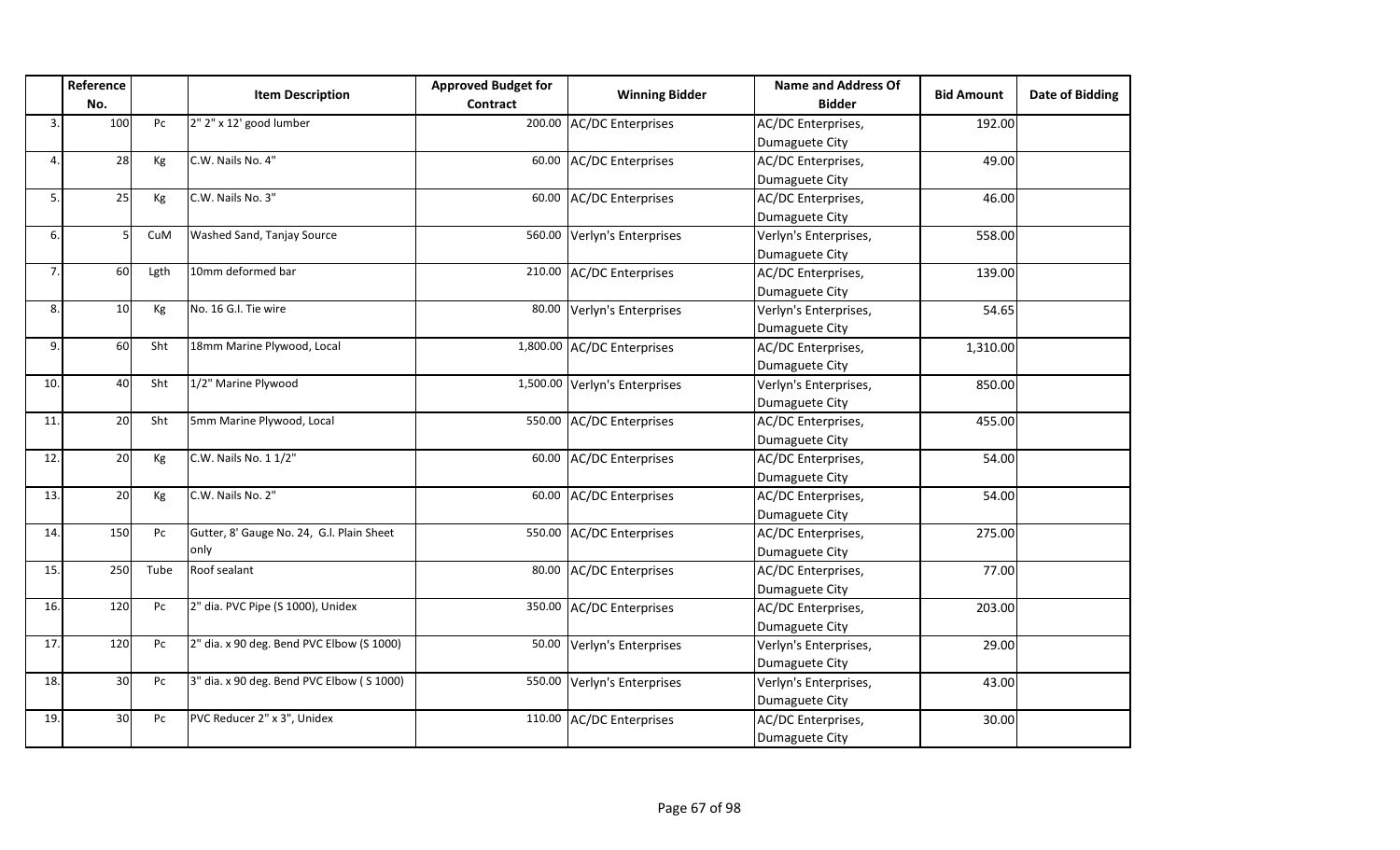|     | Reference      |            |                                        | <b>Approved Budget for</b> | <b>Winning Bidder</b>         | <b>Name and Address Of</b> | <b>Bid Amount</b> | <b>Date of Bidding</b> |
|-----|----------------|------------|----------------------------------------|----------------------------|-------------------------------|----------------------------|-------------------|------------------------|
|     | No.            |            | <b>Item Description</b>                | Contract                   |                               | <b>Bidder</b>              |                   |                        |
| 20. | 20             | Pc         | 3" Umbrella Nails                      |                            | 90.00 AC/DC Enterprises       | AC/DC Enterprises,         | 70.00             |                        |
|     |                |            |                                        |                            |                               | Dumaguete City             |                   |                        |
| 21. | 6              | Pc         | PVC Solvent (400cc)                    |                            | 350.00 Verlyn's Enterprises   | Verlyn's Enterprises,      | 309.00            |                        |
|     |                |            |                                        |                            |                               | Dumaguete City             |                   |                        |
| 22. | 100            | Tube       | <b>Waterproof Silicone</b>             |                            | 210.00 Verlyn's Enterprises   | Verlyn's Enterprises,      | 189.00            |                        |
|     |                |            |                                        |                            |                               | Dumaguete City             |                   |                        |
| 23. | $\overline{2}$ | Pc         | Waterproof Silicone Gun, Silwel        |                            | 510.00 AC/DC Enterprises      | AC/DC Enterprises,         | 475.00            |                        |
|     |                |            |                                        |                            |                               | Dumaguete City             |                   |                        |
| 24. | 10             | Box        | 2" Blind Rivets                        |                            | 350.00 Verlyn's Enterprises   | Verlyn's Enterprises,      | 349.00            |                        |
|     |                |            |                                        |                            |                               | Dumaguete City             |                   |                        |
| 25. | 10             | Box        | 2" Flat Screw                          |                            | 450.00 AC/DC Enterprises      | AC/DC Enterprises,         | 440.00            |                        |
|     |                |            |                                        |                            |                               | Dumaguete City             |                   |                        |
| 26. | 40             | Gal        | Flat wall latex                        |                            | 680.00 Verlyn's Enterprises   | Verlyn's Enterprises,      | 518.00            |                        |
|     |                |            |                                        |                            |                               | Dumaguete City             |                   |                        |
| 27. | 10             | Gal        | Flat wall enamel                       |                            | 680.00 Verlyn's Enterprises   | Verlyn's Enterprises,      | 568.00            |                        |
|     |                |            |                                        |                            |                               | Dumaguete City             |                   |                        |
| 28  | 40             | Gal        | Semi Gloss latex (tulle white), Davies |                            | 750.00 AC/DC Enterprises      | AC/DC Enterprises,         | 745.00            |                        |
|     |                |            |                                        |                            |                               | Dumaguete City             |                   |                        |
| 29. | 10             | Gal        | Semi Gloss latex (grey), Davies        |                            | 750.00 AC/DC Enterprises      | AC/DC Enterprises,         | 745.00            |                        |
|     |                |            |                                        |                            |                               | Dumaguete City             |                   |                        |
| 30. | 74             | Gal        | Semi Gloss latex (gold), Davies        |                            | 750.00 AC/DC Enterprises      | AC/DC Enterprises,         | 745.00            |                        |
|     |                |            |                                        |                            |                               | Dumaguete City             |                   |                        |
| 31. | ĥ              | Bag        | Skim coat (25 kg)                      |                            | 1,600.00 Verlyn's Enterprises | Verlyn's Enterprises,      | 560.00            |                        |
|     |                |            |                                        |                            |                               | Dumaguete City             |                   |                        |
| 32. | 40             | Sht        | Sand paper, Champ                      |                            | 15.00 AC/DC Enterprises       | AC/DC Enterprises,         | 14.00             |                        |
|     |                |            |                                        |                            |                               | Dumaguete City             |                   |                        |
| 33. | <b>20</b>      | Pc         | 4" Paint brush, Globe                  |                            | 60.00 Verlyn's Enterprises    | Verlyn's Enterprises,      | 48.00             |                        |
|     |                |            |                                        |                            |                               | Dumaguete City             |                   |                        |
| 34. | 20             | Pc         | Paint Roller 7" w/pan, Hi-Tech         |                            | 130.00 Verlyn's Enterprises   | Verlyn's Enterprises,      | 67.00             |                        |
|     |                |            |                                        |                            |                               | Dumaguete City             |                   |                        |
|     | 7147545        |            |                                        |                            |                               |                            |                   |                        |
|     |                |            |                                        |                            |                               |                            |                   |                        |
| 1.  | 30             | <b>Bag</b> | Portland Cement (40kg/bag)type 1       |                            | 270.00 AC/DC Enterprises      | AC/DC Enterprises,         | 239.15            |                        |
|     |                |            |                                        |                            |                               | Dumaguete City             |                   |                        |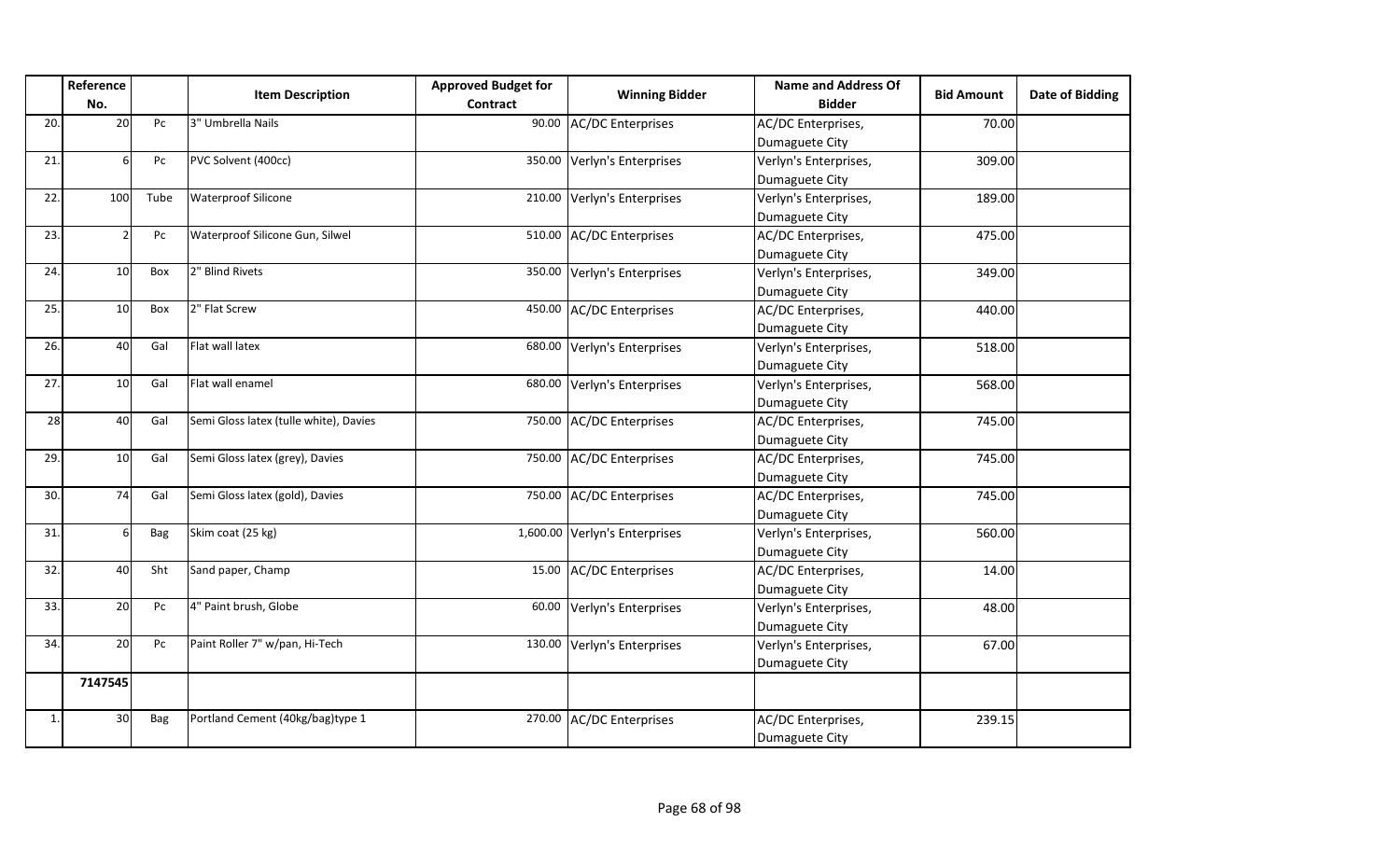|     | Reference<br>No. |      | <b>Item Description</b>                      | <b>Approved Budget for</b><br><b>Contract</b> | <b>Winning Bidder</b>         | <b>Name and Address Of</b><br><b>Bidder</b> | <b>Bid Amount</b> | Date of Bidding |
|-----|------------------|------|----------------------------------------------|-----------------------------------------------|-------------------------------|---------------------------------------------|-------------------|-----------------|
| 2.  |                  | Lgth | 10mm $\emptyset$ x 6.0m Def. Bar             |                                               | 170.00 AC/DC Enterprises      | AC/DC Enterprises,                          | 139.00            |                 |
|     |                  |      |                                              |                                               |                               | Dumaguete City                              |                   |                 |
| 3.  | 20               | Sht  | 5mm thk x 1.20m x 2.40m Marine Plywood       | 460.00                                        | <b>AC/DC</b> Enterprises      | AC/DC Enterprises,                          | 457.00            |                 |
|     |                  |      |                                              |                                               |                               | Dumaguete City                              |                   |                 |
| 4.  | 30               | Sht  | G.A. #24 G.I. Shts. Corr. Roofing (12ft.)    | 600.00                                        | <b>AC/DC Enterprises</b>      | AC/DC Enterprises,                          | 343.00            |                 |
|     |                  |      |                                              |                                               |                               | Dumaguete City                              |                   |                 |
| 5.  |                  | Gal  | Red Oxide Primer, Triton                     | 500.00                                        | <b>AC/DC Enterprises</b>      | AC/DC Enterprises,                          | 495.00            |                 |
|     |                  |      |                                              |                                               |                               | Dumaguete City                              |                   |                 |
| 6.  | 10               | Bag  | Sahara Cement                                | 70.00                                         | <b>AC/DC Enterprises</b>      | AC/DC Enterprises,                          | 45.00             |                 |
|     |                  |      |                                              |                                               |                               | Dumaguete City                              |                   |                 |
| 7.  |                  | Kg   | Umbrella Nails                               | 75.00                                         | <b>AC/DC Enterprises</b>      | AC/DC Enterprises,                          | 70.00             |                 |
|     |                  |      |                                              |                                               |                               | Dumaguete City                              |                   |                 |
| 8.  |                  | Kg   | <b>CWN #1"</b>                               | 54.00                                         | <b>AC/DC Enterprises</b>      | AC/DC Enterprises,                          | 52.00             |                 |
|     |                  |      |                                              |                                               |                               | Dumaguete City                              |                   |                 |
| 9.  |                  | Kg   | CWN # 1 1/2"                                 | 54.00                                         | <b>AC/DC Enterprises</b>      | AC/DC Enterprises,                          | 52.00             |                 |
|     |                  |      |                                              |                                               |                               | Dumaguete City                              |                   |                 |
| 10. |                  | Kg   | <b>CWN # 2"</b>                              | 54.00                                         | <b>AC/DC Enterprises</b>      | AC/DC Enterprises,                          | 52.00             |                 |
|     |                  |      |                                              |                                               |                               | Dumaguete City                              |                   |                 |
|     | 7147564          |      |                                              |                                               |                               |                                             |                   |                 |
| 1.  |                  | Gal  | All purpose adhesive, 4liters/gal., Epoxseal |                                               | 2,250.00 Verlyn's Enterprises | Verlyn's Enterprises,                       | 1,990.00          |                 |
|     |                  |      |                                              |                                               |                               | Dumaguete City                              |                   |                 |
| 2.  |                  | Kg   | Bronze Nail #1                               |                                               | 850.00 Verlyn's Enterprises   | Verlyn's Enterprises,                       | 799.00            |                 |
|     |                  |      |                                              |                                               |                               | Dumaguete City                              |                   |                 |
| 3.  |                  | Kg   | Bronze Nail # 1 1/2                          | 850.00                                        | Verlyn's Enterprises          | Verlyn's Enterprises,                       | 799.00            |                 |
|     |                  |      |                                              |                                               |                               | Dumaguete City                              |                   |                 |
| 4.  |                  | Kg   | Bronze Nail #2                               | 850.00                                        | Verlyn's Enterprises          | Verlyn's Enterprises,                       | 799.00            |                 |
|     |                  |      |                                              |                                               |                               | Dumaguete City                              |                   |                 |
| 5.  |                  | Pc   | Crossjoint $3/4 \not\!\!\!\!O \times 1$ "    | 850.00                                        | Verlyn's Enterprises          | Verlyn's Enterprises,                       | 849.00            |                 |
|     |                  |      |                                              |                                               |                               | Dumaguete City                              |                   |                 |
| 6.  | 20               | Pc   | Good Lumber 1 X 2 X 10                       |                                               | 150.00 AC/DC Enterprises      | AC/DC Enterprises,                          | 145.00            |                 |
|     |                  |      |                                              |                                               |                               | Dumaguete City                              |                   |                 |
| 7.  | 20               | Pc   | Good Lumber 2 X 2 X 14                       | 350.00                                        | <b>AC/DC Enterprises</b>      | AC/DC Enterprises,                          | 345.00            |                 |
|     |                  |      |                                              |                                               |                               | Dumaguete City                              |                   |                 |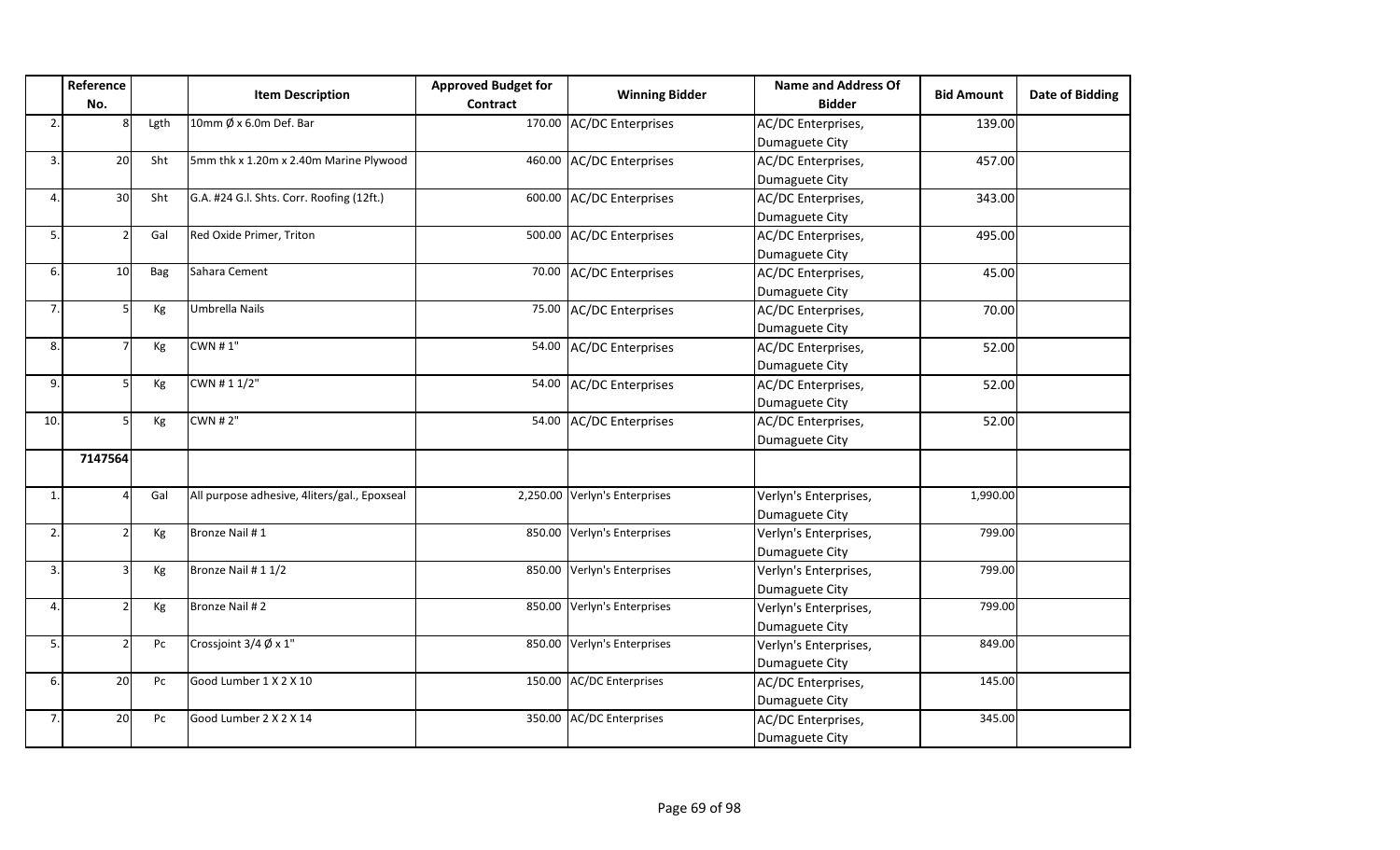|     | Reference<br>No. |      | <b>Item Description</b>              | <b>Approved Budget for</b><br>Contract | <b>Winning Bidder</b>         | <b>Name and Address Of</b><br><b>Bidder</b> | <b>Bid Amount</b> | Date of Bidding |
|-----|------------------|------|--------------------------------------|----------------------------------------|-------------------------------|---------------------------------------------|-------------------|-----------------|
| 8.  | 20               | Pc   | Good Lumber 2 X 3 X 14               |                                        | 600.00 AC/DC Enterprises      | AC/DC Enterprises,                          | 595.00            |                 |
|     |                  |      |                                      |                                        |                               | Dumaguete City                              |                   |                 |
| 9.  | 6                | Pc   | Marine Plywood 1/4" x 4" x 8" (Class |                                        | 1,200.00 Verlyn's Enterprises | Verlyn's Enterprises,                       | 1,099.00          |                 |
|     |                  |      | A/Class A)                           |                                        |                               | Dumaguete City                              |                   |                 |
| 10. | 4                | Pc   | Marine Plywood 18mm X 4" X 8" (Class |                                        | 950.00 AC/DC Enterprises      | AC/DC Enterprises,                          | 950.00            |                 |
|     |                  |      | A/Class A)                           |                                        |                               | Dumaguete City                              |                   |                 |
| 11. | 10 <sup>1</sup>  | Roll | P.E. Rope #24 (200mtrs./roll)        |                                        | 16,000.00 AC/DC Enterprises   | AC/DC Enterprises,                          | 15,275.00         |                 |
|     |                  |      |                                      |                                        |                               | Dumaguete City                              |                   |                 |
| 12. | 10               | Roll | P.E. Rope #22 (12mm) 200mtrs./roll   |                                        | 2,500.00 Verlyn's Enterprises | Verlyn's Enterprises,                       | 2,499.00          |                 |
|     |                  |      |                                      |                                        |                               | Dumaguete City                              |                   |                 |
| 13. | $\overline{2}$   | Pc   | Propeller pumpboat #3/4"x12"         | 900.00                                 | <b>AC/DC Enterprises</b>      | AC/DC Enterprises,                          | 900.00            |                 |
|     |                  |      |                                      |                                        |                               | Dumaguete City                              |                   |                 |
| 14. | 4                | Pc   | Propeller pumpboat #3/4"x9"          |                                        | 900.00 Verlyn's Enterprises   | Verlyn's Enterprises,                       | 900.00            |                 |
|     |                  |      |                                      |                                        |                               | Dumaguete City                              |                   |                 |
| 15. | 60               | M    | Trapal (Mayurama)                    |                                        | 500.00 AC/DC Enterprises      | AC/DC Enterprises,                          | 500.00            |                 |
|     |                  |      |                                      |                                        |                               | Dumaguete City                              |                   |                 |
|     | 7147576          |      |                                      |                                        |                               |                                             |                   |                 |
| 1.  | 20               | Pc   | 2" x 6" x 12' G.melina               |                                        | 720.00 AC/DC Enterprises      | AC/DC Enterprises,                          | 684.00            |                 |
|     |                  |      |                                      |                                        |                               | Dumaguete City                              |                   |                 |
| 2.  | 15               | Pc   | 2" x 6" x 10' G.melina               |                                        | 600.00 Precious Don Trading   | Precious Don Trading,                       | 570.00            |                 |
|     |                  |      |                                      |                                        |                               | Sibulan, Neg. Or.                           |                   |                 |
| 3.  | 16               | Pc   | 2" x 4" x 12'G.melina                |                                        | 480.00 Precious Don Trading   | Precious Don Trading,                       | 435.00            |                 |
|     |                  |      |                                      |                                        |                               | Sibulan, Neg. Or.                           |                   |                 |
| 4   | 25               | Pc   | 2" x 3" x 12' G.melina               |                                        | 360.00 Precious Don Trading   | Precious Don Trading,                       | 325.00            |                 |
|     |                  |      |                                      |                                        |                               | Sibulan, Neg. Or.                           |                   |                 |
| 5.  | 20               | Pc   | 2" x 3" x 10' G.melina               |                                        | 300.00 Precious Don Trading   | Precious Don Trading,                       | 275.00            |                 |
|     |                  |      |                                      |                                        |                               | Sibulan, Neg. Or.                           |                   |                 |
| 6.  | 40               | Pc   | 2" x 2" x 12' G.melina               |                                        | 240.00 Precious Don Trading   | Precious Don Trading,                       | 215.00            |                 |
|     |                  |      |                                      |                                        |                               | Sibulan, Neg. Or.                           |                   |                 |
| 7.  | 20               | Pc   | 2" x 3" x 10' Coco Lumber            |                                        | 150.00 AC/DC Enterprises      | AC/DC Enterprises,                          | 140.00            |                 |
|     |                  |      |                                      |                                        |                               | Dumaguete City                              |                   |                 |
| 8.  | 30               | Pc   | 2" x 2" x 12' Coco Lumber            |                                        | 120.00 AC/DC Enterprises      | AC/DC Enterprises,                          | 112.00            |                 |
|     |                  |      |                                      |                                        |                               | Dumaguete City                              |                   |                 |
| 9.  | 32               | Sht  | 5mm x 4 x 8' Mar. Plywood            |                                        | 450.00 AC/DC Enterprises      | AC/DC Enterprises,                          | 448.00            |                 |
|     |                  |      |                                      |                                        |                               | Dumaguete City                              |                   |                 |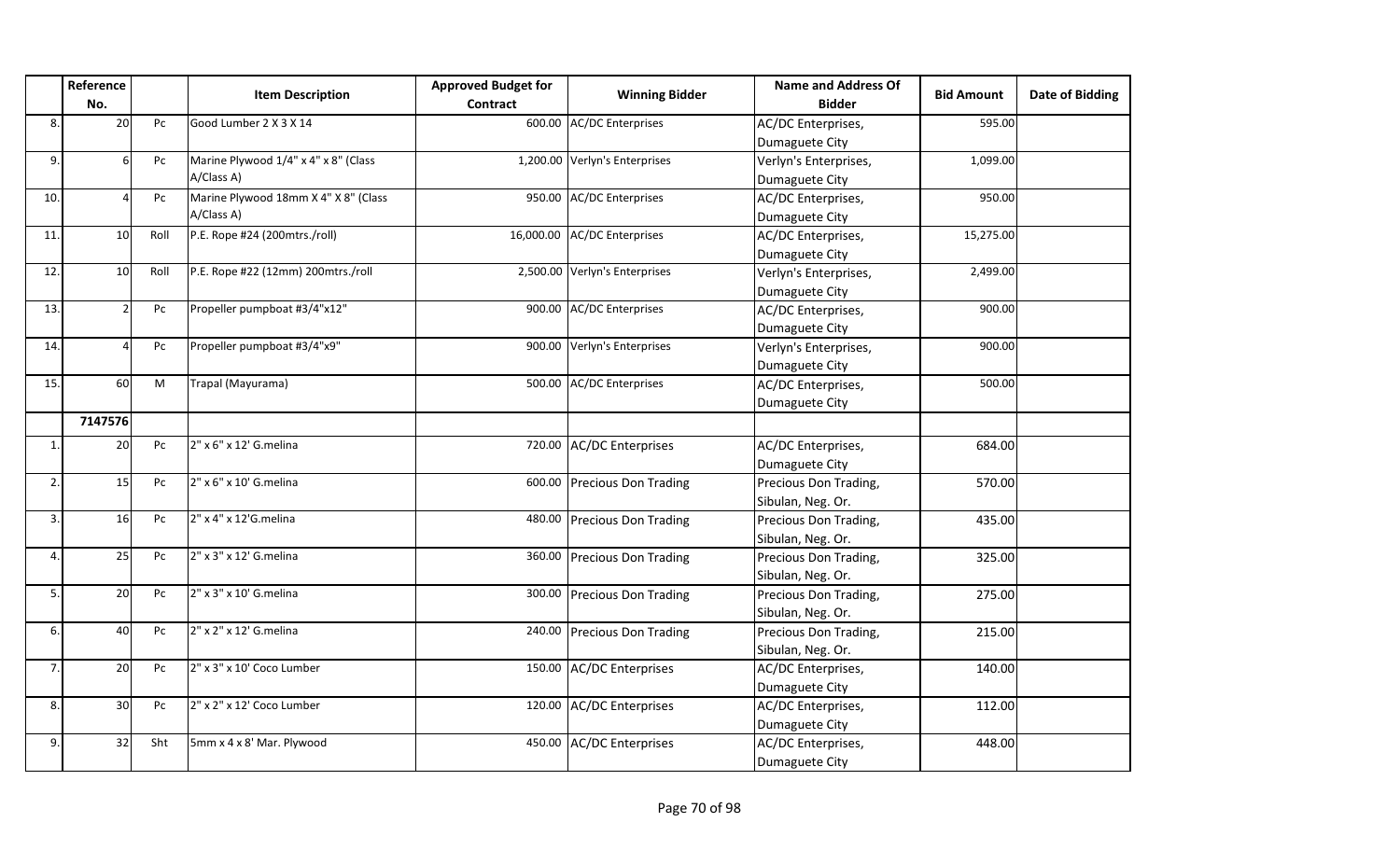|     | Reference     |      |                                             | <b>Approved Budget for</b> | <b>Winning Bidder</b>         | <b>Name and Address Of</b> | <b>Bid Amount</b> | <b>Date of Bidding</b> |
|-----|---------------|------|---------------------------------------------|----------------------------|-------------------------------|----------------------------|-------------------|------------------------|
|     | No.           |      | <b>Item Description</b>                     | <b>Contract</b>            |                               | <b>Bidder</b>              |                   |                        |
| 10. |               | Sht  | 18mm x 4 x 8' Mar. Plywood                  |                            | 1,400.00 AC/DC Enterprises    | AC/DC Enterprises,         | 1,310.00          |                        |
|     |               |      |                                             |                            |                               | Dumaguete City             |                   |                        |
| 11. | 26            | Sht  | Corr.G.I. Sht.GA.# 24 x 12'                 |                            | 420.00 AC/DC Enterprises      | AC/DC Enterprises,         | 312.00            |                        |
|     |               |      |                                             |                            |                               | Dumaguete City             |                   |                        |
| 12. | 3             | Sht  | Plain G.I.Sht. GA. #24x8'                   |                            | 320.00 AC/DC Enterprises      | AC/DC Enterprises,         | 245.00            |                        |
|     |               |      |                                             |                            |                               | Dumaguete City             |                   |                        |
| 13. | 51            | Кg   | Umbrella Head Nails # 2 1/2"                |                            | 130.00 Verlyn's Enterprises   | Verlyn's Enterprises,      | 79.00             |                        |
|     |               |      |                                             |                            |                               | Dumaguete City             |                   |                        |
| 14. | $\mathcal{P}$ | Lt   | Roofing Sealant, Vulcaseal                  |                            | 390.00 AC/DC Enterprises      | AC/DC Enterprises,         | 390.00            |                        |
|     |               |      |                                             |                            |                               | Dumaguete City             |                   |                        |
| 15. | 19            | Pair | Analok Jalousie Plus Windows Double         |                            | 1,450.00 Verlyn's Enterprises | Verlyn's Enterprises,      | 1,280.00          |                        |
|     |               |      | Control w/12 Clear Glass Blades 3/16" thick |                            |                               | Dumaguete City             |                   |                        |
| 16. | 10            | Lgth | Pre-fab Gutter x 8'                         |                            | 290.00 AC/DC Enterprises      | AC/DC Enterprises,         | 290.00            |                        |
|     |               |      |                                             |                            |                               | Dumaguete City             |                   |                        |
| 17. |               | Pc   | Pre-fab Door (3' x 7')                      |                            | 4,200.00 AC/DC Enterprises    | AC/DC Enterprises,         | 4,200.00          |                        |
|     |               |      |                                             |                            |                               | Dumaguete City             |                   |                        |
| 18. | 200           | Pc   | Blind Revits 1/8" Ø x1 1/2", Picus          |                            | 2.00 AC/DC Enterprises        | AC/DC Enterprises,         | 1.75              |                        |
|     |               |      |                                             |                            |                               | Dumaguete City             |                   |                        |
| 19. |               | Sht  | 1/4"x 4'x8' Cement Fiber Board, Kulsi       |                            | 490.00 AC/DC Enterprises      | AC/DC Enterprises,         | 420.00            |                        |
|     |               |      |                                             |                            |                               | Dumaguete City             |                   |                        |
| 20. |               | Kg   | Hardinails # 11/2"                          |                            | 130.00 AC/DC Enterprises      | AC/DC Enterprises,         | 90.00             |                        |
|     |               |      |                                             |                            |                               | Dumaguete City             |                   |                        |
| 21. |               | Pair | Loose Pin Butt Hinges (4" x 4"), Ordinary   |                            | 130.00 Verlyn's Enterprises   | Verlyn's Enterprises,      | 79.00             |                        |
|     |               |      |                                             |                            |                               | Dumaguete City             |                   |                        |
| 22. |               | Pc   | Door Knob (good quality), Creston           | 900.00                     | Verlyn's Enterprises          | Verlyn's Enterprises,      | 680.00            |                        |
|     |               |      |                                             |                            |                               | Dumaguete City             |                   |                        |
| 23. | 44            | Lgth | 12mm square bar x 6.0m, Std.                |                            | 260.00 AC/DC Enterprises      | AC/DC Enterprises,         | 250.00            |                        |
|     |               |      |                                             |                            |                               | Dumaguete City             |                   |                        |
| 24. | 12            | Lgth | $1''$ x 20' x $1/4''$ thick flat bar        |                            | 210.00 AC/DC Enterprises      | AC/DC Enterprises,         | 210.00            |                        |
|     |               |      |                                             |                            |                               | Dumaguete City             |                   |                        |
| 25. | 15            | Kg   | Welding Electrodes, Golden Bridge           |                            | 130.00 Verlyn's Enterprises   | Verlyn's Enterprises,      | 69.98             |                        |
|     |               |      |                                             |                            |                               | Dumaguete City             |                   |                        |
| 26. | 16            | Pc   | Hacksaw Blade, Lenox                        |                            | 65.00 AC/DC Enterprises       | AC/DC Enterprises,         | 33.00             |                        |
|     |               |      |                                             |                            |                               | Dumaguete City             |                   |                        |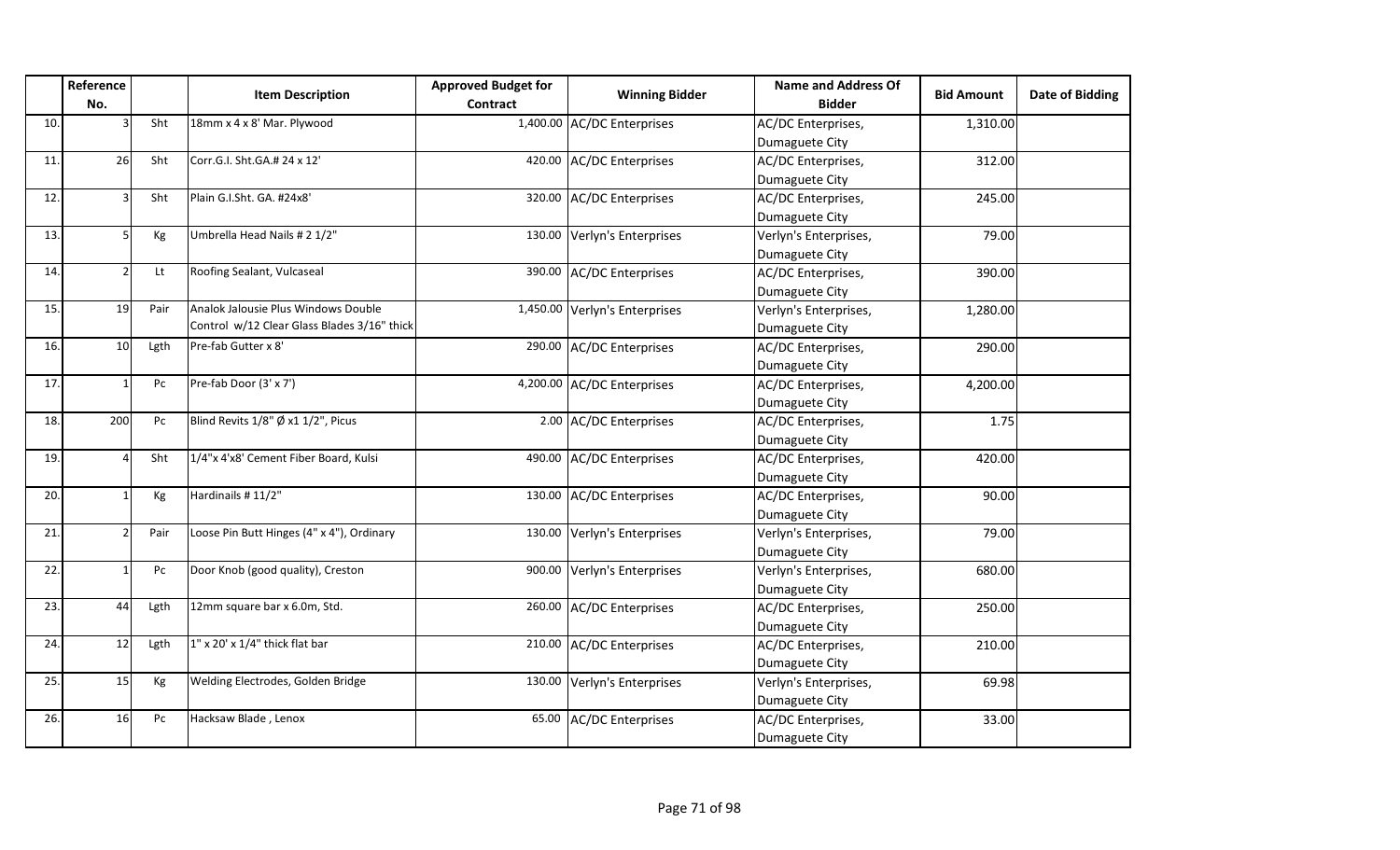|     | Reference             |      | <b>Item Description</b>          | <b>Approved Budget for</b> | <b>Winning Bidder</b>       | <b>Name and Address Of</b> |                   | Date of Bidding |
|-----|-----------------------|------|----------------------------------|----------------------------|-----------------------------|----------------------------|-------------------|-----------------|
|     | No.                   |      |                                  | <b>Contract</b>            |                             | <b>Bidder</b>              | <b>Bid Amount</b> |                 |
| 27. |                       | Gal  | <b>Metal Primer</b>              |                            | 450.00 Verlyn's Enterprises | Verlyn's Enterprises,      | 370.00            |                 |
|     |                       |      |                                  |                            |                             | Dumaguete City             |                   |                 |
| 28  |                       | Pc   | Paint Brush 2", Globe            |                            | 90.00 Verlyn's Enterprises  | Verlyn's Enterprises,      | 14.80             |                 |
|     |                       |      |                                  |                            |                             | Dumaguete City             |                   |                 |
| 29. |                       | Pc   | Paint Brush 1", Globe            |                            | 65.00 Verlyn's Enterprises  | Verlyn's Enterprises,      | 8.50              |                 |
|     |                       |      |                                  |                            |                             | Dumaguete City             |                   |                 |
| 30. |                       | Gal  | <b>Paint Thinner</b>             |                            | 420.00 AC/DC Enterprises    | AC/DC Enterprises,         | 140.00            |                 |
|     |                       |      |                                  |                            |                             | Dumaguete City             |                   |                 |
| 31. | 140                   | Bag  | Portland Cement, Grand Premium   |                            | 260.00 Verlyn's Enterprises | Verlyn's Enterprises,      | 228.40            |                 |
|     |                       |      |                                  |                            |                             | Dumaguete City             |                   |                 |
| 32. | 10 <sup>1</sup>       | CuM  | Sand, Tanjay Source              |                            | 650.00 Verlyn's Enterprises | Verlyn's Enterprises,      | 644.00            |                 |
|     |                       |      |                                  |                            |                             | Dumaguete City             |                   |                 |
| 33. | $\mathsf{\mathsf{R}}$ | CuM  | Gravel, Tanjay Source            |                            | 700.00 Verlyn's Enterprises | Verlyn's Enterprises,      | 694.00            |                 |
|     |                       |      |                                  |                            |                             | Dumaguete City             |                   |                 |
| 34. | 148                   | Lgth | 10mm $\emptyset$ x 6.0m Def. Bar |                            | 165.00 AC/DC Enterprises    | AC/DC Enterprises,         | 139.00            |                 |
|     |                       |      |                                  |                            |                             | Dumaguete City             |                   |                 |
| 35. | 45                    | Lgth | 12mm $\emptyset$ x 6.0m Def. Bar |                            | 225.00 Verlyn's Enterprises | Verlyn's Enterprises,      | 209.00            |                 |
|     |                       |      |                                  |                            |                             | Dumaguete City             |                   |                 |
| 36. | 48                    | Lgth | 16mm $\emptyset$ x 6.0m Def. Bar |                            | 450.00 Verlyn's Enterprises | Verlyn's Enterprises,      | 344.40            |                 |
|     |                       |      |                                  |                            |                             | Dumaguete City             |                   |                 |
| 37. | 20                    | Kg   | G.I Tie Wire No. 16              |                            | 70.00 Verlyn's Enterprises  | Verlyn's Enterprises,      | 54.65             |                 |
|     |                       |      |                                  |                            |                             | Dumaguete City             |                   |                 |
| 38. | 800                   | Pc   | 4"x8"x 16" CHB                   |                            | 15.00 Verlyn's Enterprises  | Verlyn's Enterprises,      | 14.54             |                 |
|     |                       |      |                                  |                            |                             | Dumaguete City             |                   |                 |
| 39. | 5                     | Gal  | Flat Wall, Enamel (White)        |                            | 695.00 Verlyn's Enterprises | Verlyn's Enterprises,      | 564.00            |                 |
|     |                       |      |                                  |                            |                             | Dumaguete City             |                   |                 |
| 40. |                       | Gal  | Quick Dry, Enamel (White)        |                            | 695.00 Verlyn's Enterprises | Verlyn's Enterprises,      | 609.00            |                 |
|     |                       |      |                                  |                            |                             | Dumaguete City             |                   |                 |
| 41. |                       | Gal  | Flat Latex (White)               |                            | 650.00 Verlyn's Enterprises | Verlyn's Enterprises,      | 509.00            |                 |
|     |                       |      |                                  |                            |                             | Dumaguete City             |                   |                 |
| 42. |                       | Gal  | Gloss Latex, (White)             |                            | 650.00 Verlyn's Enterprises | Verlyn's Enterprises,      | 599.00            |                 |
|     |                       |      |                                  |                            |                             | Dumaguete City             |                   |                 |
| 43. |                       | Gal  | Roofing Paint (Baguio Green)     |                            | 850.00 Verlyn's Enterprises | Verlyn's Enterprises,      | 596.00            |                 |
|     |                       |      |                                  |                            |                             | Dumaguete City             |                   |                 |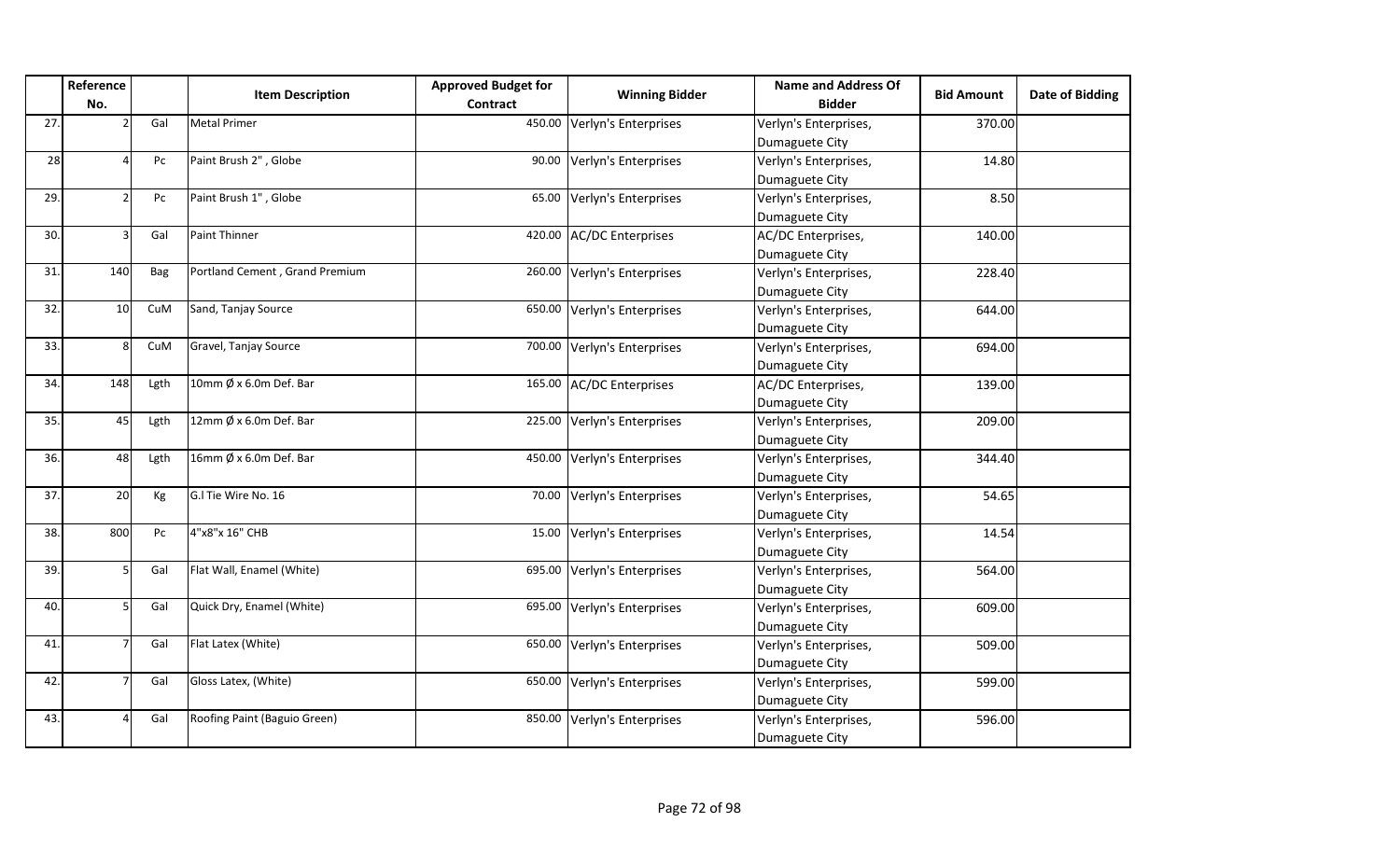|              | Reference      |     | <b>Item Description</b>                      | <b>Approved Budget for</b> | <b>Winning Bidder</b>       | <b>Name and Address Of</b>           | <b>Bid Amount</b> | Date of Bidding |
|--------------|----------------|-----|----------------------------------------------|----------------------------|-----------------------------|--------------------------------------|-------------------|-----------------|
|              | No.            |     |                                              | Contract                   |                             | <b>Bidder</b>                        |                   |                 |
| 44.          |                | Set | Paint Roller, #7 with Pan, Hi-Tech           |                            | 130.00 Verlyn's Enterprises | Verlyn's Enterprises,                | 67.00             |                 |
|              |                |     |                                              |                            |                             | Dumaguete City                       |                   |                 |
| 45.          |                | Pc  | Paint Brush, 4", Globe                       |                            | 130.00 Verlyn's Enterprises | Verlyn's Enterprises,                | 48.00             |                 |
|              |                |     |                                              |                            |                             | Dumaguete City                       |                   |                 |
| 46.          | R              | Pc  | Paint Brush, 3", Globe                       |                            | 110.00 Verlyn's Enterprises | Verlyn's Enterprises,                | 37.00             |                 |
|              |                |     |                                              |                            |                             | Dumaguete City                       |                   |                 |
| 47.          | 8              | Pc  | Sand Paper# 220                              |                            | 40.00 Verlyn's Enterprises  | Verlyn's Enterprises,                | 15.00             |                 |
|              |                |     |                                              |                            |                             | Dumaguete City                       |                   |                 |
| 48.          | 15             | Kg  | Moralo (White)                               | 20.00                      | Verlyn's Enterprises        | Verlyn's Enterprises,                | 18.00             |                 |
|              |                |     |                                              |                            |                             | Dumaguete City                       |                   |                 |
| 49.          |                | Pc  | <b>Putty Knife</b>                           | 35.00                      | Verlyn's Enterprises        | Verlyn's Enterprises,                | 15.00             |                 |
|              |                |     |                                              |                            |                             | Dumaguete City                       |                   |                 |
| 50.          |                | Can | Latex Tinting Color (Raw Sienna)             | 150.00                     | Verlyn's Enterprises        | Verlyn's Enterprises,                | 55.00             |                 |
|              |                |     |                                              |                            |                             | Dumaguete City                       |                   |                 |
| 51.          | ว∣             | Can | Latex Tinting Color (Hanza Yellow)           |                            | 150.00 Verlyn's Enterprises | Verlyn's Enterprises,                | 55.00             |                 |
|              |                |     |                                              |                            |                             | Dumaguete City                       |                   |                 |
| 52.          | 21             | Can | Oil Tinting Color (Hansa Yellow) 1/4 Itr/can |                            | 150.00 Verlyn's Enterprises | Verlyn's Enterprises,                | 129.00            |                 |
|              |                |     |                                              |                            |                             | Dumaguete City                       |                   |                 |
| 53.          |                | Lt  | Body Filler w/ Hardener                      |                            | 350.00 Verlyn's Enterprises | Verlyn's Enterprises,                | 165.00            |                 |
|              |                |     |                                              |                            |                             | Dumaguete City                       |                   |                 |
|              | 7147597        |     |                                              |                            |                             |                                      |                   |                 |
|              |                |     |                                              |                            |                             |                                      |                   |                 |
| $\mathbf{1}$ | 20             | Pc  | 2" x3"x12' G.melina                          |                            | 360.00 AC/DC Enterprises    | AC/DC Enterprises,                   | 342.00            |                 |
|              |                |     | 2" x 2" x 12' G.melina                       |                            |                             | Dumaguete City                       |                   |                 |
| 2.           | 35             | Pc  |                                              |                            | 240.00 AC/DC Enterprises    | AC/DC Enterprises,                   | 228.00            |                 |
| 3.           | 13             | Sht | 5mm x 4 x 8' Mar. Plywood A/A                |                            | 450.00 AC/DC Enterprises    | Dumaguete City<br>AC/DC Enterprises, | 435.00            |                 |
|              |                |     |                                              |                            |                             | Dumaguete City                       |                   |                 |
| 4            | 8 <sup>1</sup> | Kg  | Common Wire Nails #4"                        |                            | 65.00 AC/DC Enterprises     | AC/DC Enterprises,                   | 48.00             |                 |
|              |                |     |                                              |                            |                             | Dumaguete City                       |                   |                 |
| 5.           | 4              | Kg  | Common Wire Nails #3"                        | 65.00                      | Verlyn's Enterprises        | Verlyn's Enterprises,                | 49.98             |                 |
|              |                |     |                                              |                            |                             | Dumaguete City                       |                   |                 |
| 6.           | $\overline{2}$ | Kg  | Common Wire Nails #2"                        |                            | 65.00 AC/DC Enterprises     | AC/DC Enterprises,                   | 52.00             |                 |
|              |                |     |                                              |                            |                             | Dumaguete City                       |                   |                 |
| 7.           | $\mathcal{P}$  | Kg  | Common Wire Nails #1"                        |                            | 70.00 AC/DC Enterprises     | AC/DC Enterprises,                   | 57.00             |                 |
|              |                |     |                                              |                            |                             | Dumaguete City                       |                   |                 |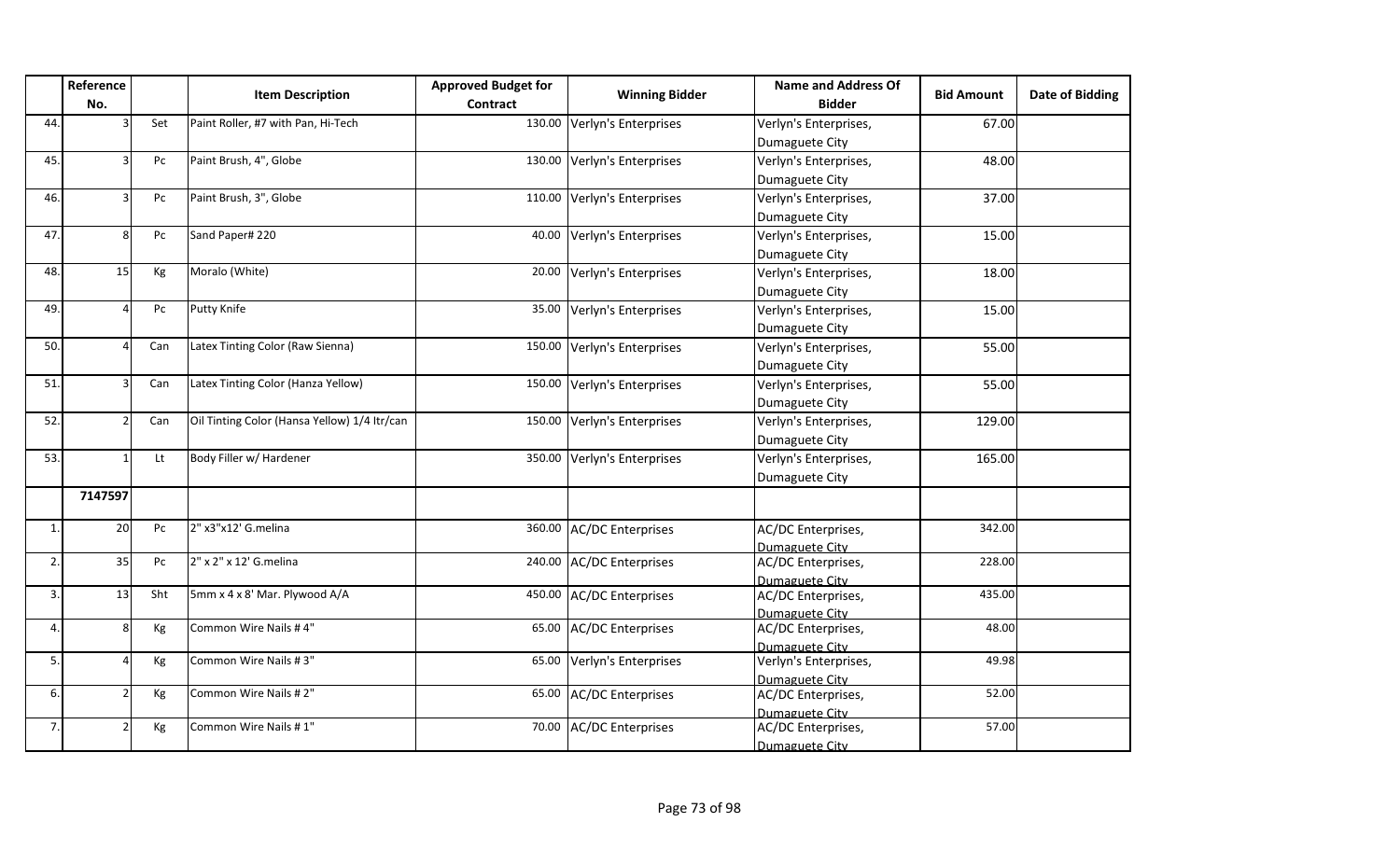|                | Reference<br>No. |            | <b>Item Description</b>              | <b>Approved Budget for</b><br>Contract | <b>Winning Bidder</b>                                   | <b>Name and Address Of</b><br><b>Bidder</b> | <b>Bid Amount</b> | <b>Date of Bidding</b> |
|----------------|------------------|------------|--------------------------------------|----------------------------------------|---------------------------------------------------------|---------------------------------------------|-------------------|------------------------|
| 8.             | 36               | Bag        | Portland Cement, Grand Premium       | 260.00                                 | Verlyn's Enterprises                                    | Verlyn's Enterprises,                       | 228.20            |                        |
|                |                  |            |                                      |                                        |                                                         | Dumaguete City                              |                   |                        |
| 9.             |                  | CuM        | Sand, Tanjay Source                  |                                        | 650.00 Verlyn's Enterprises                             | Verlyn's Enterprises,                       | 644.00            |                        |
|                |                  |            |                                      |                                        |                                                         | Dumaguete City                              |                   |                        |
| 10.            |                  | CuM        | Gravel, Tanjay Source                | 700.00                                 | Verlyn's Enterprises                                    | Verlyn's Enterprises,                       | 694.00            |                        |
|                |                  |            |                                      |                                        |                                                         | Dumaguete City                              |                   |                        |
| 11.            | 32               | Lgth       | 10mm Øx 6.0m def. Bar                | 165.00                                 | <b>AC/DC Enterprises</b>                                | AC/DC Enterprises,                          | 139.00            |                        |
|                |                  |            |                                      |                                        |                                                         | Dumaguete City                              |                   |                        |
| 12.            | 12               | Kg         | G.l. Tie wire, no. 16                | 65.00                                  | Verlyn's Enterprises                                    | Verlyn's Enterprises,                       | 54.65             |                        |
|                |                  |            |                                      |                                        |                                                         | Dumaguete City                              |                   |                        |
| 13.            |                  | Pc         | Hacksaw Blade, Lenox                 | 60.00                                  | <b>AC/DC Enterprises</b>                                | AC/DC Enterprises,                          | 37.00             |                        |
|                | 10 <sup>1</sup>  |            | 11/2" Ø x 60m/roll Polyethelene Pipe |                                        |                                                         | Dumaguete City                              | 5,045.00          |                        |
| 14.            |                  | Roll       |                                      |                                        | 7,400.00 AC/DC Enterprises                              | AC/DC Enterprises,                          |                   |                        |
| 15.            |                  | Roll       | 11/4" Ø x 60m/roll Polyethelene Pipe |                                        | 6,500.00 AC/DC Enterprises                              | Dumaguete City<br>AC/DC Enterprises,        | 3,450.00          |                        |
|                |                  |            |                                      |                                        |                                                         |                                             |                   |                        |
| 16.            | 10               | Roll       | 1" Ø x 60m/roll Polyethelene Pipe    |                                        | 5,700.00 AC/DC Enterprises                              | Dumaguete City<br>AC/DC Enterprises,        | 4,150.00          |                        |
|                |                  |            |                                      |                                        |                                                         | Dumaguete City                              |                   |                        |
| 17.            | 30               | <b>Bag</b> | <b>Water Proofing Compound</b>       | 45.00                                  | Verlyn's Enterprises                                    | Verlyn's Enterprises,                       | 38.40             |                        |
|                |                  |            |                                      |                                        |                                                         | Dumaguete City                              |                   |                        |
|                | 7147623          |            |                                      |                                        |                                                         |                                             |                   |                        |
| $\mathbf{1}$   | 336              | Pc         | 2" x 6" x 12' G.melina               | 60.00                                  | Above the Approved Budget for Above the Approved Budget |                                             | 687.00            |                        |
|                |                  |            |                                      |                                        | the Contract (ABC)                                      | for the Contract (ABC)                      |                   |                        |
| $\overline{2}$ | 150              | Pc         | 2" x 6" x 10' G.melina               | 60.00                                  | Above the Approved Budget for Above the Approved Budget |                                             | 572.50            |                        |
|                |                  |            |                                      |                                        | the Contract (ABC)                                      | for the Contract (ABC)                      |                   |                        |
| 3.             | 112              | Pc         | 2" x 4" x 12' G.melina               | 60.00                                  | Above the Approved Budget for                           | Above the Approved Budget                   | 455.20            |                        |
|                |                  |            |                                      |                                        |                                                         |                                             |                   |                        |
|                |                  |            |                                      |                                        | the Contract (ABC)                                      | for the Contract (ABC)                      |                   |                        |
| 4.             | 120              | Pc         | 2" x 3" x 12' G.melina               | 60.00                                  | Above the Approved Budget for                           | Above the Approved Budget                   | 341.40            |                        |
|                |                  |            |                                      |                                        | the Contract (ABC)                                      | for the Contract (ABC)                      |                   |                        |
| 5.             | 130              | Pc         | 2" x 4" x 10' G.melina               | 60.00                                  | Above the Approved Budget for                           | Above the Approved Budget                   | 381.67            |                        |
|                |                  |            |                                      |                                        | the Contract (ABC)                                      | for the Contract (ABC)                      |                   |                        |
| 6.             | 150              | Pc         | 2" x 3" x 12' Coco Lumber            | 30.00                                  | Above the Approved Budget for                           | Above the Approved Budget                   | 154.50            |                        |
|                |                  |            |                                      |                                        | the Contract (ABC)                                      | for the Contract (ABC)                      |                   |                        |
| 7.             | 120              | Pc         | 2" x 2" x 12' Coco Lumber            | 30.00                                  | Above the Approved Budget for                           | Above the Approved Budget                   | 103.00            |                        |
|                |                  |            |                                      |                                        | the Contract (ABC)                                      | for the Contract (ABC)                      |                   |                        |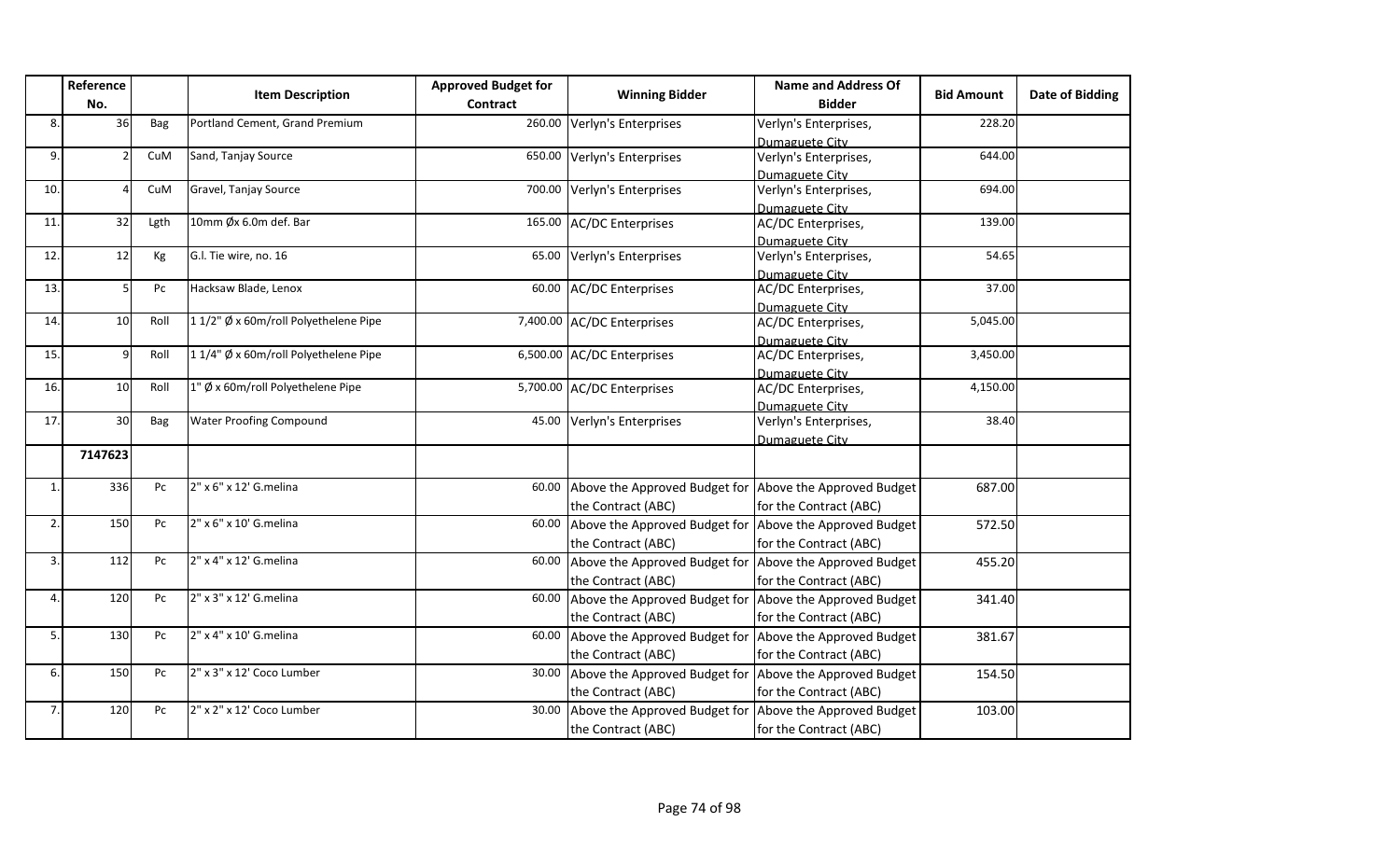|     | Reference<br>No. |            | <b>Item Description</b>               | <b>Approved Budget for</b><br><b>Contract</b> | <b>Winning Bidder</b>         | <b>Name and Address Of</b><br><b>Bidder</b> | <b>Bid Amount</b> | Date of Bidding |
|-----|------------------|------------|---------------------------------------|-----------------------------------------------|-------------------------------|---------------------------------------------|-------------------|-----------------|
| 8.  |                  | Sht        | 3/4" x 4" x 8' M. Plywood             |                                               | 1,400.00 AC/DC Enterprises    | AC/DC Enterprises,                          | 1,375.00          |                 |
|     |                  |            |                                       |                                               |                               | Dumaguete City                              |                   |                 |
| 9.  | 28               | Sht        | 1/4" x 4" x 8' M. Plywood             | 450.00                                        | <b>AC/DC Enterprises</b>      | AC/DC Enterprises,                          | 440.00            |                 |
|     |                  |            |                                       |                                               |                               | Dumaguete City                              |                   |                 |
| 10. | 5                | <b>Sht</b> | $1/4$ " x 4" x 8' Ord. Plywood        | 400.00                                        | Verlyn's Enterprises          | Verlyn's Enterprises,                       | 369.00            |                 |
|     |                  |            |                                       |                                               |                               | Dumaguete City                              |                   |                 |
| 11. | 28               | Sht        | Corr. G.l. Sht. 0.24 x 12', Bronze    |                                               | 430.00 AC/DC Enterprises      | AC/DC Enterprises,                          | 342.00            |                 |
|     |                  |            |                                       |                                               |                               | Dumaguete City                              |                   |                 |
| 12. |                  | <b>Sht</b> | Plain G. I. Sht. 0.24 x 8', Bronze    | 320.00                                        | <b>AC/DC Enterprises</b>      | AC/DC Enterprises,                          | 253.00            |                 |
|     |                  |            |                                       |                                               |                               | Dumaguete City                              |                   |                 |
| 13. |                  | Pc         | Water Closet (Pail Flush)             |                                               | 1,000.00 Verlyn's Enterprises | Verlyn's Enterprises,                       | 700.00            |                 |
|     |                  |            |                                       |                                               |                               | Dumaguete City                              |                   |                 |
| 14. |                  | Pc         | Kitchen Sink (Stainless)              |                                               | 2,400.00 Verlyn's Enterprises | Verlyn's Enterprises,                       | 2,349.00          |                 |
|     |                  |            |                                       |                                               |                               | Dumaguete City                              |                   |                 |
| 15. |                  | Pc         | G.I. Faucet (1/2"Ø)                   | 180.00                                        | Verlyn's Enterprises          | Verlyn's Enterprises,                       | 133.00            |                 |
|     |                  |            |                                       |                                               |                               | Dumaguete City                              |                   |                 |
| 16. |                  | Pc         | Pre-Fab Door (3" x 7')                |                                               | 4,200.00 AC/DC Enterprises    | AC/DC Enterprises,                          | 4,200.00          |                 |
|     |                  |            |                                       |                                               |                               | Dumaguete City                              |                   |                 |
| 17. |                  | Lgth       | 4"Ø x 10' PVC Pipe (S-1000), Unidex   |                                               | 550.00 AC/DC Enterprises      | AC/DC Enterprises,                          | 502.00            |                 |
|     |                  |            |                                       |                                               |                               | Dumaguete City                              |                   |                 |
| 18. |                  | Pc         | 4"Ø x 2' PVC Tee (S-1000), Unidex     | 150.00                                        | <b>AC/DC Enterprises</b>      | AC/DC Enterprises,                          | 94.00             |                 |
|     |                  |            |                                       |                                               |                               | Dumaguete City                              |                   |                 |
| 19. |                  | Pc         | 4"Ø x 90° PVC Elbow (S-1000)          | 165.00                                        | Verlyn's Enterprises          | Verlyn's Enterprises,                       | 73.00             |                 |
|     |                  |            |                                       |                                               |                               | Dumaguete City                              |                   |                 |
| 20. |                  | Pc         | 2"Ø x 90° PVC Elbow (S-1000), Unidex  | 90.00                                         | <b>AC/DC Enterprises</b>      | AC/DC Enterprises,                          | 25.00             |                 |
|     |                  |            |                                       |                                               |                               | Dumaguete City                              |                   |                 |
| 21. |                  | Lgth       | 2"Ø x 10' PVC Pipe (S-1000)           | 360.00                                        | Verlyn's Enterprises          | Verlyn's Enterprises,                       | 228.40            |                 |
|     |                  |            |                                       |                                               |                               | Dumaguete City                              |                   |                 |
| 22. |                  | Pc         | 4"Ø PVC Coupling (S-1000)             | 150.00                                        | Verlyn's Enterprises          | Verlyn's Enterprises,                       | 48.00             |                 |
|     |                  |            |                                       |                                               |                               | Dumaguete City                              |                   |                 |
| 23. |                  | Lgth       | 1/2"Ø x 10' PVC Pipe (S-1000), Unidex |                                               | 120.00 AC/DC Enterprises      | AC/DC Enterprises,                          | 47.00             |                 |
|     |                  |            |                                       |                                               |                               | Dumaguete City                              |                   |                 |
| 24. |                  | Pc         | 1/2"Ø x 90° PVC Elbow                 | 20.00                                         | <b>AC/DC Enterprises</b>      | AC/DC Enterprises,                          | 9.00              |                 |
|     |                  |            |                                       |                                               |                               | Dumaguete City                              |                   |                 |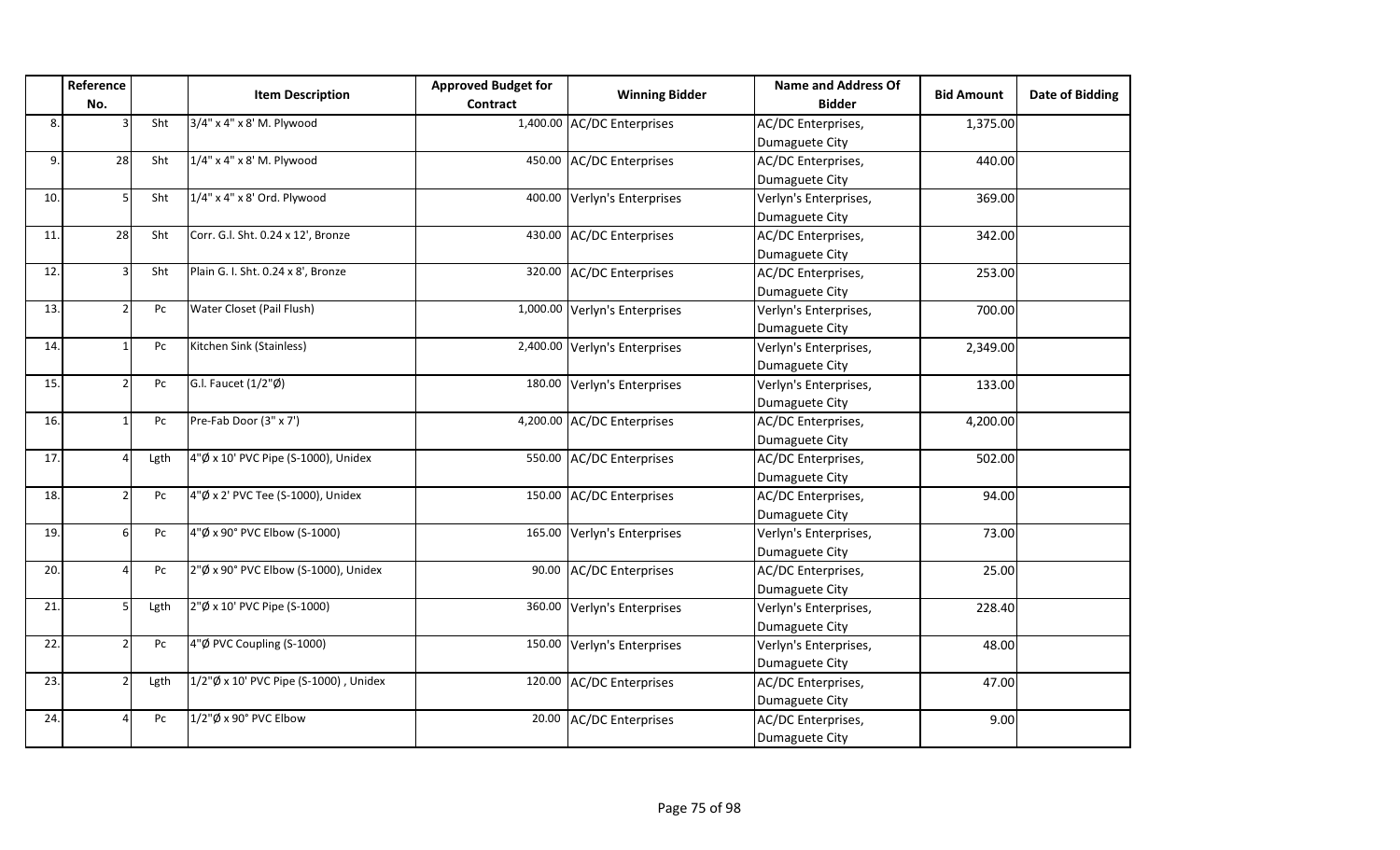|     | Reference      |      |                                           | <b>Approved Budget for</b> |                               | <b>Name and Address Of</b> |                   | Date of Bidding |
|-----|----------------|------|-------------------------------------------|----------------------------|-------------------------------|----------------------------|-------------------|-----------------|
|     | No.            |      | <b>Item Description</b>                   | <b>Contract</b>            | <b>Winning Bidder</b>         | <b>Bidder</b>              | <b>Bid Amount</b> |                 |
| 25. |                | Pc   | 1/2"Ø PE Connector                        |                            | 60.00 AC/DC Enterprises       | AC/DC Enterprises,         | 4.00              |                 |
|     |                |      |                                           |                            |                               | Dumaguete City             |                   |                 |
| 26. |                | Pc   | Lavatory Faucet                           |                            | 1,200.00 Verlyn's Enterprises | Verlyn's Enterprises,      | 320.00            |                 |
|     |                |      |                                           |                            |                               | Dumaguete City             |                   |                 |
| 27. | 6I             | Sht  | $1/4$ " x 4" x 8' Hardiflex               |                            | 490.00 AC/DC Enterprises      | AC/DC Enterprises,         | 399.00            |                 |
|     |                |      |                                           |                            |                               | Dumaguete City             |                   |                 |
| 28  | R              | Pair | Loose Pin Butt Hinges (4" x 4'), Ordinary |                            | 130.00 Verlyn's Enterprises   | Verlyn's Enterprises,      | 79.00             |                 |
|     |                |      |                                           |                            |                               | Dumaguete City             |                   |                 |
| 29. | $\mathfrak{p}$ | Pc   | Door Knob (Good Quality), Creston         |                            | 900.00 Verlyn's Enterprises   | Verlyn's Enterprises,      | 675.00            |                 |
|     |                |      |                                           |                            |                               | Dumaguete City             |                   |                 |
| 30. | $\mathfrak{p}$ | Pc   | Door Knob (Ordinary)                      |                            | 500.00 AC/DC Enterprises      | AC/DC Enterprises,         | 315.00            |                 |
|     |                |      |                                           |                            |                               | Dumaguete City             |                   |                 |
| 31. | $\mathfrak{p}$ | Pair | Loose Pin Butt Hinges (3" x 3'), Ordinary |                            | 95.00 Verlyn's Enterprises    | Verlyn's Enterprises,      | 60.00             |                 |
|     |                |      |                                           |                            |                               | Dumaguete City             |                   |                 |
| 32. |                | Pc   | 1/2"Ø x 90° pvc Elbow (Threaded on One    |                            | 25.00 AC/DC Enterprises       | AC/DC Enterprises,         | 13.00             |                 |
|     |                |      | Side)                                     |                            |                               | Dumaguete City             |                   |                 |
| 33. | 40             | M    | 1/2"Ø Polyethelene Pipe                   |                            | 15.00 AC/DC Enterprises       | AC/DC Enterprises,         | 10.00             |                 |
|     |                |      |                                           |                            |                               | Dumaguete City             |                   |                 |
| 34. | 60             | Bag  | Portland Cement, Grand Premium            |                            | 260.00 Verlyn's Enterprises   | Verlyn's Enterprises,      | 229.00            |                 |
|     |                |      |                                           |                            |                               | Dumaguete City             |                   |                 |
| 35. | 5 <sup>1</sup> | CuM  | Sand, Tanjay Source                       |                            | 650.00 Verlyn's Enterprises   | Verlyn's Enterprises,      | 644.00            |                 |
|     |                |      |                                           |                            |                               | Dumaguete City             |                   |                 |
| 36. | ς              | CuM  | Gravel, Tanjay Source                     |                            | 700.00 Verlyn's Enterprises   | Verlyn's Enterprises,      | 694.00            |                 |
|     |                |      |                                           |                            |                               | Dumaguete City             |                   |                 |
| 37. | 80             | Lgth | 10mmØ x 6.0m def.Bar                      |                            | 165.00 AC/DC Enterprises      | AC/DC Enterprises,         | 137.00            |                 |
|     |                |      |                                           |                            |                               | Dumaguete City             |                   |                 |
| 38. | 40             | Lgth | 12mmØ x 6.0m def. Bar                     |                            | 225.00 Verlyn's Enterprises   | Verlyn's Enterprises,      | 209.00            |                 |
|     |                |      |                                           |                            |                               | Dumaguete City             |                   |                 |
| 39. | 15             | Kg   | G.I. Tie Wire #16                         |                            | 65.00 Verlyn's Enterprises    | Verlyn's Enterprises,      | 54.65             |                 |
|     |                |      |                                           |                            |                               | Dumaguete City             |                   |                 |
| 40. | 5              | Pc   | Hacksaw Blade                             |                            | 60.00 AC/DC Enterprises       | AC/DC Enterprises,         | 34.00             |                 |
|     |                |      |                                           |                            |                               | Dumaguete City             |                   |                 |
| 41. | 420            | Pc   | 4" x 8" x 16' CHB                         |                            | 14.00 Verlyn's Enterprises    | Verlyn's Enterprises,      | 14.00             |                 |
|     |                |      |                                           |                            |                               | Dumaguete City             |                   |                 |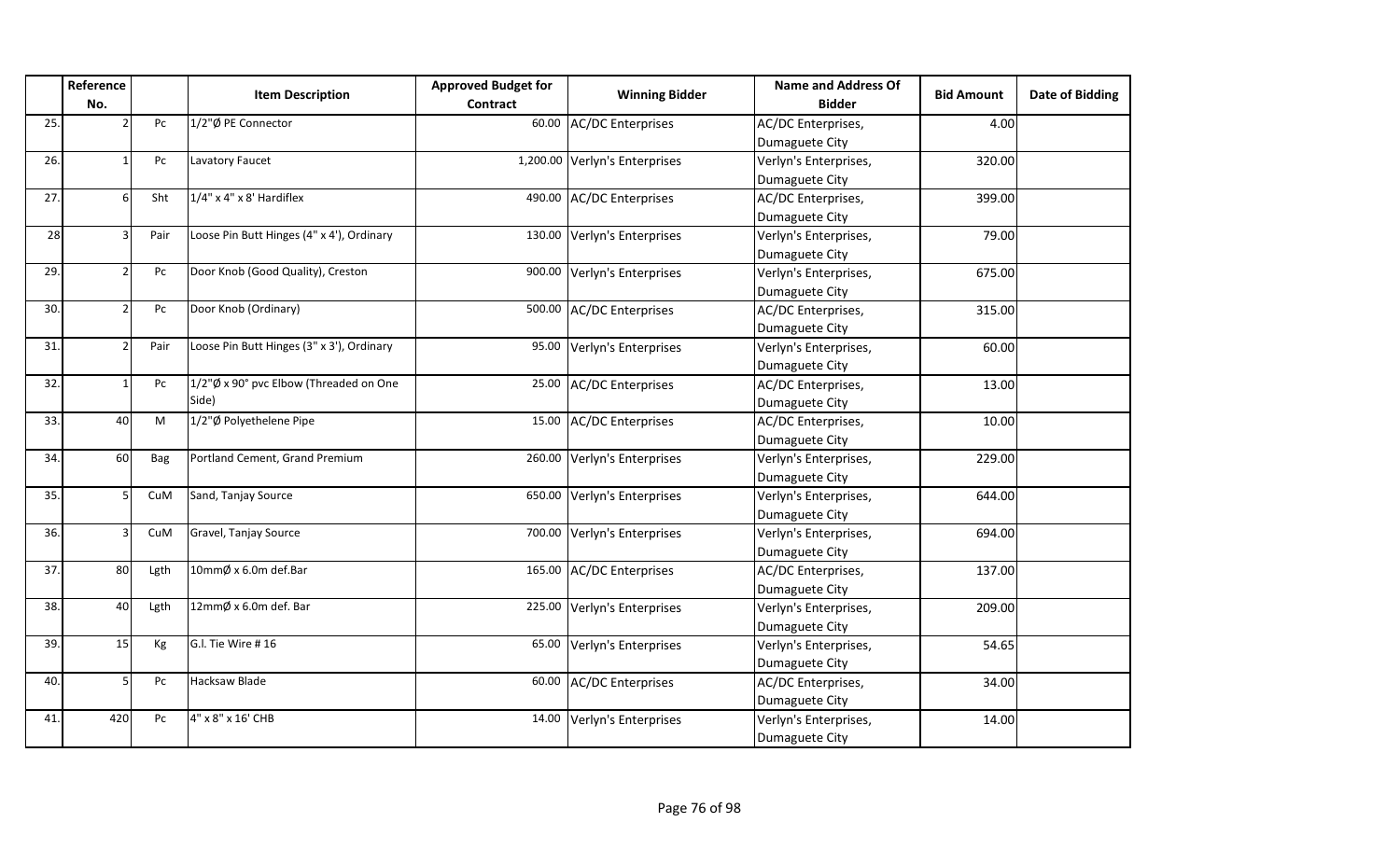|                | Reference<br>No. |                  | <b>Item Description</b>                               | <b>Approved Budget for</b><br><b>Contract</b> | <b>Winning Bidder</b>       | <b>Name and Address Of</b><br><b>Bidder</b> | <b>Bid Amount</b> | <b>Date of Bidding</b> |
|----------------|------------------|------------------|-------------------------------------------------------|-----------------------------------------------|-----------------------------|---------------------------------------------|-------------------|------------------------|
| 42             | 35               | Pc               | Decorative Block 200mm x 200mm                        | 35.00                                         | <b>AC/DC Enterprises</b>    | AC/DC Enterprises,                          | 35.00             |                        |
|                |                  |                  |                                                       |                                               |                             | Dumaguete City                              |                   |                        |
|                | 7149264          |                  |                                                       |                                               |                             |                                             |                   |                        |
| $\mathbf{1}$   | 20               | Bag              | Cement, Type-1                                        | 240.00                                        | <b>AC/DC Enterprises</b>    | AC/DC Enterprises,<br>Dumaguete City        | 239.00            |                        |
| 2.             | 16               | Sht              | G.I. Corrugated (G-24 x12')                           | 415.00                                        | <b>AC/DC Enterprises</b>    | AC/DC Enterprises,<br>Dumaguete City        | 343.00            |                        |
| 3.             | 15               | Sht              | G.I. Plain (G-24 x 8')                                | 370.00                                        | <b>AC/DC Enterprises</b>    | AC/DC Enterprises,<br>Dumaguete City        | 253.00            |                        |
| 4              |                  | Gal              | Vulca Seal, Elastoseal                                | 700.00                                        | <b>AC/DC Enterprises</b>    | AC/DC Enterprises,<br>Dumaguete City        | 690.00            |                        |
| 5.             | 10               | Kg               | Tie wire #16                                          | 65.00                                         | <b>AC/DC Enterprises</b>    | AC/DC Enterprises,<br>Dumaguete City        | 56.00             |                        |
| 6.             | 30               | Kg               | Common nails# 1"                                      | 75.00                                         | <b>AC/DC Enterprises</b>    | AC/DC Enterprises,<br>Dumaguete City        | 57.00             |                        |
| $\overline{7}$ | 30               | Kg               | Common nails #6"                                      | 55.00                                         | <b>AC/DC Enterprises</b>    | AC/DC Enterprises,<br>Dumaguete City        | 52.00             |                        |
| 8.             | 30               | Kg               | Umbrella Nails                                        | 90.00                                         | <b>AC/DC Enterprises</b>    | AC/DC Enterprises,<br>Dumaguete City        | 71.00             |                        |
| 9.             | 15               | Pc               | Good lumber # 2" x 6" x 6' (Gmelina)                  | 240.00                                        | <b>Precious Don Trading</b> | Precious Don Trading,<br>Sibulan, Neg. Or.  | 215.00            |                        |
| 10.            | 25               | ${\sf P}{\sf C}$ | Good lumber #2"x6"x8' (Gmelina)                       | 320.00                                        | <b>Precious Don Trading</b> | Precious Don Trading,<br>Sibulan, Neg. Or.  | 300.00            |                        |
| 11             | 35               | Pc               | Good lumber # 2" x 6" x 14' (Gmelina)                 | 560.00                                        | <b>Precious Don Trading</b> | Precious Don Trading,<br>Sibulan, Neg. Or.  | 525.00            |                        |
| 12.            | 85               | ${\sf P}{\sf C}$ | Good lumber# 2" x 3" x 12' (Gmelina)                  | 240.00                                        | <b>Precious Don Trading</b> | Precious Don Trading,<br>Sibulan, Neg. Or.  | 210.00            |                        |
| 13.            | 25               | Pc               | Good lumber # 2" x 2" x 8' (Gmelina)                  | 107.00                                        | <b>Precious Don Trading</b> | Precious Don Trading,<br>Sibulan, Neg. Or.  | 98.00             |                        |
| 14.            | 10               | Gal              | Quick Dry Enamel, Red Oxide (Good<br>Quality), Davies | 730.00                                        | <b>AC/DC Enterprises</b>    | AC/DC Enterprises,<br>Dumaguete City        | 720.00            |                        |
| 15.            |                  | Gal              | Paint Thinner, GI                                     | 450.00                                        | <b>AC/DC Enterprises</b>    | AC/DC Enterprises,<br>Dumaguete City        | 295.00            |                        |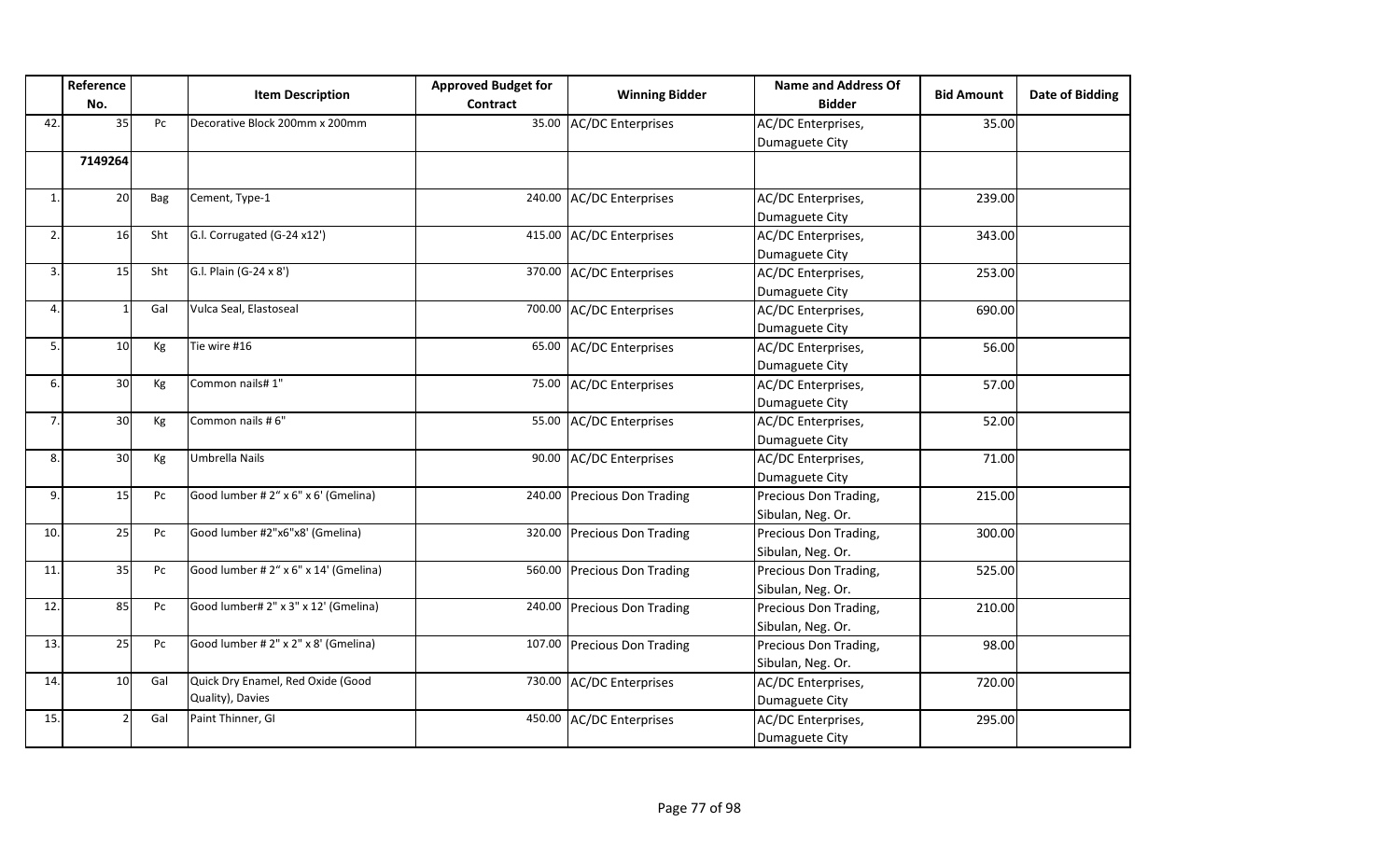|                | Reference<br>No. |      | <b>Item Description</b>                      | <b>Approved Budget for</b><br><b>Contract</b> | <b>Winning Bidder</b>                                   | <b>Name and Address Of</b><br><b>Bidder</b> | <b>Bid Amount</b> | Date of Bidding |
|----------------|------------------|------|----------------------------------------------|-----------------------------------------------|---------------------------------------------------------|---------------------------------------------|-------------------|-----------------|
| 16.            | 15               | Pc   | P.E Tee, 1/2" Ø(threaded)                    | 75.00                                         | Above the Approved Budget for                           | Above the Approved Budget                   | 92.00             |                 |
|                |                  |      |                                              |                                               | the Contract (ABC)                                      | for the Contract (ABC)                      |                   |                 |
| 17             | 15               | Pc   | P.E Elbow, 1/2" Ø(threaded)                  | 60.00                                         | Above the Approved Budget for Above the Approved Budget |                                             | 84.00             |                 |
|                |                  |      |                                              |                                               | the Contract (ABC)                                      | for the Contract (ABC)                      |                   |                 |
| 18.            | 15               | Pc   | P.E Connector, 1/2" Ø                        | 60.00                                         | Above the Approved Budget for                           | Above the Approved Budget                   | 65.00             |                 |
|                |                  |      |                                              |                                               | the Contract (ABC)                                      | for the Contract (ABC)                      |                   |                 |
| 19.            | 10               | Pc   | <b>Stainless Steel Faucet (Good Quality)</b> | 250.00                                        | <b>AC/DC Enterprises</b>                                | AC/DC Enterprises,                          | 230.00            |                 |
|                |                  |      |                                              |                                               |                                                         | Dumaguete City                              |                   |                 |
|                | 7149284          |      |                                              |                                               |                                                         |                                             |                   |                 |
| $\mathbf{1}$   | 24               | Lgth | 2' Ø x 10' PVC Pipe (S-1000)                 | 385.00                                        | Verlyn's Enterprises                                    | Verlyn's Enterprises,                       | 218.50            |                 |
|                |                  |      |                                              |                                               |                                                         | Dumaguete City                              |                   |                 |
| $\mathfrak{p}$ | 34               | Pc   | 2' Ø x 90° PVC Elbow (S-1000)                | 85.00                                         | Verlyn's Enterprises                                    | Verlyn's Enterprises,                       | 24.60             |                 |
|                |                  |      |                                              |                                               |                                                         | Dumaguete City                              |                   |                 |
| 3.             |                  | Lt   | PVC Solvent, S-Blue                          | 390.00                                        | <b>AC/DC Enterprises</b>                                | AC/DC Enterprises,                          | 380.00            |                 |
|                |                  |      |                                              |                                               |                                                         | Dumaguete City                              |                   |                 |
| 4              | 235              | Pc   | Granite Tile (600mm x 600mm) White           | 180.00                                        | <b>AC/DC Enterprises</b>                                | AC/DC Enterprises,                          | 170.00            |                 |
|                |                  |      |                                              |                                               |                                                         | Dumaguete City                              |                   |                 |
| 5              | 65               | Pc   | Ceramic Floor Tiles (200mm x 200m)(Beige)    | 35.00                                         | Verlyn's Enterprises                                    | Verlyn's Enterprises,                       | 24.00             |                 |
|                |                  |      |                                              |                                               |                                                         | Dumaguete City                              |                   |                 |
| 6              | 190              | Pc   | Ceramic Floor Tiles (300mm x 300m)(Light     | 42.00                                         | <b>AC/DC Enterprises</b>                                | AC/DC Enterprises,                          | 39.50             |                 |
|                |                  |      | Green)                                       |                                               |                                                         | Dumaguete City                              |                   |                 |
| 7.             | 8                | Bag  | Tile Grout (green), 2Kg/Bag                  | 250.00                                        | Verlyn's Enterprises                                    | Verlyn's Enterprises,                       | 70.00             |                 |
|                |                  |      |                                              |                                               |                                                         | Dumaguete City                              |                   |                 |
| 8.             |                  | Bag  | Tile Grout (red), 2Kg/Bag                    | 250.00                                        | Verlyn's Enterprises                                    | Verlyn's Enterprises,                       | 70.00             |                 |
|                |                  |      |                                              |                                               |                                                         | Dumaguete City                              |                   |                 |
| 9.             | 28               | Bag  | Portland Cement, Grand Premium               | 260.00                                        | Verlyn's Enterprises                                    | Verlyn's Enterprises,                       | 228.40            |                 |
|                |                  |      |                                              |                                               |                                                         | Dumaguete City                              |                   |                 |
| 10.            | 8                | Lgth | Tile Trim (Stainless) x 8'                   | 200.00                                        | <b>AC/DC Enterprises</b>                                | AC/DC Enterprises,                          | 200.00            |                 |
|                |                  |      |                                              |                                               |                                                         | Dumaguete City                              |                   |                 |
| 11.            | 4                | Pc   | Door Knob (good quality) Heavy Duty,         | 900.00                                        | Verlyn's Enterprises                                    | Verlyn's Enterprises,                       | 675.00            |                 |
|                |                  |      | Creston                                      |                                               |                                                         | Dumaguete City                              |                   |                 |
| 12.            |                  | Pc   | Door Knob (ordinary)                         | 500.00                                        | Verlyn's Enterprises                                    | Verlyn's Enterprises,                       | 325.00            |                 |
|                |                  |      |                                              |                                               |                                                         | Dumaguete City                              |                   |                 |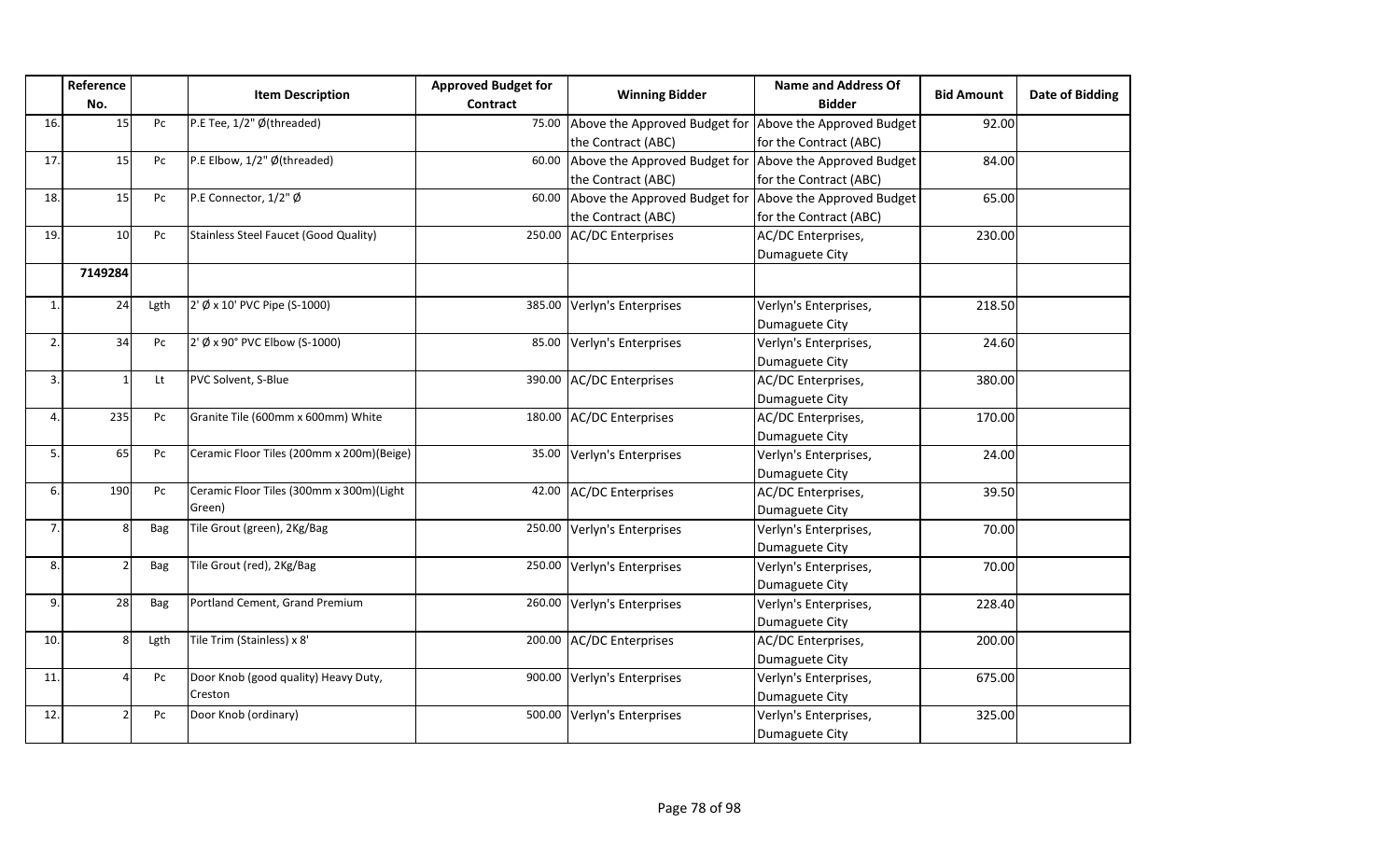|     | Reference<br>No. |      | <b>Item Description</b>                      | <b>Approved Budget for</b><br><b>Contract</b> | <b>Winning Bidder</b>    | <b>Name and Address Of</b><br><b>Bidder</b> | <b>Bid Amount</b> | Date of Bidding |
|-----|------------------|------|----------------------------------------------|-----------------------------------------------|--------------------------|---------------------------------------------|-------------------|-----------------|
| 13. | 12               | Lgth | 25mm x 6.0m x 6mm thick flat bar             |                                               | 250.00 AC/DC Enterprises | AC/DC Enterprises,                          | 245.00            |                 |
|     |                  |      |                                              |                                               |                          | Dumaguete City                              |                   |                 |
| 14. | 75               | Lgth | 12mm x 6.0m Square bar, Std.                 |                                               | 270.00 AC/DC Enterprises | AC/DC Enterprises,                          | 255.00            |                 |
|     |                  |      |                                              |                                               |                          | Dumaguete City                              |                   |                 |
| 15. | 25               | Kg   | Welding Electrodes E6013, Golden Bridge      | 130.00                                        | Verlyn's Enterprises     | Verlyn's Enterprises,                       | 70.00             |                 |
|     |                  |      |                                              |                                               |                          | Dumaguete City                              |                   |                 |
| 16. |                  | Pc   | Hacksaw Blade 18T, Lenox                     | 60.00                                         | Verlyn's Enterprises     | Verlyn's Enterprises,                       | 38.00             |                 |
|     |                  |      |                                              |                                               |                          | Dumaguete City                              |                   |                 |
| 17. |                  | Gal  | <b>Metal Primer</b>                          | 450.00                                        | Verlyn's Enterprises     | Verlyn's Enterprises,                       | 375.00            |                 |
|     |                  |      |                                              |                                               |                          | Dumaguete City                              |                   |                 |
| 18. |                  | Kg   | G.I Tie Wire No. 16                          | 65.00                                         | Verlyn's Enterprises     | Verlyn's Enterprises,                       | 55.30             |                 |
|     |                  |      |                                              |                                               |                          | Dumaguete City                              |                   |                 |
| 19. | 16               | Gal  | Quick Dry Enamel (white)                     | 695.00                                        | Verlyn's Enterprises     | Verlyn's Enterprises,                       | 619.00            |                 |
|     |                  |      |                                              |                                               |                          | Dumaguete City                              |                   |                 |
| 20. |                  | Can  | Oil Tinting Color (Hanza Yellow) 1/4 Itr/can | 150.00                                        | Verlyn's Enterprises     | Verlyn's Enterprises,                       | 124.50            |                 |
|     |                  |      |                                              |                                               |                          | Dumaguete City                              |                   |                 |
| 21. |                  | Kg   | Concrete Nails #3"                           |                                               | 150.00 AC/DC Enterprises | AC/DC Enterprises,                          | 80.00             |                 |
|     |                  |      |                                              |                                               |                          | Dumaguete City                              |                   |                 |
| 22. | 14               | Gal  | Flat Wall Enamel (White)                     | 695.00                                        | Verlyn's Enterprises     | Verlyn's Enterprises,                       | 572.00            |                 |
|     |                  |      |                                              |                                               |                          | Dumaguete City                              |                   |                 |
| 23. | 20               | Gal  | <b>Flat Latex White</b>                      | 650.00                                        | Verlyn's Enterprises     | Verlyn's Enterprises,                       | 512.00            |                 |
|     |                  |      |                                              |                                               |                          | Dumaguete City                              |                   |                 |
| 24. | 22               | Gal  | <b>Gloss Latex White</b>                     | 650.00                                        | Verlyn's Enterprises     | Verlyn's Enterprises,                       | 604.00            |                 |
|     |                  |      |                                              |                                               |                          | Dumaguete City                              |                   |                 |
| 25. |                  | Gal  | Roofing Paint (Baguio Green)                 | 850.00                                        | Verlyn's Enterprises     | Verlyn's Enterprises,                       | 594.00            |                 |
|     |                  |      |                                              |                                               |                          | Dumaguete City                              |                   |                 |
| 26. | 15               | Kg   | Moralo (White)                               | 20.00                                         | Verlyn's Enterprises     | Verlyn's Enterprises,                       | 18.00             |                 |
|     |                  |      |                                              |                                               |                          | Dumaguete City                              |                   |                 |
| 27. |                  | Lt   | Body Filler w/ Hardener                      | 390.00                                        | Verlyn's Enterprises     | Verlyn's Enterprises,                       | 165.00            |                 |
|     |                  |      |                                              |                                               |                          | Dumaguete City                              |                   |                 |
| 28  |                  | Gal  | <b>Paint Thinner</b>                         | 420.00                                        | Verlyn's Enterprises     | Verlyn's Enterprises,                       | 270.00            |                 |
|     |                  |      |                                              |                                               |                          | Dumaguete City                              |                   |                 |
| 29. |                  | Doz  | Sand Paper #220                              | 250.00                                        | Verlyn's Enterprises     | Verlyn's Enterprises,                       | 180.00            |                 |
|     |                  |      |                                              |                                               |                          | Dumaguete City                              |                   |                 |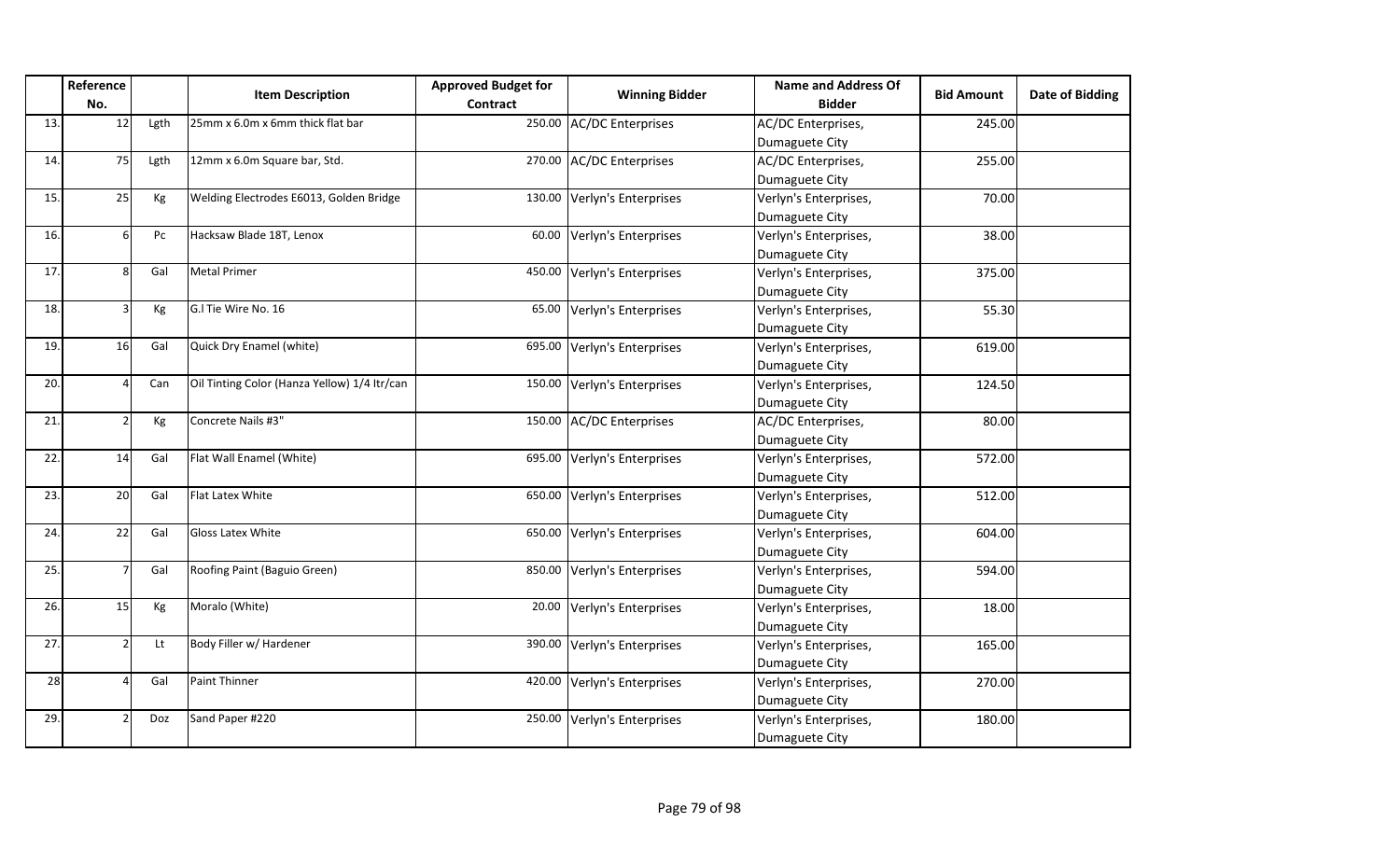|                | Reference |      | <b>Item Description</b>                     | <b>Approved Budget for</b> | <b>Winning Bidder</b>         | <b>Name and Address Of</b> | <b>Bid Amount</b> | <b>Date of Bidding</b> |
|----------------|-----------|------|---------------------------------------------|----------------------------|-------------------------------|----------------------------|-------------------|------------------------|
|                | No.       |      |                                             | <b>Contract</b>            |                               | <b>Bidder</b>              |                   |                        |
| 30.            | 6         | Pc   | Putty Knife w/o handle                      |                            | 35.00 Verlyn's Enterprises    | Verlyn's Enterprises,      | 15.00             |                        |
|                |           |      |                                             |                            |                               | Dumaguete City             |                   |                        |
| 31.            |           | Set  | Paint Roller 7" w/pan, Hi-Tech              |                            | 130.00 Verlyn's Enterprises   | Verlyn's Enterprises,      | 69.00             |                        |
|                |           |      |                                             |                            |                               | Dumaguete City             |                   |                        |
| 32.            |           | Set  | Paint Roller 4" w/ pan                      |                            | 95.00 Verlyn's Enterprises    | Verlyn's Enterprises,      | 69.00             |                        |
|                |           |      |                                             |                            |                               | Dumaguete City             |                   |                        |
| 33.            |           | Pc   | Paint Brush, 4", Globe                      |                            | 130.00 Verlyn's Enterprises   | Verlyn's Enterprises,      | 48.00             |                        |
|                |           |      |                                             |                            |                               | Dumaguete City             |                   |                        |
| 34.            |           | Pc   | Paint Brush, 2", Globe                      |                            | 60.00 Verlyn's Enterprises    | Verlyn's Enterprises,      | 16.00             |                        |
|                |           |      |                                             |                            |                               | Dumaguete City             |                   |                        |
| 35.            | ς         | Pc   | Paint Brush, 1", Globe                      |                            | 40.00 Verlyn's Enterprises    | Verlyn's Enterprises,      | 13.00             |                        |
|                |           |      |                                             |                            |                               | Dumaguete City             |                   |                        |
|                | 7149287   |      |                                             |                            |                               |                            |                   |                        |
| $\mathbf{1}$   | 50        | Pc   | Marker Bouys, (50cm. dia., plastic), orange |                            | 650.00 AC/DC Enterprises      | AC/DC Enterprises,         | 641.00            |                        |
|                |           |      |                                             |                            |                               | Dumaguete City             |                   |                        |
| $\mathfrak{p}$ | 25        | Bag  | Cemen, Grand Premium                        |                            | 350.00 Verlyn's Enterprises   | Verlyn's Enterprises,      | 228.40            |                        |
|                |           |      |                                             |                            |                               | Dumaguete City             |                   |                        |
| 3.             |           | CuM  | Sand, Tanjay Source                         |                            | 650.00 Verlyn's Enterprises   | Verlyn's Enterprises,      | 644.00            |                        |
|                |           |      |                                             |                            |                               | Dumaguete City             |                   |                        |
| 4              |           | CuM  | Gravel, Tanjay Source                       |                            | 700.00 Verlyn's Enterprises   | Verlyn's Enterprises,      | 694.00            |                        |
|                |           |      |                                             |                            |                               | Dumaguete City             |                   |                        |
| 5.             | 15        | Roll | P.E. Rope #22 (12mm) 200mtrs./roll          |                            | 3,500.00 Verlyn's Enterprises | Verlyn's Enterprises,      | 2,790.00          |                        |
|                |           |      |                                             |                            |                               | Dumaguete City             |                   |                        |
| 6.             | 40        | Roll | P.E Rope #12 (6mm) 200mtrs./roll            |                            | 750.00 Verlyn's Enterprises   | Verlyn's Enterprises,      | 750.00            |                        |
|                |           |      |                                             |                            |                               | Dumaguete City             |                   |                        |
|                | 7149293   |      |                                             |                            |                               |                            |                   |                        |
| $\mathbf{1}$   | 80        | Pc   | Lumber Coco - 2" x 2" x 10                  |                            | 150.00 AC/DC Enterprises      | AC/DC Enterprises,         | 143.00            |                        |
|                |           |      |                                             |                            |                               | Dumaguete City             |                   |                        |
| 2.             |           | Sht  | Marine Plywood 5mm x 4' x 8'                |                            | 500.00 AC/DC Enterprises      | AC/DC Enterprises,         | 475.00            |                        |
|                |           |      |                                             |                            |                               | Dumaguete City             |                   |                        |
| 3.             | 15        | Kg   | CWN, 2 1/2" Lgth                            |                            | 70.00 AC/DC Enterprises       | AC/DC Enterprises,         | 54.00             |                        |
|                |           |      |                                             |                            |                               | Dumaguete City             |                   |                        |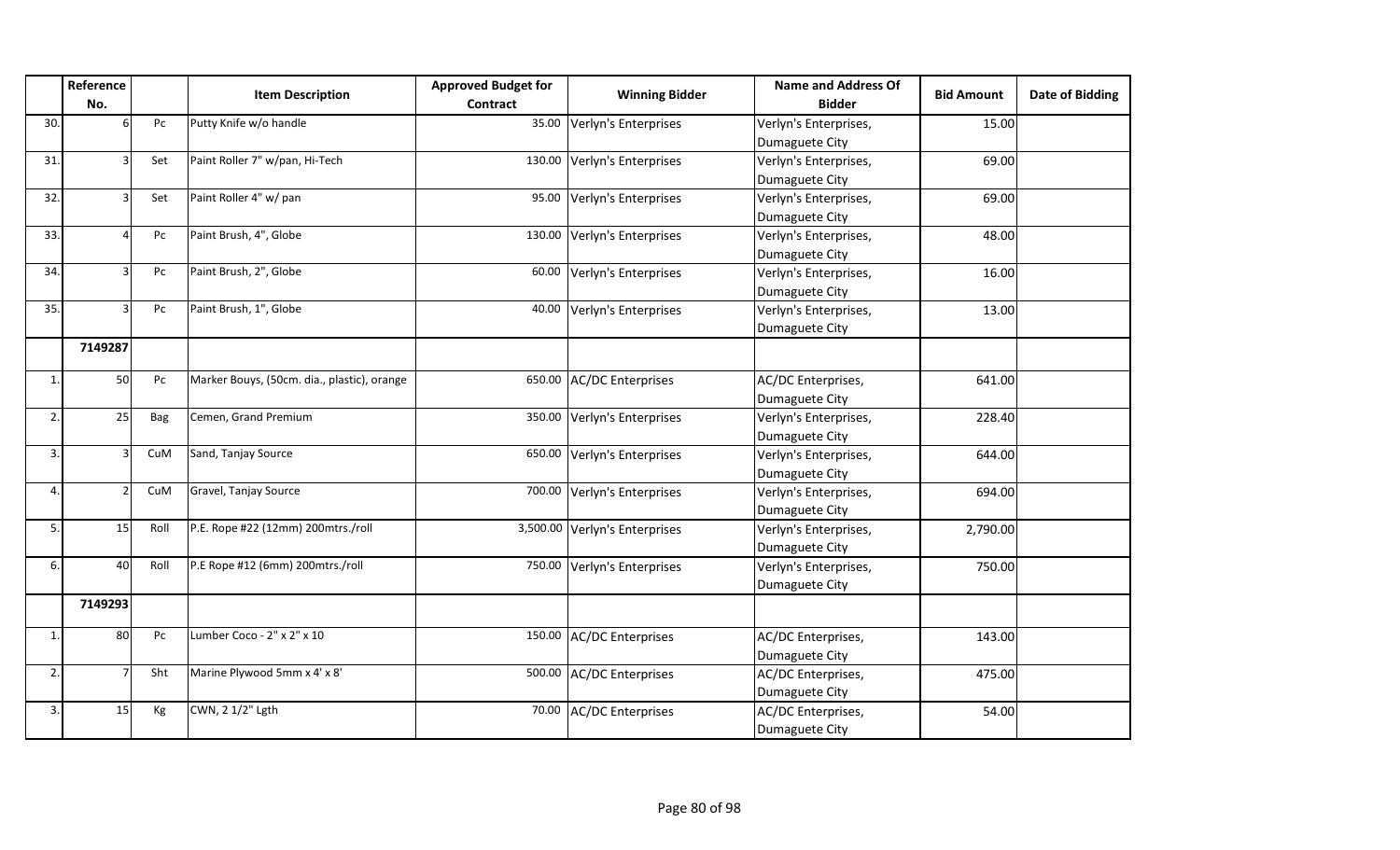|              | Reference       |      | <b>Item Description</b>                   | <b>Approved Budget for</b> | <b>Winning Bidder</b>       | <b>Name and Address Of</b> | <b>Bid Amount</b> | Date of Bidding |
|--------------|-----------------|------|-------------------------------------------|----------------------------|-----------------------------|----------------------------|-------------------|-----------------|
|              | No.             |      |                                           | Contract                   |                             | <b>Bidder</b>              |                   |                 |
| $\Delta$     | 15              | Kg   | CWN, 4" Lgth                              |                            | 70.00 Verlyn's Enterprises  | Verlyn's Enterprises,      | 49.00             |                 |
|              |                 |      |                                           |                            |                             | Dumaguete City             |                   |                 |
| 5.           | 10              | Kg   | CWN, 1 1/2" Lgth                          |                            | 70.00 Verlyn's Enterprises  | Verlyn's Enterprises,      | 55.20             |                 |
|              |                 |      |                                           |                            |                             | Dumaguete City             |                   |                 |
| 6.           | 103             | Bag  | Portland Cement, Type 1, 40 kg/bag, Grand |                            | 265.00 Verlyn's Enterprises | Verlyn's Enterprises,      | 239.00            |                 |
|              |                 |      |                                           |                            |                             | Dumaguete City             |                   |                 |
| 7.           | 10 <sup>1</sup> | CuM  | Sand, Washed, Tanjay Source               |                            | 700.00 Verlyn's Enterprises | Verlyn's Enterprises,      | 644.00            |                 |
|              |                 |      |                                           |                            |                             | Dumaguete City             |                   |                 |
| 8.           |                 | CuM  | Gravel, 38mmØ Max Size, Tanjay Source     |                            | 850.00 Verlyn's Enterprises | Verlyn's Enterprises,      | 694.00            |                 |
|              |                 |      |                                           |                            |                             | Dumaguete City             |                   |                 |
| 9.           | 140             | Lgth | Steel Bar, Deformed 10 MM Ø x 6.0M Lgth,  |                            | 180.00 AC/DC Enterprises    | AC/DC Enterprises,         | 141.00            |                 |
|              |                 |      | 0.62 Kilo/Meter                           |                            |                             | Dumaguete City             |                   |                 |
| 10.          | 16              | Kg   | G.l. Tie Wire, No. 16                     |                            | 75.00 Verlyn's Enterprises  | Verlyn's Enterprises,      | 54.65             |                 |
|              |                 |      |                                           |                            |                             | Dumaguete City             |                   |                 |
| 11.          |                 | Pc   | Hacksaw Blade, 18T HSS, Lenox             |                            | 70.00 Verlyn's Enterprises  | Verlyn's Enterprises,      | 38.00             |                 |
|              |                 |      |                                           |                            |                             | Dumaguete City             |                   |                 |
|              | 7149297         |      |                                           |                            |                             |                            |                   |                 |
| $\mathbf{1}$ | 170             | Pc   | Lumber Coco - 2" x 2" x 10                |                            | 150.00 AC/DC Enterprises    | AC/DC Enterprises,         | 133.00            |                 |
|              |                 |      |                                           |                            |                             | Dumaguete City             |                   |                 |
| 2.           |                 | Sht  | Marine Plywood 5mm x 4' x 8'              |                            | 500.00 AC/DC Enterprises    | AC/DC Enterprises,         | 455.00            |                 |
|              |                 |      |                                           |                            |                             | Dumaguete City             |                   |                 |
| 3.           | 25              | Kg   | CWN, 2 1/2" Lgth                          |                            | 70.00 AC/DC Enterprises     | AC/DC Enterprises,         | 52.00             |                 |
|              |                 |      |                                           |                            |                             | Dumaguete City             |                   |                 |
| 4            | 29              | Kg   | CWN, 4" Lgth                              |                            | 70.00 AC/DC Enterprises     | AC/DC Enterprises,         | 48.00             |                 |
|              |                 |      |                                           |                            |                             | Dumaguete City             |                   |                 |
| 5.           | 17              | Kg   | CWN, 1 1/2" Lgth                          |                            | 70.00 Verlyn's Enterprises  | Verlyn's Enterprises,      | 48.90             |                 |
|              |                 |      |                                           |                            |                             | Dumaguete City             |                   |                 |
| 6.           | 190             | Bag  | Portland Cement, Type 1, 40 kg/bag, Grand |                            | 265.00 Verlyn's Enterprises | Verlyn's Enterprises,      | 239.00            |                 |
|              |                 |      |                                           |                            |                             | Dumaguete City             |                   |                 |
| 7.           | 17              | CuM  | Sand, Washed, Tanjay Source               |                            | 700.00 Verlyn's Enterprises | Verlyn's Enterprises,      | 644.00            |                 |
|              |                 |      |                                           |                            |                             | Dumaguete City             |                   |                 |
| 8.           | $\mathbf{R}$    | CuM  | Gravel, 38mmØ Max Size, Tanjay Source     |                            | 850.00 Verlyn's Enterprises | Verlyn's Enterprises,      | 694.00            |                 |
|              |                 |      |                                           |                            |                             | Dumaguete City             |                   |                 |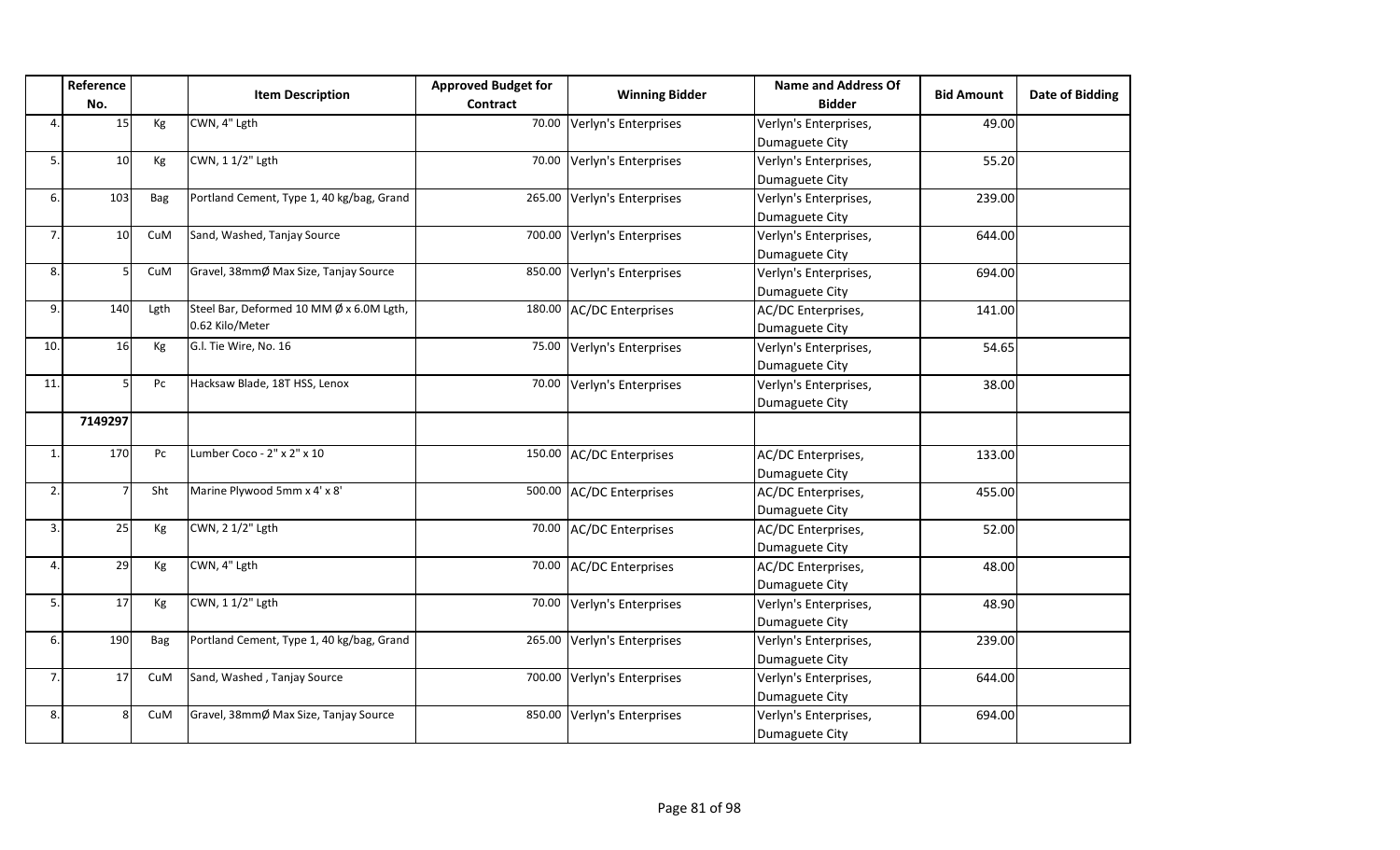|              | Reference |      | <b>Item Description</b>                  | <b>Approved Budget for</b> | <b>Winning Bidder</b>       | <b>Name and Address Of</b> | <b>Bid Amount</b> | <b>Date of Bidding</b> |
|--------------|-----------|------|------------------------------------------|----------------------------|-----------------------------|----------------------------|-------------------|------------------------|
|              | No.       |      |                                          | <b>Contract</b>            |                             | <b>Bidder</b>              |                   |                        |
| 9.           | 458       | Lgth | Steel Bar, Deformed 10 MM Ø x 6.0M Lgth, |                            | 195.00 AC/DC Enterprises    | AC/DC Enterprises,         | 138.75            |                        |
|              |           |      | 0.62 Kilo/Meter                          |                            |                             | Dumaguete City             |                   |                        |
| 10.          | 53        | Kg   | G.I. Tie Wire, No. 16                    |                            | 75.00 Verlyn's Enterprises  | Verlyn's Enterprises,      | 56.00             |                        |
|              |           |      |                                          |                            |                             | Dumaguete City             |                   |                        |
| 11.          | 24        | Pc   | Hacksaw Blade, 18T HSS, Lenox            |                            | 70.00 AC/DC Enterprises     | AC/DC Enterprises,         | 37.00             |                        |
|              |           |      |                                          |                            |                             | Dumaguete City             |                   |                        |
|              | 7149308   |      |                                          |                            |                             |                            |                   |                        |
| 1            | 20        | Pc   | 2" x 6" x 12' G. Melina                  |                            | 720.00 AC/DC Enterprises    | AC/DC Enterprises,         | 684.00            |                        |
|              |           |      |                                          |                            |                             | Dumaguete City             |                   |                        |
| 2.           |           | Pc   | 2" x 6" x 10' G Melina                   |                            | 600.00 AC/DC Enterprises    | AC/DC Enterprises,         | 580.00            |                        |
|              |           |      |                                          |                            |                             | Dumaguete City             |                   |                        |
| 3.           | 5         | Pc   | 2" x 6" x 8' G. Melina                   |                            | 480.00 AC/DC Enterprises    | AC/DC Enterprises,         | 456.00            |                        |
|              |           |      |                                          |                            |                             | Dumaguete City             |                   |                        |
| 4            | 10        | Pc   | 2" x 4" x 12' G Melina                   |                            | 480.00 AC/DC Enterprises    | AC/DC Enterprises,         | 456.00            |                        |
|              |           |      |                                          |                            |                             | Dumaguete City             |                   |                        |
| 5            | 10        | Pc   | 2" x 3" x 10' G Melina                   |                            | 360.00 AC/DC Enterprises    | AC/DC Enterprises,         | 348.00            |                        |
|              |           |      |                                          |                            |                             | Dumaguete City             |                   |                        |
| 6.           | 25        | Pc   | 2"x2"x 12' G. Melina                     |                            | 240.00 AC/DC Enterprises    | AC/DC Enterprises,         | 232.00            |                        |
|              |           |      |                                          |                            |                             | Dumaguete City             |                   |                        |
| 7.           | 10        | Pc   | 2"x2"x 10' G. Melina                     |                            | 200.00 AC/DC Enterprises    | AC/DC Enterprises,         | 187.00            |                        |
|              |           |      |                                          |                            |                             | Dumaguete City             |                   |                        |
| 8.           |           | Sht  | Marine Plywood, 18mm x 1,20m x 2.40m     |                            | 1,400.00 AC/DC Enterprises  | AC/DC Enterprises,         | 1,375.00          |                        |
|              |           |      |                                          |                            |                             | Dumaguete City             |                   |                        |
| 9.           |           | Pc   | Pre-Fab Door, (3' x 7')                  |                            | 4,200.00 AC/DC Enterprises  | AC/DC Enterprises,         | 4,200.00          |                        |
|              |           |      |                                          |                            |                             | Dumaguete City             |                   |                        |
| 10.          |           | Pc   | Loose Pin Butt Hinges (4" x 4"), Boss    |                            | 120.00 AC/DC Enterprises    | AC/DC Enterprises,         | 90.00             |                        |
|              |           |      |                                          |                            |                             | Dumaguete City             |                   |                        |
| 11.          |           | Pc   | Door Knob, (good quality) heavy duty,    |                            | 900.00 AC/DC Enterprises    | AC/DC Enterprises,         | 875.00            |                        |
|              |           |      | Kwikset                                  |                            |                             | Dumaguete City             |                   |                        |
|              | 7149313   |      |                                          |                            |                             |                            |                   |                        |
| $\mathbf{1}$ | 70        | Bag  | Portland Cement (40kg/bag)type 1, Grand  |                            | 270.00 Verlyn's Enterprises | Verlyn's Enterprises,      | 239.00            |                        |
|              |           |      |                                          |                            |                             | Dumaguete City             |                   |                        |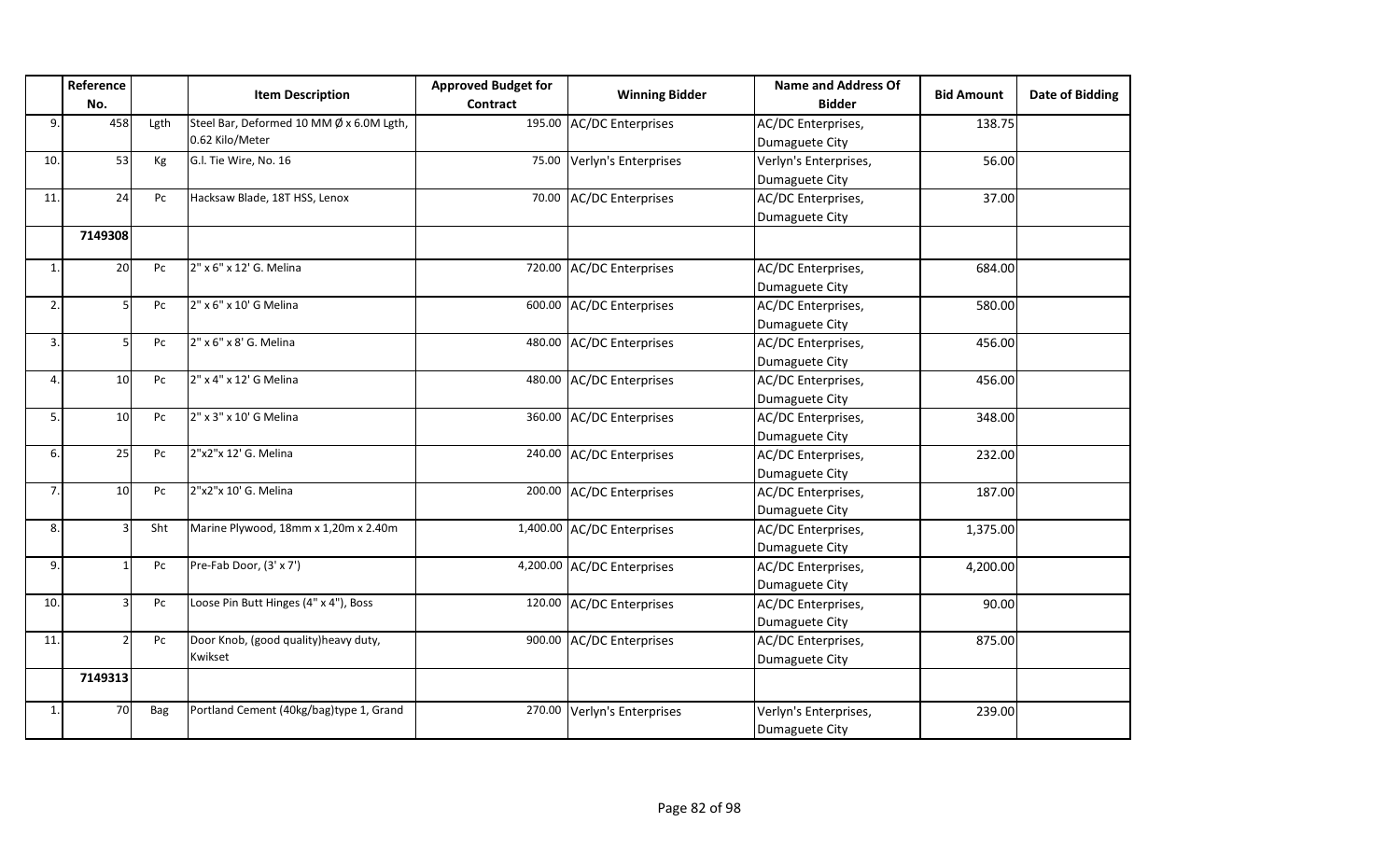|                | Reference       |            | <b>Item Description</b>                   | <b>Approved Budget for</b> | <b>Winning Bidder</b>       | <b>Name and Address Of</b> | <b>Bid Amount</b> | <b>Date of Bidding</b> |
|----------------|-----------------|------------|-------------------------------------------|----------------------------|-----------------------------|----------------------------|-------------------|------------------------|
|                | No.             |            |                                           | <b>Contract</b>            |                             | <b>Bidder</b>              |                   |                        |
| 2              |                 | CuM        | Sand (Fine aggregates, 4.75mm Ø max       |                            | 650.00 Verlyn's Enterprises | Verlyn's Enterprises,      | 644.00            |                        |
|                |                 |            | size), Tanjay Source                      |                            |                             | Dumaguete City             |                   |                        |
| 3.             |                 | CuM        | Gravel (Coarse aggregates, 37.5mm Ø max.  |                            | 750.00 Verlyn's Enterprises | Verlyn's Enterprises,      | 694.00            |                        |
|                |                 |            | size), Tanjay Source                      |                            |                             | Dumaguete City             |                   |                        |
| 4              | 30 <sup>1</sup> | Lgth       | 10mm Ø x 6.0m Def. Steel Bar              |                            | 160.00 AC/DC Enterprises    | AC/DC Enterprises,         | 138.75            |                        |
|                |                 |            |                                           |                            |                             | Dumaguete City             |                   |                        |
| 5.             | 10              | Кg         | G.I. Wire Galvanized no. 16               |                            | 75.00 Verlyn's Enterprises  | Verlyn's Enterprises,      | 54.65             |                        |
|                |                 |            |                                           |                            |                             | Dumaguete City             |                   |                        |
| 6.             | 80              | Pc         | Tiles, .60m x .60m (semi gloss)           |                            | 170.00 AC/DC Enterprises    | AC/DC Enterprises,         | 169.00            |                        |
|                |                 |            |                                           |                            |                             | Dumaguete City             |                   |                        |
| $\overline{7}$ | 200             | Pc         | Ceramic Tiles, .30m x .30m (semi gloss)   | 45.00                      | Verlyn's Enterprises        | Verlyn's Enterprises,      | 42.80             |                        |
|                |                 |            |                                           |                            |                             | Dumaguete City             |                   |                        |
| 8.             |                 | Pc         | Tile Trim                                 |                            | 75.00 AC/DC Enterprises     | AC/DC Enterprises,         | 38.00             |                        |
|                |                 |            |                                           |                            |                             | Dumaguete City             |                   |                        |
| 9.             |                 | <b>Bag</b> | Tile Grout, 2Kg/Bag                       |                            | 150.00 Verlyn's Enterprises | Verlyn's Enterprises,      | 72.00             |                        |
|                |                 |            |                                           |                            |                             | Dumaguete City             |                   |                        |
| 10.            | 24              | Sht        | Cement Fiber Board 4mm                    |                            | 450.00 Verlyn's Enterprises | Verlyn's Enterprises,      | 372.00            |                        |
|                |                 |            |                                           |                            |                             | Dumaguete City             |                   |                        |
| 11.            | 40              | Pc         | Double Metal Furring (6mm x 19 x 50 x 5m) |                            | 150.00 AC/DC Enterprises    | AC/DC Enterprises,         | 141.00            |                        |
|                |                 |            |                                           |                            |                             | Dumaguete City             |                   |                        |
| 12.            | 150             | Pc         | Double Metal Furring clip                 |                            | 10.00 AC/DC Enterprises     | AC/DC Enterprises,         | 3.75              |                        |
|                |                 |            |                                           |                            |                             | Dumaguete City             |                   |                        |
| 13.            | 25              | Pc         | Carrying Channel (1.0mm x 12 x x 38 x 5m) |                            | 170.00 Verlyn's Enterprises | Verlyn's Enterprises,      | 167.00            |                        |
|                |                 |            |                                           |                            |                             | Dumaguete City             |                   |                        |
| 14.            | 30 <sup>1</sup> | Pc         | Metal Wall Angle (6mm x 25 x 25 x 3m)     |                            | 75.00 Verlyn's Enterprises  | Verlyn's Enterprises,      | 72.00             |                        |
|                |                 |            |                                           |                            |                             | Dumaguete City             |                   |                        |
| 15.            | 1500            | Pc         | Metal Furring Screw or Japs Screw         |                            | 1.50 AC/DC Enterprises      | AC/DC Enterprises,         | 0.99              |                        |
|                |                 |            |                                           |                            |                             | Dumaguete City             |                   |                        |
| 16.            | 1500            | Pc         | Cement Fiber Board Screw 1.6mm BMT        |                            | 1.50 AC/DC Enterprises      | AC/DC Enterprises,         | 0.99              |                        |
|                |                 |            | (32mm streaker Grabber Screw)             |                            |                             | Dumaguete City             |                   |                        |
| 17.            | 5               | Kg         | Concrete Nails #1"                        |                            | 100.00 AC/DC Enterprises    | AC/DC Enterprises,         | 75.00             |                        |
|                |                 |            |                                           |                            |                             | Dumaguete City             |                   |                        |
| 18.            | $\mathsf{R}$    | Sht        | G.A. 24 G. 1 Corr. Roofing (12ft.)        |                            | 420.00 AC/DC Enterprises    | AC/DC Enterprises,         | 325.00            |                        |
|                |                 |            |                                           |                            |                             | Dumaguete City             |                   |                        |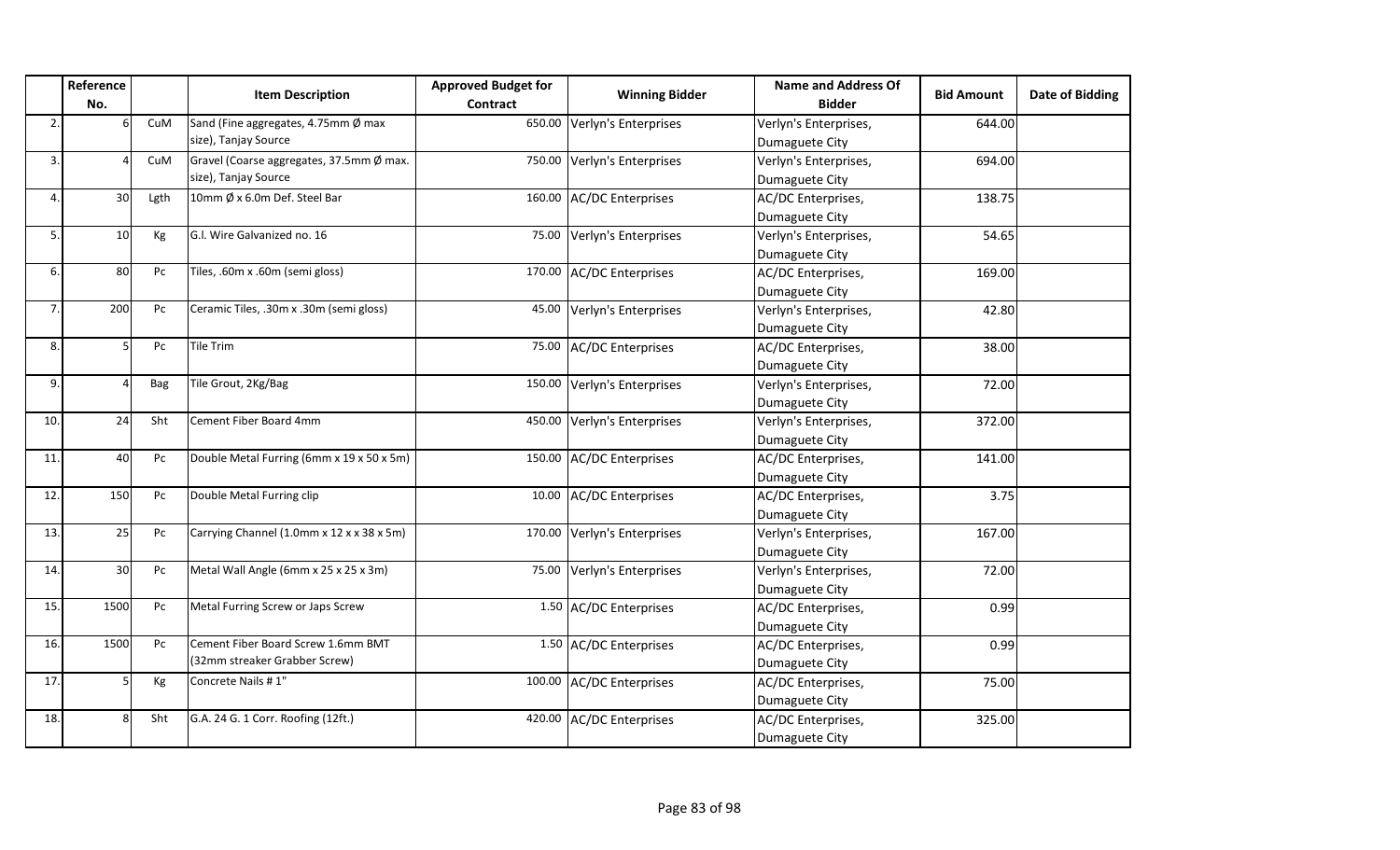|     | Reference<br>No. |                  | <b>Item Description</b>                     | <b>Approved Budget for</b><br><b>Contract</b> | <b>Winning Bidder</b>         | <b>Name and Address Of</b><br><b>Bidder</b> | <b>Bid Amount</b> | <b>Date of Bidding</b> |
|-----|------------------|------------------|---------------------------------------------|-----------------------------------------------|-------------------------------|---------------------------------------------|-------------------|------------------------|
| 19. | 100              | ${\sf P}{\sf C}$ | 1" x 2" x 8ft (Mahogany)                    |                                               | 120.00 AC/DC Enterprises      | AC/DC Enterprises,                          | 117.00            |                        |
|     |                  |                  |                                             |                                               |                               | Dumaguete City                              |                   |                        |
| 20. | 50               | Pc               | 2" x 2" x 8ft (Mahogany)                    |                                               | 240.00 AC/DC Enterprises      | AC/DC Enterprises,                          | 233.00            |                        |
|     |                  |                  |                                             |                                               |                               | Dumaguete City                              |                   |                        |
| 21. |                  | Sht              | 18mm thick. Marine Plywood                  |                                               | 1,300.00 AC/DC Enterprises    | AC/DC Enterprises,                          | 1,290.00          |                        |
|     |                  |                  |                                             |                                               |                               | Dumaguete City                              |                   |                        |
| 22. | 8                | Set              | Cancelled Hinges C                          |                                               | 120.00 AC/DC Enterprises      | AC/DC Enterprises,                          | 60.00             |                        |
|     |                  |                  |                                             |                                               |                               | Dumaguete City                              |                   |                        |
| 23. |                  | Pc               | Handle (cabinet)                            | 75.00                                         | <b>AC/DC Enterprises</b>      | AC/DC Enterprises,                          | 45.00             |                        |
|     |                  |                  |                                             |                                               |                               | Dumaguete City                              |                   |                        |
| 24. |                  | Kg               | #2" CWN                                     | 65.00                                         | <b>AC/DC Enterprises</b>      | AC/DC Enterprises,                          | 52.00             |                        |
|     |                  |                  |                                             |                                               |                               | Dumaguete City                              |                   |                        |
| 25. |                  | Kg               | #11/2" Finishing Nails                      | 75.00                                         | <b>AC/DC Enterprises</b>      | AC/DC Enterprises,                          | 65.00             |                        |
|     |                  |                  |                                             |                                               |                               | Dumaguete City                              |                   |                        |
| 26. |                  | Set              | Alum. Jal. Frame Double w/ 5 clear blades,  | 550.00                                        | Verlyn's Enterprises          | Verlyn's Enterprises,                       | 532.00            |                        |
|     |                  |                  | 1/4"thk. X 32", without installation        |                                               |                               | Dumaguete City                              |                   |                        |
| 27. |                  | Set              | Alum. Jal. Frame Double w/ 6 clear blades,  | 650.00                                        | Verlyn's Enterprises          | Verlyn's Enterprises,                       | 628.00            |                        |
|     |                  |                  | 1/4"thk. X 29", without installation        |                                               |                               | Dumaguete City                              |                   |                        |
| 28  |                  | Set              | Alum. Jal. Frame Double w/ 6 clear blades,  | 650.00                                        | Verlyn's Enterprises          | Verlyn's Enterprises,                       | 532.00            |                        |
|     |                  |                  | 1/4"thk. X 31", without installation        |                                               |                               | Dumaguete City                              |                   |                        |
| 29. |                  | Set              | Alum. Jal. Frame Double w/ 7 clear blades,  | 450.00                                        | Verlyn's Enterprises          | Verlyn's Enterprises,                       | 450.00            |                        |
|     |                  |                  | 1/4"thk. X 16", without installation        |                                               |                               | Dumaguete City                              |                   |                        |
| 30. |                  | Set              | Alum. Jal. Frame Double w/ 12 clear blades, |                                               | 1,100.00 Verlyn's Enterprises | Verlyn's Enterprises,                       | 1,078.00          |                        |
|     |                  |                  | 1/4"thk. X 24", without installation        |                                               |                               | Dumaguete City                              |                   |                        |
| 31. |                  | Set              | Alum. Jal. Frame Double w/12 clear blades,  | 1,100.00                                      | Verlyn's Enterprises          | Verlyn's Enterprises,                       | 1,078.00          |                        |
|     |                  |                  | 1/4thk. X 25", without installation         |                                               |                               | Dumaguete City                              |                   |                        |
| 32. |                  | Set              | Alum. Jal. Frame Double w/12 clear blades,  | 1,100.00                                      | Verlyn's Enterprises          | Verlyn's Enterprises,                       | 1,072.00          |                        |
|     |                  |                  | 1/4"thk. X 30", without installation        |                                               |                               | Dumaguete City                              |                   |                        |
| 33. |                  | Set              | Alum. Jal. Frame Double w/ 14 clear blades, | 1,300.00                                      | Verlyn's Enterprises          | Verlyn's Enterprises,                       | 1,272.00          |                        |
|     |                  |                  | 1/4"thk. X 29", without installation        |                                               |                               | Dumaguete City                              |                   |                        |
| 34. | 16               | Lgth             | Fix Screen 19 ft. Lngth (Clip)              |                                               | 210.00 No bid                 | No bid                                      | None              |                        |
|     |                  |                  |                                             |                                               |                               |                                             |                   |                        |
| 35. |                  | Gal              | Flat Wall Enamel White                      | 695.00                                        | Verlyn's Enterprises          | Verlyn's Enterprises,                       | 564.00            |                        |
|     |                  |                  |                                             |                                               |                               | Dumaguete City                              |                   |                        |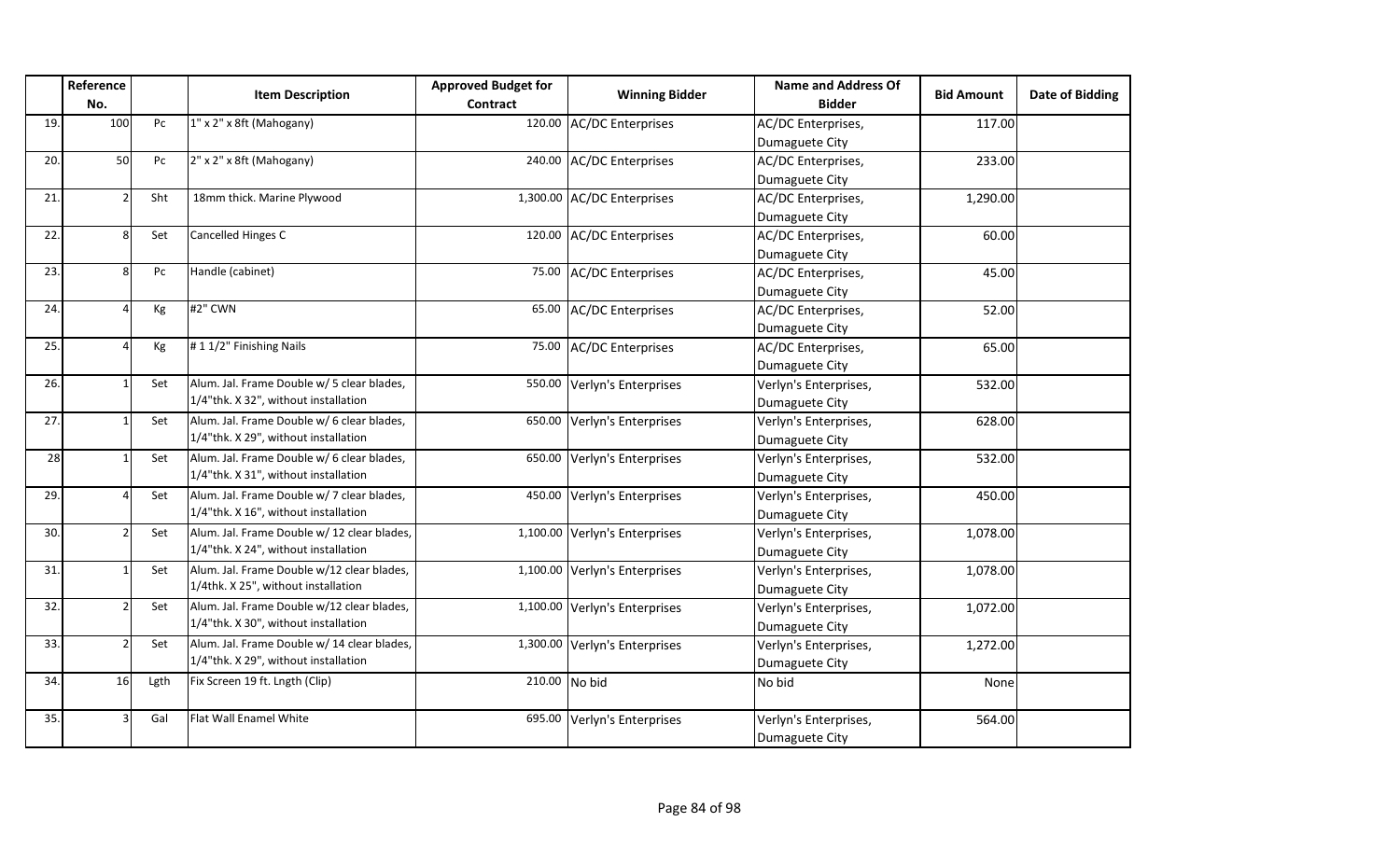|             | Reference |      | <b>Item Description</b>                             | <b>Approved Budget for</b> | <b>Winning Bidder</b>       | <b>Name and Address Of</b> | <b>Bid Amount</b> | <b>Date of Bidding</b> |
|-------------|-----------|------|-----------------------------------------------------|----------------------------|-----------------------------|----------------------------|-------------------|------------------------|
|             | No.       |      |                                                     | Contract                   |                             | <b>Bidder</b>              |                   |                        |
| 36.         |           | Gal  | Quick Dry Enamel White                              |                            | 695.00 Verlyn's Enterprises | Verlyn's Enterprises,      | 609.00            |                        |
|             |           |      |                                                     |                            |                             | Dumaguete City             |                   |                        |
| 37.         | 61        | Gal  | <b>Flat Latex White</b>                             |                            | 650.00 Verlyn's Enterprises | Verlyn's Enterprises,      | 509.00            |                        |
|             |           |      |                                                     |                            |                             | Dumaguete City             |                   |                        |
| 38.         | 61        | Gal  | Semi Gloss Latex White                              |                            | 650.00 Verlyn's Enterprises | Verlyn's Enterprises,      | 617.00            |                        |
|             |           |      |                                                     |                            |                             | Dumaguete City             |                   |                        |
| 39.         |           | Can  | Tinting Color(Taloudine red)                        |                            | 140.00 Verlyn's Enterprises | Verlyn's Enterprises,      | 130.00            |                        |
|             |           |      |                                                     |                            |                             | Dumaguete City             |                   |                        |
| 40.         |           | Can  | Tinting Color(raw sienna)                           |                            | 140.00 Verlyn's Enterprises | Verlyn's Enterprises,      | 130.00            |                        |
|             |           |      |                                                     |                            |                             | Dumaguete City             |                   |                        |
| 41.         |           | Gal  | Paint Thinner, Best                                 |                            | 420.00 Verlyn's Enterprises | Verlyn's Enterprises,      | 290.00            |                        |
|             |           |      |                                                     |                            |                             | Dumaguete City             |                   |                        |
| 42.         |           | Gal  | Automotive Body Filler                              |                            | 390.00 AC/DC Enterprises    | AC/DC Enterprises,         | 390.00            |                        |
|             |           |      |                                                     |                            |                             | Dumaguete City             |                   |                        |
| 43.         |           | Gal  | Valspar                                             |                            | 950.00 Verlyn's Enterprises | Verlyn's Enterprises,      | 949.00            |                        |
|             |           |      |                                                     |                            |                             | Dumaguete City             |                   |                        |
| 44.         | 51        | Kg   | Moralo White                                        |                            | 30.00 Verlyn's Enterprises  | Verlyn's Enterprises,      | 22.00             |                        |
|             |           |      |                                                     |                            |                             | Dumaguete City             |                   |                        |
| 45.         |           | Pc   | Paint Brush 4", Globe                               |                            | 75.00 Verlyn's Enterprises  | Verlyn's Enterprises,      | 48.00             |                        |
|             |           |      |                                                     |                            |                             | Dumaguete City             |                   |                        |
| 46.         |           | Pc   | Paint Brush 2", Globe                               |                            | 45.00 Verlyn's Enterprises  | Verlyn's Enterprises,      | 16.00             |                        |
|             |           |      |                                                     |                            |                             | Dumaguete City             |                   |                        |
|             | 7149320   |      |                                                     |                            |                             |                            |                   |                        |
| $\mathbf 1$ | 25        | Bag  | Portland Cement, Grand Premium                      |                            | 260.00 Verlyn's Enterprises | Verlyn's Enterprises,      | 228.40            |                        |
|             |           |      |                                                     |                            |                             | Dumaguete City             |                   |                        |
| 2.          |           | CuM  | Sand, Tanjay Source                                 |                            | 650.00 Verlyn's Enterprises | Verlyn's Enterprises,      | 644.00            |                        |
|             |           |      |                                                     |                            |                             | Dumaguete City             |                   |                        |
| 3.          |           | CuM  | Gravel, Tanjay Source                               |                            | 700.00 Verlyn's Enterprises | Verlyn's Enterprises,      | 694.00            |                        |
|             |           |      |                                                     |                            |                             | Dumaguete City             |                   |                        |
| 4.          |           | Lgth | G.I pipe 100mm $\emptyset$ x 6.0m (S-40) Heavy Duty |                            | 4,500.00 AC/DC Enterprises  | AC/DC Enterprises,         | 4,311.00          |                        |
|             |           |      | Length, Tri-R                                       |                            |                             | Dumaguete City             |                   |                        |
| 5.          |           | Lgth | G.I pipe 32mm Ø x 6.0m (S-40) Heavy Duty            |                            | 1,100.00 AC/DC Enterprises  | AC/DC Enterprises,         | 811.00            |                        |
|             |           |      | Length, Tri-R                                       |                            |                             | Dumaguete City             |                   |                        |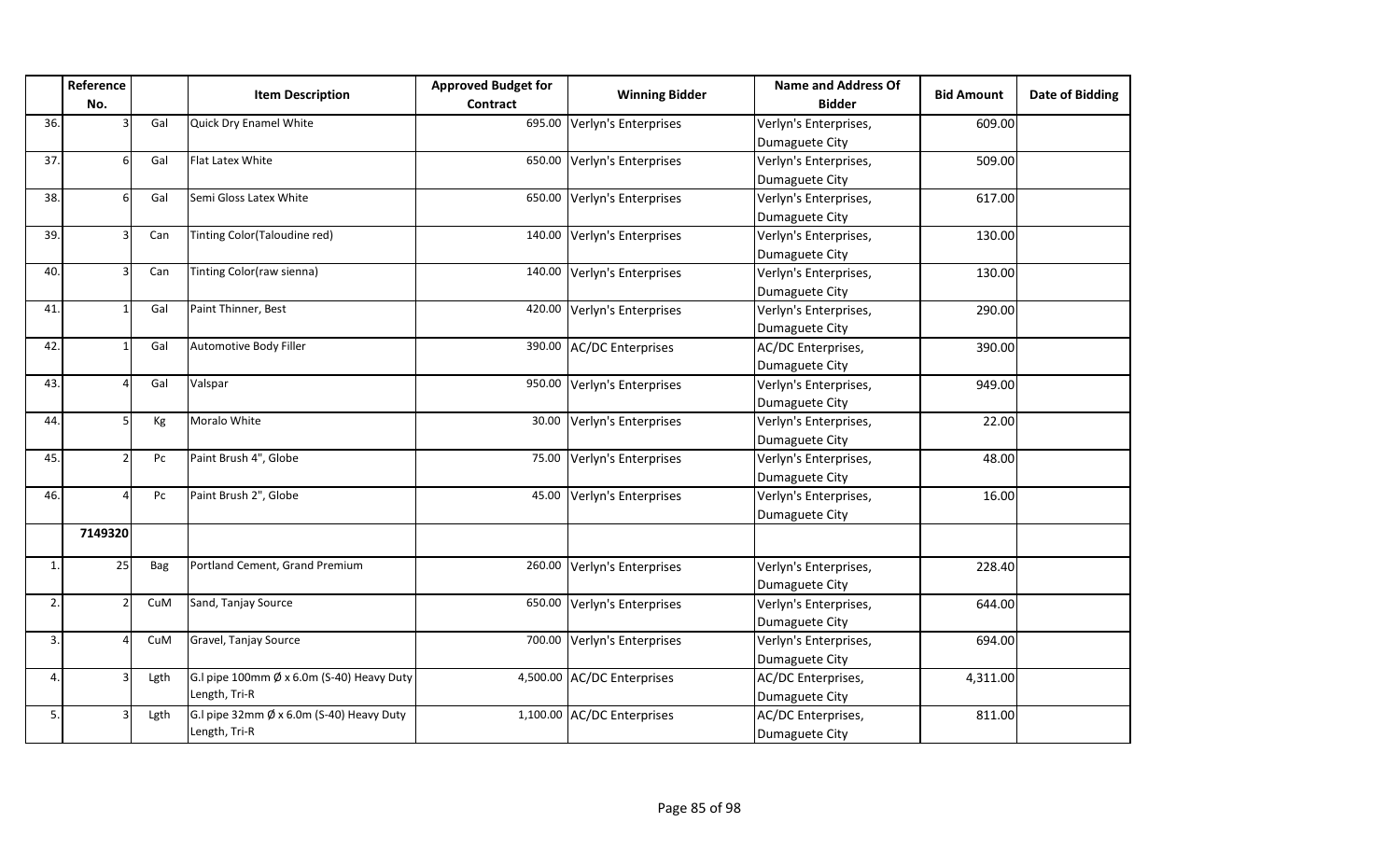|     | Reference<br>No.         |      | <b>Item Description</b>                    | <b>Approved Budget for</b><br><b>Contract</b> | <b>Winning Bidder</b>         | <b>Name and Address Of</b><br><b>Bidder</b> | <b>Bid Amount</b> | <b>Date of Bidding</b> |
|-----|--------------------------|------|--------------------------------------------|-----------------------------------------------|-------------------------------|---------------------------------------------|-------------------|------------------------|
| 6.  |                          | Pc   | Thread Seal tape (teflon tape) 1" Ø, Tombo | 40.00                                         | <b>AC/DC Enterprises</b>      | AC/DC Enterprises,                          | 33.00             |                        |
|     |                          |      |                                            |                                               |                               | Dumaguete City                              |                   |                        |
| 7.  |                          | Pc   | Leather Cap 75mm Ø                         | 400.00                                        | <b>AC/DC Enterprises</b>      | AC/DC Enterprises,                          | 400.00            |                        |
|     |                          |      |                                            |                                               |                               | Dumaguete City                              |                   |                        |
| 8.  |                          | Pc   | Cylinder Pump (Brass) 50mm Ø               |                                               | 7,500.00 Verlyn's Enterprises | Verlyn's Enterprises,                       | 74.00             |                        |
|     |                          |      |                                            |                                               |                               | Dumaguete City                              |                   |                        |
| 9.  | ĥ                        | Pc   | G.I Coupling 100mmØ ( heavy duty)          | 500.00                                        | <b>AC/DC</b> Enterprises      | AC/DC Enterprises,                          | 470.00            |                        |
|     |                          |      |                                            |                                               |                               | Dumaguete City                              |                   |                        |
| 10. | 6                        | Pc   | G.I Coupling 32mmØ ( heavy duty), France   | 150.00                                        | Verlyn's Enterprises          | Verlyn's Enterprises,                       | 99.00             |                        |
|     |                          |      |                                            |                                               |                               | Dumaguete City                              |                   |                        |
| 11. |                          | Pc   | 100 mm Ø Drive shoe                        |                                               | 2,800.00 AC/DC Enterprises    | AC/DC Enterprises,                          | 2,800.00          |                        |
|     |                          |      |                                            |                                               |                               | Dumaguete City                              |                   |                        |
| 12. | 36                       | Kg   | Welding Electrodes E 6013, Golden Bridge   | 130.00                                        | Verlyn's Enterprises          | Verlyn's Enterprises,                       | 70.00             |                        |
|     |                          |      |                                            |                                               |                               | Dumaguete City                              |                   |                        |
| 13. |                          | Lgth | 10mm dia Sucker Threaded w/coupling        |                                               | 700.00 AC/DC Enterprises      | AC/DC Enterprises,                          | 690.00            |                        |
|     |                          |      |                                            |                                               |                               | Dumaguete City                              |                   |                        |
| 14. | 13                       | Lgth | Angle Bar 2" x 2" x 20' x 1/4" thick       |                                               | 1,350.00 Verlyn's Enterprises | Verlyn's Enterprises,                       | 1,132.00          |                        |
|     |                          |      |                                            |                                               |                               | Dumaguete City                              |                   |                        |
| 15. | 13                       | Lgth | Angle Bar 1/2" x 1/2" x 20' x 1/4" thick   |                                               | 1,050.00 AC/DC Enterprises    | AC/DC Enterprises,                          | 1,030.00          |                        |
|     |                          |      |                                            |                                               |                               | Dumaguete City                              |                   |                        |
| 16. | Α                        | Sht  | G.I. Sheet (steel plate) GA. #14           |                                               | 1,900.00 AC/DC Enterprises    | AC/DC Enterprises,                          | 1,750.00          |                        |
|     |                          |      |                                            |                                               |                               | Dumaguete City                              |                   |                        |
| 17. | 10                       | Lgth | 10mm Ø x 6.0m Plain Round Bar              |                                               | 225.00 AC/DC Enterprises      | AC/DC Enterprises,                          | 185.00            |                        |
|     |                          |      |                                            |                                               |                               | Dumaguete City                              |                   |                        |
| 18. | 28                       | Lgth | 12mm Ø x 6.0m Deformed Bar                 | 240.00                                        | Verlyn's Enterprises          | Verlyn's Enterprises,                       | 209.00            |                        |
|     |                          |      |                                            |                                               |                               | Dumaguete City                              |                   |                        |
| 19. |                          | Lgth | Flat Bar 1 1/2" x 1/4" thick               | 850.00                                        | <b>AC/DC</b> Enterprises      | AC/DC Enterprises,                          | 775.00            |                        |
|     |                          |      |                                            |                                               |                               | Dumaguete City                              |                   |                        |
| 20. | $\overline{\mathcal{L}}$ | Pc   | Stick Bearing 4" Ø (inside dia)            |                                               | 1,800.00 AC/DC Enterprises    | AC/DC Enterprises,                          | 1,800.00          |                        |
|     |                          |      |                                            |                                               |                               | Dumaguete City                              |                   |                        |
| 21. | 48                       | Pc   | Machine Bolt w/ nut & washer 3/4" Ø x 3"   | 90.00                                         | Verlyn's Enterprises          | Verlyn's Enterprises,                       | 70.00             |                        |
|     |                          |      |                                            |                                               |                               | Dumaguete City                              |                   |                        |
| 22. |                          | Kg   | <b>Metal Primer</b>                        | 450.00                                        | Verlyn's Enterprises          | Verlyn's Enterprises,                       | 369.00            |                        |
|     |                          |      |                                            |                                               |                               | Dumaguete City                              |                   |                        |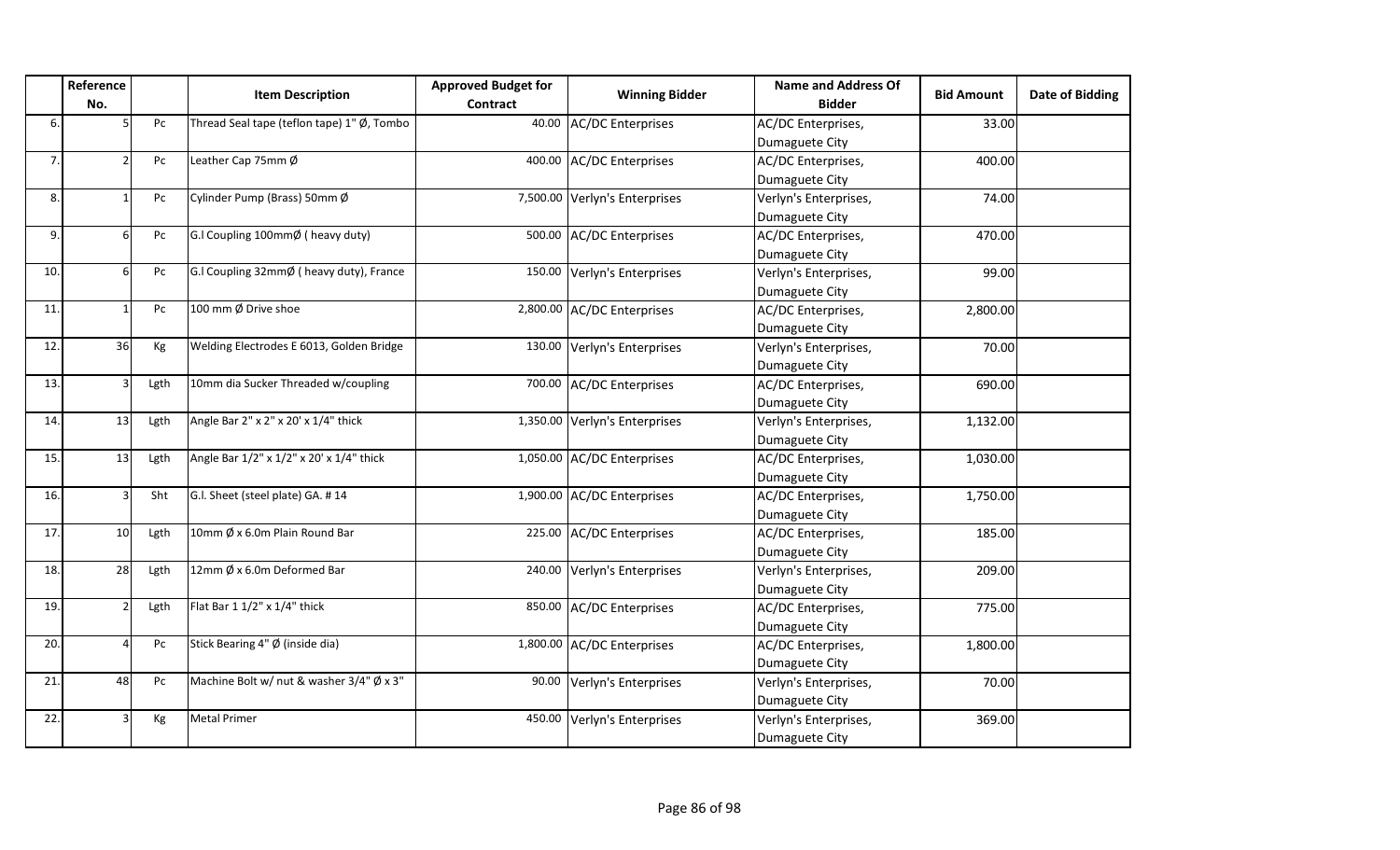|     | Reference<br>No. |      | <b>Item Description</b>                        | <b>Approved Budget for</b><br>Contract | <b>Winning Bidder</b>      | <b>Name and Address Of</b><br><b>Bidder</b> | <b>Bid Amount</b> | <b>Date of Bidding</b> |
|-----|------------------|------|------------------------------------------------|----------------------------------------|----------------------------|---------------------------------------------|-------------------|------------------------|
| 23. | 12               | Gal  | Hacksaw Blade 18T                              | 60.00                                  | <b>AC/DC Enterprises</b>   | AC/DC Enterprises,                          | 35.00             |                        |
|     |                  |      |                                                |                                        |                            | Dumaguete City                              |                   |                        |
| 24. |                  | Pc   | Paint Brush 2", Globe                          | 65.00                                  | Verlyn's Enterprises       | Verlyn's Enterprises,                       | 16.00             |                        |
|     |                  |      |                                                |                                        |                            | Dumaguete City                              |                   |                        |
| 25. |                  | Pc   | Paint Brush 1", Globe                          | 40.00                                  | Verlyn's Enterprises       | Verlyn's Enterprises,                       | 9.00              |                        |
|     |                  |      |                                                |                                        |                            | Dumaguete City                              |                   |                        |
| 26. |                  | Kg   | G.I Tie wire #16                               | 65.00                                  | Verlyn's Enterprises       | Verlyn's Enterprises,                       | 54.65             |                        |
|     |                  |      |                                                |                                        |                            | Dumaguete City                              |                   |                        |
| 27. |                  | Roll | Polyethelene pipe 1" Ø x 90m/roll (CTS)        |                                        | 5,500.00 AC/DC Enterprises | AC/DC Enterprises,                          | 3,165.00          |                        |
|     |                  |      |                                                |                                        |                            | Dumaguete City                              |                   |                        |
| 28  |                  | Pc   | Ball valve 2 1/2" (Brass)                      |                                        | 2,800.00 AC/DC Enterprises | AC/DC Enterprises,                          | 2,800.00          |                        |
|     |                  |      |                                                |                                        |                            | Dumaguete City                              |                   |                        |
| 29. |                  | Lgth | PVC Pipe 2 1/2 " Ø x 20' (Blue)                |                                        | 1,250.00 AC/DC Enterprises | AC/DC Enterprises,                          | 1,240.00          |                        |
|     |                  |      |                                                |                                        |                            | Dumaguete City                              |                   |                        |
| 30. |                  | Pc   | PVC Male Adaptor 2 1/2"                        |                                        | 950.00 AC/DC Enterprises   | AC/DC Enterprises,                          | 930.00            |                        |
|     |                  |      |                                                |                                        |                            | Dumaguete City                              |                   |                        |
| 31. |                  | Pc   | PVC Elbow x 90° 2 1/2"                         | 450.00                                 | <b>AC/DC Enterprises</b>   | AC/DC Enterprises,                          | 440.00            |                        |
|     |                  |      |                                                |                                        |                            | Dumaguete City                              |                   |                        |
| 32. |                  | Pc   | G.I Faucet $1/2$ " Ø                           | 165.00                                 | Verlyn's Enterprises       | Verlyn's Enterprises,                       | 139.00            |                        |
|     |                  |      |                                                |                                        |                            | Dumaguete City                              |                   |                        |
| 33. |                  | Pc   | G.I Reducer 2 1/2" Øx 1"Ø                      |                                        | 350.00 AC/DC Enterprises   | AC/DC Enterprises,                          | 340.00            |                        |
|     |                  |      |                                                |                                        |                            | Dumaguete City                              |                   |                        |
| 34. |                  | Lgth | G.I Pipe 1 1/4" Øx 20' (S-40) Heavy Duty, Tri- |                                        | 1,100.00 AC/DC Enterprises | AC/DC Enterprises,                          | 1,075.00          |                        |
|     |                  |      |                                                |                                        |                            | Dumaguete City                              |                   |                        |
| 35. |                  | Pc   | G.I Coupling 1 1/4" Ø Heavy Duty, France       | 150.00                                 | Verlyn's Enterprises       | Verlyn's Enterprises,                       | 99.00             |                        |
|     |                  |      |                                                |                                        |                            | Dumaguete City                              |                   |                        |
| 36. |                  | Pc   | Fibergalss Tank 1000 (Capacity)                | 38,000.00                              | No bid                     | No bid                                      | None              |                        |
| 37. |                  | Pc   | Saddle Clamp 1"Ø x 1/2" Ø                      | 200.00                                 | Verlyn's Enterprises       | Verlyn's Enterprises,                       | 147.00            |                        |
|     |                  |      |                                                |                                        |                            | Dumaguete City                              |                   |                        |
| 38. |                  | Pc   | Teflon Tape 1"Ø, Tombo                         | 40.00                                  | <b>AC/DC Enterprises</b>   | AC/DC Enterprises,                          | 35.00             |                        |
|     |                  |      |                                                |                                        |                            | Dumaguete City                              |                   |                        |
|     | 7162125          |      |                                                |                                        |                            |                                             |                   |                        |
|     |                  |      |                                                |                                        |                            |                                             |                   | 18-Aug-20              |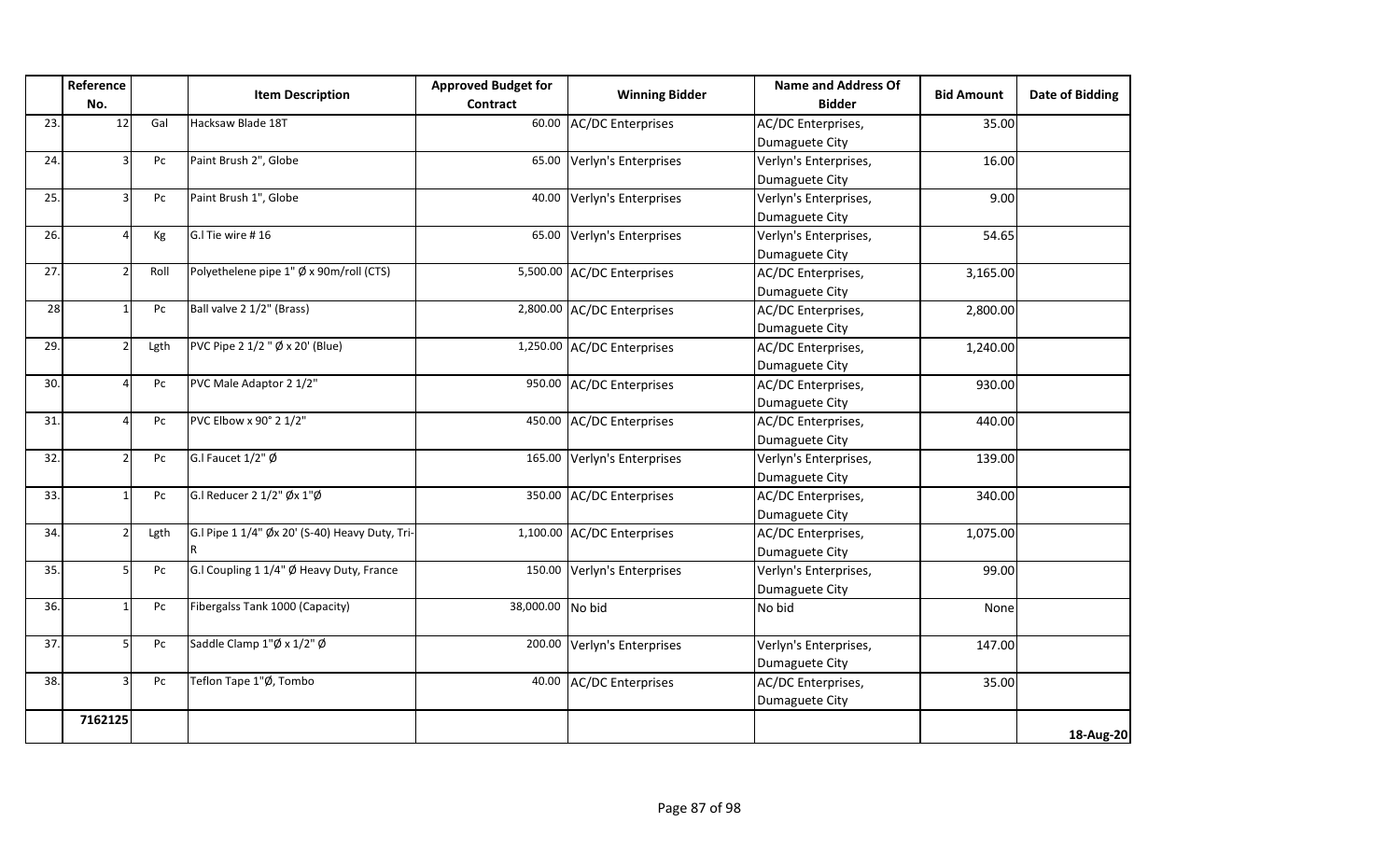|    | Reference<br>No. |      | <b>Item Description</b>                                                                     | <b>Approved Budget for</b><br><b>Contract</b> | <b>Winning Bidder</b>                                              | <b>Name and Address Of</b><br><b>Bidder</b>                  | <b>Bid Amount</b> | Date of Bidding |
|----|------------------|------|---------------------------------------------------------------------------------------------|-----------------------------------------------|--------------------------------------------------------------------|--------------------------------------------------------------|-------------------|-----------------|
| 1. |                  | Unit | Four-Wheel Drive Pick up Truck, Toyota<br><b>Hilux with Brochure</b>                        |                                               | 2,000,000.00 Jomara Enterprise and<br><b>Marketing Corporation</b> | Jomara Enterprise and<br>Marketing Corporation,<br>Cebu City | 1,998,000.00      |                 |
|    |                  |      | <b>Brand New</b>                                                                            |                                               |                                                                    |                                                              |                   |                 |
|    |                  |      | Double-cabin configuration with<br>aircon sytem                                             |                                               |                                                                    |                                                              |                   |                 |
|    |                  |      | Four-cylinder diesel engine with<br>displacement not lower than 2.8 liters                  |                                               |                                                                    |                                                              |                   |                 |
|    |                  |      | 4 x 4 manual transmission                                                                   |                                               |                                                                    |                                                              |                   |                 |
|    |                  |      | Free Three (3) years LTO registration<br>and TPL insurance                                  |                                               |                                                                    |                                                              |                   |                 |
|    |                  |      | Warranty for 3 years or 100,000 kms.<br>(whichever comes first)                             |                                               |                                                                    |                                                              |                   |                 |
|    | 7162149          |      |                                                                                             |                                               |                                                                    |                                                              |                   |                 |
| 1. | 162              | Bag  | Complete Fertilizer (Triple 14)                                                             |                                               | 1,340.00 J-Sam's Link Trading                                      | J-Sam's Link Trading, Amlan,<br>Neg. Or.                     | 1,339.00          |                 |
| 2. | 324              | Bag  | Urea (45-0-0)                                                                               |                                               | 1,330.00 J-Sam's Link Trading                                      | J-Sam's Link Trading, Amlan,<br>Neg. Or.                     | 1,329.00          |                 |
| 3. | 80               | Bag  | OPV Corn Seeds (18kls./bag, OPV-Var.6)<br>high-yielding variety                             |                                               | 1,700.00 J-Sam's Link Trading                                      | J-Sam's Link Trading, Amlan,<br>Neg. Or.                     | 1,699.00          |                 |
| 4. | 40               | Bot  | Broad Spectrum Insecticide, 5EC, 1.0<br>liter/bot. (any available green-labelled<br>bottle) | 850.00                                        | J-Sam's Link Trading                                               | J-Sam's Link Trading, Amlan,<br>Neg. Or.                     | 849.00            |                 |
|    | 7162173          |      |                                                                                             |                                               |                                                                    |                                                              |                   |                 |
| 1. | 12               | Can  | Eggplant seeds (50 grams)                                                                   |                                               | 1,800.00 J-Sam's Link Trading                                      | J-Sam's Link Trading, Amlan,<br>Neg. Or.                     | 1,799.00          |                 |
| 2. | 12               | Can  | Ampalaya seeds (50 grams)                                                                   | 600.00                                        | J-Sam's Link Trading                                               | J-Sam's Link Trading, Amlan,<br>Neg. Or.                     | 599.00            |                 |
| 3. | 12               | Can  | Okra seeds (50 grams)                                                                       | 500.00                                        | J-Sam's Link Trading                                               | J-Sam's Link Trading, Amlan,<br>Neg. Or.                     | 499.00            |                 |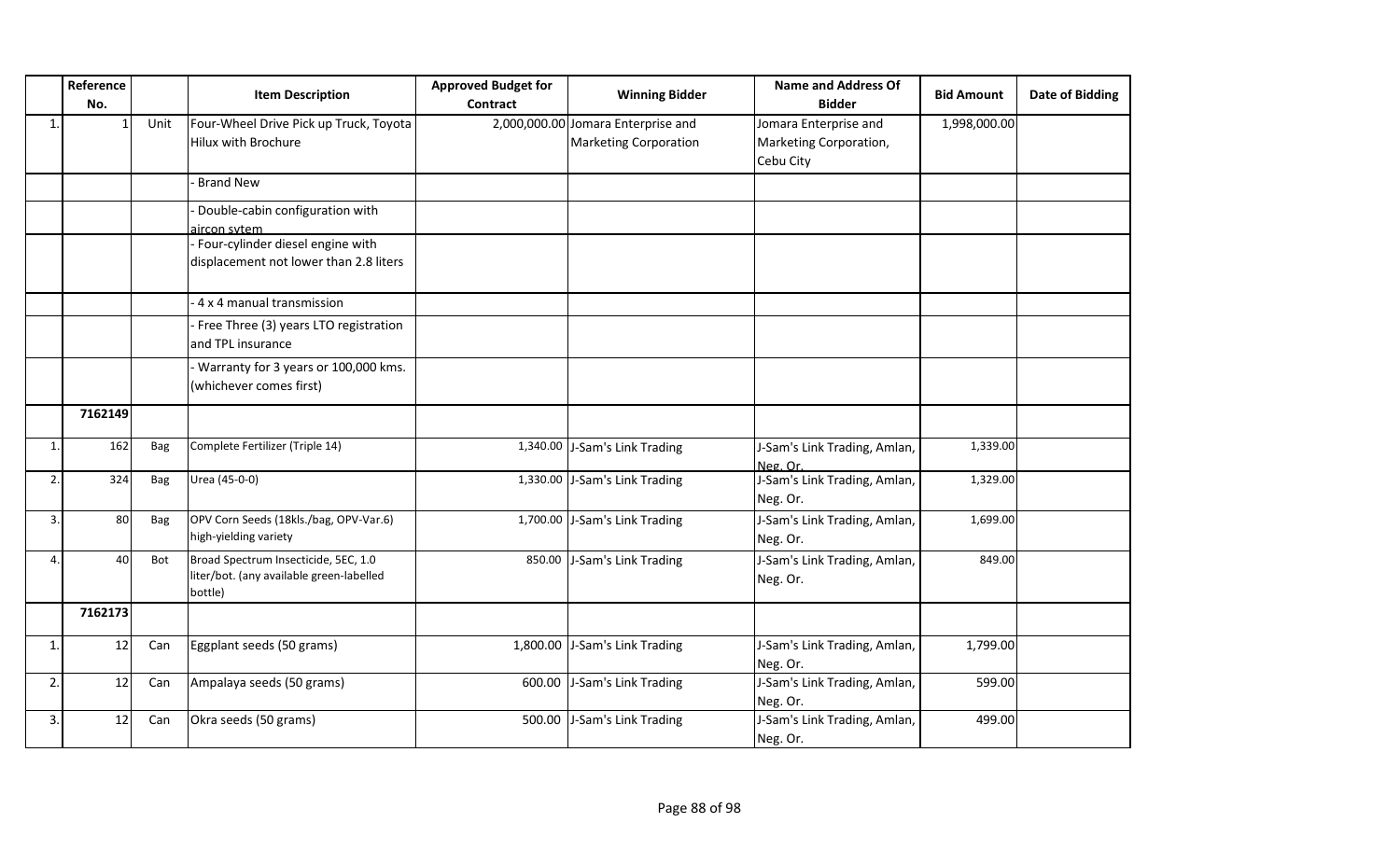|    | Reference<br>No. |     | <b>Item Description</b>                    | <b>Approved Budget for</b><br>Contract | <b>Winning Bidder</b>            | <b>Name and Address Of</b><br><b>Bidder</b> | <b>Bid Amount</b> | Date of Bidding |
|----|------------------|-----|--------------------------------------------|----------------------------------------|----------------------------------|---------------------------------------------|-------------------|-----------------|
| 4. | 12               | Can | Upo seeds (50 grams)                       | 500.00                                 | J-Sam's Link Trading             | J-Sam's Link Trading, Amlan,                | 499.00            |                 |
|    |                  |     |                                            |                                        |                                  | Neg. Or.                                    |                   |                 |
| 5. | 12               | Can | Upland kangkong seeds (50 grams)           | 500.00                                 | J-Sam's Link Trading             | J-Sam's Link Trading, Amlan,                | 499.00            |                 |
|    |                  |     |                                            |                                        |                                  | Neg. Or.                                    |                   |                 |
| 6. | 12               | Can | String Beans seeds (50 grams)              |                                        | 1,800.00 J-Sam's Link Trading    | J-Sam's Link Trading, Amlan,                | 1,799.00          |                 |
|    |                  |     |                                            |                                        |                                  | Neg. Or.                                    |                   |                 |
| 7. | 12               | Can | Squash seeds (50 grams)                    |                                        | 1,800.00 J-Sam's Link Trading    | J-Sam's Link Trading, Amlan,                | 1,799.00          |                 |
|    |                  |     |                                            |                                        |                                  | Neg. Or.                                    |                   |                 |
| 8. | 12               | Can | Tomato seeds (50 grams)                    |                                        | 1,000.00 J-Sam's Link Trading    | J-Sam's Link Trading, Amlan,                | 999.00            |                 |
|    |                  |     |                                            |                                        |                                  | Neg. Or.                                    |                   |                 |
| 9. | 9                | Can | Sweet pepper seeds (50 grams)              |                                        | 1,000.00 J-Sam's Link Trading    | J-Sam's Link Trading, Amlan,                | 999.00            |                 |
|    |                  |     |                                            |                                        |                                  | Neg. Or.                                    |                   |                 |
|    | 7162214          |     |                                            |                                        |                                  |                                             |                   |                 |
|    |                  |     |                                            |                                        |                                  |                                             |                   |                 |
|    |                  | Set | Bouyancy Compensator Device (Tech. DIVE)   |                                        | 40,000.00 Aquamundo Sports, Inc. | Aquamundo Sports, Inc.,                     | 31,027.30         |                 |
|    |                  |     | with Brochure                              |                                        |                                  | Makati, Metro Manila                        |                   |                 |
|    |                  |     | QTEC II BCD with 30lb Black Bladder with   |                                        |                                  |                                             |                   |                 |
|    |                  |     | Reinforces OPV valve; with Stainless Steel |                                        |                                  |                                             |                   |                 |
|    |                  |     | Backplate; Complete BCD Harness; Single    |                                        |                                  |                                             |                   |                 |
|    |                  |     | Tank Adapter; Neoprene Shoulder Straps;    |                                        |                                  |                                             |                   |                 |
|    |                  |     | Hoseclip and Clip-it Lanyard               |                                        |                                  |                                             |                   |                 |
|    |                  |     |                                            |                                        |                                  |                                             |                   |                 |
|    |                  |     |                                            |                                        |                                  |                                             |                   |                 |
| 2. |                  | Set | Scuba Regulator, with First Stage and      |                                        | 30,000.00 Aquamundo Sports, Inc. | Aquamundo Sports, Inc.,                     | 28,853.40         |                 |
|    |                  |     | Second Stage with Octo, Pressure Gauge     |                                        |                                  | Makati, Metro Manila                        |                   |                 |
|    |                  |     | with Brochure                              |                                        |                                  |                                             |                   |                 |
|    |                  |     | QR8 1st Stage YOKE balanced piston .5 LP   |                                        |                                  |                                             |                   |                 |
|    |                  |     | outlet on swivel type head and HP outlet.  |                                        |                                  |                                             |                   |                 |
|    |                  |     | - Laum 2nd Stage Balanced Regulator with   |                                        |                                  |                                             |                   |                 |
|    |                  |     | 31" black hose                             |                                        |                                  |                                             |                   |                 |
|    |                  |     | - Laum 2nd Stage Balanced Regulator with   |                                        |                                  |                                             |                   |                 |
|    |                  |     | 40" yellow hose                            |                                        |                                  |                                             |                   |                 |
|    |                  |     | - Combo Depth/ Pressure Gauge Large Size   |                                        |                                  |                                             |                   |                 |
|    |                  |     | Double                                     |                                        |                                  |                                             |                   |                 |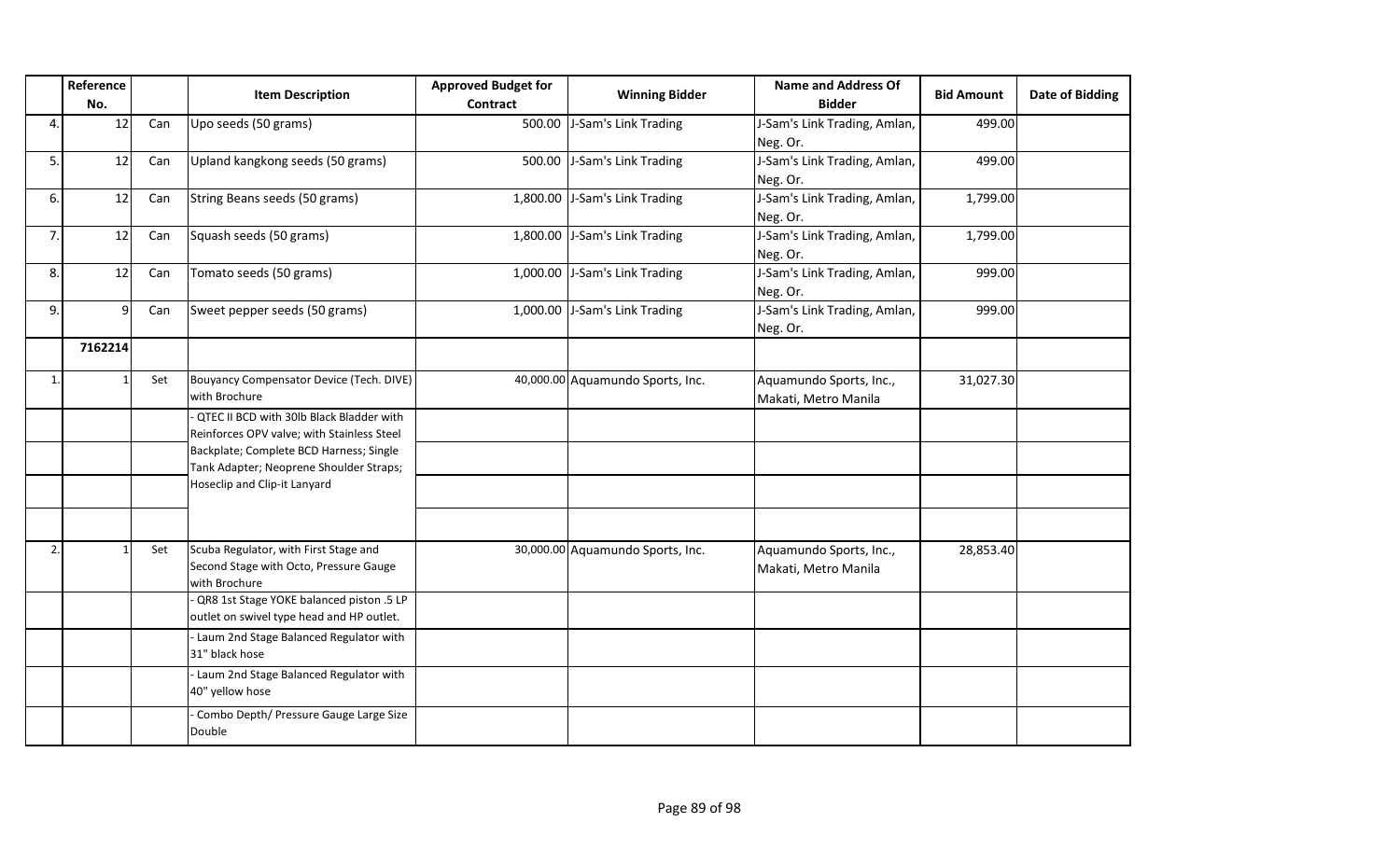|              | Reference<br>No.         |      | <b>Item Description</b>                                                                | <b>Approved Budget for</b><br>Contract | <b>Winning Bidder</b>                 | <b>Name and Address Of</b><br><b>Bidder</b>     | <b>Bid Amount</b> | <b>Date of Bidding</b> |
|--------------|--------------------------|------|----------------------------------------------------------------------------------------|----------------------------------------|---------------------------------------|-------------------------------------------------|-------------------|------------------------|
| 3.           |                          | Tank | Scuba Tanks, Catalina 80 cu.ft. tank with<br>DIN/ YOKE convertible tank valve 3000psi; |                                        | 15,000.00 Aquamundo Sports, Inc.      | Aquamundo Sports, Inc.,<br>Makati, Metro Manila | 10,767.20         |                        |
|              | 7162243                  |      |                                                                                        |                                        |                                       |                                                 |                   |                        |
| $\mathbf{1}$ | 35                       | Can  | Eggplant seeds (50gms.)                                                                |                                        | 1,800.00 J-Sam's Link Trading         | J-Sam's Link Trading, Amlan,<br>Neg. Or.        | 1,799.00          |                        |
| 2.           | 20                       | Can  | Ampalaya seeds (50 gms.)                                                               | 400.00                                 | J-Sam's Link Trading                  | J-Sam's Link Trading, Amlan,<br>Neg. Or.        | 399.00            |                        |
| 3.           | 20                       | Can  | Okra seeds (100 gms.)                                                                  | 300.00                                 | J-Sam's Link Trading                  | J-Sam's Link Trading, Amlan,<br>Neg. Or.        | 299.00            |                        |
| 4            | 20                       | Can  | Upo seeds (100gms.)                                                                    | 350.00                                 | J-Sam's Link Trading                  | J-Sam's Link Trading, Amlan,<br>Neg. Or.        | 349.00            |                        |
| 5.           | 20                       | Can  | Upland Kangkong (100gms.)seeds                                                         | 400.00                                 | J-Sam's Link Trading                  | J-Sam's Link Trading, Amlan,<br>Neg. Or.        | 399.00            |                        |
| 6.           | 20                       | Can  | String beans (100 gms.) seeds                                                          |                                        | 1,600.00 J-Sam's Link Trading         | J-Sam's Link Trading, Amlan,<br>Neg. Or.        | 1,599.00          |                        |
| 7.           | 18                       | Can  | Squash (50 gms.) seeds                                                                 | 500.00                                 | J-Sam's Link Trading                  | J-Sam's Link Trading, Amlan,<br>Neg. Or.        | 499.00            |                        |
| 8.           | 40                       | Bag  | Organic Fertilizer w/ Micro Nutrients                                                  | 350.00                                 | J-Sam's Link Trading                  | J-Sam's Link Trading, Amlan,<br>Neg. Or.        | 349.00            |                        |
| 9.           | $\overline{\phantom{a}}$ | Box  | Foliar Fertilizer (INSOLUBLE POWDER) (30-<br>$30-30$                                   | 600.00                                 | J-Sam's Link Trading                  | J-Sam's Link Trading, Amlan,<br>Neg. Or.        | 599.00            |                        |
| 10.          | 5                        | Bag  | <b>UREA</b> (Inorganic Fertilizer)                                                     |                                        | 1,300.00 J-Sam's Link Trading         | J-Sam's Link Trading, Amlan,<br>Neg. Or.        | 1,299.00          |                        |
| 11.          | 5                        | Bag  | TRIPLE 14 (Inorganic Fertilizer)                                                       |                                        | 1,300.00 J-Sam's Link Trading         | J-Sam's Link Trading, Amlan,<br>Neg. Or.        | 1,299.00          |                        |
| 12.          | 10                       | Bot  | Insecticide (100ml.)                                                                   | 200.00                                 | J-Sam's Link Trading                  | J-Sam's Link Trading, Amlan,<br>Neg. Or.        | 199.00            |                        |
|              | 7162268                  |      |                                                                                        |                                        |                                       |                                                 |                   |                        |
| $\mathbf{1}$ |                          | Set  | Computer Set, Whitebox Desktop                                                         |                                        | 30,000.00 Acelogic Computer Solutions | Acelogic Computer<br>Solutions, Dgte. City      | 28,887.00         |                        |
|              |                          |      | Specifications:                                                                        |                                        |                                       |                                                 |                   |                        |
|              |                          |      | Intel i3 Processor, 2.8 GHz                                                            |                                        |                                       |                                                 |                   |                        |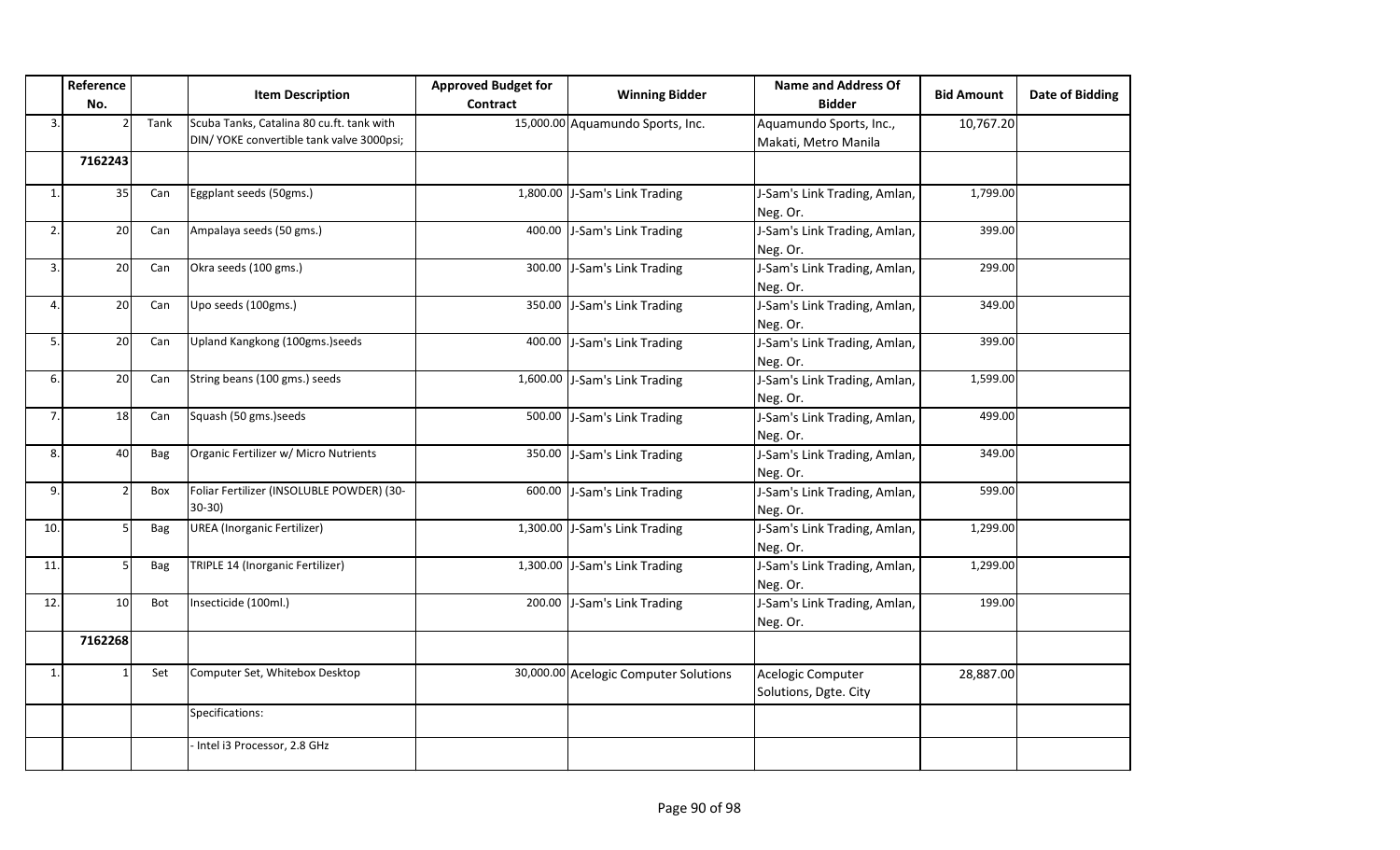|    | Reference<br>No. |     | <b>Item Description</b>             | <b>Approved Budget for</b><br><b>Contract</b> | <b>Winning Bidder</b>                 | <b>Name and Address Of</b><br><b>Bidder</b> | <b>Bid Amount</b> | <b>Date of Bidding</b> |
|----|------------------|-----|-------------------------------------|-----------------------------------------------|---------------------------------------|---------------------------------------------|-------------------|------------------------|
|    |                  |     | - 4 GB DDR3 Memory Card             |                                               |                                       |                                             |                   |                        |
|    |                  |     | 500 GB Hard Disk                    |                                               |                                       |                                             |                   |                        |
|    |                  |     | DVD Combo Drive                     |                                               |                                       |                                             |                   |                        |
|    |                  |     | - Optical Mouse & Standard Keyboard |                                               |                                       |                                             |                   |                        |
|    |                  |     | - LED Monitor Screen 22"            |                                               |                                       |                                             |                   |                        |
|    |                  |     | <b>UPS 600 VA</b>                   |                                               |                                       |                                             |                   |                        |
|    |                  |     | - AVR                               |                                               |                                       |                                             |                   |                        |
|    |                  |     | Multi-media speaker 2.1             |                                               |                                       |                                             |                   |                        |
| 2. | $\mathbf{1}$     | Set | Computer Set, Whitebox Desktop      |                                               | 60,000.00 Acelogic Computer Solutions | Acelogic Computer<br>Solutions, Dgte. City  | 51,500.00         |                        |
|    |                  |     | Specifications:                     |                                               |                                       |                                             |                   |                        |
|    |                  |     | CPU: Intel i7 - 8700                |                                               |                                       |                                             |                   |                        |
|    |                  |     | GPU: GTX 1050Ti                     |                                               |                                       |                                             |                   |                        |
|    |                  |     | - RAM: 8 x 2 2666 mhz               |                                               |                                       |                                             |                   |                        |
|    |                  |     | Motherboard: H310M PRO - VH         |                                               |                                       |                                             |                   |                        |
|    |                  |     | Monitor; 22 Inch LED                |                                               |                                       |                                             |                   |                        |
|    |                  |     | Keyboard and Mouse                  |                                               |                                       |                                             |                   |                        |
|    |                  |     | <b>UPS 600 VA</b>                   |                                               |                                       |                                             |                   |                        |
|    |                  |     | - AVR                               |                                               |                                       |                                             |                   |                        |
|    |                  |     | Multi-Media Speaker 2.1             |                                               |                                       |                                             |                   |                        |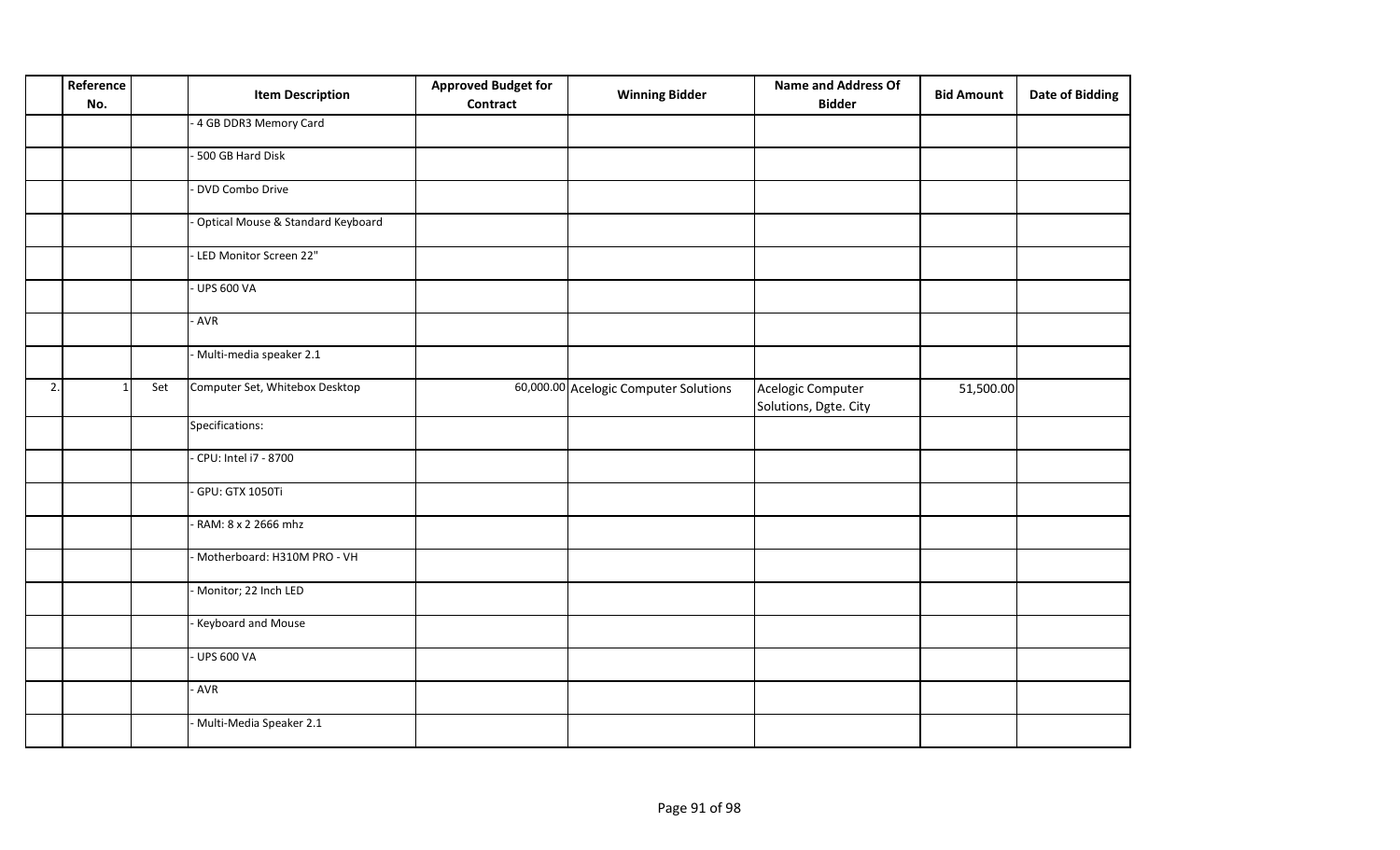|    | Reference<br>No. |      | <b>Item Description</b>           | <b>Approved Budget for</b><br><b>Contract</b> | <b>Winning Bidder</b>                                                                   | <b>Name and Address Of</b><br><b>Bidder</b> | <b>Bid Amount</b> | <b>Date of Bidding</b> |
|----|------------------|------|-----------------------------------|-----------------------------------------------|-----------------------------------------------------------------------------------------|---------------------------------------------|-------------------|------------------------|
| 3. | $\overline{2}$   | Unit | UPS 600VA, Phoenix                |                                               | 3,000.00 Acelogic Computer Solutions                                                    | Acelogic Computer<br>Solutions, Dgte. City  | 1,900.00          |                        |
| 4. | $\overline{2}$   | Unit | Printer w/ Built-in CISS          |                                               | 7,000.00 Above the Approved Budget for Above the Approved Budget<br>the Contract (ABC)  | for the Contract (ABC)                      | 7,500.00          |                        |
|    | 7162307          |      |                                   |                                               |                                                                                         |                                             |                   |                        |
| 1. |                  | Set  | Laptop                            |                                               | 50,000.00 Above the Approved Budget for Above the Approved Budget<br>the Contract (ABC) | for the Contract (ABC)                      | 52,995.00         |                        |
|    |                  |      | Intel Core i5-10510U              |                                               |                                                                                         |                                             |                   |                        |
|    |                  |      | - 15.6" FHD Comfyview LED LCD     |                                               |                                                                                         |                                             |                   |                        |
|    |                  |      | 4GB DDR4 Memory                   |                                               |                                                                                         |                                             |                   |                        |
|    |                  |      | 256GB PCIE GEFORCE MX230          |                                               |                                                                                         |                                             |                   |                        |
|    |                  |      | Card Reader/Wifi ready            |                                               |                                                                                         |                                             |                   |                        |
|    |                  |      | Built-in webcam/no DVD Writer     |                                               |                                                                                         |                                             |                   |                        |
|    |                  |      | 36WH Li-Ion battery               |                                               |                                                                                         |                                             |                   |                        |
|    |                  |      | Office Home and Student 2019      |                                               |                                                                                         |                                             |                   |                        |
|    |                  |      | Windows 10 Home SL                |                                               |                                                                                         |                                             |                   |                        |
| 2. |                  | Unit | Computer, Whitebox Desktop        |                                               | 40,900.00 Acelogic Computer Solutions                                                   | Acelogic Computer<br>Solutions, Dgte. City  | 23,980.00         |                        |
|    |                  |      | Motherboard w/ audio, video & LAN |                                               |                                                                                         |                                             |                   |                        |
|    |                  |      | 8GB DDR4 Memory, ATX Casing       |                                               |                                                                                         |                                             |                   |                        |
|    |                  |      | GeForce 1GB Dedicated Video Card  |                                               |                                                                                         |                                             |                   |                        |
|    |                  |      | 500GB HDD                         |                                               |                                                                                         |                                             |                   |                        |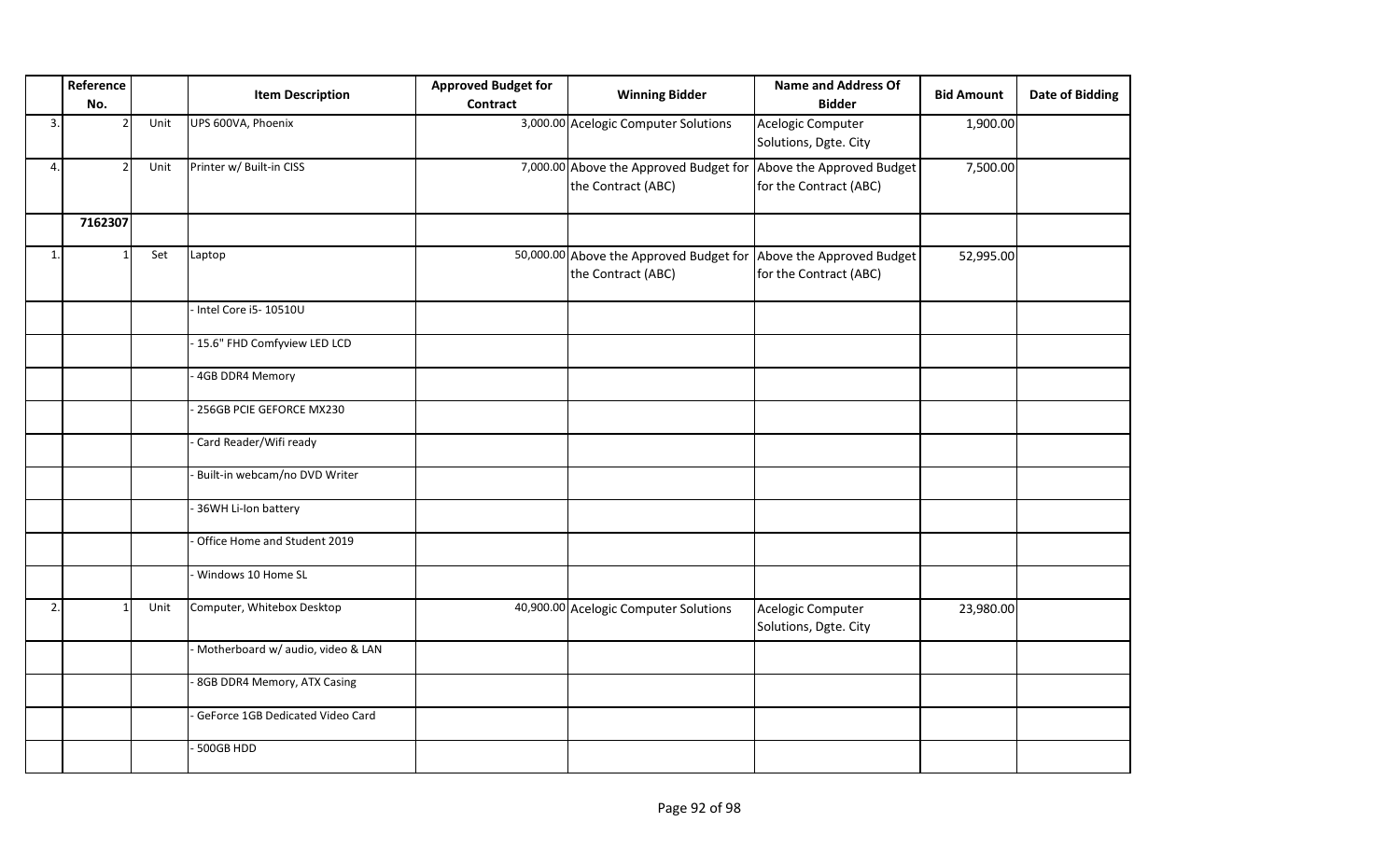|    | Reference<br>No. |      | <b>Item Description</b>                         | <b>Approved Budget for</b><br><b>Contract</b> | <b>Winning Bidder</b>                                             | <b>Name and Address Of</b><br><b>Bidder</b> | <b>Bid Amount</b> | <b>Date of Bidding</b> |
|----|------------------|------|-------------------------------------------------|-----------------------------------------------|-------------------------------------------------------------------|---------------------------------------------|-------------------|------------------------|
|    |                  |      | - 18.5" LED Digital Colored Monitor             |                                               |                                                                   |                                             |                   |                        |
| 3. |                  | Unit | Camera                                          |                                               | 74,500.00 Above the Approved Budget for Above the Approved Budget |                                             | 74,798.00         |                        |
|    |                  |      |                                                 |                                               | the Contract (ABC)                                                | for the Contract (ABC)                      |                   |                        |
|    |                  |      | One-Shot AF, AI Servo, AI Focus AF              |                                               |                                                                   |                                             |                   |                        |
|    |                  |      | Single-Point AY (Manual selection), zone        |                                               |                                                                   |                                             |                   |                        |
|    |                  |      | AF (manual selection of zone), Large Zone       |                                               |                                                                   |                                             |                   |                        |
|    |                  |      | Built-In flash Closet Focusing Distance,        |                                               |                                                                   |                                             |                   |                        |
|    |                  |      | Digital Zone                                    |                                               |                                                                   |                                             |                   |                        |
|    |                  |      | Dimension: 139.0 x 105.2x78.5                   |                                               |                                                                   |                                             |                   |                        |
|    |                  |      | Effective ISO: 100-12800 (H:25600               |                                               |                                                                   |                                             |                   |                        |
|    |                  |      | Effective Pixel: 24.2 Megapixels                |                                               |                                                                   |                                             |                   |                        |
|    |                  |      | Flash Mode: E-TTL II Autoflash FE Lock,         |                                               |                                                                   |                                             |                   |                        |
|    |                  |      | Auto pop-up, Retractable, Built-in              |                                               |                                                                   |                                             |                   |                        |
|    |                  |      | LCD Monitor: 3.0-inch, LCD Monitor              |                                               |                                                                   |                                             |                   |                        |
|    |                  |      | Resolution: 1040000                             |                                               |                                                                   |                                             |                   |                        |
|    |                  |      | - Movie format: MOV / MP4, Memory Card          |                                               |                                                                   |                                             |                   |                        |
|    |                  |      | : SD, SDHC. SDXC. UHS-I CARDS Compatible        |                                               |                                                                   |                                             |                   |                        |
|    |                  |      | Processor Type : DIGIC 6, Sensor Size : APS-    |                                               |                                                                   |                                             |                   |                        |
| 4. |                  | Unit | Photocopier Machine                             |                                               | 54,000.00 Above the Approved Budget for Above the Approved Budget |                                             | 63,950.00         |                        |
|    |                  |      |                                                 |                                               | the Contract (ABC)                                                | for the Contract (ABC)                      |                   |                        |
|    |                  |      | -5-Inch color touch panel with duplex auto      |                                               |                                                                   |                                             |                   |                        |
|    |                  |      | document freeder (DADF) Support Print           |                                               |                                                                   |                                             |                   |                        |
|    |                  |      | Paper Size : up to foolscap / legal Size        |                                               |                                                                   |                                             |                   |                        |
|    |                  |      | Paper only                                      |                                               |                                                                   |                                             |                   |                        |
|    |                  |      | Print Resolution: 600 x 600 dpi                 |                                               |                                                                   |                                             |                   |                        |
|    |                  |      | Copy Ratio 25% Reduction to 400%<br>Enlargement |                                               |                                                                   |                                             |                   |                        |
|    |                  |      | Casette 1:550 sheets (80gsm)                    |                                               |                                                                   |                                             |                   |                        |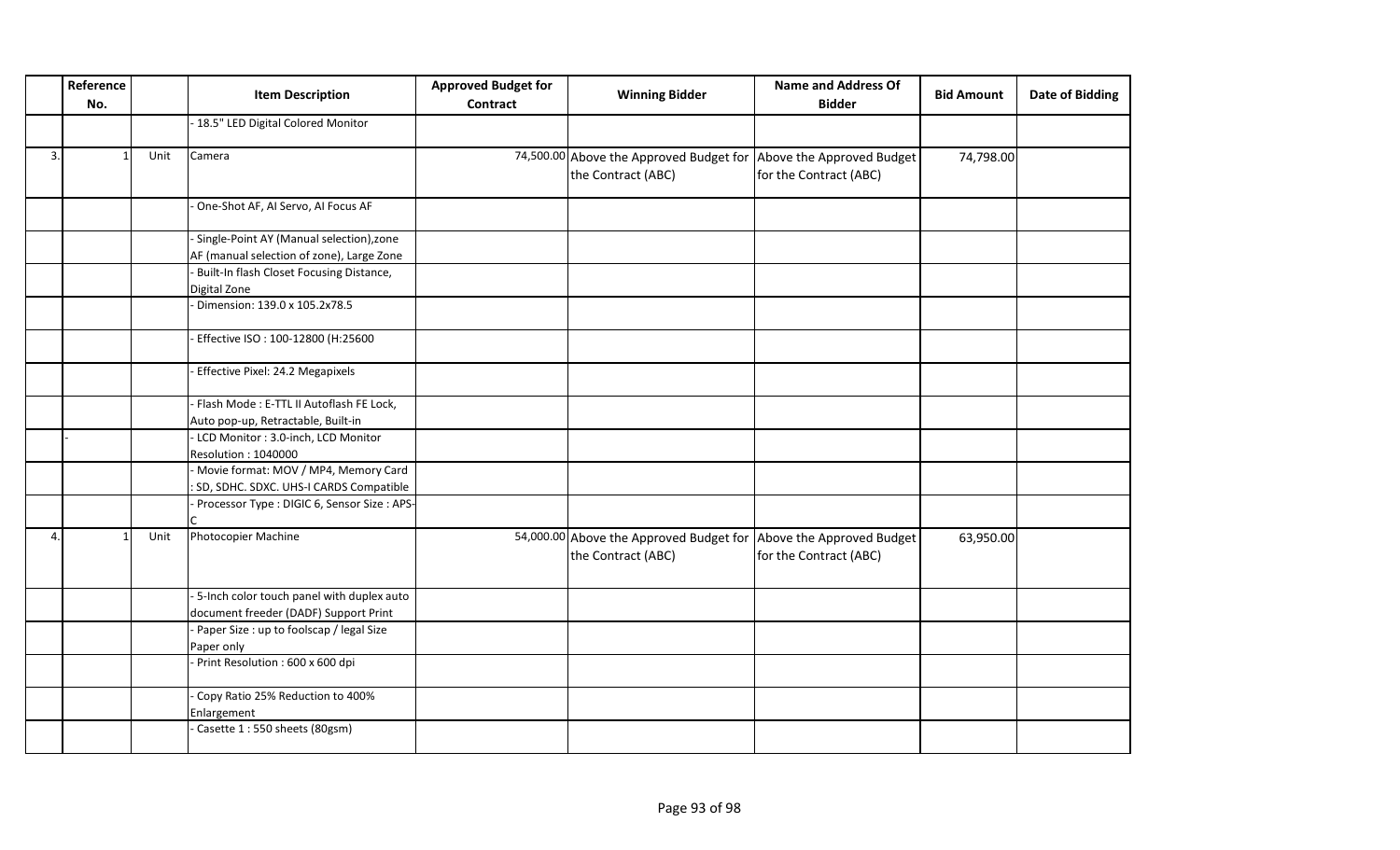|    | Reference<br>No. |      | <b>Item Description</b>                                      | <b>Approved Budget for</b><br><b>Contract</b> | <b>Winning Bidder</b>                                                                   | <b>Name and Address Of</b><br><b>Bidder</b> | <b>Bid Amount</b> | <b>Date of Bidding</b> |
|----|------------------|------|--------------------------------------------------------------|-----------------------------------------------|-----------------------------------------------------------------------------------------|---------------------------------------------|-------------------|------------------------|
|    |                  |      | Multipurpose tray: 100 sheets                                |                                               |                                                                                         |                                             |                   |                        |
|    |                  |      | Dimension (wxdxh): 494 x 595 x 452 mm<br>(with multipurpose) |                                               |                                                                                         |                                             |                   |                        |
|    |                  |      | Capacity: 20,500 prints (6% coverage<br>based on A4)         |                                               |                                                                                         |                                             |                   |                        |
| 5. |                  | Unit | Biometric Device, Hikvision                                  |                                               | 12,000.00 Acelogic Computer Solutions                                                   | Acelogic Computer<br>Solutions, Dgte. City  | 8,950.00          |                        |
|    | 7162329          |      |                                                              |                                               |                                                                                         |                                             |                   |                        |
| 1. |                  | Unit | DSLR Camera, Canon EOS 800D (W) with 18-<br>135 IS STM Lens  |                                               | 76,000.00 Acelogic Computer Solutions                                                   | Acelogic Computer<br>Solutions, Dgte. City  | 67,995.00         |                        |
| 2. |                  | Set  | Desktop, Whitebox Desktop                                    |                                               | 45,000.00 Acelogic Computer Solutions                                                   | Acelogic Computer<br>Solutions, Dgte. City  | 31,350.00         |                        |
|    |                  |      | Display 23. 8 inches Full HD                                 |                                               |                                                                                         |                                             |                   |                        |
|    |                  |      | Drive(s) 8x DVD Writer Double Layer                          |                                               |                                                                                         |                                             |                   |                        |
|    |                  |      | Drive (DVD RW)                                               |                                               |                                                                                         |                                             |                   |                        |
|    |                  |      | Processor/chipset 9th Generation Intel                       |                                               |                                                                                         |                                             |                   |                        |
|    |                  |      | Core i5 9400T Processor (Up o 3.4GHz)                        |                                               |                                                                                         |                                             |                   |                        |
|    |                  |      | RAM 12GB DDR4 Memory, 1TB HD                                 |                                               |                                                                                         |                                             |                   |                        |
| 3. |                  | Unit | All in One Continuous Ink Printer, Epson<br>L3110            |                                               | 15,000.00 Acelogic Computer Solutions                                                   | Acelogic Computer<br>Solutions, Dgte. City  | 11,350.00         |                        |
| 4. |                  | Pc   | <b>External Hard Disk</b>                                    |                                               | 3,500.00 Above the Approved Budget for Above the Approved Budget<br>the Contract (ABC)  | for the Contract (ABC)                      | 5,550.00          |                        |
|    |                  |      | Capacity - 2TB                                               |                                               |                                                                                         |                                             |                   |                        |
| 5. |                  | Unit | Laptop                                                       |                                               | 75,000.00 Above the Approved Budget for Above the Approved Budget<br>the Contract (ABC) | for the Contract (ABC)                      | 79,950.00         |                        |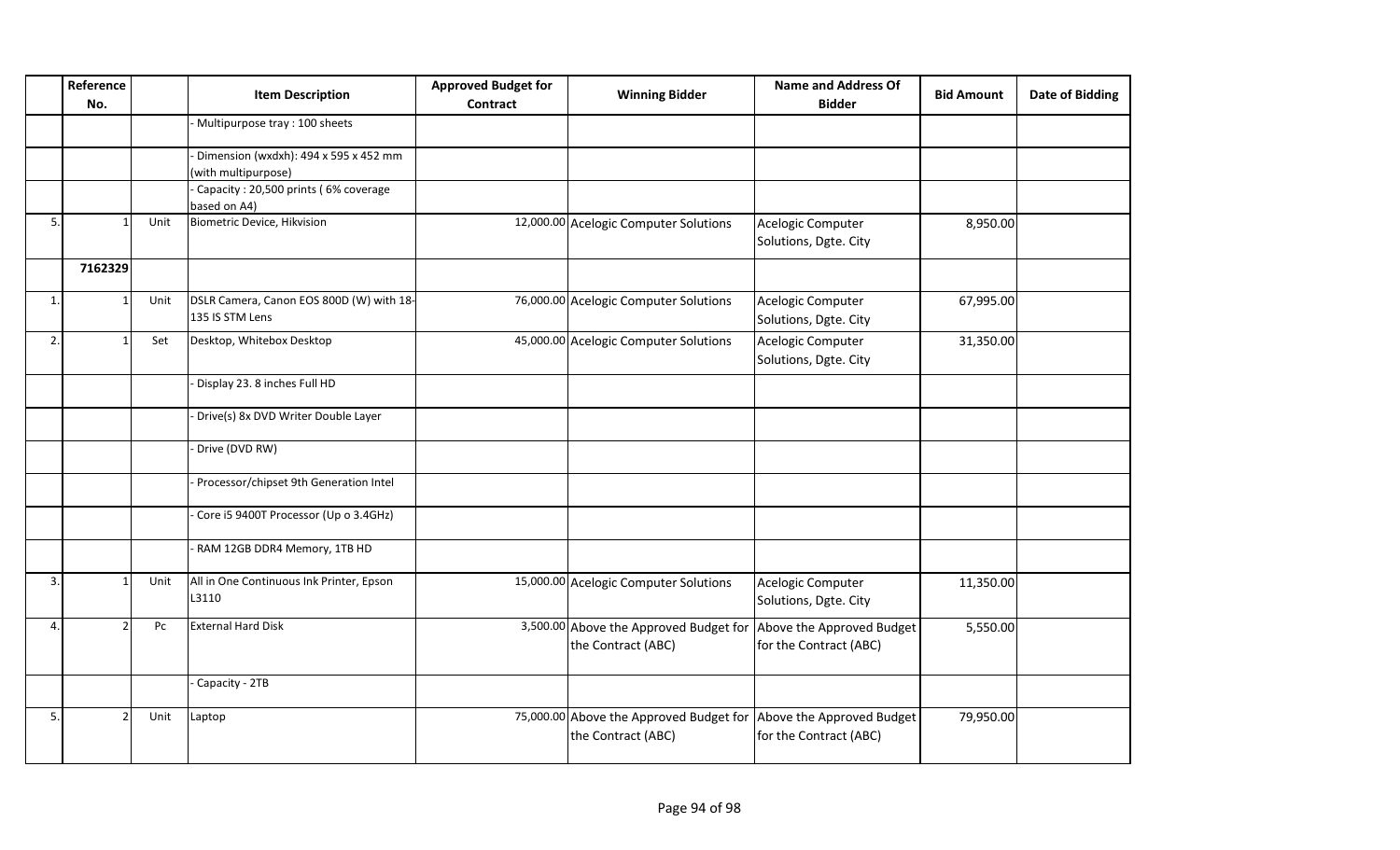| Reference<br>No.     |      | <b>Item Description</b>                                                                                                                                                 | <b>Approved Budget for</b><br>Contract | <b>Winning Bidder</b>                                          | <b>Name and Address Of</b><br><b>Bidder</b>                  | <b>Bid Amount</b> | Date of Bidding |
|----------------------|------|-------------------------------------------------------------------------------------------------------------------------------------------------------------------------|----------------------------------------|----------------------------------------------------------------|--------------------------------------------------------------|-------------------|-----------------|
|                      |      | CPU: Intel Core i7-                                                                                                                                                     |                                        |                                                                |                                                              |                   |                 |
|                      |      | GPU: GeForce GTX 1060 (6GB GDDR5)<br>Display: 17.3", Full HD (1920 x 1080), IPS<br>Storage: 256GB SSD + 1000GB HDD RAM:<br>16GB DDR4                                    |                                        |                                                                |                                                              |                   |                 |
| 7149331              |      |                                                                                                                                                                         |                                        |                                                                |                                                              |                   | 25-Aug-20       |
| 1.                   | Set  | Panel board, moulded circuit breaker, 40<br>Amp center main, 4 - 15A branch, metal<br>enclosure with lock, Alliedcor/ GE                                                |                                        | 5,000.00 8 Stars Electrical and<br><b>Construction Supply</b>  | 8 Stars Electrical and<br>Construction Supply, Dgte.<br>City | 4,900.00          |                 |
| 25<br>2.             | Set  | AMCO Street Light Steel Tapered Lamp<br>Post, Amco                                                                                                                      | 24,000.00                              | 8 Stars Electrical and<br><b>Construction Supply</b>           | 8 Stars Electrical and<br>Construction Supply, Dgte.<br>City | 21,000.00         |                 |
|                      |      | Specification:                                                                                                                                                          |                                        |                                                                |                                                              |                   |                 |
|                      |      | Base Plate -10" x 10", 7 3/4" distance<br>between anchor bolt<br>Pole - 25ft., 5" bottom diameter, 2 1/2"                                                               |                                        |                                                                |                                                              |                   |                 |
|                      |      | joint diameter, zinc                                                                                                                                                    |                                        |                                                                |                                                              |                   |                 |
|                      |      | - Electroplated Coating with Red Lead and<br>Aluminum Paint                                                                                                             |                                        |                                                                |                                                              |                   |                 |
|                      |      | - Arm Length 65 inches                                                                                                                                                  |                                        |                                                                |                                                              |                   |                 |
|                      |      | - Anchor Bolt - 3/4" x 18", with nut and<br>washer                                                                                                                      |                                        |                                                                |                                                              |                   |                 |
| 25<br>3.             | Set  | LED, Street Lighting Luminaire, daylight, 90<br>watts, 9450 lumens 90 - 305 volts, 30000<br>life hours, 80 x 145 degree beam angle, 80<br>CRI, FSL with 1-year warranty |                                        | 12,000.00 8 Stars Electrical and<br><b>Construction Supply</b> | 8 Stars Electrical and<br>Construction Supply, Dgte.<br>City | 11,000.00         |                 |
| 4.<br>$\overline{2}$ | Lgth | RSC pipe 1 1/4"Ø (32 mm <sup>2</sup> ) x 10 ft, Top<br>Quality                                                                                                          |                                        | 250.00 AC/DC Enterprises                                       | AC/DC Enterprises,<br>Dumaguete City                         | 250.00            |                 |
| 5.<br>$\mathbf{1}$   | Pc   | RSC coupling, 1 1/4"Ø (32 mm <sup>2</sup> )                                                                                                                             |                                        | 75.00 8 Stars Electrical and<br><b>Construction Supply</b>     | 8 Stars Electrical and<br>Construction Supply, Dgte.<br>City | 70.00             |                 |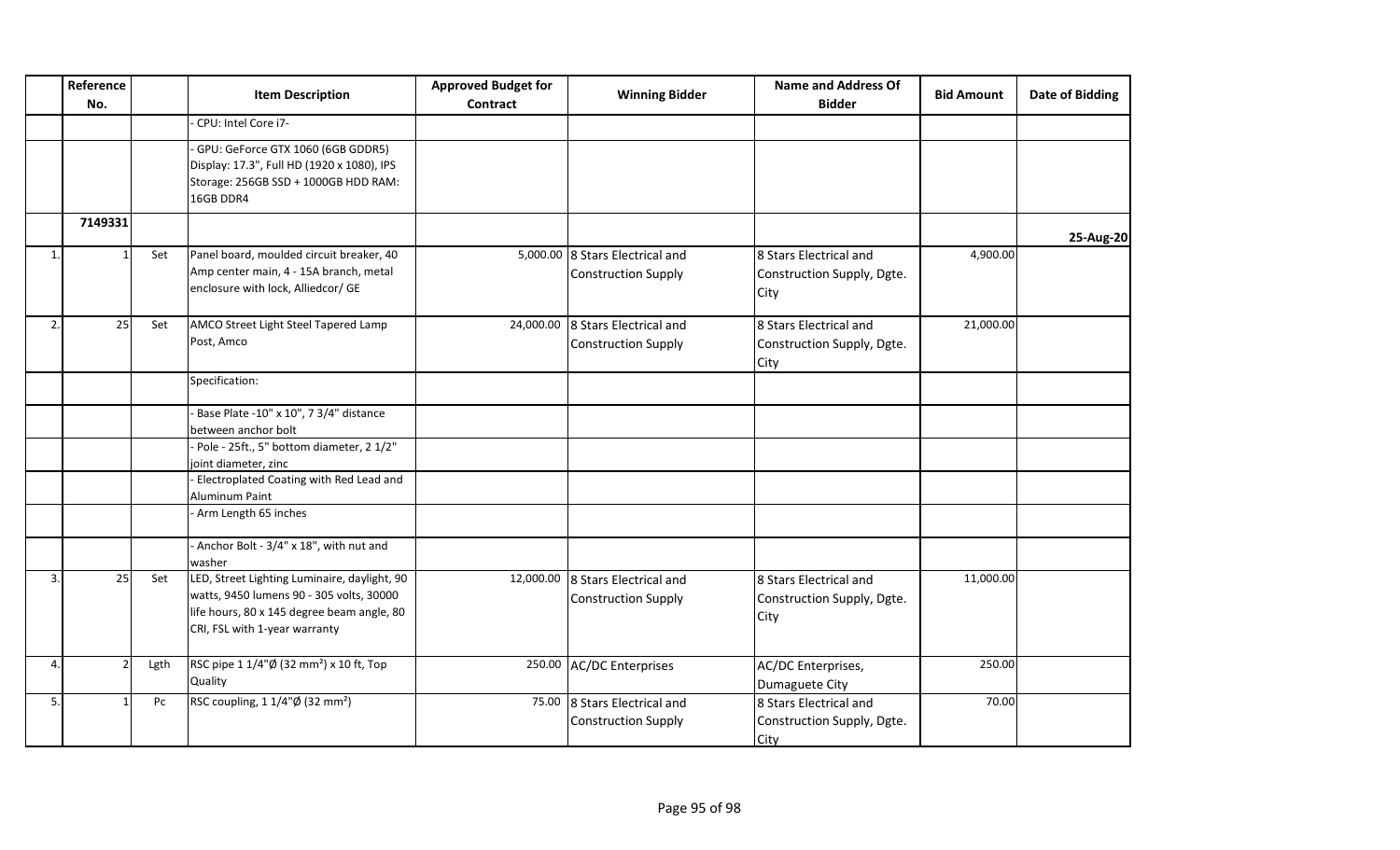|     | Reference<br>No. |      | <b>Item Description</b>                             | <b>Approved Budget for</b><br>Contract | <b>Winning Bidder</b>           | Name and Address Of<br><b>Bidder</b> | <b>Bid Amount</b> | <b>Date of Bidding</b> |
|-----|------------------|------|-----------------------------------------------------|----------------------------------------|---------------------------------|--------------------------------------|-------------------|------------------------|
| 6.  |                  | Pc   | Service Entrance Cap, 1 1/4"Ø (32 mm <sup>2</sup> ) | 125.00                                 | 8 Stars Electrical and          | 8 Stars Electrical and               | 125.00            |                        |
|     |                  |      |                                                     |                                        | <b>Construction Supply</b>      | Construction Supply, Dgte.           |                   |                        |
|     |                  |      |                                                     |                                        |                                 | City                                 |                   |                        |
| 7.  | 30               | M    | Copper wire No. 6 THW AWG (14.0 mm <sup>2</sup> ),  | 125.00                                 | 8 Stars Electrical and          | 8 Stars Electrical and               | 115.00            |                        |
|     |                  |      | Duraflex                                            |                                        | <b>Construction Supply</b>      | Construction Supply, Dgte.           |                   |                        |
|     |                  |      |                                                     |                                        |                                 | City                                 |                   |                        |
| 8.  | 32               | Roll | Copper wire No. 10 TW AWG (5.5 mm <sup>2</sup> ),   | 5,500.00                               | 8 Stars Electrical and          | 8 Stars Electrical and               | 5,300.00          |                        |
|     |                  |      | <b>Duraflex</b>                                     |                                        | <b>Construction Supply</b>      | Construction Supply, Dgte.           |                   |                        |
|     |                  |      |                                                     |                                        |                                 | City                                 |                   |                        |
| 9.  | 5                | Roll | Copper wire No. 12TW AWG (3.5 mm <sup>2</sup> ),    |                                        | 4,500.00 8 Stars Electrical and | 8 Stars Electrical and               | 4,200.00          |                        |
|     |                  |      | <b>Duraflex</b>                                     |                                        | <b>Construction Supply</b>      | Construction Supply, Dgte.           |                   |                        |
|     |                  |      |                                                     |                                        |                                 | City                                 |                   |                        |
| 10. | 30               | Pc   | uPVC Square box, 6 x 6, Poly                        | 80.00                                  | 8 Stars Electrical and          | 8 Stars Electrical and               | 68.00             |                        |
|     |                  |      |                                                     |                                        | <b>Construction Supply</b>      | Construction Supply, Dgte.           |                   |                        |
|     |                  |      |                                                     |                                        |                                 | City                                 |                   |                        |
| 11. | 500              | Lgth | uPVC Conduit Electrical pipe, 3/4" Ø x 10 ft.       | 100.00                                 | 8 Stars Electrical and          | 8 Stars Electrical and               | 90.00             |                        |
|     |                  |      | , Poly                                              |                                        | <b>Construction Supply</b>      | Construction Supply, Dgte.           |                   |                        |
|     |                  |      |                                                     |                                        |                                 | City                                 |                   |                        |
| 12. | 75               | Pc   | uPVC Conduit Electrical long elbow, 3/4" Ø          | 75.00                                  | 8 Stars Electrical and          | 8 Stars Electrical and               | 13.50             |                        |
|     |                  |      | x 90°, Poly                                         |                                        | <b>Construction Supply</b>      | Construction Supply, Dgte.           |                   |                        |
|     |                  |      |                                                     |                                        |                                 | City                                 |                   |                        |
| 13. | 10               | Can  | uPVC Electrical Solvent, 1/4 liter/can, Top         | 100.00                                 | <b>AC/DC Enterprises</b>        | AC/DC Enterprises,                   | 100.00            |                        |
|     |                  |      | Quality                                             |                                        |                                 | Dumaguete City                       |                   |                        |
|     |                  |      |                                                     |                                        |                                 |                                      |                   |                        |
| 14. |                  | Set  | Secondary Rack with 2 spool insulator,              | 500.00                                 | 8 Stars Electrical and          | 8 Stars Electrical and               | 425.00            |                        |
|     |                  |      | heavy duty, Arc                                     |                                        | <b>Construction Supply</b>      | Construction Supply, Dgte.           |                   |                        |
|     |                  |      |                                                     |                                        |                                 | City                                 |                   |                        |
| 15. | 20               | Roll | Electrical plastic tape, fire retardant, big        | 40.00                                  | 8 Stars Electrical and          | 8 Stars Electrical and               | 38.00             |                        |
|     |                  |      | roll, 3M                                            |                                        | <b>Construction Supply</b>      | Construction Supply, Dgte.           |                   |                        |
|     |                  |      |                                                     |                                        |                                 | City                                 |                   |                        |
| 16. | 10               | Sht  | Melamine Board, 4ft x 8 ft, Top Quality             |                                        | 2,000.00 AC/DC Enterprises      | AC/DC Enterprises,                   | 2,000.00          |                        |
|     |                  |      |                                                     |                                        |                                 | Dumaguete City                       |                   |                        |
| 17. | 5                | Gal  | Reflectorized Traffic Paint, Yellow, Top            |                                        | 1,000.00 AC/DC Enterprises      | AC/DC Enterprises,                   | 1,000.00          |                        |
|     |                  |      | Quality                                             |                                        |                                 | Dumaguete City                       |                   |                        |
| 18. | 75               | Lgth | Deformed bar 12mm, standard, Top                    | 185.00                                 | <b>AC/DC Enterprises</b>        | AC/DC Enterprises,                   | 185.00            |                        |
|     |                  |      | Quality                                             |                                        |                                 | Dumaguete City                       |                   |                        |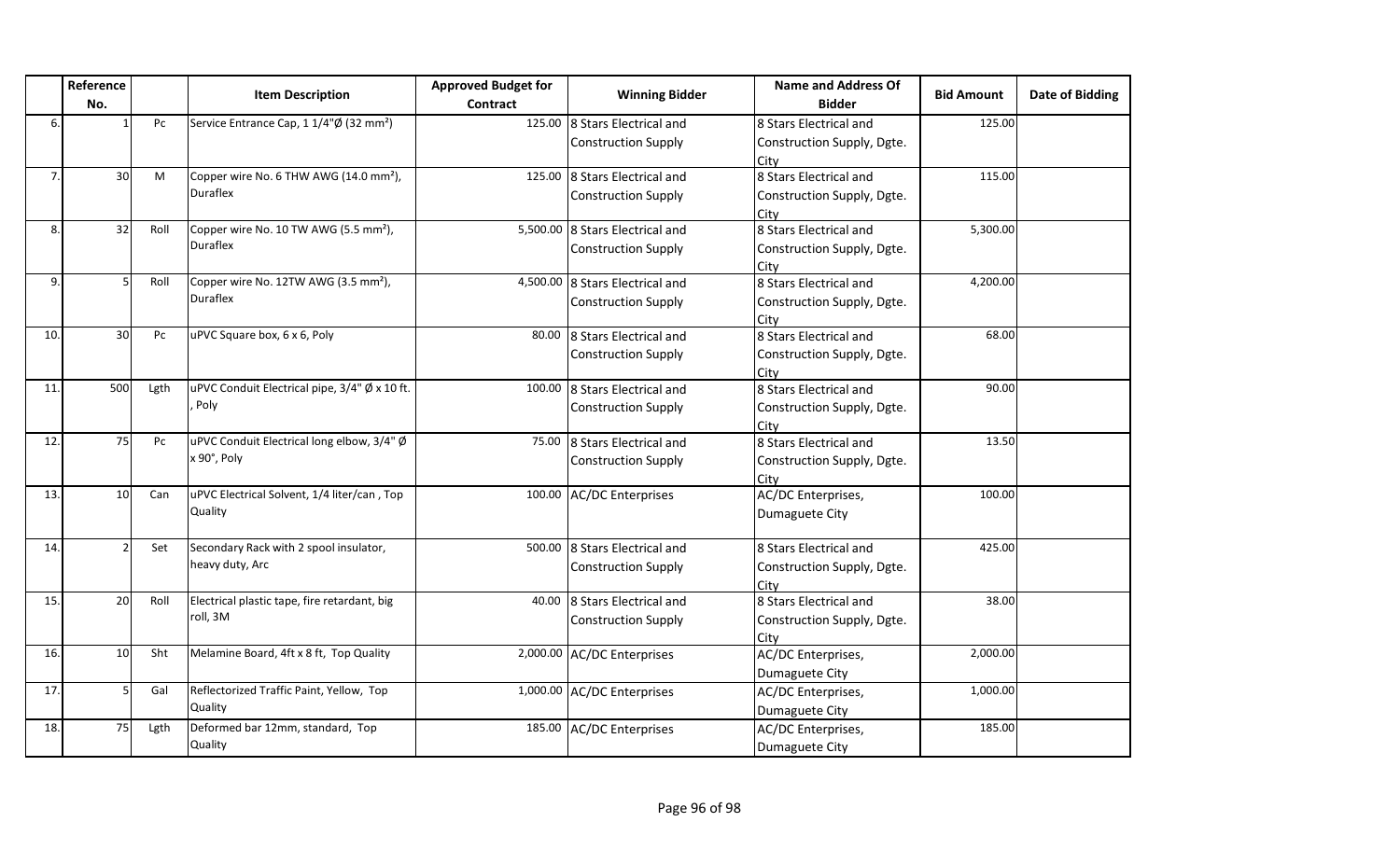|              | Reference<br>No. |      | <b>Item Description</b>                                                                   | <b>Approved Budget for</b><br><b>Contract</b> | <b>Winning Bidder</b>                       | <b>Name and Address Of</b><br><b>Bidder</b>            | <b>Bid Amount</b> | <b>Date of Bidding</b> |
|--------------|------------------|------|-------------------------------------------------------------------------------------------|-----------------------------------------------|---------------------------------------------|--------------------------------------------------------|-------------------|------------------------|
| 19.          | 200              | Lgth | Deformed bar 10mm, standard, Top<br>Quality                                               |                                               | 165.00 AC/DC Enterprises                    | AC/DC Enterprises,<br>Dumaguete City                   | 165.00            |                        |
| 20.          | 100              | Bag  | Portland Cement, Top Quality                                                              |                                               | 260.00 AC/DC Enterprises                    | AC/DC Enterprises,<br>Dumaguete City                   | 260.00            |                        |
| 21.          | 10               | Pc   | Paint Brush, 2 inches, top quality                                                        | 35.00                                         | AC/DC Enterprises                           | AC/DC Enterprises,<br>Dumaguete City                   | 35.00             |                        |
|              | 7149331          |      |                                                                                           |                                               |                                             |                                                        |                   |                        |
| $\mathbf{1}$ | 360              | Bag  | Portland Cement, 40 kgs/bag, Grand<br>Premium                                             | 260.00                                        | Verlyn's Enterprises                        | Verlyn's Enterprises,<br>Dumaguete City                | 229.12            |                        |
| 2.           | 60               | CuM  | Sand, Washed, Tanjay Source                                                               |                                               | 587.50 Verlyn's Enterprises                 | Verlyn's Enterprises,<br>Dumaguete City                | 572.00            |                        |
| 3.           | 48               | Pc   | G. Melina, 2" x 2" x 12'                                                                  | 128.00                                        | <b>AC/DC</b> Enterprises                    | AC/DC Enterprises,<br>Dumaguete City                   | 120.00            |                        |
|              | 7190455          |      |                                                                                           |                                               |                                             |                                                        |                   | 8-Sep-20               |
| 1.           | 16000            | Lt   | Diesel, Exceed                                                                            |                                               | 50.00 Nicolas G. Toledo Jr. Fuel<br>Station | Nicolas G. Toledo Jr. Fuel<br>Station, Basay, Neg. Or. | 40.00             |                        |
|              | 7190301          |      |                                                                                           |                                               |                                             |                                                        |                   | 15-Sep-20              |
| 1.           | $\mathbf{1}$     | Unit | 6-Wheeler Brand New Dump Truck, Brand:<br>FAW Tiking Neptune D                            |                                               | 2,800,000.00 KJMB Commercial                | KJMB Commercial, Quezon<br>City                        | 1,688,000.00      |                        |
|              |                  |      | with the following specifications:                                                        |                                               |                                             |                                                        |                   |                        |
|              |                  |      | - 105 KW min. power, 3.76 L min.<br>displacement, watercooled 4-cylinder<br>Diesel Engine |                                               |                                             |                                                        |                   |                        |
|              |                  |      | 6 cu. meter min. dump box capacity                                                        |                                               |                                             |                                                        |                   |                        |
|              |                  |      | Tire size, 9.00 x 20 with spare                                                           |                                               |                                             |                                                        |                   |                        |
|              |                  |      | with Jack, Tire wrench and Basic tools                                                    |                                               |                                             |                                                        |                   |                        |
|              |                  |      | - Three (3) year warranty or 100,000 kms.<br>(whichever comes first)                      |                                               |                                             |                                                        |                   |                        |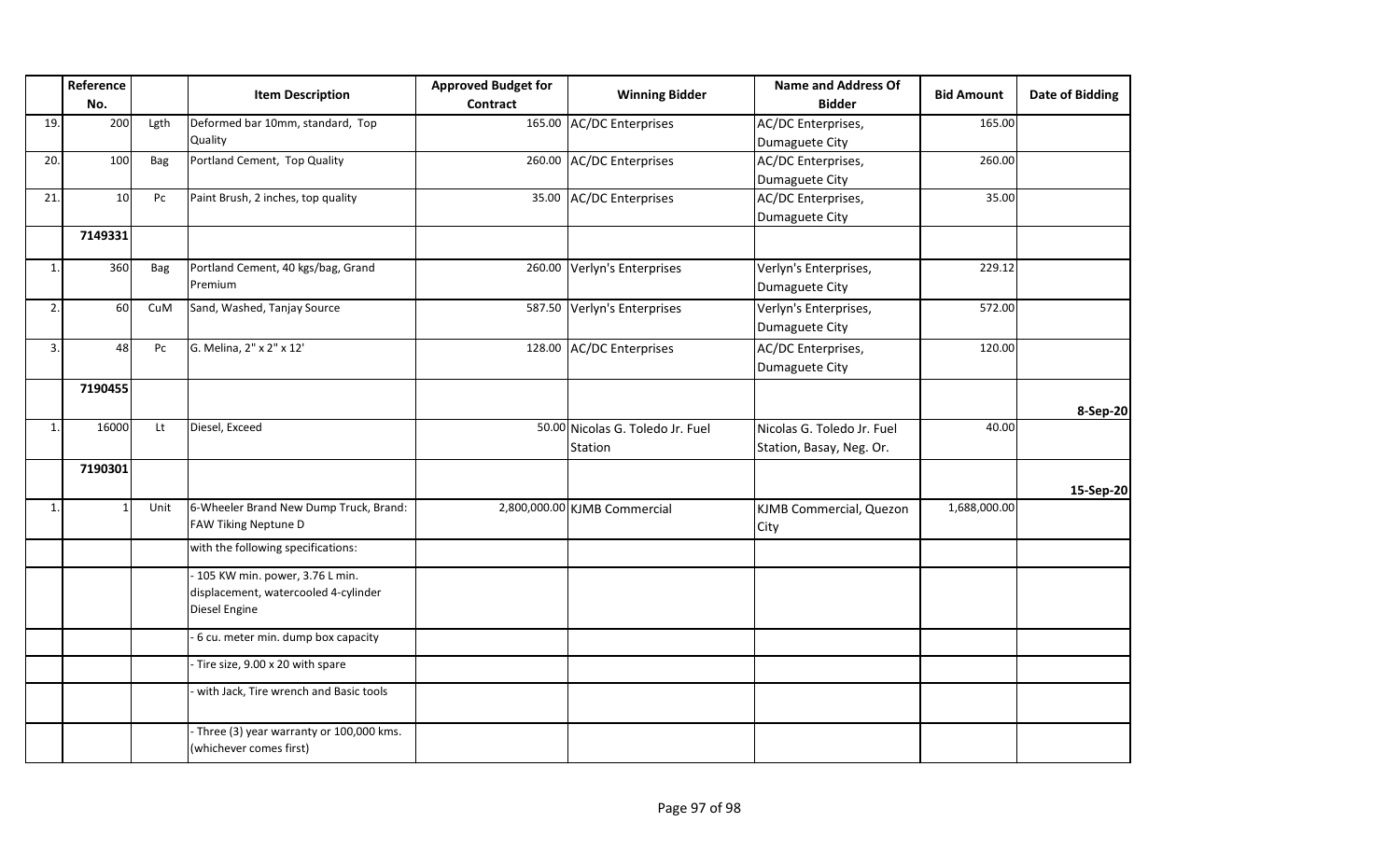|    | Reference<br>No. |      | <b>Item Description</b>                                                         | <b>Approved Budget for</b><br><b>Contract</b> | <b>Winning Bidder</b>                                 | <b>Name and Address Of</b><br><b>Bidder</b>                 | <b>Bid Amount</b> | <b>Date of Bidding</b> |
|----|------------------|------|---------------------------------------------------------------------------------|-----------------------------------------------|-------------------------------------------------------|-------------------------------------------------------------|-------------------|------------------------|
|    |                  |      | One year free LTO registration and<br>insurance under the name of LGU-Bais City |                                               |                                                       |                                                             |                   |                        |
|    |                  |      | Fully air condition cabin                                                       |                                               |                                                       |                                                             |                   |                        |
|    |                  |      | with Sound system and Megaphone (Public<br>Address System)                      |                                               |                                                       |                                                             |                   |                        |
|    | 7190353          |      |                                                                                 |                                               |                                                       |                                                             |                   |                        |
| 1. | -1               | Unit | 6-Wheeler Brand New Garbage Compactor,<br>Sinotruk Homan with Brochure          |                                               | 4,000,000.00 Bigfoot Vehicles and<br>Equipments, Inc. | <b>Bigfoot Vehicles and</b><br>Equipments, Inc., Dgte. City | 3,200,000.00      |                        |
|    |                  |      | with the following specifications:                                              |                                               |                                                       |                                                             |                   |                        |
|    |                  |      | 195 Hp minimum, Diesel Engine                                                   |                                               |                                                       |                                                             |                   |                        |
|    |                  |      | 8 Cubic Meter volume push-type                                                  |                                               |                                                       |                                                             |                   |                        |
|    |                  |      | Tire size, 8.25 x 20 with spare                                                 |                                               |                                                       |                                                             |                   |                        |
|    |                  |      | with Jack, Tire wrench and Basic tools                                          |                                               |                                                       |                                                             |                   |                        |
|    |                  |      | Fully air condition cabin                                                       |                                               |                                                       |                                                             |                   |                        |
|    |                  |      | 5200 ml Displacement                                                            |                                               |                                                       |                                                             |                   |                        |
|    |                  |      | Euro IV or V Emission Standard                                                  |                                               |                                                       |                                                             |                   |                        |
|    |                  |      | 6 Speed Manual Tranmission                                                      |                                               |                                                       |                                                             |                   |                        |
|    |                  |      | with Sound system and Megaphone<br>(Public Address System)                      |                                               |                                                       |                                                             |                   |                        |
|    | 7190406          |      |                                                                                 |                                               |                                                       |                                                             |                   |                        |
| 1. | $\overline{1}$   | Unit | 6-Wheeler Brand New Garbage Compactor,<br>Brand: FAW Dragon V                   |                                               | 4,000,000.00 KJMB Commercial                          | KJMB Commercial, Quezon<br>City                             | 3,688,000.00      |                        |
|    |                  |      | with the following specifications:                                              |                                               |                                                       |                                                             |                   |                        |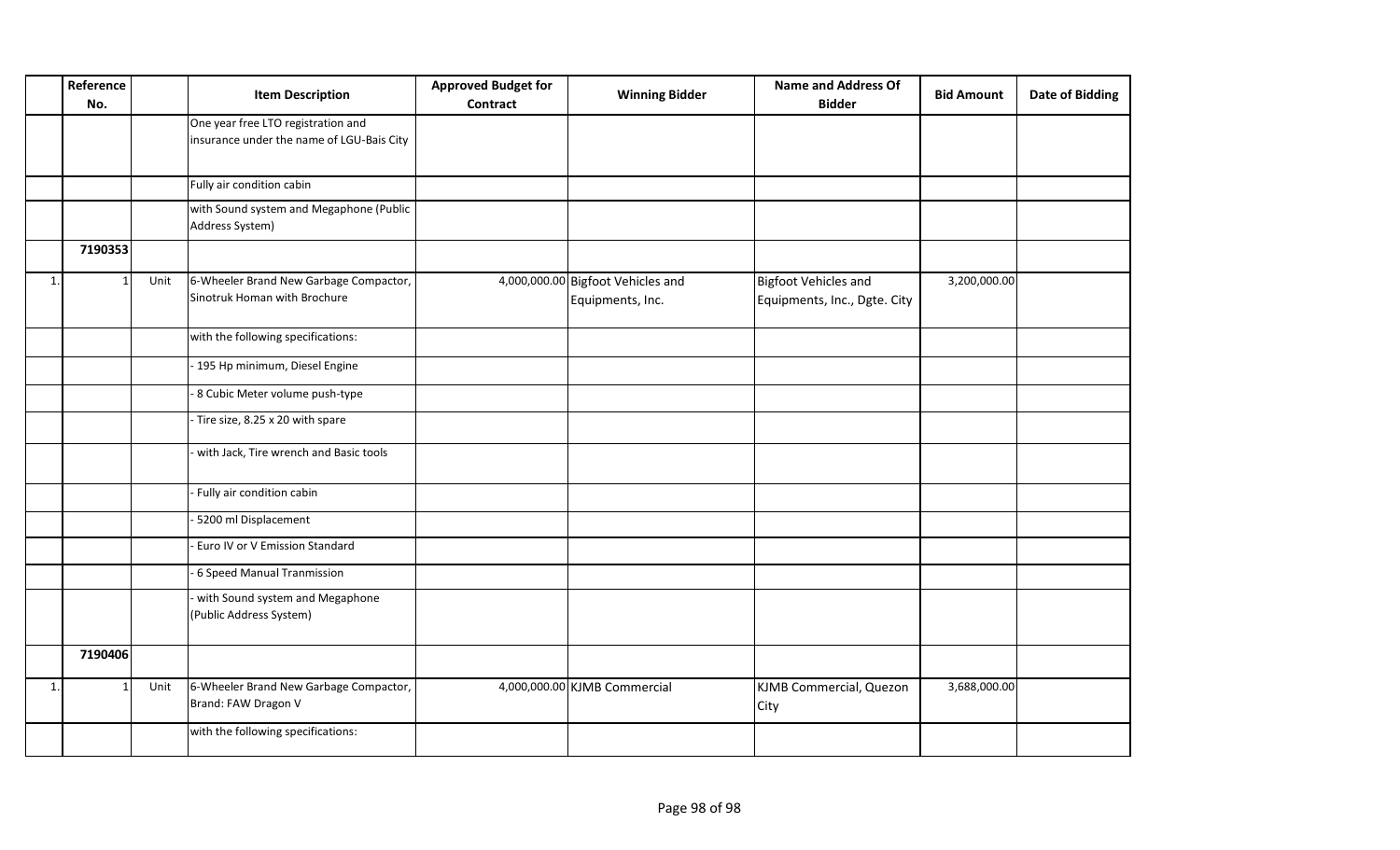|     | Reference<br>No. |     | <b>Item Description</b>                | <b>Approved Budget for</b><br><b>Contract</b> | <b>Winning Bidder</b>                                                                | <b>Name and Address Of</b><br><b>Bidder</b> | <b>Bid Amount</b> | <b>Date of Bidding</b> |
|-----|------------------|-----|----------------------------------------|-----------------------------------------------|--------------------------------------------------------------------------------------|---------------------------------------------|-------------------|------------------------|
|     |                  |     | 195 Hp minimum, Diesel Engine          |                                               |                                                                                      |                                             |                   |                        |
|     |                  |     | 8 Cubic Meter volume push-type         |                                               |                                                                                      |                                             |                   |                        |
|     |                  |     | Tire size, 8.25 x 20 with spare        |                                               |                                                                                      |                                             |                   |                        |
|     |                  |     | with Jack, Tire wrench and Basic tools |                                               |                                                                                      |                                             |                   |                        |
|     |                  |     | Fully air condition cabin              |                                               |                                                                                      |                                             |                   |                        |
|     |                  |     | 5200 ml Displacement                   |                                               |                                                                                      |                                             |                   |                        |
|     |                  |     | Euro IV or V Emission Standard         |                                               |                                                                                      |                                             |                   |                        |
|     |                  |     | 6 Speed Manual Tranmission             |                                               |                                                                                      |                                             |                   |                        |
|     |                  |     | with Sound system and Megaphone        |                                               |                                                                                      |                                             |                   |                        |
|     | 42374            |     |                                        |                                               |                                                                                      |                                             |                   | 29-Sep-20              |
| 1.  | 20               | Pc  | 2" x 2" x 10' G-melina                 |                                               | 180.00 Above the Approved Budget for Above the Approved Budget<br>the Contract (ABC) | for the Contract (ABC)                      | 200.00            |                        |
| 10. | $6 \mid$         | Sht | 1.20 m x 2.40m, #14 G. I. Steel Plate  |                                               | 1,500.00 AC/DC Enterprises                                                           | AC/DC Enterprises,<br>Dumaguete City        | 1,350.00          |                        |
| 14. | $\mathcal{P}$    | Pc  | Marine Plywood, 4.2mm x 4 x 8, Ventura |                                               | 430.00 AC/DC Enterprises                                                             | AC/DC Enterprises,<br>Dumaguete City        | 350.00            |                        |
|     | 42384            |     |                                        |                                               |                                                                                      |                                             |                   |                        |
| 1.  | 235              | Pc  | 2" x 2" x 10', Coco Lumber             |                                               | 106.67 AC/DC Enterprises                                                             | AC/DC Enterprises,<br>Dumaguete City        | 94.00             |                        |
| 5.  | 125              | Pc  | 2" x 3" x 12', Coco Lumber             |                                               | 192.00 AC/DC Enterprises                                                             | AC/DC Enterprises,<br>Dumaguete City        | 168.00            |                        |
| 6.  | 44               | Pc  | 2" x 4" x 8', Coco Lumber              |                                               | 170.67 AC/DC Enterprises                                                             | AC/DC Enterprises,<br>Dumaguete City        | 150.00            |                        |
| 7.  | 44               | Pc  | 2" x 4" x 12', Coco Lumber             |                                               | 256.00 AC/DC Enterprises                                                             | AC/DC Enterprises,<br>Dumaguete City        | 224.00            |                        |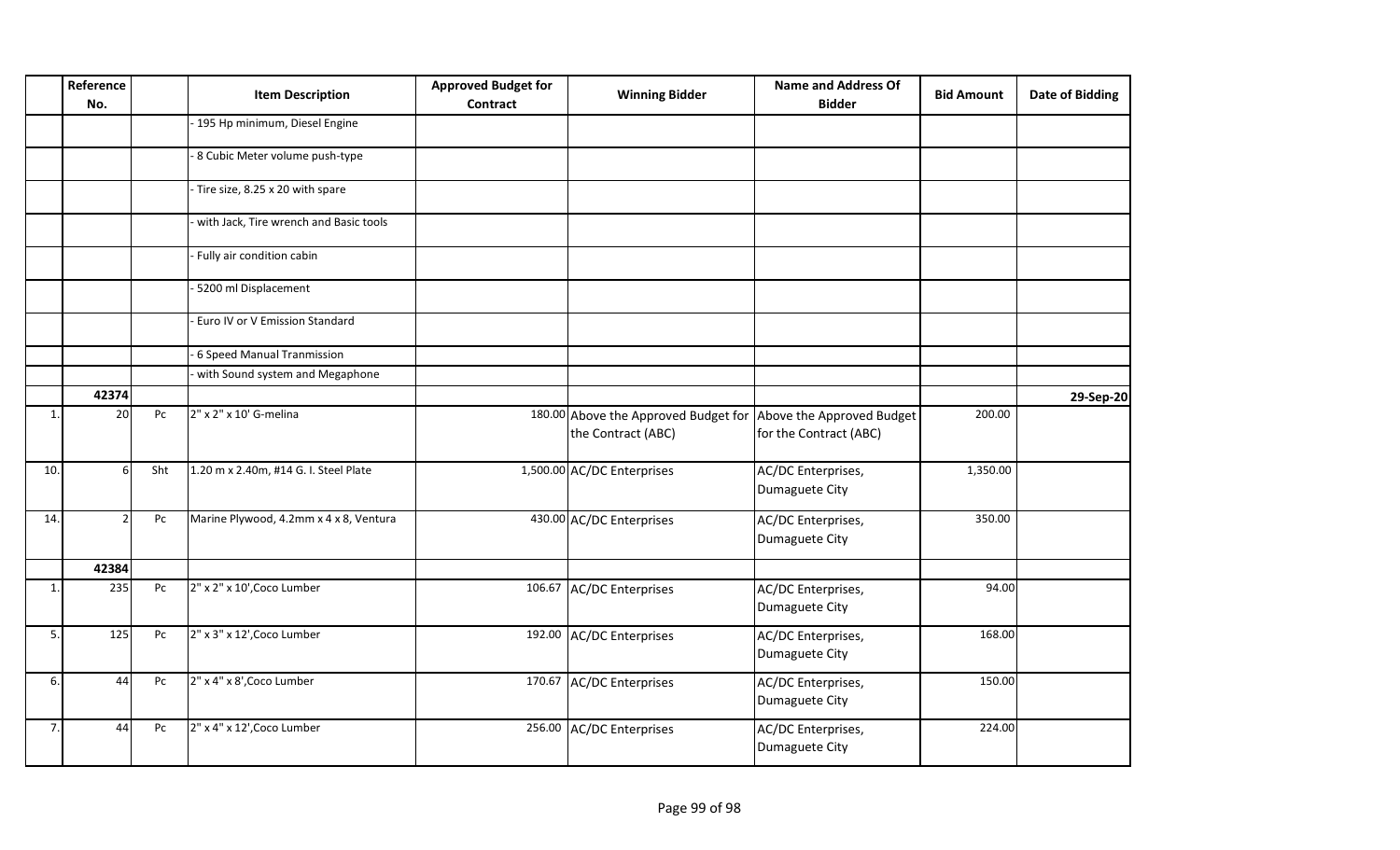|                | Reference |      | <b>Item Description</b>      | <b>Approved Budget for</b> | <b>Winning Bidder</b>                                      | <b>Name and Address Of</b>                          | <b>Bid Amount</b> | <b>Date of Bidding</b> |
|----------------|-----------|------|------------------------------|----------------------------|------------------------------------------------------------|-----------------------------------------------------|-------------------|------------------------|
|                | No.       |      |                              | Contract                   |                                                            | <b>Bidder</b>                                       |                   |                        |
| 15.            | 129       | Lgth | 12mmØ x 6.00m Def. Bar       |                            | 181.50 Above the Approved Budget for<br>the Contract (ABC) | Above the Approved Budget<br>for the Contract (ABC) | 254.00            |                        |
|                | 42394     |      |                              |                            |                                                            |                                                     |                   |                        |
| $\mathbf{1}$   | 235       | Pc   | 2" x 2" x 10', Coco Lumber   | 106.67                     | <b>AC/DC Enterprises</b>                                   | AC/DC Enterprises,<br>Dumaguete City                | 94.00             |                        |
| 5.             | 125       | Pc   | 2" x 3" x 12', Coco Lumber   |                            | 192.00 AC/DC Enterprises                                   | AC/DC Enterprises,<br>Dumaguete City                | 168.00            |                        |
| 6.             | 44        | Pc   | 2" x 4" x 8', Coco Lumber    | 170.67                     | <b>AC/DC</b> Enterprises                                   | AC/DC Enterprises,<br>Dumaguete City                | 150.00            |                        |
| $\overline{7}$ | 44        | Pc   | 2" x 4" x 12', Coco Lumber   |                            | 256.00 AC/DC Enterprises                                   | AC/DC Enterprises,<br>Dumaguete City                | 224.00            |                        |
| 15.            | 129       | Lgth | 12mmØ x 6.00m Def. Bar       |                            | 181.50 Above the Approved Budget for<br>the Contract (ABC) | Above the Approved Budget<br>for the Contract (ABC) | 214.00            |                        |
|                | 42409     |      |                              |                            |                                                            |                                                     |                   |                        |
| $\mathbf{1}$   | 235       | Pc   | 2" x 2" x 10', Coco Lumber   | 106.67                     | <b>AC/DC</b> Enterprises                                   | AC/DC Enterprises,<br>Dumaguete City                | 93.00             |                        |
| 5.             | 125       | Pc   | 2" x 3" x 12', Coco Lumber   |                            | 192.00 AC/DC Enterprises                                   | AC/DC Enterprises,<br>Dumaguete City                | 168.00            |                        |
| 6.             | 44        | Pc   | 2" x 4" x 8', Coco Lumber    |                            | 170.67 AC/DC Enterprises                                   | AC/DC Enterprises,<br>Dumaguete City                | 150.00            |                        |
| 7.             | 44        | Pc   | 2" x 4" x 12', Coco Lumber   |                            | 256.00 AC/DC Enterprises                                   | AC/DC Enterprises,<br>Dumaguete City                | 224.00            |                        |
| 15.            | 129       | Lgth | 12mmØ x 6.00m Def. Bar       |                            | 181.50 Above the Approved Budget for<br>the Contract (ABC) | Above the Approved Budget<br>for the Contract (ABC) | 214.00            |                        |
|                | 42414     |      |                              |                            |                                                            |                                                     |                   |                        |
| 1.             | 1         | Unit | Swivel chair/Executive Chair |                            | 4,500.00 AC/DC Enterprises                                 | AC/DC Enterprises,<br>Dumaguete City                | 4,495.00          |                        |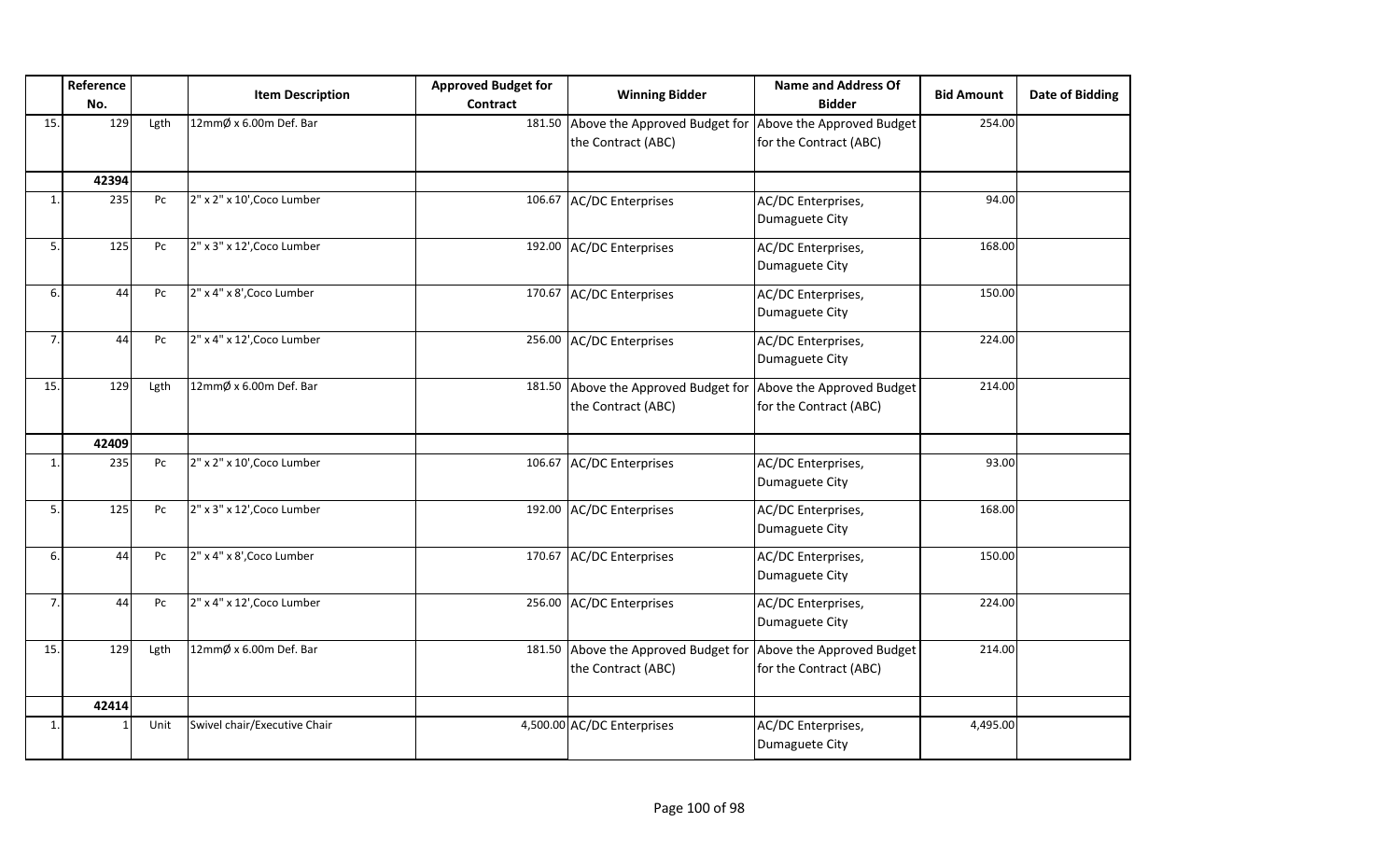|              | Reference<br>No. |      | <b>Item Description</b>                                       | <b>Approved Budget for</b><br><b>Contract</b> | <b>Winning Bidder</b>                                                         | <b>Name and Address Of</b><br><b>Bidder</b>         | <b>Bid Amount</b> | <b>Date of Bidding</b> |
|--------------|------------------|------|---------------------------------------------------------------|-----------------------------------------------|-------------------------------------------------------------------------------|-----------------------------------------------------|-------------------|------------------------|
|              | 42420            |      |                                                               |                                               |                                                                               |                                                     |                   |                        |
|              | 300              | Pc   | 2" x 4" x 12' Coco Lumber                                     |                                               | 240.00 AC/DC Enterprises                                                      | AC/DC Enterprises,<br>Dumaguete City                | 224.00            |                        |
| 2.           | 400              | Pc   | 2" x 2" x 12' Coco Lumber                                     |                                               | 120.00 AC/DC Enterprises                                                      | AC/DC Enterprises,<br>Dumaguete City                | 112.00            |                        |
| 3.           | 30               | Sht  | 1.2m x 2.4m x 6mm thk. Marine Plywood                         |                                               | 460.00 AC/DC Enterprises                                                      | AC/DC Enterprises,<br>Dumaguete City                | 440.00            |                        |
| 23.          | $\mathcal{P}$    | Sht  | 16mm thk. Gusset Plate                                        | 14,000.00                                     | Above the Approved Budget for<br>the Contract (ABC)                           | Above the Approved Budget<br>for the Contract (ABC) | 22,000.00         |                        |
| 27.          | 52               | Pc   | 25mm dia x 600mm Long Bent Anchor Bolt<br>w/ Nuts and Washers |                                               | 125.00 Above the Approved Budget for<br>the Contract (ABC)                    | Above the Approved Budget<br>for the Contract (ABC) | 220.00            |                        |
|              | 42444            |      |                                                               |                                               |                                                                               |                                                     |                   |                        |
| 3.           |                  | Lgth | Tile Trim x 8' (Stainless)                                    | 200.00                                        | Above the Approved Budget for Above the Approved Budget<br>the Contract (ABC) | for the Contract (ABC)                              | 580.00            |                        |
| 5.           | 38               | Lgth | 12mm x 6.0m square bar                                        |                                               | 240.00 AC/DC Enterprises                                                      | AC/DC Enterprises,<br>Dumaguete City                | 220.00            |                        |
|              | 42467            |      |                                                               |                                               |                                                                               |                                                     |                   |                        |
| 63.          | 88               | Lgth | 4mm thick x 1 x 6.0m, Flat Bar                                |                                               | 280.00 AC/DC Enterprises                                                      | AC/DC Enterprises,<br>Dumaguete City                | 260.00            |                        |
|              | 43312            |      |                                                               |                                               |                                                                               |                                                     |                   |                        |
| $\mathbf{A}$ |                  | Pc   | <b>External Hard Disk</b>                                     |                                               | 3,500.00 Above the Approved Budget for<br>the Contract (ABC)                  | Above the Approved Budget<br>for the Contract (ABC) | 20,000.00         |                        |
|              |                  |      | Capacity - 2TB                                                |                                               |                                                                               |                                                     |                   |                        |
| 5.           |                  | Unit | Laptop, Acer                                                  |                                               | 75,000.00 AC/DC Enterprises                                                   | AC/DC Enterprises,<br>Dumaguete City                | 58,500.00         |                        |
|              |                  |      | CPU: Intel Core i7-                                           |                                               |                                                                               |                                                     |                   |                        |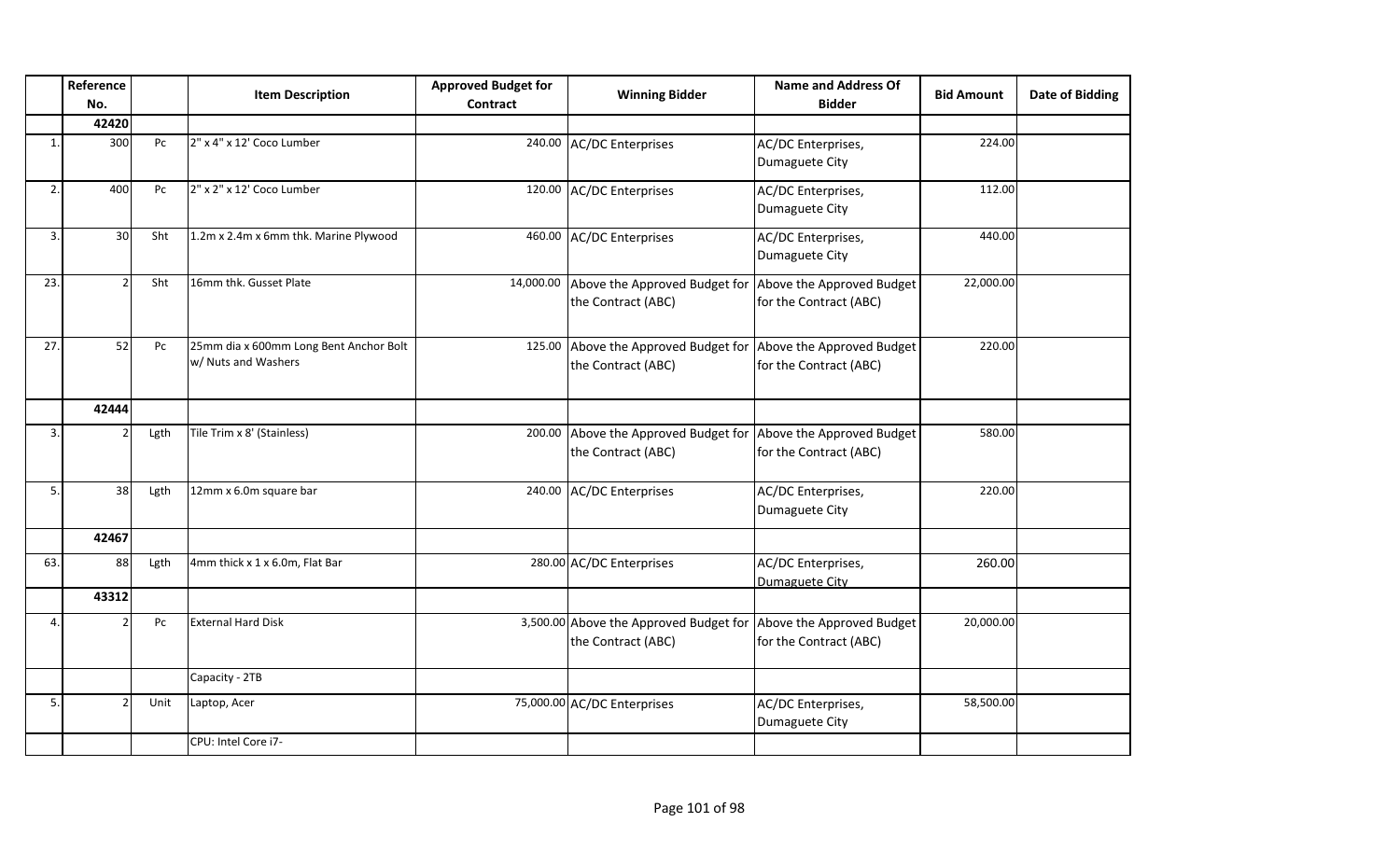|                | Reference<br>No. |      | <b>Item Description</b>                                                                                                              | <b>Approved Budget for</b><br>Contract | <b>Winning Bidder</b>                                                                   | <b>Name and Address Of</b><br><b>Bidder</b> | <b>Bid Amount</b> | <b>Date of Bidding</b> |
|----------------|------------------|------|--------------------------------------------------------------------------------------------------------------------------------------|----------------------------------------|-----------------------------------------------------------------------------------------|---------------------------------------------|-------------------|------------------------|
|                |                  |      | GPU: GeForce GTX 1060 (6GB GDDR5)<br>Display: 17.3", Full HD (1920 x 1080), IPS<br>Storage: 256GB SSD + 1000GB HDD RAM:<br>16GB DDR4 |                                        |                                                                                         |                                             |                   |                        |
|                | 42546            |      |                                                                                                                                      |                                        |                                                                                         |                                             |                   |                        |
| 36.            |                  | Pc   | Fibergalss Tank 1000 (Capacity), First Tank<br>Vertical                                                                              |                                        | 38,000.00 AC/DC Enterprises                                                             | AC/DC Enterprises,<br>Dumaguete City        | 37,200.00         |                        |
|                | 42557            |      |                                                                                                                                      |                                        |                                                                                         |                                             |                   |                        |
| $\mathbf{1}$   |                  | Set  | <b>Computer (Desktop)</b>                                                                                                            |                                        | 52,000.00 AC/DC Enterprises                                                             | AC/DC Enterprises,<br>Dumaguete City        | 52,000.00         |                        |
|                |                  |      | Intel i5 Processor, 9th Gen                                                                                                          |                                        |                                                                                         |                                             |                   |                        |
|                |                  |      | 16GB DDR4 Memory Card                                                                                                                |                                        |                                                                                         |                                             |                   |                        |
|                |                  |      | 1.0 TB Hardisk Drive SATA                                                                                                            |                                        |                                                                                         |                                             |                   |                        |
|                |                  |      | Multi-media speaker                                                                                                                  |                                        |                                                                                         |                                             |                   |                        |
|                |                  |      | DVD-Write Combo Drive                                                                                                                |                                        |                                                                                         |                                             |                   |                        |
|                |                  |      | Mouse & Keyboard Std.                                                                                                                |                                        |                                                                                         |                                             |                   |                        |
|                |                  |      | LED Monitor Screen, 24"                                                                                                              |                                        |                                                                                         |                                             |                   |                        |
|                |                  |      | <b>Brand New</b>                                                                                                                     |                                        |                                                                                         |                                             |                   |                        |
| $\overline{2}$ |                  | Set  | <b>Color Printer w/Scanner</b>                                                                                                       |                                        | 12,000.00 Above the Approved Budget for Above the Approved Budget<br>the Contract (ABC) | for the Contract (ABC)                      | 12,750.00         |                        |
|                |                  |      | 4 Cartridge (CMYB) Micro Piezo Print Head                                                                                            |                                        |                                                                                         |                                             |                   |                        |
|                |                  |      | w/ Built-In or Pre Installed CISS                                                                                                    |                                        |                                                                                         |                                             |                   |                        |
| 3.             |                  | Unit | Typewriter                                                                                                                           | 50,000.00 No bid                       |                                                                                         | No bid                                      | None              |                        |
|                |                  |      | Typewriter (Elite; 28" carriage; brand new)                                                                                          |                                        |                                                                                         |                                             |                   |                        |

**We hereby certify that we have reviewed the contents and hereby attest to the veracity and correctness of the data or information contained in this document.**

Prepared by:

**CHAVELLE F. ALONSO RONILO N. CABLAO MA. ANGELES SOCORRO A. A. BANOGON, CE, EnP, CSEE** 

Member- BAC Secretariat **BAC Secretariat Head** 

BAC Chairperson